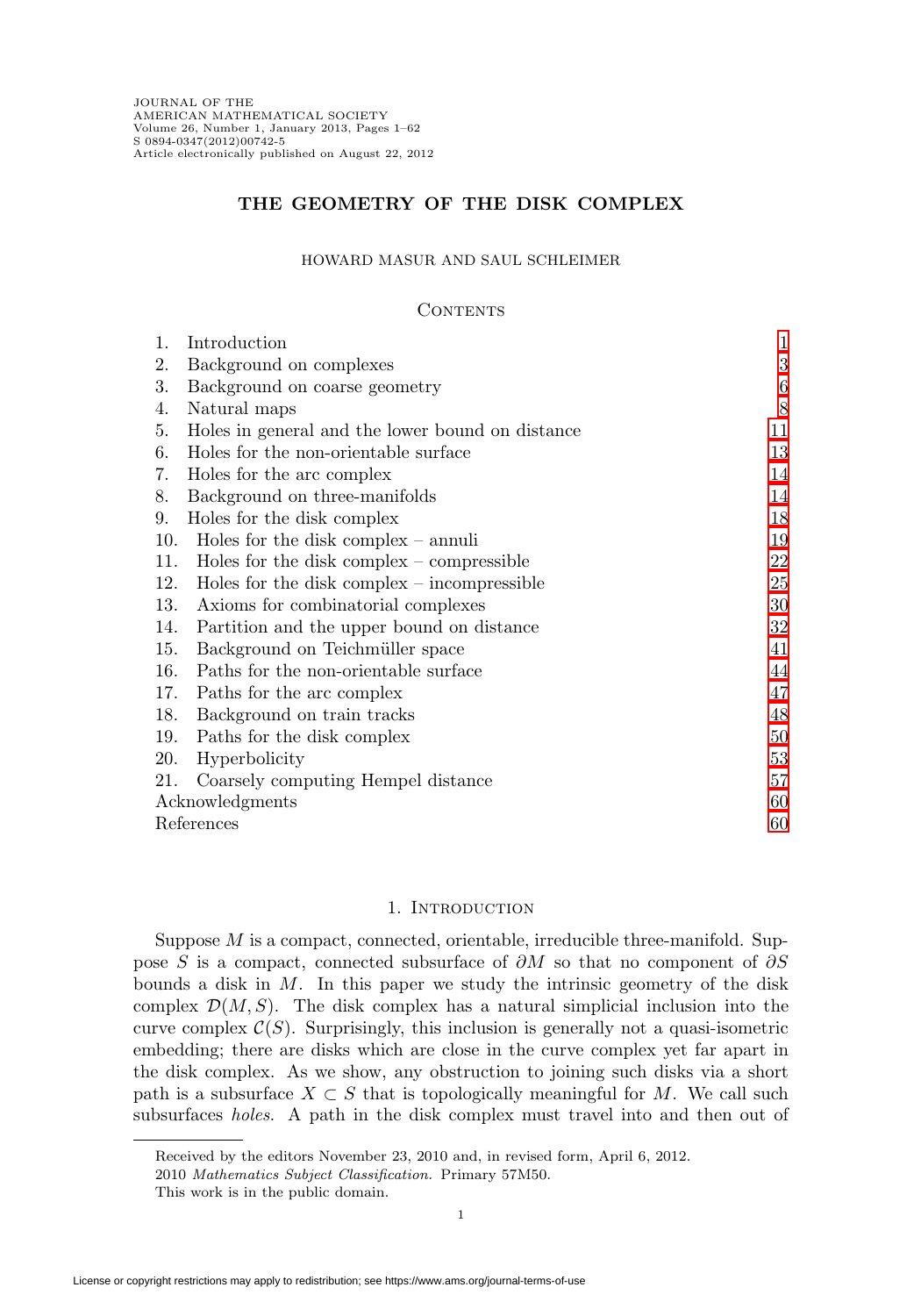<span id="page-1-1"></span>these holes; paths in the curve complex may skip over a hole by using the vertex representing the boundary of the subsurface. We classify holes for  $\mathcal{D}(M, S)$ .

<span id="page-1-0"></span>**Theorem 1.1.** Suppose X is a hole for the disk complex  $\mathcal{D}(M, S)$  of diameter at least 57.

- X is not an annulus.
- If X is compressible, then there are disks  $D, E$  with boundaries contained in and filling X.
- If X is incompressible, then there is an I-bundle  $\rho_F: T \to F$  embedded in M so that  $X \subset \partial_h T \subset S$ .

See Theorems [10.1,](#page-18-1) [11.10,](#page-23-0) and [12.1](#page-24-1) for more precise statements. The I–bundles appearing in the classification lead us to study the arc complex  $\mathcal{A}(F)$  of the base surface  $F$ . Since the bundle  $T$  may be twisted the surface  $F$  may be non-orientable.

Thus, as a necessary warm-up to the difficult case of the disk complex, we analyze the holes for the curve complex of a non-orientable surface, as well as the holes for the arc complex.

**Topological application.** It is a long-standing open problem to decide, given a Heegaard diagram, whether the underlying splitting surface is reducible. For example, see [\[19,](#page-60-0) Section 2B], [\[48,](#page-61-0) Section 4], [\[49,](#page-61-1) Problem 1.11 $(c)$ ], and [\[17,](#page-59-2) page 462]. This problem has deep connections to the geometry, topology, and algebra of three-manifolds; its resolution would give new solutions to both the three-sphere recognition problem and the triviality problem for three-manifold groups. The difficulty of deciding reducibility is underlined by its connection to the Poincaré conjecture: several approaches to the Poincaré Conjecture fell at essentially this point. See [\[11\]](#page-59-3) for a survey of the literature on this topic.

One generalization of deciding reducibility is to find an algorithm that, given a Heegaard diagram, computes the Hempel distance of the Heegaard splitting [\[25\]](#page-60-1). See [\[4,](#page-59-4) Section 2]. The classification of holes for the disk complex leads to a coarse answer to this question.

**Theorem [21.1.](#page-56-1)** In every genus g there is a constant  $K = K(q)$  and an algorithm that, given a Heegaard diagram, computes the distance of the Heegaard splitting with error of at most K.

In addition to the classification of holes, the algorithm relies on the Gromov hyperbolicity of the curve complex [\[30\]](#page-60-2) and the quasi-convexity of the disk set inside of the curve complex [\[32\]](#page-60-3). However, the algorithm does not depend on our geometric application of Theorem [1.1,](#page-1-0) which we now discuss.

**Geometric application.** The hyperbolicity of the curve complex and the classification of holes are needed in the proof of the following.

**Theorem [20.4.](#page-52-1)** The disk complex is Gromov hyperbolic.

Again, as a warm-up to the proof of Theorem [20.4](#page-52-1) we prove, for a non-orientable surface F and for an orientable surface S, that  $\mathcal{C}(F)$  and  $\mathcal{A}(S)$  are hyperbolic. See Corollary [6.4](#page-12-1) and Theorem [20.3.](#page-52-2) Note that Bestvina and Fujiwara [\[3\]](#page-59-5) have previously dealt with the curve complex of a non-orientable surface, following Bowditch [\[7\]](#page-59-6).

These results cannot be deduced from knowing that  $\mathcal{C}(F)$ ,  $\mathcal{A}(S)$ , and  $\mathcal{D}(M,S)$ can be realized as quasi-convex subsets of  $\mathcal{C}(S)$ . This is because the curve complex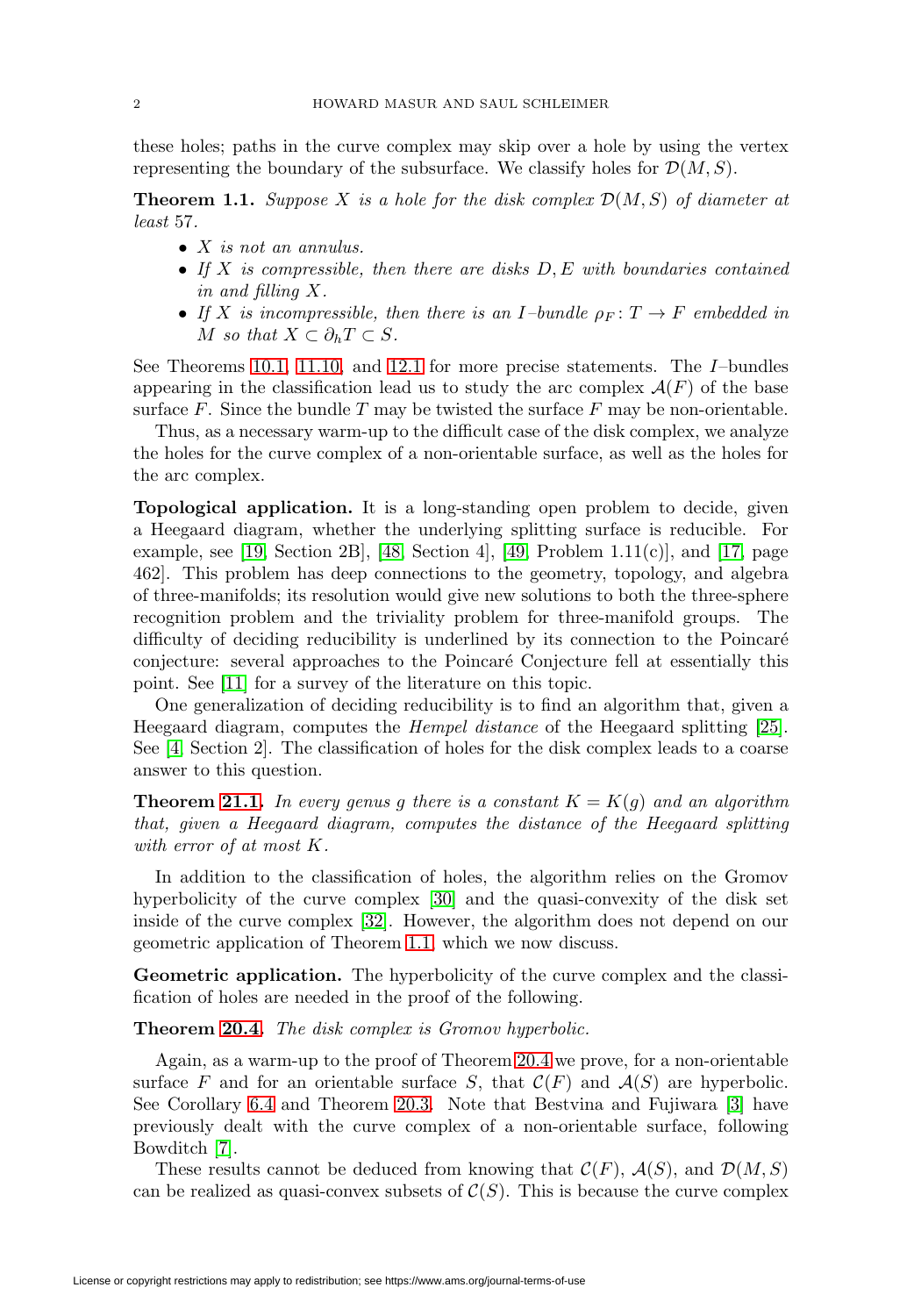<span id="page-2-1"></span>is locally infinite. For a very similar example to these, consider the inclusion of the three-valent tree  $T_3$  into the dual of the Farey triangulation. Thus  $T_3$  is quasi-convex inside of a Gromov hyperbolic space; also  $T_3$  is Gromov hyperbolic. However, the second fact cannot be deduced from the first. To see this take the Cayley graph of  $\mathbb{Z}^2$  with the standard generating set. Then the cone  $C(\mathbb{Z}^2)$  of height one-half is a Gromov hyperbolic space and  $\mathbb{Z}^2$  is a quasi-convex subset.

The proof of Theorem [20.4](#page-52-1) requires a distance estimate (Theorem [19.9\)](#page-52-3): the distance in any one of  $\mathcal{C}(F)$ ,  $\mathcal{A}(S)$ , or  $\mathcal{D}(M, S)$  is coarsely equal to the sum of subsurface projection distances in holes. Our theorem is modelled on the estimates for the marking graph and pants graph [\[31,](#page-60-4) Theorem 6.12 and Section 8] obtained by the first author and Minsky. However, we cannot use that paper's hierarchy machine; this is because hierarchies are too floppy to respect a symmetry and, at the same time, too rigid to deal with disks. For  $\mathcal{C}(F)$  we use the extremely rigid Teichmüller geodesic machine, due to Rafi [\[41\]](#page-61-2). For  $\mathcal{D}(M, S)$  we use the highly flexible train-track machine, developed by ourselves with Mosher [\[33\]](#page-60-5).

Theorems [19.9](#page-52-3) and [20.4](#page-52-1) are part of a more general framework. Given a combinatorial complex  $\mathcal G$  we classify the holes: the geometric obstructions lying between  $\mathcal G$  and the curve complex. In Sections [13](#page-29-0) and [14](#page-31-0) we give axioms for  $\mathcal G$  that imply a distance estimate. Hyperbolicity also follows from the axioms; this is proven in Section [20.](#page-52-0)

The axioms are stated in terms of a path of markings, a sequence in the combinatorial complex, and their relationship. For the disk complex the combinatorial sequence is a surgery sequence of essential disks while the marking path is provided by a train-track splitting sequence; both constructions are due to the first author and Minsky [\[32\]](#page-60-3) (Section [18\)](#page-47-0). The verification of the axioms (Section [19\)](#page-49-0) relies on our work with Mosher: analyzing train-track splitting sequences in terms of subsurface projections [\[33\]](#page-60-5).

We do not study non-orientable surfaces directly; instead we focus on symmetric multicurves in the double cover. This time the marking path is provided by a Teichmüller geodesic, using the fact that the symmetric Riemann surfaces form a totally geodesic subset of Teichmüller space. The combinatorial sequence is given by the systole map. We use results of Rafi [\[41\]](#page-61-2) to verify the axioms for the complex of symmetric curves. (See Section [16.](#page-43-0)) Section [17](#page-46-0) verifies the axioms for the arc complex, also using Teichmüller geodesics and the systole map. Interestingly, for the arc complex our axioms can be verified using any one of Teichmüller geodesics, hierarchies, or train-track sequences.

The distance estimates for the marking graph and the pants graph [\[31\]](#page-60-4) partly inspired this paper but do not fit our framework. Indeed, neither the marking graph nor the pants graph are Gromov hyperbolic. It is crucial here that all holes interfere; this leads to hyperbolicity. When there are non-interfering holes, it is unclear how to partition the marking path to obtain the distance estimate.

# 2. Background on complexes

<span id="page-2-0"></span>We use  $S_{g,b,c}$  to denote the compact, connected surface of genus g with b boundary components and  $c$  cross-caps. If the surface is orientable we omit the subscript c and write  $S_{g,b}$ . The complexity of  $S = S_{g,b}$  is  $\xi(S) = 3g - 3 + b$ . If the surface is closed and orientable we simply write  $S_q$ .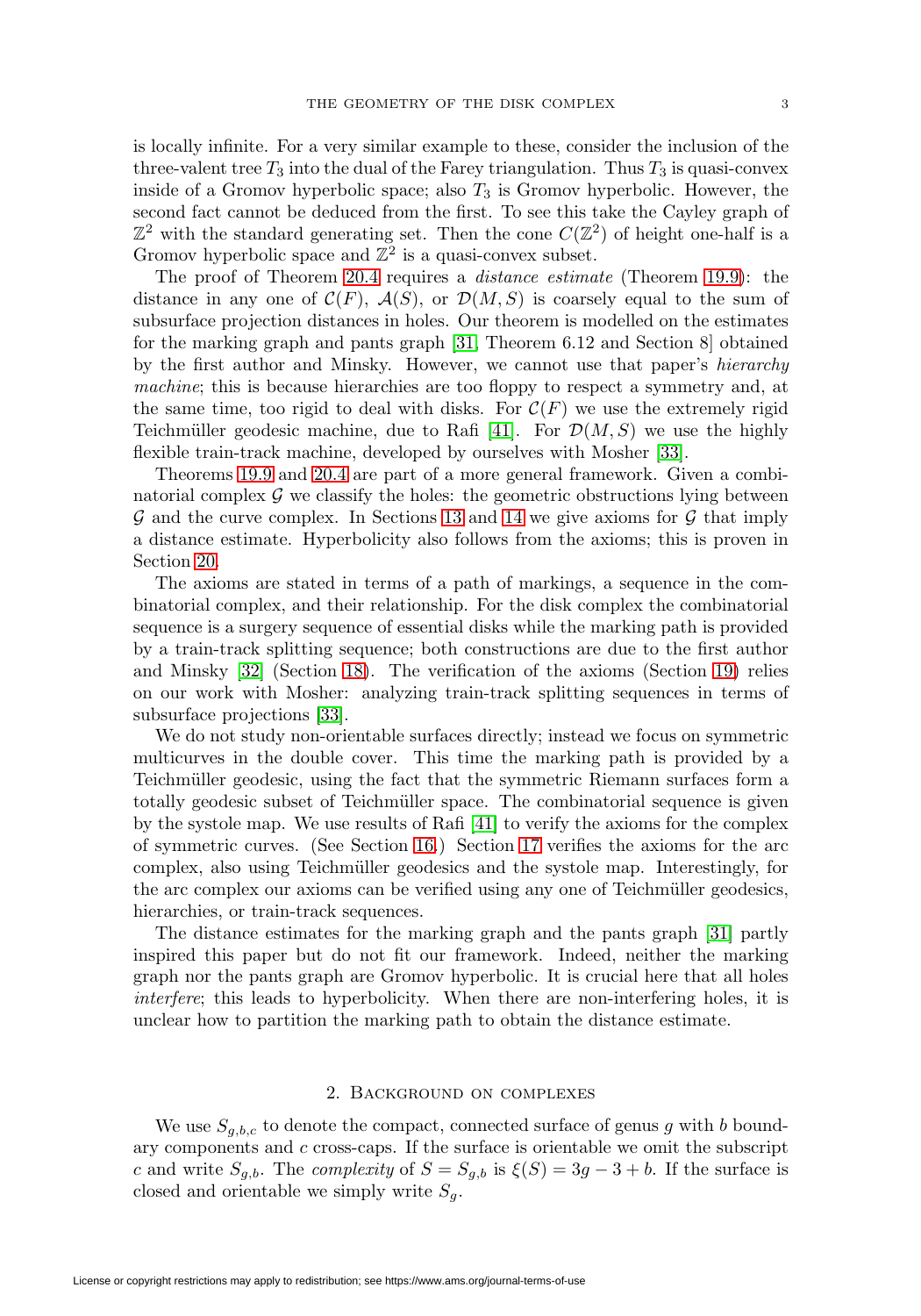<span id="page-3-3"></span>2.1. **Arcs and curves.** Suppose  $\alpha \subset S$  is a properly embedded simple closed curve or simple arc; thus  $\alpha \cap \partial S = \partial \alpha$ . Then  $\alpha$  is inessential if  $\alpha$  cuts a disk off of S. When  $\alpha$  is an essential curve, then  $\alpha$  is *peripheral* if it cuts an annulus off of S.

Define  $\mathcal{C}(S)$  to be the set of ambient isotopy classes of essential, non-peripheral curves in S. Define  $A(S)$  to be the set of ambient isotopy classes of essential arcs. When  $S = S_{0,2}$  is an annulus define  $\mathcal{A}(S)$  to be the set of essential arcs, up to ambient isotopy fixing the boundary pointwise. For any surface define  $AC(S)$  =  $\mathcal{A}(S) \cup \mathcal{C}(S)$ .

For  $\alpha, \beta \in AC(S)$  the geometric intersection number  $\iota(\alpha, \beta)$  is the minimum intersection possible between ambient isotopy representatives of  $\alpha$  and  $\beta$ . When  $S = S_{0,2}$  we do not count intersection points occurring on the boundary. When two representatives  $\alpha$  and  $\beta$  realize their geometric intersection number we say that  $\alpha$ is tight with respect to  $\beta$ . If they do not realize their geometric intersection, then we may *tighten*  $\alpha$  until they do. In the rest of the paper we use the same notation for isotopy classes and for their representatives.

A subset  $\Delta \subset \mathcal{AC}(S)$  is a multicurve if for all  $\alpha, \beta \in \Delta$  we have  $\iota(\alpha, \beta) = 0$ . Following Harvey [\[22\]](#page-60-6) we may impose the structure of a simplicial complex on  $AC(S)$ : the simplices are exactly the multicurves. Also,  $C(S)$  and  $A(S)$  naturally span subcomplexes.

Note that the curve complexes  $\mathcal{C}(S_{0,4}), \mathcal{C}(S_1)$ , and  $\mathcal{C}(S_{1,1})$  have no edges. In these cases it is useful to alter the definition. Place edges between all vertices with geometric intersection exactly two, if  $S = S_{0.4}$ , or exactly one, if  $S = S_1$  or  $S_{1.1}$ . The result is the Farey graph  $\mathcal{F} = \mathcal{F}(S)$ . Two vertices  $\alpha, \beta$  spanning an edge of  $\mathcal{F}$ are called Farey neighbors.

With the current definition,  $\mathcal{C}(S)$  is empty if  $S = S_{0,2}$ . Thus for the annulus we alter the definition, taking  $AC(S) = C(S) = A(S)$ .

**Definition 2.2.** For vertices  $\alpha, \beta \in C(S)$  define the *distance*  $d_S(\alpha, \beta)$  to be the minimum possible number of edges of a path in the one-skeleton  $\mathcal{C}^1(S)$  that starts at  $\alpha$  and ends at  $\beta$ .

Note that if  $d_S(\alpha, \beta) \geq 3$ , then  $\alpha$  and  $\beta$  fill the surface S. We denote distance in the one-skeleton of  $\mathcal{A}(S)$  and of  $\mathcal{AC}(S)$  by  $d_{\mathcal{A}}$  and  $d_{\mathcal{AC}}$ , respectively. Recall that the geometric intersection of two curves gives an upper bound for their distance.

<span id="page-3-0"></span>**Lemma 2.3.** Suppose S is a compact, connected surface which is not an annulus. For any  $\alpha, \beta \in C^0(S)$  with  $\iota(\alpha, \beta) > 0$  we have  $d_S(\alpha, \beta) \leq 2 \log_2(\iota(\alpha, \beta)) + 2$ .  $\Box$ 

For closed orientable surfaces a proof of Lemma [2.3](#page-3-0) is given in [\[25,](#page-60-1) Lemma 2.1]. A proof in the bounded orientable case is given in [\[45,](#page-61-3) Lemma 1.21]. The nonorientable case is an exercise. When  $S = S_{0,2}$  an induction proves that

<span id="page-3-2"></span>(2.4) 
$$
d_S(\alpha, \beta) = 1 + \iota(\alpha, \beta)
$$

for distinct vertices  $\alpha, \beta \in \mathcal{C}(S)$ . See [\[31,](#page-60-4) Equation 2.3].

<span id="page-3-1"></span>**Lemma 2.5.** Suppose S is a connected compact surface. The following are equivalent.

- S admits a pseudo-Anosov map or  $S \in \{S_{0,2}, S_1\}.$
- S admits an ending lamination or  $S \in \{S_{0,2}, S_1\}.$
- $AC(S)$  has infinite diameter.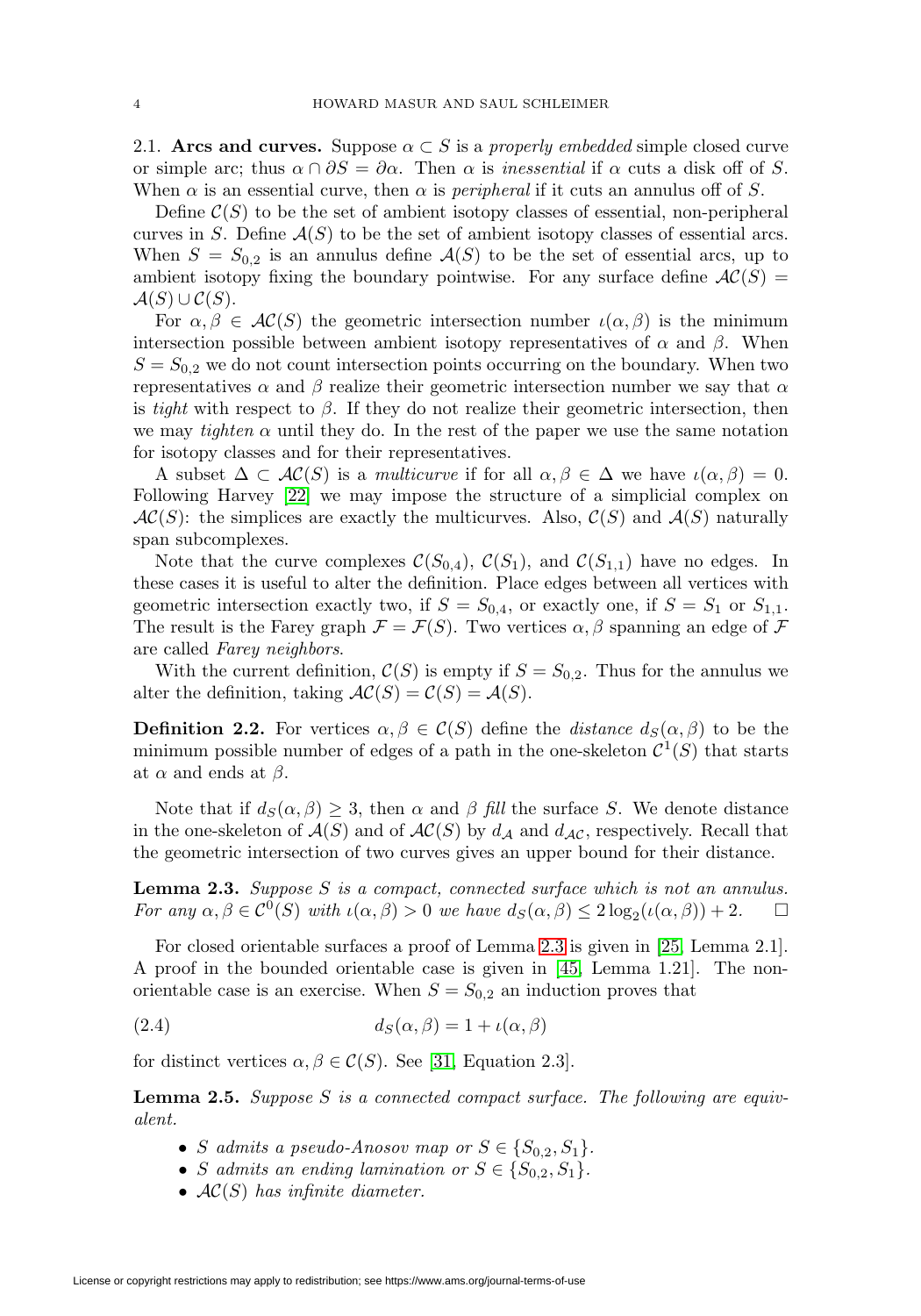- <span id="page-4-1"></span>•  $AC(S)$  has diameter at least five.
- $\chi(S) < -1$  or  $S \in \{S_{0,2}, S_1, S_{1,1}\}.$

Lemma 4.6 of [\[30\]](#page-60-2) shows that pseudo-Anosov maps have quasi-geodesic orbits when acting on the associated curve complex. A Dehn twist acting on  $\mathcal{C}(S_{0,2})$  has geodesic orbits.

Note that Lemma [2.5](#page-3-1) is only used in this paper when  $\partial S$  is non-empty. The closed case is included for completeness.

Proof sketch of Lemma [2.5](#page-3-1). If S admits a pseudo-Anosov map, then the stable lamination is an ending lamination. If S admits an ending lamination, then, by an argument of Kobayashi [\[27,](#page-60-7) Proposition 2.2],  $AC(S)$  has infinite diameter. (This argument is also sketched in [\[30\]](#page-60-2), page 124, after the statement of Proposition 4.6.)

If the diameter of  $AC$  is infinite, then the diameter is at least five. One may check directly that all surfaces with  $\chi(S) > -2$ , other than  $S_{0,2}$ ,  $S_1$ , and  $S_{1,1}$ , have  $AC(S)$  with diameter at most four. (The difficult cases,  $S_{012}$  and  $S_{003}$ , are discussed by Scharlemann [\[44,](#page-61-4) Section 2].) To finish, all surfaces with  $\chi(S) < -1$ , and also  $S_{1,1}$ , admit pseudo-Anosov maps. The orientable cases follow from Thurston's construction [\[47,](#page-61-5) Theorem 7]. Penner's generalization [\[39,](#page-60-8) Theorem 4.1] covers the non-orientable cases.  $\hfill \square$ 

We call a surface  $S$  non-simple if it satisfies any one of, hence all of, the conditions in Lemma [2.5.](#page-3-1)

2.6. **Subsurfaces.** Suppose X is a connected compact subsurface of S. If X is an annulus with peripheral core curve, then we call  $X$  a *peripheral annulus*. If  $X$  is not a peripheral annulus, and if every component of  $\partial X$  is essential in S, then we call X essential.

**Definition 2.7.** An essential subsurface  $X \subset S$  is *cleanly embedded* if the following property holds. For every component  $\delta$  of  $\partial X$ , if  $\delta$  is peripheral in S, then  $\delta$  is a component of  $\partial S$ .

We say that  $\alpha \in \mathcal{AC}(S)$  cuts X if all representatives of  $\alpha$  intersect X. If some representative is disjoint, then we say that  $\alpha$  misses X.

**Definition 2.8** ([\[1,](#page-59-7) page 26]). Suppose X and Y are essential subsurfaces of S. If X is cleanly embedded in Y, then we say that X is nested in Y. If  $\partial X$  cuts Y and also  $\partial Y$  cuts X, then we say that X and Y overlap.

<span id="page-4-0"></span>2.9. **Markings.** A finite set of vertices  $\mu \subset AC(S)$  is called a *marking*. A marking μ fills S if for all  $\beta \in \mathcal{C}(S)$  there is some  $\alpha \in \mu$  so that  $\iota(\alpha, \beta) > 0$ . For a marking  $\mu \subset AC(S)$  define

$$
\iota(\mu) = \frac{1}{2} \sum_{\alpha,\beta \in \mu} \iota(\alpha,\beta).
$$

A marking  $\mu$  is a K-marking if  $\iota(\mu) \leq K$ . Two markings  $\mu, \nu$  are L-close if  $u(\mu, \nu) := u(\mu \cup \nu) \leq L$ . For any K, L we define the marking graph  $\mathcal{M}_{K,L}(S)$ to be the graph where vertices are filling  $K$ –markings and edges are given by  $L$ – closeness. As an example, consider  $\mathcal{M} = \mathcal{M}_{1,3}(S_1)$ . Vertices of  $\mathcal M$  are 1–markings and correspond to Farey neighbors. Two vertices of  $M$  are 3-close if and only if their union is a Farey triangle. It follows that  $M$  is quasi-isometric to a Cayley graph for  $SL(2, \mathbb{Z}) = \mathcal{MCG}(S_1)$ . This generalizes.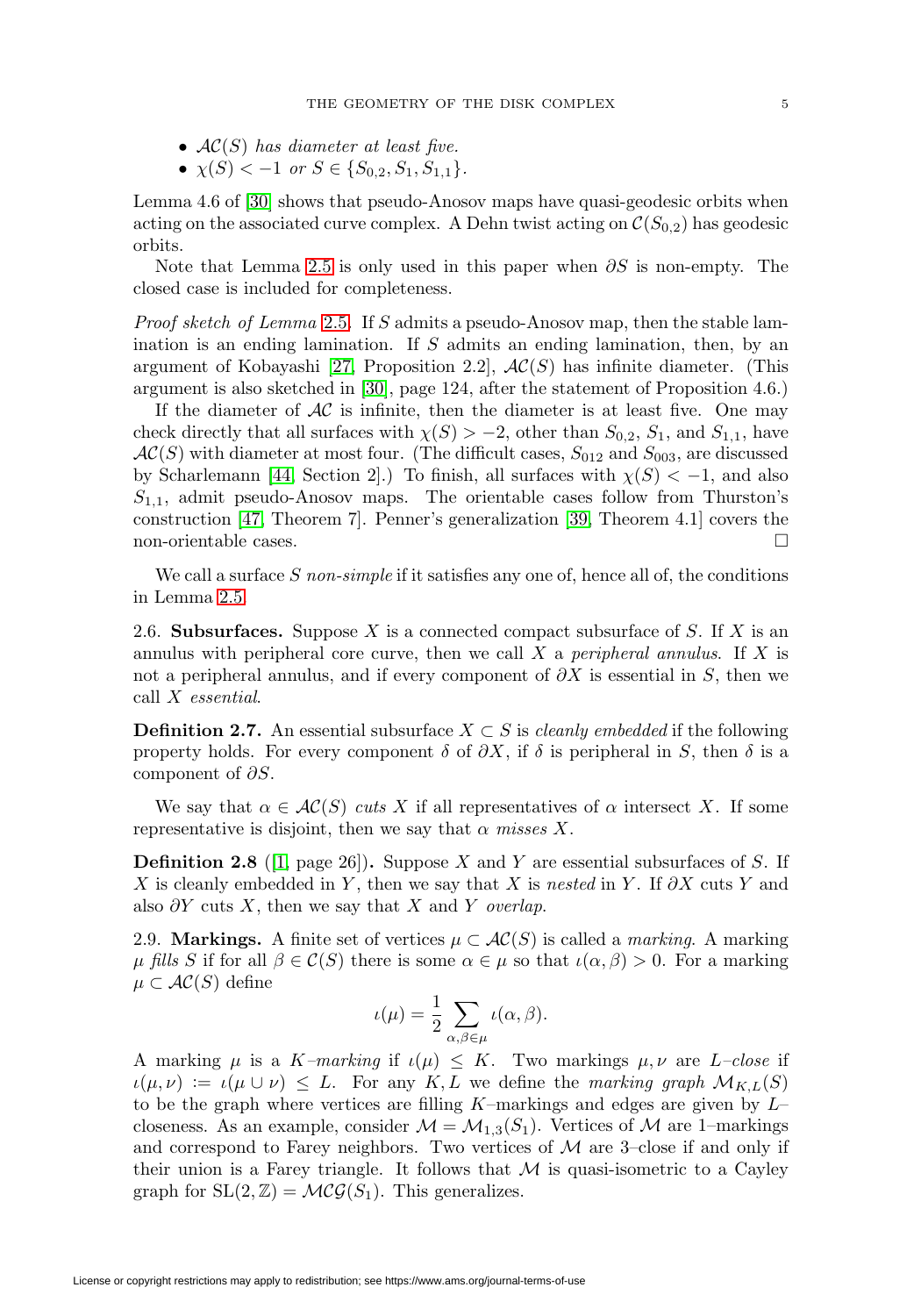<span id="page-5-2"></span>**Definition 2.10** ([\[31,](#page-60-4) Section 2.5]). A complete clean marking  $\mu = \{(\alpha_i, \beta_i)\}\$ consists of

- base curves base( $\mu$ ) = { $\alpha_i$ }: a maximal simplex in  $\mathcal{C}(S)$  and
- transversals  $\{\beta_i\}$ : for each i define  $X_i = S (\cup_{j\neq i} \alpha_j)$  and let  $\beta_i \in C(X_i)$ be a Farey neighbor of  $\alpha_i$ .

If  $\mu$  is a complete clean marking, then  $\iota(\mu) \leq 2\xi(S) + 6|\chi(S)|$ . As discussed in [\[31\]](#page-60-4) any two complete clean markings are connected by a sequence of elementary moves. Twisting about  $\alpha_i$  replaces the transversal  $\beta_i$  by a new transversal  $\beta'_i$  which is a Farey neighbor of both  $\alpha_i$  and  $\beta_i$ . Flipping swaps the roles of  $\alpha_i$  and  $\beta_i$ . (After flipping, some of the other transversals must be *cleaned*.)

Following [\[31,](#page-60-4) Section 7.1] for any surface S there are choices of  $K, L$  so that  $\mathcal{M}(S)$  is non-empty, connected, and quasi-isometric to the word metric on  $\mathcal{MCG}(S)$ . We use  $d_{\mathcal{M}}$  to denote distance in the marking graph.

2.11. **Three-manifolds and disks.** Suppose M is a compact, connected, orientable three-manifold. Recall that  $M$  is *irreducible* if every embedded two-sphere in M bounds a three-ball. Suppose S is a compact, connected subsurface of  $\partial M$ . We make the following standing assumption.

<span id="page-5-1"></span>**Definition 2.12.** The pair  $(M, S)$  is *spotless*. That is, M is irreducible and no component of  $\partial S$  bounds a disk in M.

A properly embedded disk  $(D, \partial D) \subset (M, S)$  is essential if  $\partial D$  is essential in S. Let  $\mathcal{D}(M, S)$  be the set of essential disks up to ambient isotopy preserving S. A subset  $\Delta \subset \mathcal{D}(M, S)$  is a multidisk if for all  $D, E \in \Delta$  we have  $\iota(\partial D, \partial E) = 0$ . Following McCullough [\[34,](#page-60-9) Section 5] we place a simplicial structure on  $\mathcal{D}(M, S)$  by taking multidisks to be simplices. As with the curve complex, define  $d_{\mathcal{D}}$  to be the distance in the one-skeleton of  $\mathcal{D}(M,S)$ . When  $S = \partial M$  we simply write  $\mathcal{D}(M)$ .

#### 3. Background on coarse geometry

<span id="page-5-0"></span>We review a few ideas from coarse geometry. See [\[9,](#page-59-8) [14,](#page-59-9) [18\]](#page-59-10) for a fuller discussion.

3.1. **Quasi-isometry.** Suppose r, s, A are non-negative real numbers, with  $A \geq 1$ . If  $s \leq A \cdot r + A$ , then we write  $s \leq_A r$ . If  $s \leq_A r$  and  $r \leq_A s$ , then we write  $s =_A r$ and call r and s quasi-equal with constant A. Define the cut-off function  $[r]_c$  by  $[r]_c = 0$  if  $r < c$  and  $[r]_c = r$  if  $r \geq c$ .

Suppose  $(\mathcal{X}, d_{\mathcal{X}})$  and  $(\mathcal{Y}, d_{\mathcal{Y}})$  are metric spaces. For subsets  $U, V \subset \mathcal{X}$  define

$$
d_{\mathcal{X}}(U,V)=\mathrm{diam}_{\mathcal{X}}(U\cup V).
$$

Suppose  $f \subset \mathcal{X} \times \mathcal{Y}$  is a relation. In a slight abuse of notation, we write  $f: \mathcal{X} \to \mathcal{Y}$ and, for  $x \in \mathcal{X}$ , we write  $f(x) = \{y \in \mathcal{Y} \mid xfy\}$ . For examples of usage, see Definitions [3.6,](#page-6-0) [4.2](#page-8-0) and [4.3.](#page-8-1)

Fix  $A \geq 1$ . A relation  $f: \mathcal{X} \to \mathcal{Y}$  is an A-quasi-isometric embedding if for every  $x, y \in \mathcal{X}$  we have  $f(x) \neq \emptyset$  and

$$
d_{\mathcal{X}}(x,y) =_A d_{\mathcal{Y}}(f(x), f(y)).
$$

The relation f is a quasi-isometry, and X is quasi-isometric to Y, if f is an  $A$ quasi-isometric embedding and the image of f is  $A$ –dense: the  $A$ –neighborhood of  $f(\mathcal{X})$  equals  $\mathcal{Y}$ .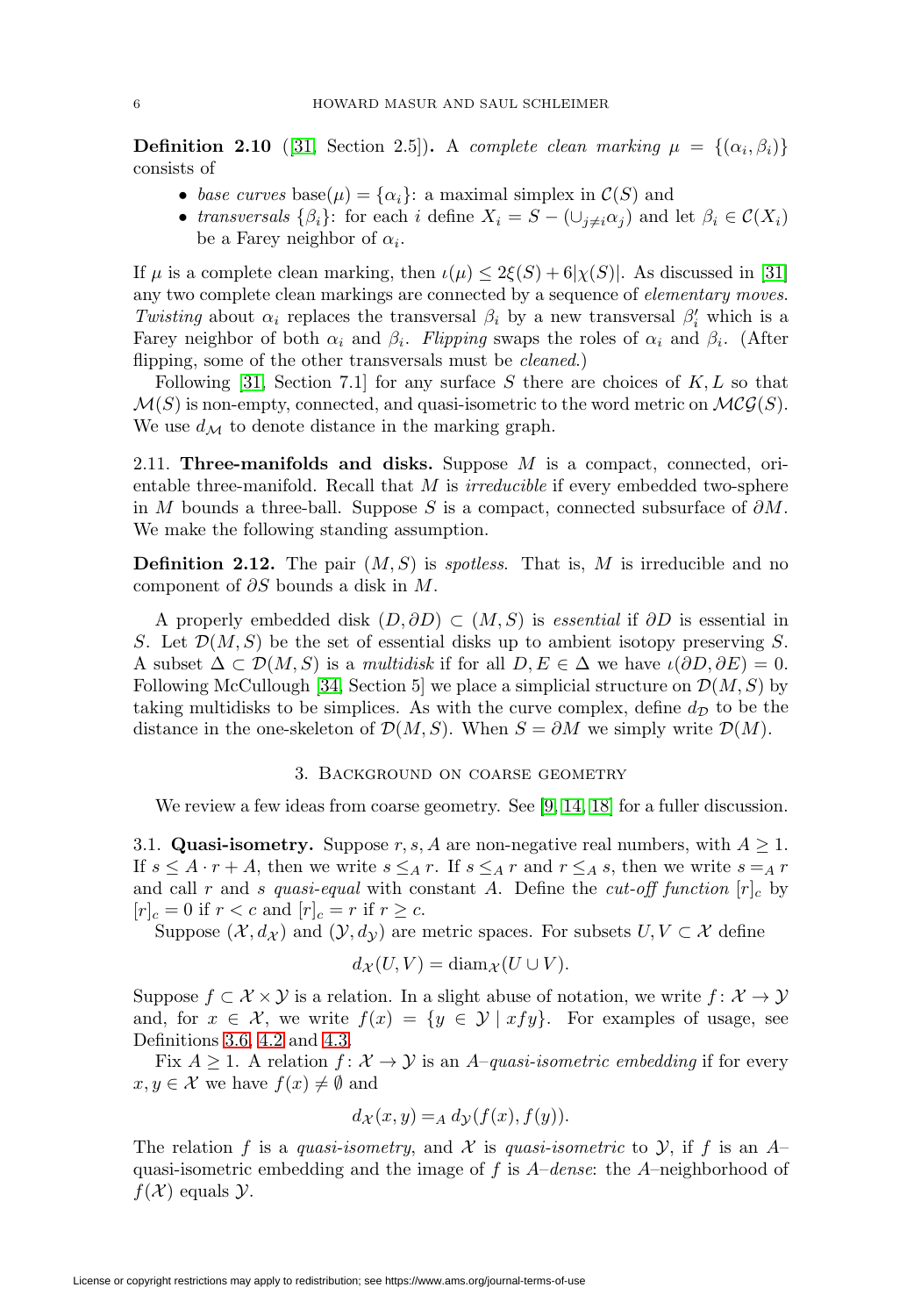<span id="page-6-8"></span>3.2. **Geodesics.** Fix an interval  $[u, v] \subset \mathbb{R}$ . A geodesic, connecting x to y in X, is an isometric embedding  $f : [u, v] \to \mathcal{X}$  with  $f(u) = x$  and  $f(v) = y$ . Denote the image of f by  $[x, y] \subset \mathcal{X}$ .

Fix intervals  $[m, n], [p, q] \subset \mathbb{Z}$ . An A-quasi-isometric embedding  $g : [m, n] \to \mathcal{X}$ is called an A–quasi-geodesic. A function  $g : [m, n] \to \mathcal{X}$  is an A–unparameterized quasi-geodesic if

- there is an increasing function  $\rho: [p,q] \to [m,n]$  so that  $g \circ \rho: [p,q] \to \mathcal{X}$  is an A–quasi-geodesic in  $\mathcal X$  and
- for all  $i \in [p, q-1]$ , diam $\chi g\big[\rho(i), \rho(i+1)\big] \leq A$ .

This is an adaptation the  $(K, \delta, s)$ –quasi-geodesics defined in [\[30,](#page-60-2) Section 7].

A subset  $\mathcal{Y} \subset \mathcal{X}$  is  $Q$ –quasi-convex if every  $\mathcal{X}$ –geodesic connecting two points of  $Y$  lies within a Q-neighborhood of  $Y$ .

3.3. **Hyperbolicity.** We now assume that  $\mathcal{X}$  is a connected metric graph where all edges have length one.

**Definition 3.4.** The graph  $\mathcal X$  is  $\delta$ -hyperbolic if, for any three points  $x, y, z$  in  $\mathcal X$ , any geodesic triangle connecting them is  $\delta$ -slim. That is, the  $\delta$ -neighborhood of any two sides contains the third. We say that X is Gromov hyperbolic if X is δ–hyperbolic for some  $\delta \geq 0$ .

An important tool for this paper is the following theorem of the first author and Minsky.

<span id="page-6-7"></span>**Theorem 3.5** ([\[30,](#page-60-2) Theorem 1.1]). The curve complex of an orientable surface is  $Gromov \; hyperbolic.$ 

For the remainder of this section assume X is δ–hyperbolic, assume  $x, y, z \in \mathcal{X}$ are points, and fix geodesics  $k = [x, y], g = [y, z]$ , and  $h = [z, x]$ .

<span id="page-6-0"></span>**Definition 3.6.** Define  $\rho_k: \mathcal{X} \to k$  to be the *closest points relation* where

$$
\rho_k(z) = \{ w \in k \mid d_{\mathcal{X}}(z, w) \le d_{\mathcal{X}}(z, v) \text{ for all } v \in k \}.
$$

The next several lemmas are used in Section [20.](#page-52-0) The proofs are left as exercises.

<span id="page-6-5"></span>**Lemma 3.7.** For any  $w \in \rho_k(z)$  there is a point of g within distance  $2\delta$  of  $w$ .  $\Box$ 

<span id="page-6-2"></span>**Lemma 3.8.** The diameter of  $\rho_k(z)$  is at most 4 $\delta$ .

<span id="page-6-6"></span>**Lemma 3.9.** The diameter of  $\rho_q(x) \cup \rho_h(y) \cup \rho_k(z)$  is at most 6δ.

<span id="page-6-3"></span>**Lemma 3.10.** Suppose  $z'$  is another point in  $\mathcal{X}$  with  $d_{\mathcal{X}}(z, z') \leq R$ . Then  $d_{\mathcal{X}}(\rho_k(z), \rho_k(z')) \leq R + 6\delta.$ 

<span id="page-6-4"></span>**Lemma 3.11.** Suppose k' is another geodesic in X where the endpoints of k' are within distance R of the points x and y. Then  $d_X(\rho_k(z), \rho_{k'}(z)) \leq R + 11\delta$ .  $\Box$ 

Here is a consequence of Morse stability of quasi-geodesics in Gromov hyperbolic graphs, used in Section [13.15.](#page-31-1)

<span id="page-6-1"></span>**Lemma 3.12.** For every δ and A there is a constant C with the following property. If X is  $\delta$ -hyperbolic and g:  $[0, N] \to \mathcal{X}$  is an A–unparameterized quasi-geodesic, then for any  $m < n < p$  in [0, N] we have

$$
d_{\mathcal{X}}(x,y) + d_{\mathcal{X}}(y,z) < d_{\mathcal{X}}(x,z) + C,
$$

where  $x, y, z = q(m), q(n), q(p)$ .

 $\Box$ 

 $\Box$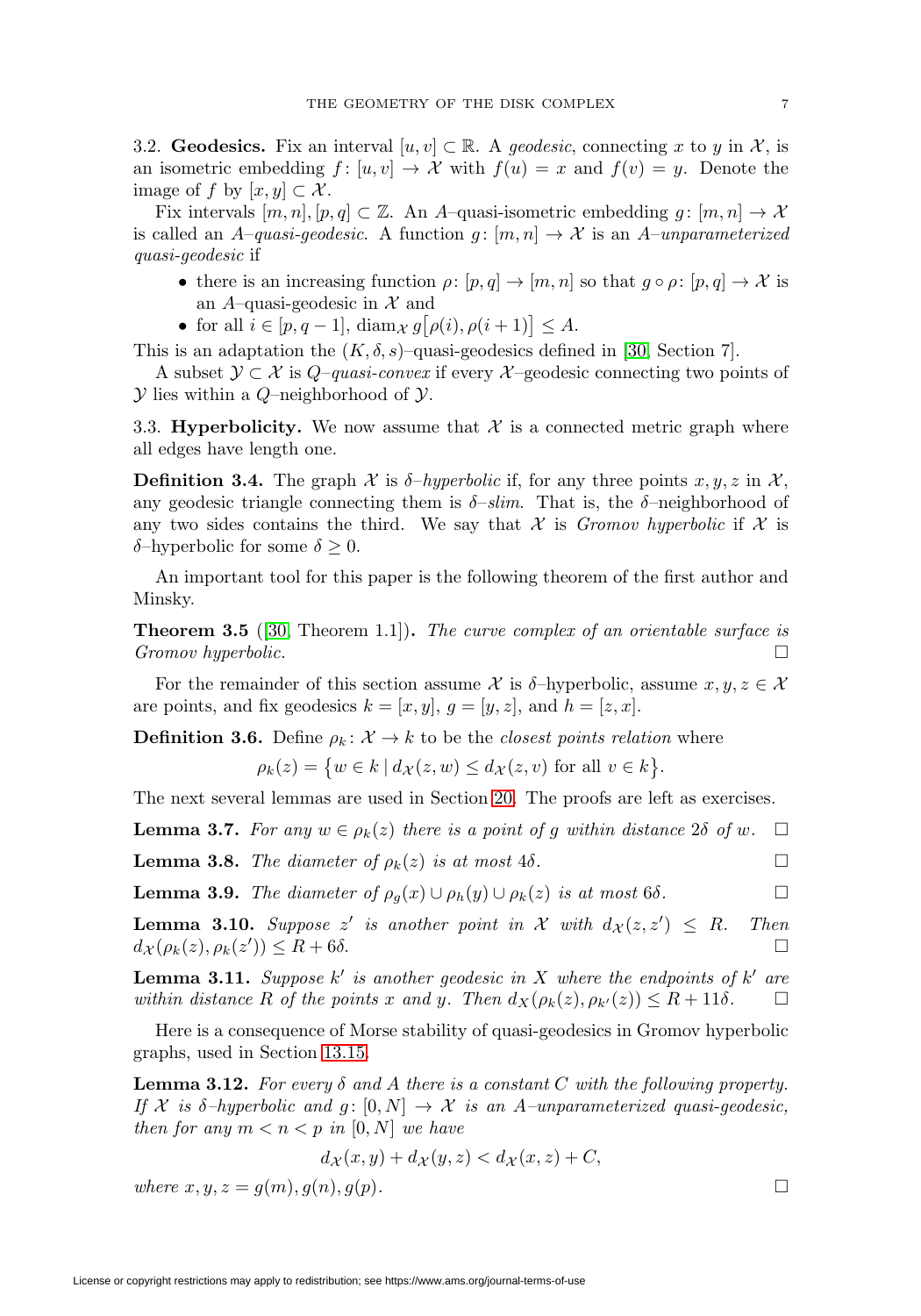<span id="page-7-3"></span>3.13. **A hyperbolicity criterion.** Here we give a hyperbolicity criterion tailored to our requirements. We thank Brian Bowditch for pointing out an error in our first proof of Theorem [3.15](#page-7-1) and for informing us of Gilman's work [\[15,](#page-59-11) [16\]](#page-59-12).

Suppose X is a graph where all edges have length one. Suppose  $\gamma : [0, N] \to \mathcal{X}$ is a loop in X with unit speed. Any pair of points  $a, b \in [0, N]$  gives a *chord* of  $\gamma$ . If  $N/4 \leq |b-a| \leq 3N/4$ , then the chord is  $1/4$ –separated. The length of the chord is  $d_{\mathcal{X}}(\gamma(a), \gamma(b)).$ 

Following Gilman [\[15,](#page-59-11) Theorem B] we have the following.

<span id="page-7-2"></span>**Theorem 3.14.** Suppose  $X$  is a graph where all edges have length one. Then  $X$  is Gromov hyperbolic if and only if there is a constant  $K$  so that every loop  $\gamma: [0, N] \to \mathcal{X}$  has a 1/4–separated chord of length at most  $N/7 + K$ .

Gilman's proof goes via the subquadratic isoperimetric inequality [\[18,](#page-59-10) Criterion 6.8.M]. See also [\[6\]](#page-59-13). We now give our criterion, noting that it is closely related to another paper of Gilman's [\[16\]](#page-59-12).

<span id="page-7-1"></span>**Theorem 3.15.** Suppose X is a graph where all edges have length one. Then X is Gromov hyperbolic if and only if there is a constant  $M \geq 0$  and, for all unordered pairs  $x, y \in \mathcal{X}^0$  there is a connected subgraph  $g_{x,y} \subset \mathcal{X}$  containing x and y, with the following properties.

- (Local) If  $d_{\mathcal{X}}(x, y) \leq 1$ , then  $g_{x,y}$  has diameter at most M.
- (Slim triangles) For all  $x, y, z \in \mathcal{X}^0$  the subgraph  $g_{x,y}$  is contained in an  $M$ –neighborhood of  $g_{y,z} \cup g_{z,x}$ .

*Proof.* To prove the forward direction suppose that  $\mathcal{X}$  is  $\delta$ -hyperbolic. For every  $x, y \in \mathcal{X}^0$  take  $g_{x,y}$  to be any geodesic connecting x to y. Setting  $M = \max\{\delta, 1\}$ gives the two properties.

For the backwards direction suppose that  $\gamma: [0, N] \to \mathcal{X}$  is a loop. Let  $\epsilon$  be the empty string and define  $I_{\epsilon} = [0, N]$ . For any binary string  $\omega$  let  $I_{\omega 0}$  and  $I_{\omega 1}$  be the first and second half of  $I_{\omega}$ . Note that if  $|\omega| \geq \lceil \log_2 N \rceil$ , then  $|I_{\omega}| \leq 1$ .

Fix a string  $\omega$  and let  $[r, s] = I_{\omega}$ . Let  $g_{\omega} = g_{\gamma(r), \gamma(s)}$  be the given connected subgraph of X containing  $\gamma(r)$  and  $\gamma(s)$ . Note that  $g_0 = g_1$  because  $\gamma(0) = \gamma(N)$ and because we use unordered pairs as subscripts. Also, for any binary string  $\omega$ the subgraphs  $g_{\omega}, g_{\omega 0}, g_{\omega 1}$  form an M-slim triangle. If  $|\omega| \leq \lceil \log_2 N \rceil$ , then every  $x \in g_\omega$  has some point  $b \in I_\omega$  so that

$$
d_{\mathcal{X}}(x,\gamma(b)) \leq M(\lceil \log_2 N \rceil - |\omega|) + 2M.
$$

Since  $g_0$  is connected there is a point  $x \in g_0$  that lies within the M-neighborhoods both of  $g_{00}$  and of  $g_{01}$ . Pick some  $b \in I_1$  so that  $d_{\mathcal{X}}(x, \gamma(b))$  is bounded as in the previous paragraph. It follows that there is a point  $a \in I_0$  so that  $a, b$  are  $1/4$ separated and so that

$$
d_{\mathcal{X}}(\gamma(a), \gamma(b)) \le 2M \lceil \log_2 N \rceil + 2M.
$$

<span id="page-7-0"></span>Thus there is an additive error K large enough so that  $\mathcal X$  satisfies the criterion of Theorem [3.14](#page-7-2) and we are done.  $\Box$ 

## 4. Natural maps

There are several natural maps between the complexes and graphs defined in Section [2.](#page-2-0) Here we review what is known about their geometric properties and give examples relevant to the rest of the paper.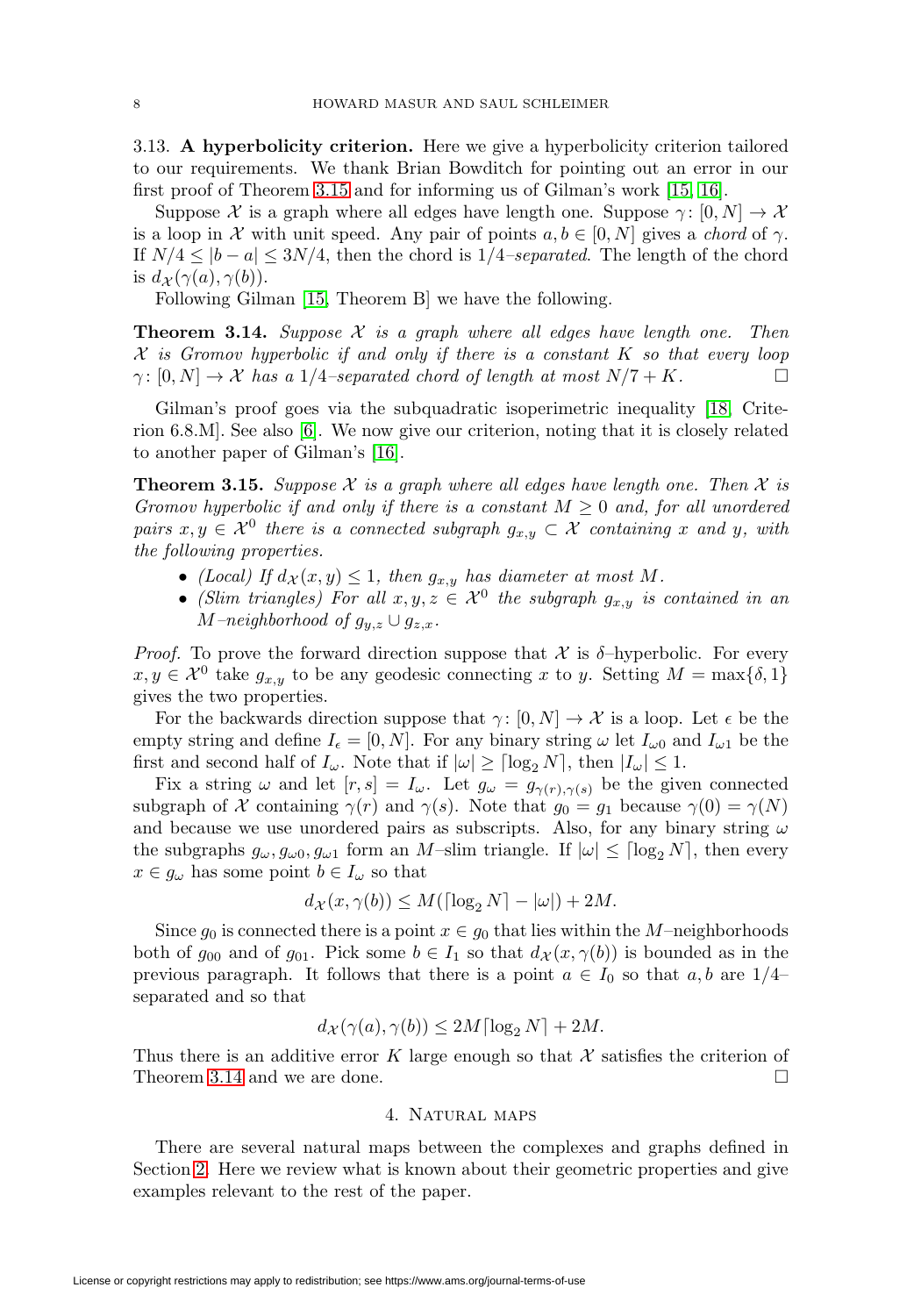<span id="page-8-6"></span>4.1. **Lifting, surgery, and subsurface projection.** Suppose S is not simple. Choose a hyperbolic metric on the interior of S so that every end has infinite area. Fix  $X$ , a compact essential subsurface of  $S$ , that is not a peripheral annulus. Let  $\rho_X : S^X \to S$  be the covering map where X lifts homeomorphically and  $S^X \cong$ interior(X). For any  $\alpha \in \mathcal{AC}(S)$  let  $\alpha^X = \rho_X^{-1}(\alpha)$  be the full preimage.

The induced homeomorphism between  $X$  and the Gromov compactification of  $S^X$  identifies  $AC(X)$  with  $AC(S^X)$ .

<span id="page-8-0"></span>**Definition 4.2.** The *cutting relation*  $\kappa_X : \mathcal{AC}(S) \to \mathcal{AC}(X)$  is defined as follows. A vertex  $\beta$  lies in  $\kappa_X(\alpha)$  if and only if  $\beta$  is an essential non-peripheral component of  $\alpha^X$ .

We also use the notation  $\alpha|X = \kappa_X(\alpha)$ . Note that  $\alpha$  cuts X if and only if  $\alpha|X$ is non-empty.

<span id="page-8-1"></span>**Definition 4.3.** Suppose S is not an annulus. The *surgery relation*  $\sigma_X : \mathcal{AC}(S) \to$  $\mathcal{C}(S)$  is defined as follows. A vertex  $\beta$  lies in  $\sigma_S(\alpha)$  if and only if  $\beta \in \mathcal{C}(S)$  is a boundary component of a regular neighborhood of  $\alpha \cup \partial S$ .

**Definition 4.4.** The *subsurface projection relation*  $\pi_X : \mathcal{AC}(S) \to \mathcal{C}(X)$  is defined by  $\pi_X = \sigma_X \circ \kappa_X$ . When X is an annulus define  $\pi_X = \kappa_X$ .

If  $\alpha, \beta \in AC(S)$  both cut X define

$$
d_X(\alpha, \beta) = \text{diam}_X(\pi_X(\alpha) \cup \pi_X(\beta)).
$$

This is the *subsurface projection distance* between  $\alpha$  and  $\beta$  in X. If  $\alpha, \beta \subset S$ are disjoint there is a bound on their subsurface projection distance following [\[31,](#page-60-4) Lemma 2.3] and the remarks in the section Projection Bounds of [\[35,](#page-60-10) page 29].

<span id="page-8-3"></span>**Lemma 4.5.** Suppose  $\alpha$  and  $\beta$  span an edge in  $AC(S)$  and both cut X. Then  $\text{diam}_X(\pi_X(\alpha))$  is at most two. Also,  $d_X(\alpha, \beta)$  is at most two (unless  $S = S_{1,1}$  and  $X = S_{0,2}$ ; the bound is then replaced by three).

<span id="page-8-2"></span>**Corollary 4.6.** Fix  $X \subset S$ . Suppose  $\{\beta_i\}_{i=0}^N$  is a path in  $\mathcal{AC}(S)$ , with  $N \geq 1$ .  $\label{eq:suppose} Suppose \; \beta_i \; cuts \; X, \, for \; all \; i. \; \; Then \; d_X \big( \beta_0, \beta_N \big) \leq 2N \; \big( unless \; S = S_{1,1} \; \; and \; X = S_{0,2};$ the bound is then replaced by  $3N$ ).

It is crucial to note that if some vertex of  $\{\beta_i\}$  misses X, then the projection distance  $d_X(\beta_0, \beta_N)$  may be arbitrarily large compared to N. Corollary [4.6](#page-8-2) can be greatly strengthened when the path is a geodesic.

<span id="page-8-5"></span>**Theorem 4.7** ([\[31,](#page-60-4) Theorem 3.1] (Bounded geodesic image))**.** There is a constant  $M_0 = M_0(S)$  with the following property. Fix  $X \subset S$ . Suppose  $\{\beta_i\}_{i=0}^n$  is a geodesic in  $\mathcal{C}(S)$ . Suppose  $\beta_i$  cuts X, for all i. Then  $d_X(\beta_0, \beta_n) \leq M_0$ .  $\Box$ 

Here is a kind of converse to Lemma [4.5.](#page-8-3)

<span id="page-8-4"></span>**Lemma 4.8.** For every  $K \in \mathbb{N}$  there is a number  $L \in \mathbb{N}$  with the following property. For any  $\alpha, \beta \in AC(S)$ , if  $d_X(\alpha, \beta) \leq K$  for all  $X \subset S$ , then  $\iota(\alpha, \beta) \leq L$ .

Corollary D of [\[12\]](#page-59-14) gives a more precise relation between projection distance and intersection number.

Proof of Lemma [4.8](#page-8-4). We only sketch the contrapositive. Suppose we are given a sequence of curves  $\alpha_n, \beta_n$  so that  $\iota(\alpha_n, \beta_n)$  tends to infinity. Passing to subsequences and applying elements of the mapping class group we may assume that  $\alpha_n = \alpha_0$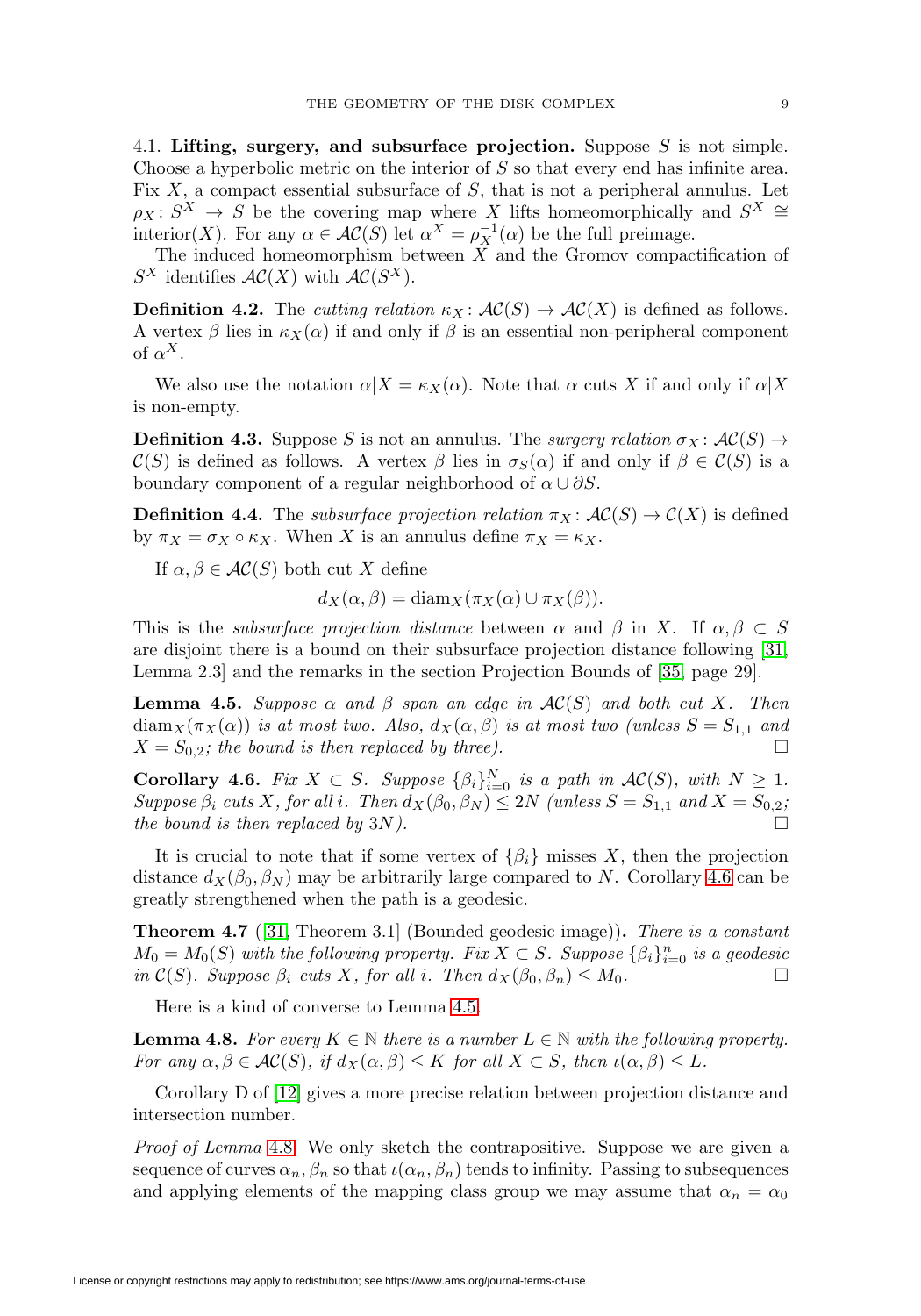<span id="page-9-2"></span>for all n. Setting  $c_n = \iota(\alpha_0, \beta_n)$  and passing to subsequences again we may assume that  $\beta_n/c_n$  converges to  $\lambda \in \mathcal{PML}(S)$ , the projectivization of Thurston's space of measured laminations. Let  $Y$  be any connected component of the subsurface filled by  $\lambda$ , chosen so that  $\alpha_0$  cuts Y. Note that  $\pi_Y(\beta_n)$  converges to  $\lambda|Y$ . Again applying Kobayashi's argument [\[27,](#page-60-7) Proposition 2.2], the distance  $d_Y(\alpha_0, \beta_n)$  tends to infinity.  $\Box$ 

4.9. **Inclusions.** We now record a well-known fact.

**Lemma 4.10.** The inclusion  $\nu: \mathcal{C}(S) \to \mathcal{AC}(S)$  is a quasi-isometry. The surgery map  $\sigma_S \colon \mathcal{AC}(S) \to \mathcal{C}(S)$  is a quasi-inverse for  $\nu$ .

*Proof.* Fix  $\alpha, \beta \in C(S)$ . Since  $\nu$  is simplicial we have  $d_{\mathcal{AC}}(\alpha, \beta) \leq d_{S}(\alpha, \beta)$ . In the other direction, let  $\{\alpha_i\}_{i=0}^N$  be a geodesic in  $\mathcal{AC}(S)$  connecting  $\alpha$  to  $\beta$ . Since every  $\alpha_i$  cuts S we apply Corollary [4.6](#page-8-2) and deduce that  $d_S(\alpha, \beta) \leq 2N + 2$ .

Note that the composition  $\sigma_S \circ \nu$  is the identity on  $\mathcal{C}(S)$ . Also, for any arc  $\alpha \in \mathcal{A}(S)$  we have  $d_{\mathcal{AC}}(\alpha, \nu(\sigma_S(\alpha))) = 1$ . Finally,  $\mathcal{C}(S)$  is 1–dense in  $\mathcal{AC}(S)$ , as any arc  $\gamma \subset S$  is disjoint from the one or two curves of  $\sigma_S(\gamma)$ . arc  $\gamma \subset S$  is disjoint from the one or two curves of  $\sigma_S(\gamma)$ .

Brian Bowditch raised the question, at the Newton Institute in August 2003, of the geometric properties of the inclusion  $\nu : \mathcal{A}(S) \to \mathcal{AC}(S)$ . The natural assumption, that this inclusion is again a quasi-isometric embedding, is false. In this paper we exactly characterize how the inclusion distorts distance.

We now move up a dimension. Suppose  $(M, S)$  is a spotless pair. The natural map  $\nu: \mathcal{D}(M,S) \to \mathcal{C}(S)$  takes an essential disk D to its boundary ∂D. Since  $(M, S)$  is spotless, the curve  $\partial D$  determines the disk D, up to isotopy; also,  $\partial D$ cannot be peripheral in S. Thus  $\nu$  is injective and well-defined. We call the image  $\nu(\mathcal{D})$  the disk set.

The first author and Minsky have shown the following.

<span id="page-9-1"></span>**Theorem 4.11** ([\[32,](#page-60-3) Theorem 1.1]). The disk set is a quasi-convex subset of the curve complex.  $\Box$ 

It is natural to ask if  $\nu: \mathcal{D}(M, S) \to \mathcal{C}(S)$  is a quasi-isometric embedding, as that would directly imply the hyperbolicity of  $\mathcal{D}(M,S)$ . In fact,  $\nu$  again badly distorts distance; this paper gives an exact characterization.

4.12. **Markings and the mapping class group.** As discussed in Section [2.9](#page-4-0) the marking graph  $\mathcal{M}(S)$  is quasi-isometric to the word metric on the mapping class group. Using subsurface projections, the first author and Minsky obtained a distance estimate for the marking graph and thus for the mapping class group.

<span id="page-9-0"></span>**Theorem 4.13** ([\[31,](#page-60-4) Theorem 6.12] (Distance estimate))**.** There is a constant  $C_0 = C_0(S)$  so that, for any  $c \geq C_0$  there is a constant A with

$$
d_{\mathcal{M}}(\mu,\nu) =_A \sum [d_X(\mu,\nu)]_c
$$

independent of the choice of  $\mu$  and  $\nu$ . Here the sum ranges over all essential sub- $\textit{surfaces } X \subset S.$ 

This, and their similar estimate for the pants graph, is a model for the distance estimates given below. Notice that a filling marking  $\mu \in \mathcal{M}(S)$  cuts all essential subsurfaces of S. It is not an accident that the sum ranges over the same set.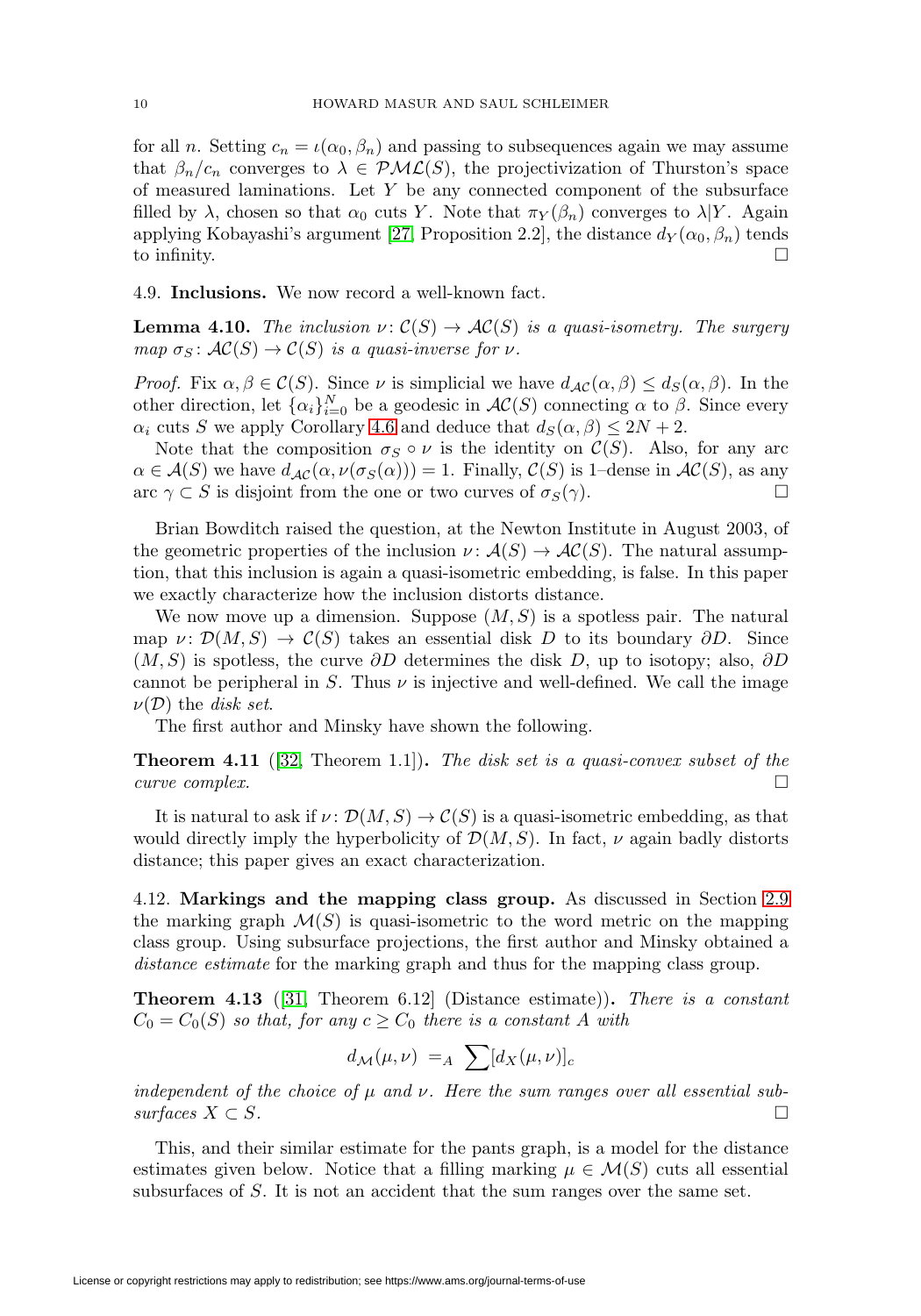## 5. Holes in general and the lower bound on distance

<span id="page-10-3"></span><span id="page-10-0"></span>Suppose that  $S$  is a compact, connected surface. In this paper the vertices of any combinatorial complex  $\mathcal{G} = \mathcal{G}(S)$  will be multicurves in S. We typically assume that vertices of  $\mathcal G$  are connected by edges if and only if there are representatives that are disjoint. This assumption is made only to simplify the proofs; all arguments work in the case where, as with the marking graph, we replace multicurves by markings and where adjacent vertices are allowed to have uniformly bounded intersection. In all cases G will be connected. There is a natural map  $\nu: \mathcal{G} \to \mathcal{AC}(S)$  taking a vertex of  $\mathcal G$  to the corresponding multicurve. Examples in the literature include the marking graph [\[31\]](#page-60-4), the pants graph [\[10,](#page-59-15) [2\]](#page-59-16), the Hatcher-Thurston graph [\[23\]](#page-60-11), the complex of separating curves [\[8\]](#page-59-17), the arc complex, and the curve complex.

For any combinatorial complex  $G$  defined in this paper other than the curve complex we denote distance in the one-skeleton of  $\mathcal G$  by  $d_{\mathcal G}$ . Distance in the oneskeleton of  $C(S)$  will always be denoted by  $d_S$ .

5.1. **Holes, defined.** Suppose S is not simple. Suppose  $\mathcal{G}(S)$  is a combinatorial complex. Suppose X is a cleanly embedded subsurface of S. A vertex  $\alpha \in \mathcal{G}$  cuts X if some component of  $\alpha$  cuts X.

**Definition 5.2.** We say that X is a *hole for G* if every vertex of  $\mathcal G$  cuts X.

Almost equivalently, if X is a hole, then the subsurface projection  $\pi_X : \mathcal{G} \to \mathcal{C}(X)$ never takes the empty set as a value. Note that the entire surface  $S$  is always a hole, regardless of our choice of G. A peripheral annulus cannot be cleanly embedded (unless S is also an annulus), so generally cannot be a hole. A hole  $X \subset S$  is strict if  $X$  is not homeomorphic to  $S$ .

**Definition 5.3.** If X is a hole for  $\mathcal{G}(S)$  and if  $\pi_X(\mathcal{G}) \subset \mathcal{C}(X)$  has diameter at least  $R$  we say that the hole  $X$  has *diameter* at least  $R$ .

We now classify holes for the arc complex.

<span id="page-10-2"></span>**Example 5.4.** Suppose  $S = S_{g,b}$  with  $b > 0$  and consider the arc complex  $\mathcal{A}(S)$ . The holes, up to isotopy, are exactly the cleanly embedded surfaces which contain  $\partial S$ . So, for example, if S is planar, then only S is a hole for  $\mathcal{A}(S)$ . The same holds for  $S = S_{1,1}$ . In these cases it is an exercise to show that  $\mathcal{C}(S)$  and  $\mathcal{A}(S)$  are quasi-isometric. In all other cases the arc complex admits infinitely many holes. Since the mapping class group acts on the arc complex, all non-simple holes for  $\mathcal{A}(S)$  have infinite diameter.

The classification of holes for the disk complex is more difficult and is postponed until Sections [9](#page-17-0)[–12.](#page-24-0) We here content ourselves with the first non-trivial example.

<span id="page-10-1"></span>**Example 5.5.** Suppose F is a non-simple, orientable surface with boundary. Let  $M = F \times I$ . Let  $X = F \times \{0\}$  and  $Y = F \times \{1\}$ . Since Y is incompressible (Definition [8.2\)](#page-14-0) in M we deduce that X is a hole for  $\mathcal{D}(M)$ ; similarly Y is a hole.

This example was the genesis of our program to understand the intrinsic geometry of  $\mathcal{D}(M,S)$ . The occurrence or non-occurrence of disjoint holes  $X, X' \subset S$  is highly important for the intrinsic geometry of  $\mathcal{G}(S)$ . In the presence of symmetry there can be a relationship between  $\pi_X|\mathcal{G}$  and  $\pi_{X'}|\mathcal{G}$ , as follows.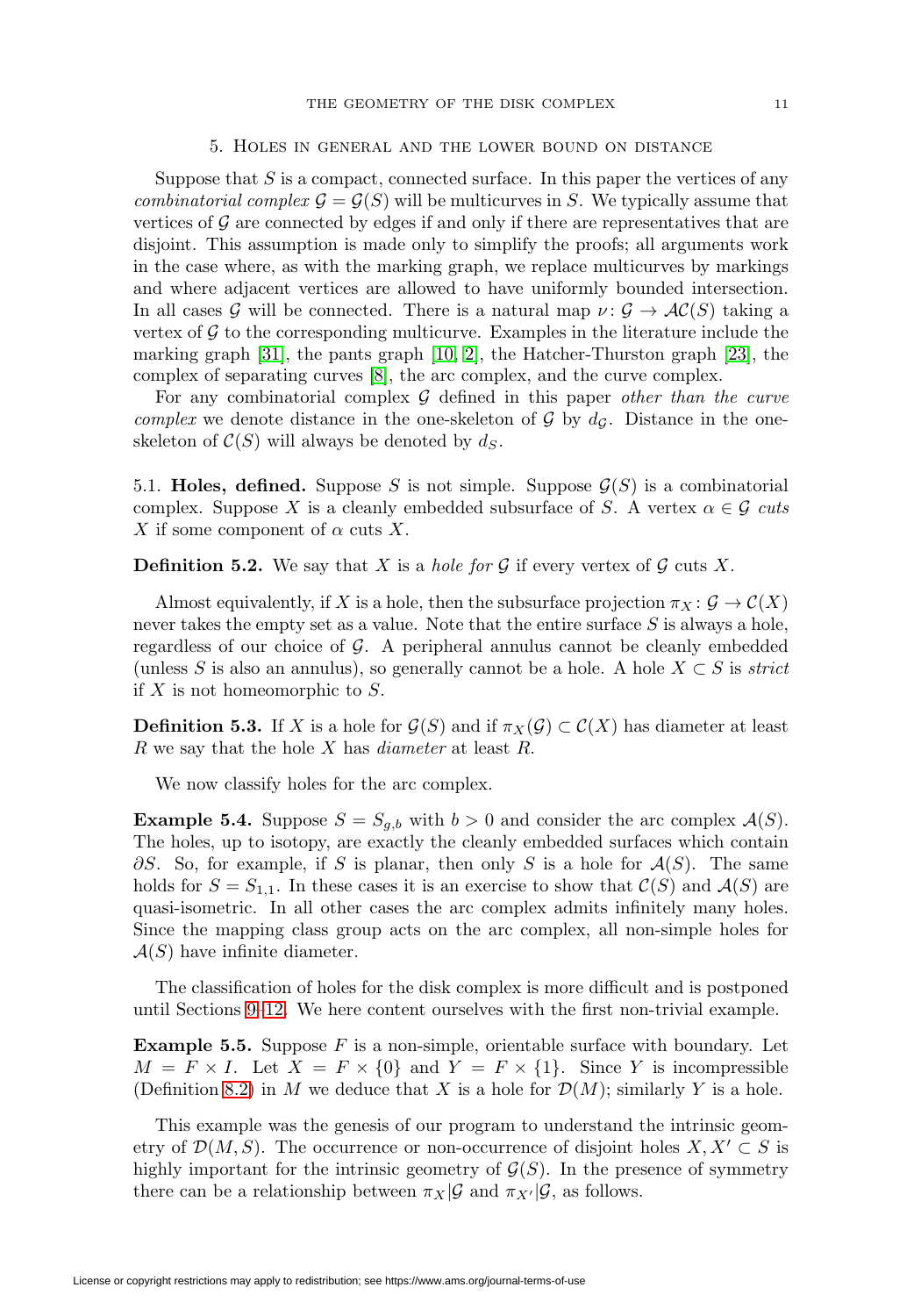<span id="page-11-4"></span>**Definition 5.6.** Suppose  $X, X'$  are holes for  $\mathcal{G}$ , both of infinite diameter. Then X and X' are paired if there is a homeomorphism  $\tau: X \to X'$  and a constant  $L_3$  so that

$$
d_{X'}(\pi_{X'}(\gamma), \tau(\pi_X(\gamma))) \le L_3
$$

for every  $\gamma \in \mathcal{G}$ . Furthermore, if  $Y \subset X$  is a hole, then  $\tau$  pairs Y with  $Y' = \tau(Y)$ . Lastly, pairing is symmetric; if  $\tau$  pairs X with X', then  $\tau^{-1}$  pairs X' with X.

**Definition 5.7.** Two holes X and Y interfere if either

- $X \cap Y \neq \emptyset$ ,
- X is paired with  $X'$  and  $X' \cap Y \neq \emptyset$ , or
- Y is paired with Y' and  $X \cap Y' \neq \emptyset$ .

Examples arise in the symmetric arc complex and, as in Example [5.5,](#page-10-1) in the discussion of I–bundles inside of a three-manifold.

5.8. **Projection to holes is coarsely Lipschitz.** The following "coarse Lipschitz projection" lemma is used repeatedly throughout the paper.

<span id="page-11-3"></span>**Lemma 5.9.** Suppose  $G(S)$  is a combinatorial complex. Suppose X is a hole for  $\mathcal G$ . Then for any  $\alpha, \beta \in \mathcal G$  we have

$$
d_X(\alpha, \beta) \le 2 + 2 \cdot d_{\mathcal{G}}(\alpha, \beta).
$$

The additive error is required only when  $\alpha = \beta$ .

*Proof.* This follows from Corollary [4.6](#page-8-2) and our assumption that vertices of  $\mathcal G$  connected by an edge represent disjoint multicurves.  $\Box$ 

5.10. **Infinite diameter holes.** We may now state a first answer to Bowditch's question.

<span id="page-11-0"></span>**Lemma 5.11.** Suppose  $\mathcal{G}(S)$  is a combinatorial complex. Suppose there is a strict hole X having infinite diameter. Then  $\nu: \mathcal{G} \to \mathcal{AC}(S)$  is not a quasi-isometric  $embedding.$ 

This lemma and Example [5.4](#page-10-2) completely determine when the inclusion of  $\mathcal{A}(S)$ into  $AC(S)$  is a quasi-isometric embedding. It quickly becomes clear that the set of holes tightly constrains the intrinsic geometry of a combinatorial complex.

<span id="page-11-1"></span>**Lemma 5.12.** Suppose  $G(S)$  is a combinatorial complex invariant under the natural action of  $MCG(S)$  on  $AC(S)$ . Then every non-simple hole for G has infinite diameter. Furthermore, if X and Y are disjoint non-simple holes for  $G$ , then there is a quasi-isometric embedding of  $\mathbb{Z}^2$  into G.

We do not use Lemmas [5.11](#page-11-0) or [5.12](#page-11-1) and so omit the proofs. Instead our interest lies in proving the far more powerful distance estimate (Theorems [5.14](#page-11-2) and [13.1\)](#page-29-1) for  $\mathcal{G}(S)$ .

5.13. **A lower bound on distance.** The sum of projection distances in holes gives a lower bound for distance.

<span id="page-11-2"></span>**Theorem 5.14.** Fix S, a compact, connected, non-simple surface. Suppose  $\mathcal{G}(S)$ is a combinatorial complex. Then there is a constant  $C_0$  so that for all  $c \geq C_0$  there is a constant A satisfying

$$
\sum [d_X(\alpha,\beta)]_c \leq_A d_{\mathcal{G}}(\alpha,\beta).
$$

Here  $\alpha, \beta \in \mathcal{G}$  and the sum is taken over all holes X for the complex  $\mathcal{G}$ .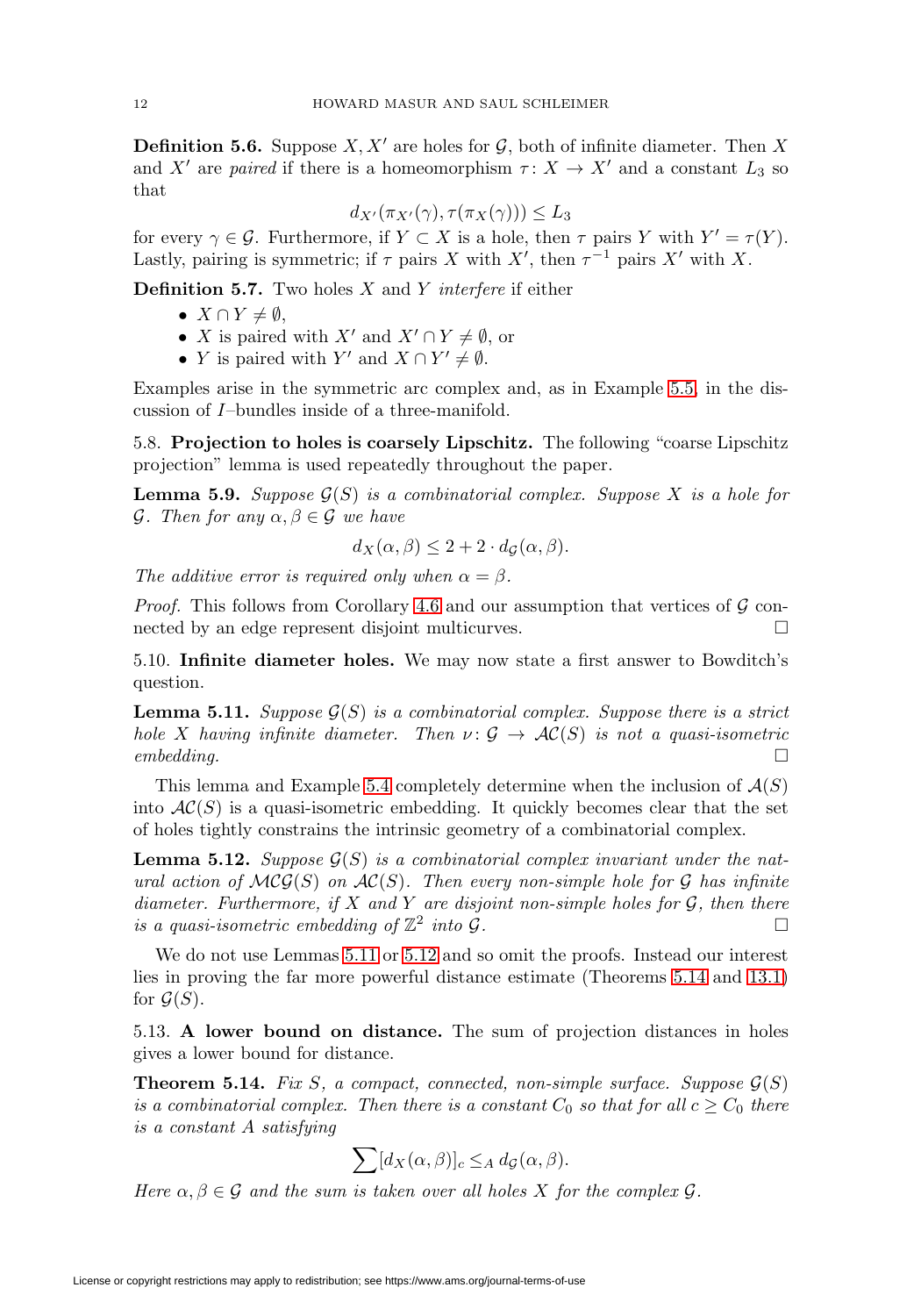<span id="page-12-4"></span>Proof. We follow the proofs of Theorems 6.10 and 6.12 of [\[31\]](#page-60-4), practically word for word. The only changes necessary are as follows. We replace the sum over all subsurfaces by the sum over all holes. We replace Lemma 2.5 of [\[31\]](#page-60-4), which records how markings differing by an elementary move project to an essential subsurface, by Lemma [5.9](#page-11-3) of this paper, which records how  $\mathcal G$  projects to a hole.  $\Box$ 

<span id="page-12-0"></span>One major goal of this paper is to give criteria sufficient to obtain the reverse inequality: Theorem [13.1.](#page-29-1)

### 6. Holes for the non-orientable surface

Fix F a compact, connected, non-orientable surface. We take  $C_2(F) \subset C(F)$ to be the subcomplex spanned by vertices representing two-sided curves. Note that  $C_2(F)$  is isometrically embedded in and is 1–dense in  $C(F)$ . Thus these two complexes are quasi-isometric.

Let S be the orientation double cover with covering map  $\rho_F : S \to F$ . Let  $\tau: S \to S$  be the associated involution; so for all  $x \in S$ ,  $\rho_F(x) = \rho_F(\tau(x))$ .

**Definition 6.1.** A multicurve  $\gamma \subset AC(S)$  is symmetric if  $\tau(\gamma) \cap \gamma = \emptyset$  or  $\tau(\gamma) = \gamma$ . A multicurve  $\gamma$  is *invariant* if there is a curve or arc  $\delta \subset F$  so that  $\gamma = \rho_F^{-1}(\delta)$ . The same definitions hold for subsurfaces  $X \subset S$ .

**Definition 6.2.** The *invariant complex*  $C^{\tau}(S)$  is a simplicial complex with vertex set consisting of invariant multicurves (without arcs). There is a  $k$ -simplex for every collection of  $k+1$  distinct isotopy classes having pairwise disjoint representatives.

Notice that  $\mathcal{C}^{\tau}(S)$  is simplicially isomorphic to  $\mathcal{C}_2(F)$ . There is also a natural relation  $\nu \colon C^{\tau}(S) \to C(S)$ .

<span id="page-12-2"></span>**Lemma 6.3.**  $\nu: \mathcal{C}^{\tau}(S) \to \mathcal{C}(S)$  is a quasi-isometric embedding.

Before giving the proof, note the following.

<span id="page-12-1"></span>**Corollary 6.4** ([\[3,](#page-59-5) Section 5]).  $\mathcal{C}(F)$  is Gromov hyperbolic.  $\Box$ 

Proof of Lemma [6.3](#page-12-2). Since  $\nu$  sends adjacent vertices in  $\mathcal{C}^{\tau}(S)$  to adjacent simplices in  $C(S)$  we have

<span id="page-12-3"></span>(6.5) 
$$
d_S(\alpha, \beta) \leq d_{\mathcal{C}^{\tau}}(\alpha, \beta),
$$

as long as  $\alpha$  and  $\beta$  are distinct in  $\mathcal{C}^{\tau}(S)$ .

The other half of the proof of Lemma [6.3](#page-12-2) consists of showing that  $S$  is the only hole for  $C^{\tau}(S)$  with large diameter. After a discussion of Teichmüller geodesics we prove the following.

**Lemma [16.8.](#page-45-0)** There is a constant K with the following property. Suppose  $\alpha, \beta$ are invariant multicurves in S. Suppose  $X \subset S$  is an essential subsurface where  $d_X(\alpha, \beta) > K$ . Then X is symmetric.

**Corollary 6.6.** With K as in Lemma [16.8](#page-45-0): If X is a hole for  $C^{\tau}(S)$  with diameter greater than K, then  $X = S$ .

Proof. Suppose X is a cleanly embedded strict subsurface of S. Suppose  $\text{diam}_X(\mathcal{C}^{\tau}(S)) > K$ . Thus X is symmetric. It follows that  $\partial X - \partial S$  is also symmetric. Since  $\partial X$  does not cut X, we deduce that X is not a hole for  $\mathcal{C}^{\tau}(S)$ . This proves the corollary.  $\Box$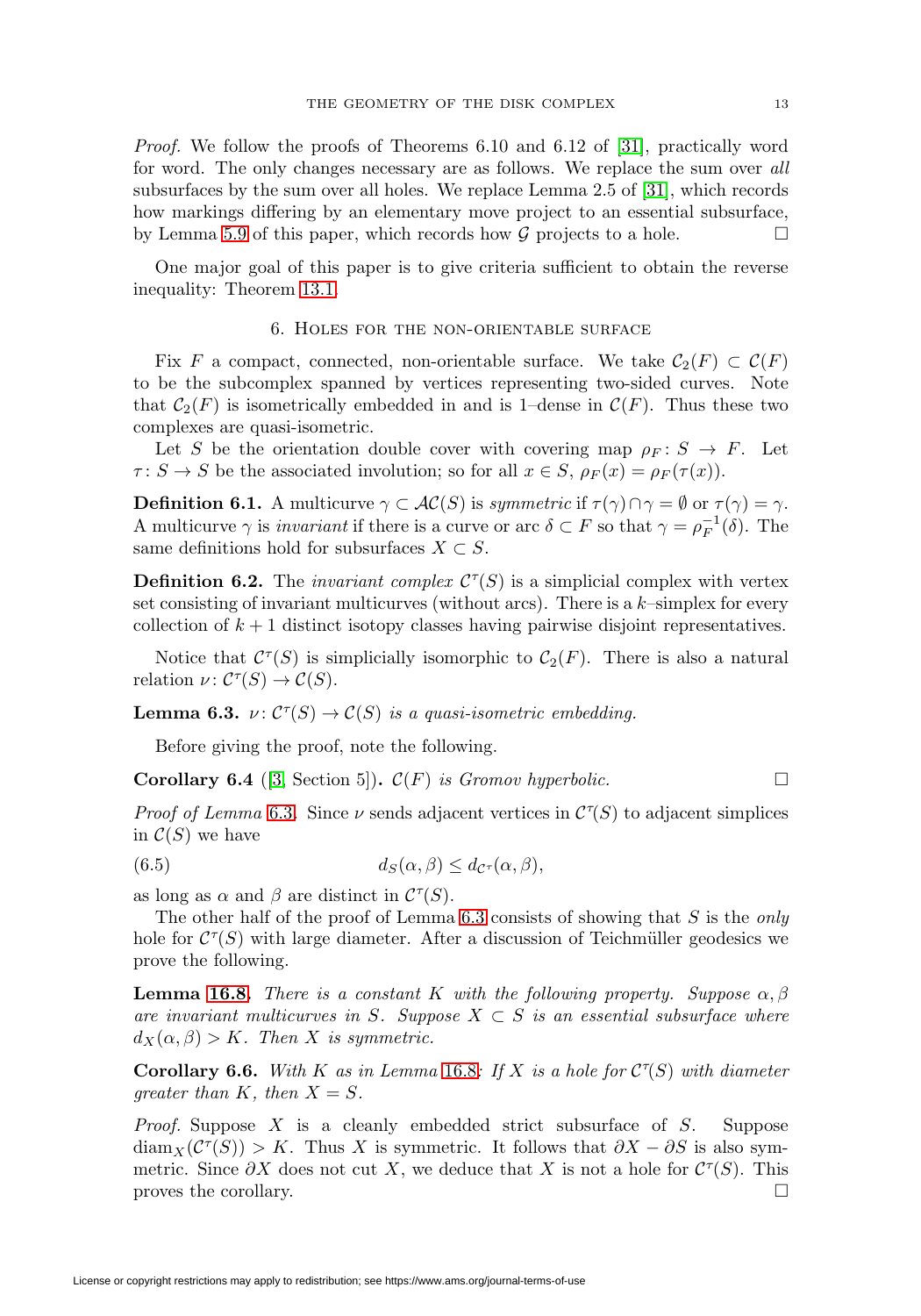<span id="page-13-5"></span><span id="page-13-0"></span>This corollary, together with the upper bound (Theorem [13.1\)](#page-29-1), completes the proof of Lemma [6.3.](#page-12-2)  $\Box$ 

#### 7. Holes for the arc complex

We generalize the definition of the arc complex and classify its holes.

**Definition 7.1.** Suppose F is a non-simple surface with boundary. Suppose  $\Delta$  is a non-empty union of components of  $\partial F$ . The arc complex  $\mathcal{A}(F,\Delta)$  is the subcomplex of  $\mathcal{A}(F)$  spanned by essential arcs  $\alpha \subset F$  with  $\partial \alpha \subset \Delta$ .

Note that  $\mathcal{A}(F, \partial F)$  and  $\mathcal{A}(F)$  are identical.

<span id="page-13-2"></span>**Lemma 7.2.** Suppose X is cleanly embedded in F. Then X is a hole for  $\mathcal{A}(F,\Delta)$ if and only if  $\Delta \subset \partial X$ .

This follows from the definition of a hole. We now have a straightforward observation.

<span id="page-13-3"></span>**Lemma 7.3.** If X and Y are holes for  $\mathcal{A}(F, \Delta)$ , then  $X \cap Y \neq \emptyset$ .

The proof follows immediately from Lemma [7.2.](#page-13-2) Lemma [5.12](#page-11-1) indicates that Lemma [7.3](#page-13-3) is necessary to prove that  $\mathcal{A}(F,\Delta)$  is Gromov hyperbolic.

Suppose now that  $F$  is non-simple, has non-empty boundary, and is non-orientable. Let  $\rho_F : S \to F$  be the orientation double cover and let  $\tau : S \to S$  be the induced involution. Fix  $\Delta' \subset \partial F$  and let  $\Delta = \rho_F^{-1}(\Delta').$ 

**Definition 7.4.** We define  $\mathcal{A}^{\tau}(S, \Delta)$  to be the *invariant arc complex*: vertices are invariant multi-arcs and simplices arise from disjointness.

Again,  $\mathcal{A}^{\tau}(S,\Delta)$  is simplicially isomorphic to  $\mathcal{A}(F,\Delta')$ . If  $X \cap \tau(X) = \emptyset$  and  $\Delta \subset$  $X \cup \tau(X)$ , then the subsurfaces X and  $\tau(X)$  are paired holes, as in Definition [5.6.](#page-11-4) Notice as well that all non-simple symmetric holes X for  $\mathcal{A}^{\tau}(S,\Delta)$  have infinite diameter.

Unlike  $\mathcal{A}(F, \Delta')$  the complex  $\mathcal{A}^{\tau}(S, \Delta)$  may have disjoint holes. Nonetheless, we have the following.

<span id="page-13-4"></span>**Lemma 7.5.** Any two non-simple holes for  $\mathcal{A}^{\tau}(S, \Delta)$  interfere.

*Proof.* Suppose X and Y are non-simple holes for the  $\tau$ -invariant arc complex  $\mathcal{A}^{\tau}(S, \Delta)$ . It follows from Lemma [16.8](#page-45-0) that X is symmetric and  $\Delta \subset X \cup \tau(X)$ . The same holds for Y. Thus Y must cut  $X, \tau(X)$ , or both.  $\Box$ 

### 8. Background on three-manifolds

<span id="page-13-1"></span>We review the necessary material regarding three-manifolds. See [\[24,](#page-60-12) [43\]](#page-61-6) for detailed presentations. Throughout  $M$  is a compact, connected, orientable threemanifold. Recall that  $(M, S)$  is assumed to be spotless (Definition [2.12\)](#page-5-1).

If N is a compact submanifold of M, then  $\operatorname{fr}(N)$ , the *frontier* of N in M, is the closure of  $\partial N - \partial M$ .

8.1. **Surgery.** Suppose  $F$  is a surface embedded in  $M$ . We consider two cases. Either  $F \subset \partial M$  is a subsurface of the boundary or  $(F, \partial F) \subset (M, \partial M)$  is properly embedded.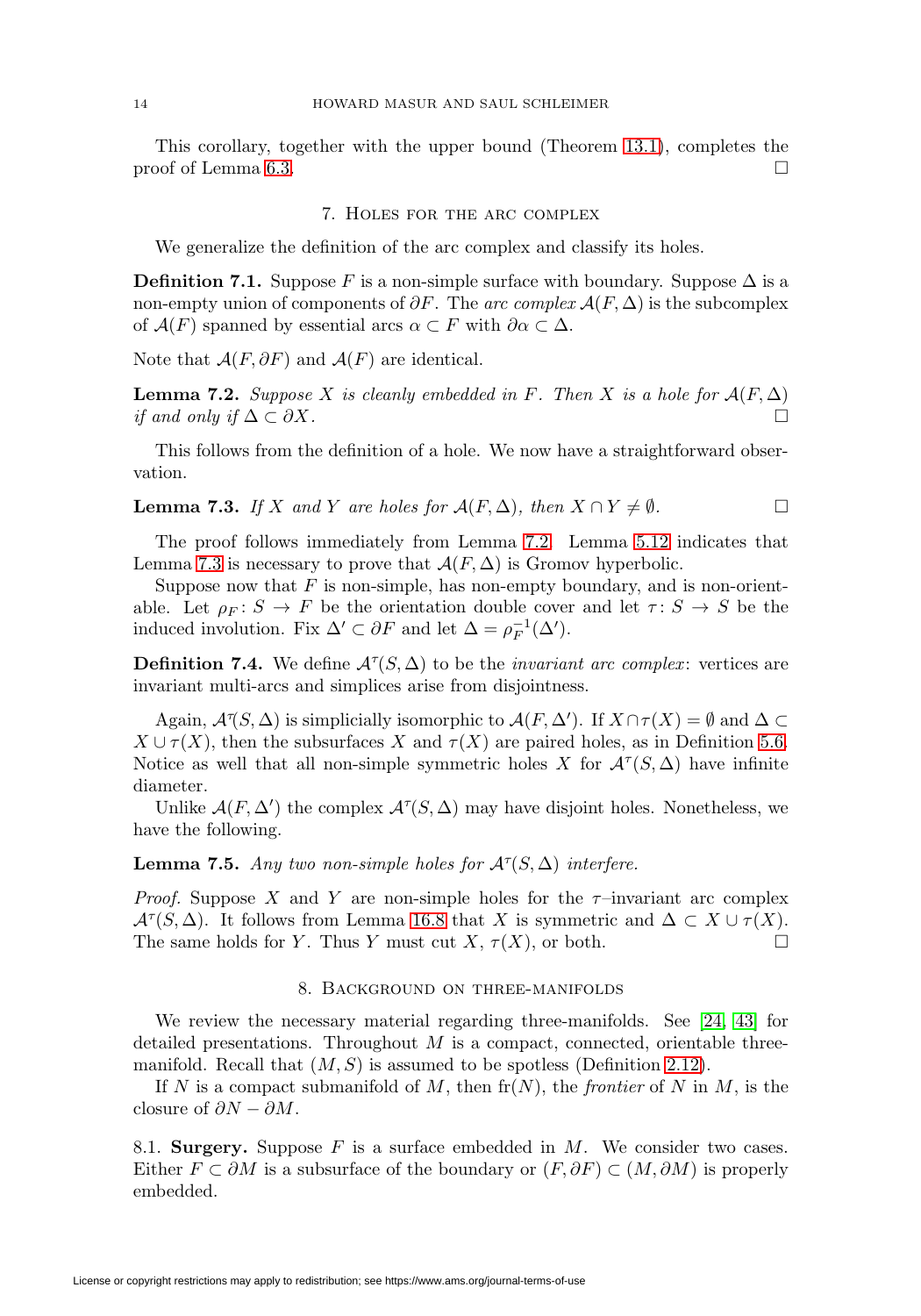Suppose  $(D, \partial D) \subset (M, F)$  is an embedded disk. We call D a surgery disk for  $F$  if

- $D \cap \partial F = \emptyset$ ,
- $D \cap F = \partial D$ , and
- $D \cap \partial M = \partial D \cap \partial M$ .

We may surger F along D to obtain  $F_D$ , as follows. Let N be a closed regular neighborhood of D. Remove from F the annulus  $N \cap F$ . Form  $F_D$  by gluing on both disk components of fr $(N)$ −F and taking the closure. When  $F \subset \partial M$  we must also isotope interior( $F_D$ ) into interior(M) to ensure that  $F_D$  is properly embedded.

<span id="page-14-0"></span>**Definition 8.2.** A surgery disk D for  $F \subset M$  is a *compressing disk* if  $\partial D \subset F$  is an essential curve. If  $F$  admits no compressing disk, then  $F$  is *incompressible* in M.

The triple  $(B, \alpha, \beta)$  is a bigon exactly when B is a disk and  $\alpha, \beta$  are arcs in  $\partial B$ so that  $\alpha \cup \beta = \partial B$  and  $\alpha \cap \beta = \partial \alpha = \partial \beta$ . Suppose  $(B, \alpha, \beta) \subset (M, F, \partial M)$  is an embedded bigon. We call  $B$  a surgery bigon for  $F$  if

- $B \cap \partial F = \partial \alpha = \partial \beta$ ,
- $B \cap F = \alpha$ , and
- $B \cap \partial M = \partial B$  if  $F \subset \partial M$  while
- $B \cap \partial M = \beta$  if F is properly embedded.

Again, we may surger  $F$  along  $B$ . Let  $N$  be a closed regular neighborhood of B. Remove the rectangle  $N \cap F$  from F. Form  $F_B$  by gluing on the two bigon components of  $\operatorname{fr}(N) - F$  and taking the closure. If F lies in  $\partial M$  we isotope interior( $F_B$ ) into interior(M) to ensure that  $F_B$  is properly embedded.

**Definition 8.3.** A surgery bigon  $(B, \alpha, \beta)$  for  $F \subset M$  is a boundary compression if  $\beta$  is an essential arc in  $\partial M - \partial F$ . A boundary compression is *essential in* F if  $\alpha$ is an essential arc in F.

In other work, boundary compressions  $B$  for  $F$  are required to have the latter property. We divide the definition in two because, for us, F will typically be a properly embedded disk in M.

Suppose now that  $(F, \partial F)$  is properly embedded in  $(M, S)$ . Suppose X is a subsurface of S. Properly isotope F, fixing  $\partial S$  pointwise, to make  $\partial F$  and  $\partial X$ tight. If  $(B, \alpha, \beta)$  is a boundary compression of F so that  $\beta \subset X$ , then we say that  $F$  is boundary compressible *into*  $X$ .

8.4. **Boundary compression.** We now begin our study of boundary compressions of disks.

<span id="page-14-1"></span>Remark 8.5. Suppose  $\Gamma$  is a multicurve in S. Suppose  $(D, \partial D) \subset (M, S)$  is an essential disk. Suppose that  $\Gamma$  and  $\partial D$  are tight. Suppose B is a boundary compression of D into  $S - n(\Gamma)$ , where  $n(\Gamma)$  is an open product neighborhood. Then  $\iota(D_B, \Gamma) \leq \iota(\partial D, \Gamma).$ 

In a slight abuse of terminology, in the above definition we allow the multicurve  $\Gamma$ to have parallel components.

<span id="page-14-2"></span>**Lemma 8.6.** Suppose X, a connected essential subsurface of S, compresses in M. Suppose  $(D, \partial D) \subset (M, S)$  is an essential disk. Suppose  $\partial X$  and  $\partial D$  are tight.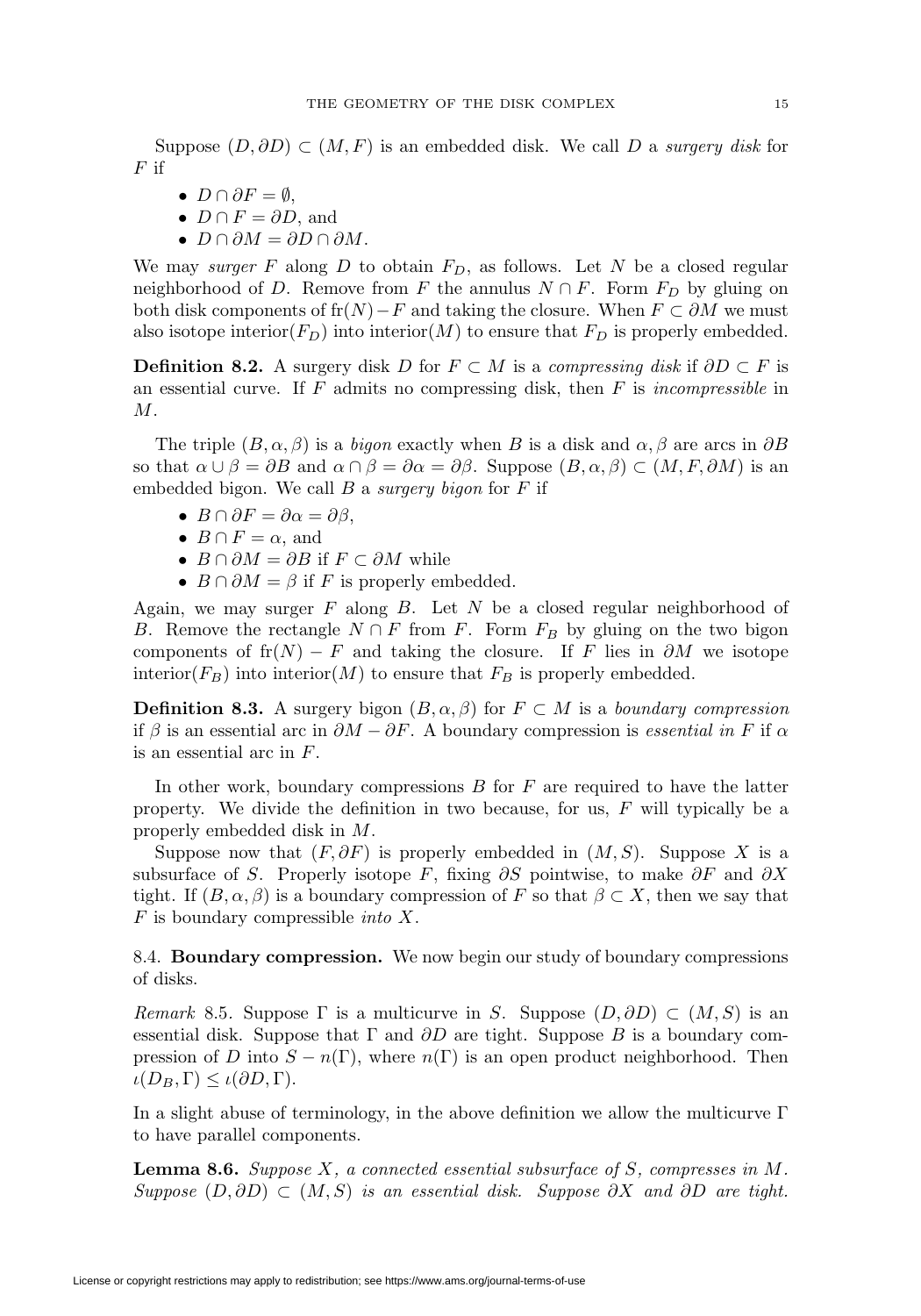Then

- D is boundary compressible into X or
- D is disjoint from some compressing disk  $(E, \partial E) \subset (M, X)$ .

*Proof.* Suppose  $(E, \partial E) \subset (M, X)$  is a compressing disk. If  $\iota(\partial D, \partial E) = 0$ , then we are done, using the irreducibility of  $M$ . Suppose instead that the geometric intersection number is positive. Ambiently isotope E, fixing  $\partial X$  pointwise, to make  $\partial E$  tight with respect to  $\partial D$ . This can be done because  $\partial D$  and  $\partial X$  are tight. Since M is irreducible we may further isotope E, fixing  $\partial E$  pointwise, to remove all simple closed curves of  $D \cap E$ . Since  $D \cap E$  remains non-empty let B be an outermost bigon of  $E - D$ . So  $(B, \alpha, \beta) \subset (M, D, X)$  is a surgery bigon.

If  $\beta$  is inessential in  $S - n(\partial D)$ , then  $\beta$  is parallel, in S, to an arc  $\gamma \subset \partial D$ . Thus there is an ambient isotopy of D pushing  $\gamma$  past  $\beta$ . This reduces  $\iota(\partial D, \partial E)$ , a contradiction.

8.7. **Band sums.** A band sum is the inverse operation to boundary compression. Fix disjoint disks  $D', D'' \subset (M, S)$ . Fix a simple arc  $\delta \subset S$  so that  $\delta$  meets each of D' and D'' in exactly one endpoint. Let  $N \subset M$  be a closed regular neighborhood of  $\delta$ . Let D be the disk formed by adding to  $(D' \cup D'') - N$  the rectangle component of  $\operatorname{fr}(N) - (D' \cup D'')$ . The disk D is the result of *band summing* D' to D'' along  $\delta$ . Note that D has a boundary compression dual to  $\delta$  yielding  $D' \cup D''$ : that is, there is a boundary compression  $B \subset N$  for D so that  $B \cap \delta$  is a single point and so that  $D_B = D' \cup D''$ .

### 8.8. **Compression bodies.** We pause to discuss a few special three-manifolds.

**Definition 8.9.** Suppose F is a compact, connected, orientable surface. Let V be a three-manifold obtained from  $F \times I$  by attaching two-handles to  $F \times \{0\}$  and capping off any resulting two-spheres (disjoint from  $F \times \{1\}$ ) with three-balls. Then V is a compression body with exterior boundary  $\partial_+ V$  equal to  $F \times \{1\}$ , with vertical boundary  $\partial_0 V$  equal to  $\partial F \times I$ , and with *interior boundary*  $\partial_- V$  equal to the closure of  $\partial V - (\partial_+ V \cup \partial_0 V)$ .

When  $\partial$ −V =  $\partial$ <sub>0</sub>V =  $\emptyset$ , then V is called a *handlebody*. In this case the *genus* of V is the genus of  $\partial_+ V$ .

Disk components of  $\partial V - \partial_+ V$  are called spots. When all components of  $\partial V - \partial_+ V$ are spots, then  $V$  is homeomorphic to a handlebody (ignoring the given partition of  $\partial V$ ).

Following [\[5,](#page-59-18) Theorem 2.1] for any spotless pair  $(M, S)$  there is a *characteristic* compression body  $V \subset M$  so that V has no spots,  $S = \partial_+ V = V \cap \partial M$ , and the inclusion induces an isomorphism  $\mathcal{D}(V, S) \cong \mathcal{D}(M, S)$ . If X is a subsurface of S, then the characteristic compression body  $W \subset M$  for X is contained in V. If X is not a hole for  $\mathcal{D}(V, S)$ , then the image of  $\mathcal{D}(W, X)$  in  $\mathcal{D}(V, S)$  has finite diameter. When X is a hole the geometry of the inclusion  $\mathcal{D}(W, X) \to \mathcal{D}(V, S)$  depends on how  $W$  is contained in  $V$ . The inclusion need not be a quasi-isometric embedding; see Remark [19.10](#page-52-4) for a brief discussion.

By the above, to understand disk complexes of spotless pairs  $(M, S)$  it suffices to study  $\mathcal{D}(V, S)$ , where V is a compression body without spots. However, this does not appear to simplify any of the arguments.

<span id="page-15-0"></span>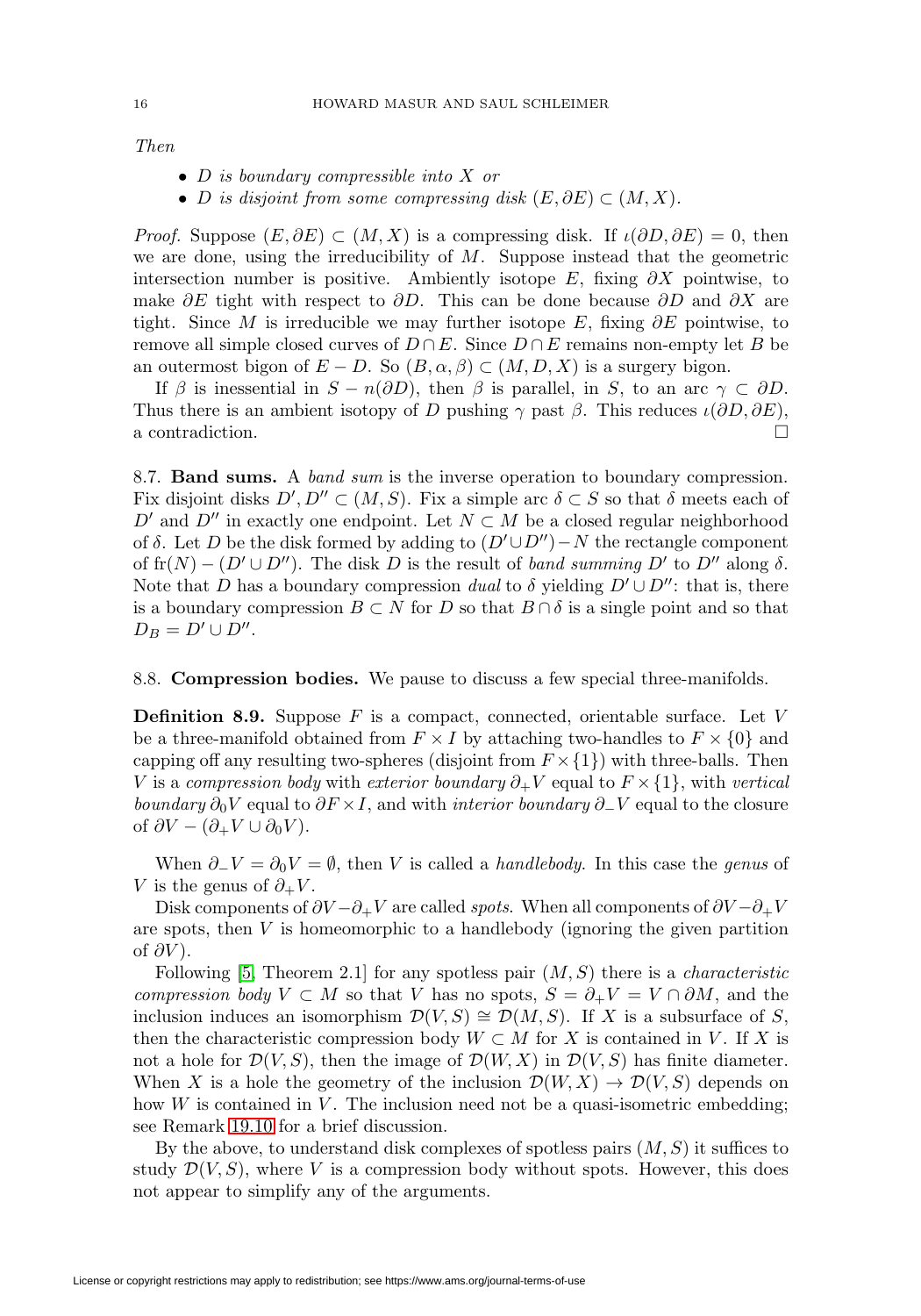## 8.10. **Interval bundles.**

**Definition 8.11.** Suppose  $F$  is a compact, connected surface. Let  $T$  be the orientation I–bundle over  $F$ : the unique I–bundle over  $F$  with orientable total space. Let  $\rho_F : T \to F$  be the associated bundle map. Then T has vertical boundary  $\partial_{\nu}T$ equal to  $\rho_F^{-1}(\partial F)$  and has *horizontal boundary*  $\partial_h T$  equal to the closure of  $\partial T - \partial_v T$ .

In general, if  $A \subset T$  is a union of fibers of the map  $\rho_F$ , then A is vertical. If F is orientable, then  $T \cong F \times I$ . If F is non-orientable and if  $\alpha \subset F$  is an orientation-reversing simple closed curve, then  $\rho_F^{-1}(\alpha) \subset T$  is a vertical one-sided Möbius band.

If F is not a sphere or a projective plane, then T is irreducible. Also  $\partial_h T$  is always incompressible in T. If F is not homeomorphic to a disk, then  $\partial_{\nu}T$  is incompressible in T. If  $\partial_v T \neq \emptyset$ , then any proper vertical surface in T admits a (vertical) surgery bigon. However, no vertical surface in T may be boundary compressed into  $\partial_h T$ .

<span id="page-16-0"></span>**Lemma 8.12.** Suppose F is a compact, connected surface with  $\partial F \neq \emptyset$ . Let  $\rho_F: T \to F$  be the orientation I–bundle over F. Let X be a component of  $\partial_h T$ . Let  $D \subset T$  be a properly embedded disk. Suppose

- $\partial D$  is essential in  $\partial T$ ,
- ∂D and ∂X are tight and
- D cannot be boundary compressed into X.

Then D may be ambiently isotoped to be vertical with respect to T.

*Proof.* Since  $\partial D$  is tight with respect to  $\partial X$  we may ambiently isotope D to make  $D \cap \partial_v T$  vertical.

Choose  $\alpha \subset F$ , a multi-arc, cutting F into a collection of hexagons. Let  $A =$  $\rho_F^{-1}(\alpha)$ . Thus A cuts T into a collection of hexagonal prisms. We choose  $\alpha$  so that A and D are in general position. Thus  $A \cap \partial_v T$  is disjoint from  $D \cap \partial_v T$ . (If F is orientable, set  $Y = \partial_h T - X$ . In this case choose  $\alpha$  so that  $D \cap Y$  is disjoint from  $A \cap Y.$ 

Our first goal is to ambiently isotope D inside of T to make  $D \cap A$  vertical. Each isotopy will decrease the complexity  $(|D \cap A|, |\partial D \cap \partial A|)$ . Also, each isotopy will preserve the following properties.

- $D \cap \partial_{v} T$  is vertical and disjoint from  $A \cap \partial_{v} T$ .
- ∂D is tight with respect to  $\partial X$ .
- If F is orientable, then  $D \cap Y$  is disjoint from  $D \cap A$ .

If all components of  $D \cap A$  connect opposite sides of  $\partial_h A$ , then we are done. Suppose instead that  $\beta \subset D \cap A$  cuts off of A either an innermost disk or an outermost bigon. In the former case, as  $T$  is irreducible, there is an ambient isotopy of D in T, fixing  $\partial T$  pointwise, that eliminates  $\beta$ . This decreases  $|D \cap A|$  and preserves the properties.

Suppose instead that  $\beta$  cuts an outermost bigon  $(B, \beta, \gamma)$  off of A. Note that  $\gamma \subset X \cap \partial_h A$ . Since D cannot be boundary compressed into X, deduce that  $\gamma$  is inessential in  $\partial T - \partial D$ . It follows that there is a bigon  $(C, \gamma, \delta)$  lying in  $\partial T$  with  $\delta \subset \partial D$ . Since  $\gamma \cap \partial X = \emptyset$  and since  $\partial D, \partial X$  are tight deduce that  $C \cap \partial X = \emptyset$ . Thus  $C \subset X$ . Thus the ambient isotopy pushing  $\delta$  across C reduces  $|\partial D \cap \partial A|$  and preserves the properties.

Our next goal is to make  $D$  vertical in the complement of  $A$ . Let  $H$  be the closure (in the path metric) of a component of  $T - A$ . So H is a hexagonal prism.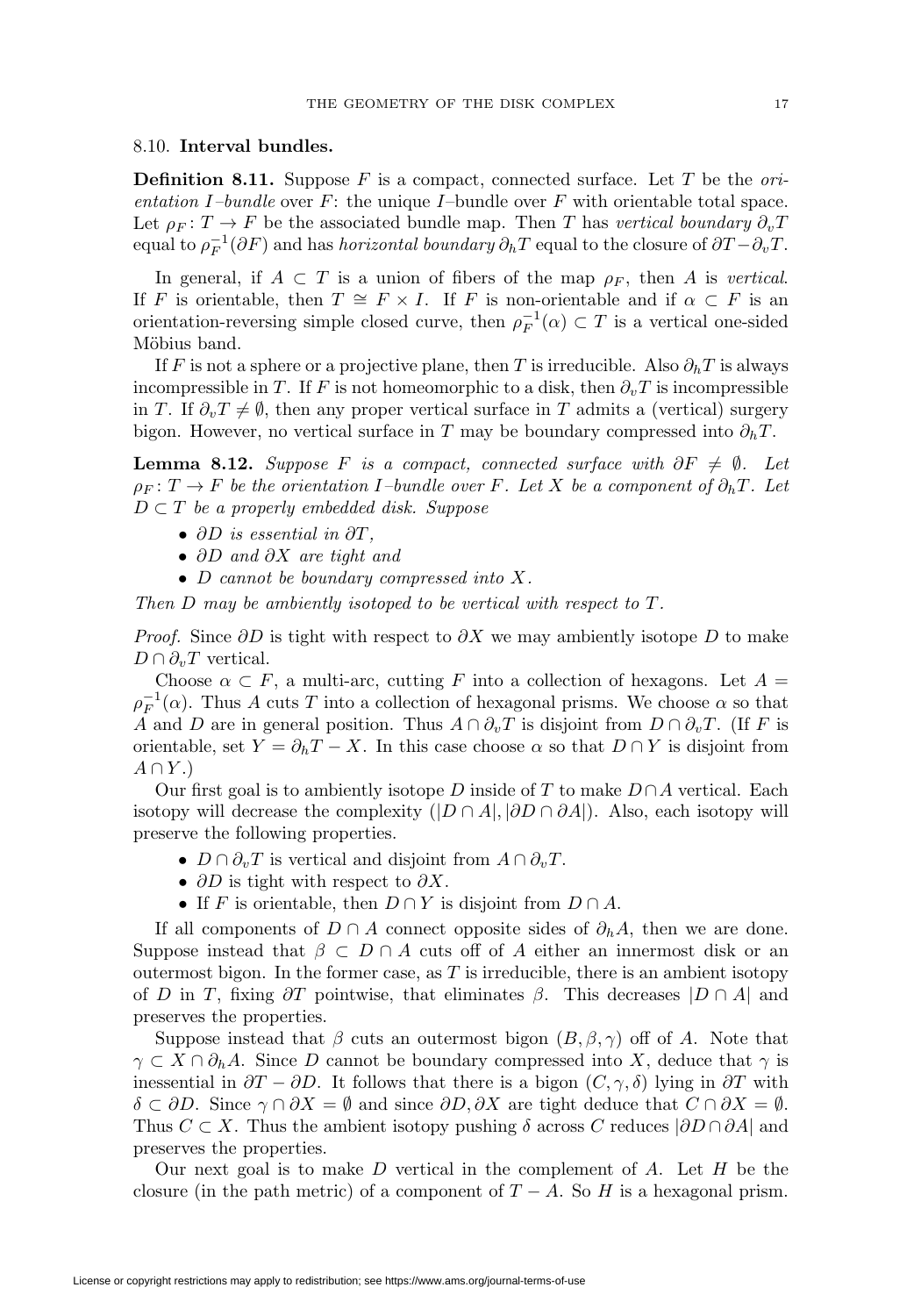Suppose D' is a component of  $D \cap H$ . So D' is a disk with  $D' \cap \partial_{\nu}H$  disjoint from  $\partial_n A$  (the vertical edges of H). Let  $\epsilon$  be an arc of  $D' \cap \partial_h H$ . (If F is orientable, we choose  $\epsilon \subset D' \cap Y$ .) Let  $E = \rho^{-1}(\epsilon)$  and let  $N = N(E)$  be a closed product neighborhood of E. So N is a rectangular solid. Three consecutive sides of  $D'$ are contained in  $\partial N$ : two vertical sides and  $\epsilon$ . See Figure [8.13.](#page-17-1) For any arc  $\beta$  of  $D' \cap \partial_v N$  either  $\beta$  can be made vertical by ambient isotopy or  $\beta$  cuts a disk or bigon out of  $\partial_{v}N$ . In the latter cases we proceed as in the first half of the proof, making  $D'$  vertical in  $H$ . Performing all of these isotopies makes  $D$  vertical and the lemma is proved.  $\Box$ 



FIGURE 8.13. The rectangular solid N contains  $D' \cap N$ .

#### <span id="page-17-1"></span>9. Holes for the disk complex

<span id="page-17-0"></span>Here we begin to classify holes for the disk complex, a more difficult analysis than for the arc complex. Suppose  $(M, S)$  is a spotless pair. Recall that there is a natural inclusion  $\nu \colon \mathcal{D}(M,S) \to \mathcal{C}(S)$ .

<span id="page-17-2"></span>Remark 9.1. Suppose X is cleanly embedded in S. Then X is a hole for  $\mathcal{D}(M,S)$ if every essential disk  $(D, \partial D) \subset (M, S)$  cuts X. Equivalently,  $S - n(X)$  is incompressible in  $M$ . Some authors call  $X$  disk-busting for  $(M, S)$ .

The classification of holes X for  $\mathcal{D}(M, S)$  breaks into three cases. Either X is an annulus,  $X$  compresses in  $M$ , or  $X$  is incompressible in  $M$ . For each we have a theorem.

**Theorem [10.1.](#page-18-1)** Suppose X, an annulus, is a hole for  $\mathcal{D}(M, S)$ . Then the diameter of  $X$  is at most 11.

**Theorem [11.10.](#page-23-0)** Suppose X is a compressible hole for  $\mathcal{D}(M, S)$  with diameter at least 15. Then there are essential disks  $D, E \subset M$  so that

- $\partial D, \partial E \subset X$  and
- $\partial D$  and  $\partial E$  fill X.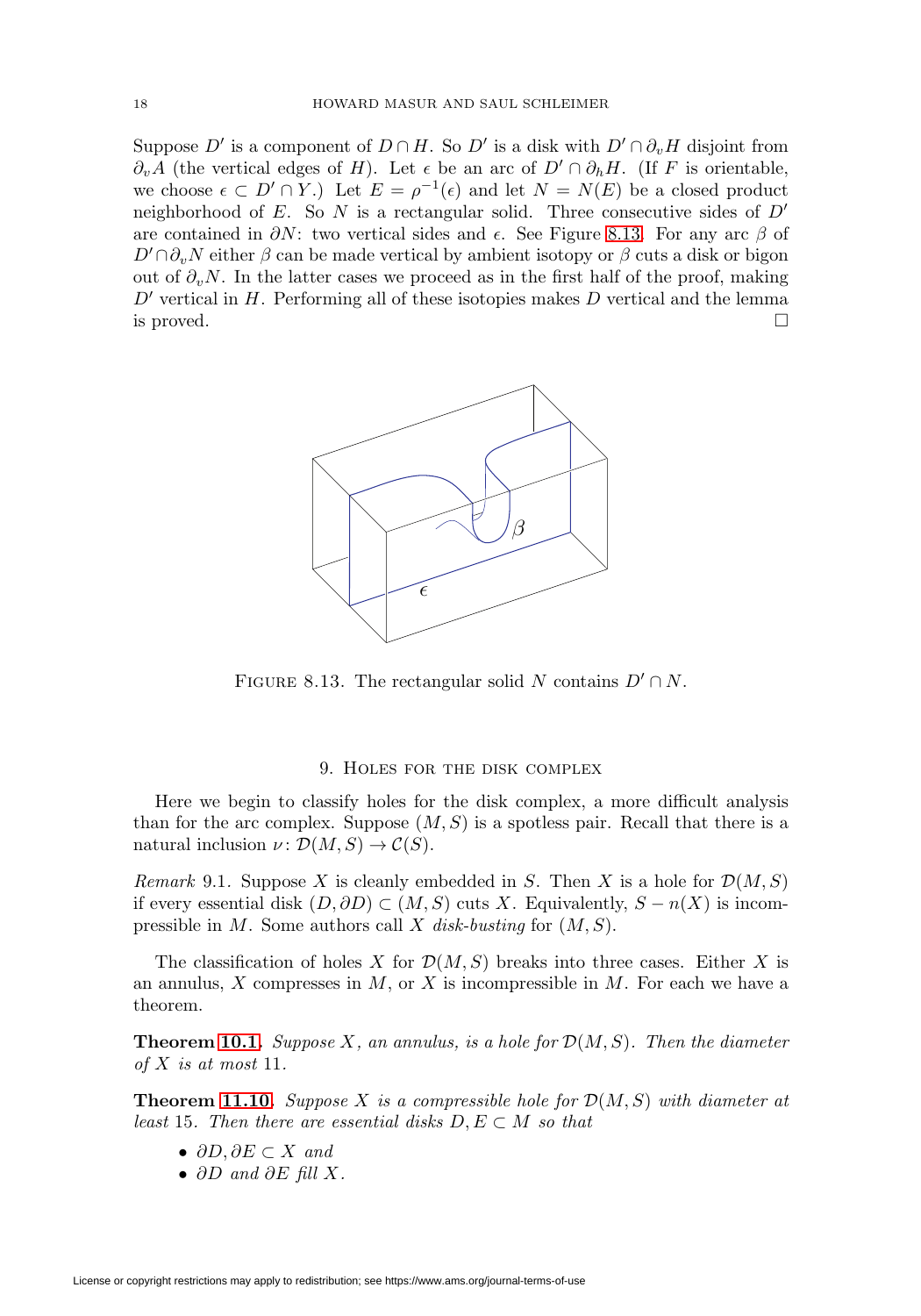<span id="page-18-3"></span>**Theorem [12.1.](#page-24-1)** Suppose X is an incompressible hole for  $\mathcal{D}(M, S)$  with diameter at least 57. Then there is an I-bundle  $\rho_F : T \to F$  embedded in M so that

- $\bullet$   $\partial_h T \subset S$ ,
- X is a component of  $\partial_h T$ ,
- some component of  $\partial_v T$  is boundary parallel into S,
- F supports a pseudo-Anosov map.

These theorems have a corollary.

<span id="page-18-2"></span>**Corollary 9.2.** If X is hole for  $\mathcal{D}(M, S)$  with diameter at least 57, then X has infinite diameter.

*Proof.* If  $X$  is a hole with diameter at least 57, then either Theorem [11.10](#page-23-0) or Theorem [12.1](#page-24-1) applies.

If X is compressible, then Dehn twists, in opposite directions about the given disks D and E, yield a homeomorphism  $f: M \to M$  so that  $f|X$  is pseudo-Anosov. This follows from Thurston's construction [\[47,](#page-61-5) Theorem 7]. By Lemma [2.5](#page-3-1) the hole X has infinite diameter.

If X is incompressible, then  $X \subset \partial_h T$ , where  $\rho_F : T \to F$  is the given I–bundle. Let  $f: F \to F$  be the given pseudo-Anosov map. Now q, the suspension of f, gives a homeomorphism of M. Again it follows that the hole X has infinite diameter.  $\Box$ 

Applying Lemma [5.11](#page-11-0) and Corollary [9.2](#page-18-2) we find the following.

<span id="page-18-0"></span>**Proposition 9.3.** If  $\mathcal{D}(M, S)$  admits a hole  $X \subsetneq S$  with diameter at least 57, then the inclusion  $\nu: \mathcal{D}(M, S) \to \mathcal{C}(S)$  is not a quasi-isometric embedding.  $\Box$ 

10. Holes for the disk complex – annuli

Suppose  $(M, S)$  is spotless. This section is devoted to proving the following.

<span id="page-18-1"></span>**Theorem 10.1.** Suppose X, an annulus, is a hole for  $\mathcal{D}(M, S)$ . Then the diameter of  $X$  is at most 11.

The proof shares many features with the proofs of Theorems [11.10](#page-23-0) and [12.1.](#page-24-1) However, the exceptional definition of  $\mathcal{C}(S_{0,2})$  prevents a unified approach. Fix  $(M, S)$  a spotless pair. When M is a solid torus, then  $D(M, S)$  is at most a point and there is nothing to prove. Henceforth we assume that M is not a solid torus. We begin with the following.

*Claim.* For all  $D \in \mathcal{D}(M, S)$ , we have  $|D \cap X| \geq 2$ .

*Proof.* Since X is a hole, every disk cuts X. Let  $\alpha$  be a core curve for X. If  $|\alpha \cap D| = 1$ , then let  $N = N(\alpha \cup D)$ . Since M is not a solid torus the disk  $E = \text{fr}(N)$ is essential. Also E is disjoint from  $\alpha$ . Thus E misses X, a contradiction.  $\Box$ 

Assume, to obtain a contradiction, that  $X$  has diameter at least 12. Suppose  $D \in \mathcal{D}(M, S)$  is a disk chosen to minimize  $D \cap X$ . Pick any disk  $E \in \mathcal{D}(M, S)$  so that  $d_X(D, E) \geq 6$ . Isotope D and E to make the boundaries tight and also tight with respect to  $\partial X$ . Tightening triples of curves is not canonical; nonetheless there is a tightening so that  $S - (\partial D \cup \partial E \cup X)$  contains no triangles. See Figure [10.2.](#page-19-0)

After tightening  $\partial D$ ,  $\partial E$ , and  $\partial X$  in this way we have the following.

*Claim.* Suppose  $\delta \subset X \cap \partial D$  and  $\epsilon \subset X \cap \partial E$  are any connected components (and hence arcs). Then  $|\delta \cap \epsilon| \geq 1$ .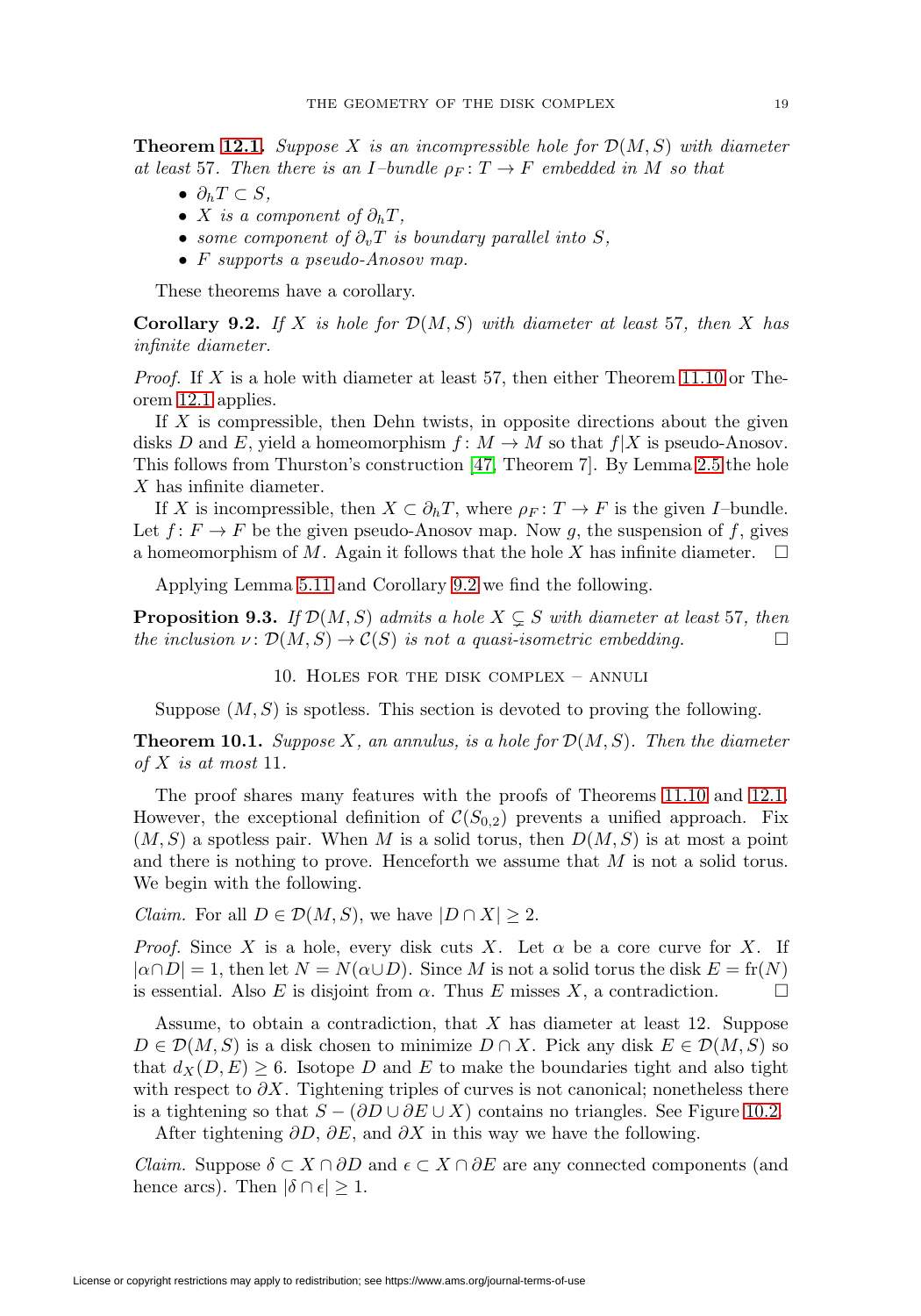

<span id="page-19-0"></span>FIGURE 10.2. Triangles outside of  $X$  (left side) can be moved into X (right side). This decreases the number of points of  $D \cap E \cap$  $(S - X)$ .

*Proof.* Let  $S^X$  be the annular cover of S corresponding to X. Let  $X' \subset S^X$  be the homeomorphic lift of X to  $S^X$ . Define  $\partial D|X = \kappa_X(\partial D)$  and define  $\partial E|X$  similarly.

Let  $\delta' \subset X' \cap (\partial D|X)$  be the homeomorphic lift of  $\delta$  to  $X'$ . Define  $\epsilon'$  similarly. Since  $|\delta \cap \epsilon| = |\delta' \cap \epsilon'|$  it suffices to bound the latter from below. Note that  $\delta'$  is properly embedded in X' but not in  $S^X$ . To cure this, define  $\delta^* \subset \partial D|X$  to be the properly embedded arc in  $S^X$  that contains  $\delta'$ . Define  $\epsilon^*$  similarly.

Since  $d_X(D, E) = \text{diam}_X(\partial D | X \cup \partial E | X) \geq 6$  we find that  $d_X(\delta^*, \epsilon^*) \geq 4$ . It follows from [\(2.4\)](#page-3-2) that  $|\delta^* \cap \epsilon^*| \geq 3$ .

Suppose  $x, y \in \delta^* \cap \epsilon^*$  are consecutive along  $\delta^*$ . Note that x and y are contained in the preimage of  $X$  but are, possibly, not contained in  $X'$ . See Figure [10.3.](#page-19-1) However, if both x and y lie in the same component of  $S^X - X'$ , then either  $\delta^*$ or  $\epsilon^*$  shares a bigon with some lift of  $\partial X$ , a contradiction. Again, see Figure [10.3.](#page-19-1) This implies that

$$
|\delta' \cap \epsilon'| \ge |\delta^* \cap \epsilon^*| - 2
$$

 $\Box$ 

and so  $|\delta' \cap \epsilon'| \geq 1$ , as desired.



<span id="page-19-1"></span>FIGURE 10.3. Here is a sketch of  $S^X$ . The central shaded region is  $X'$ . The upper and lower shaded regions are other lifts of  $X$  to  $S^X$ . These are not annuli but rather are homeomorphic to  $\mathbb{R} \times I$ .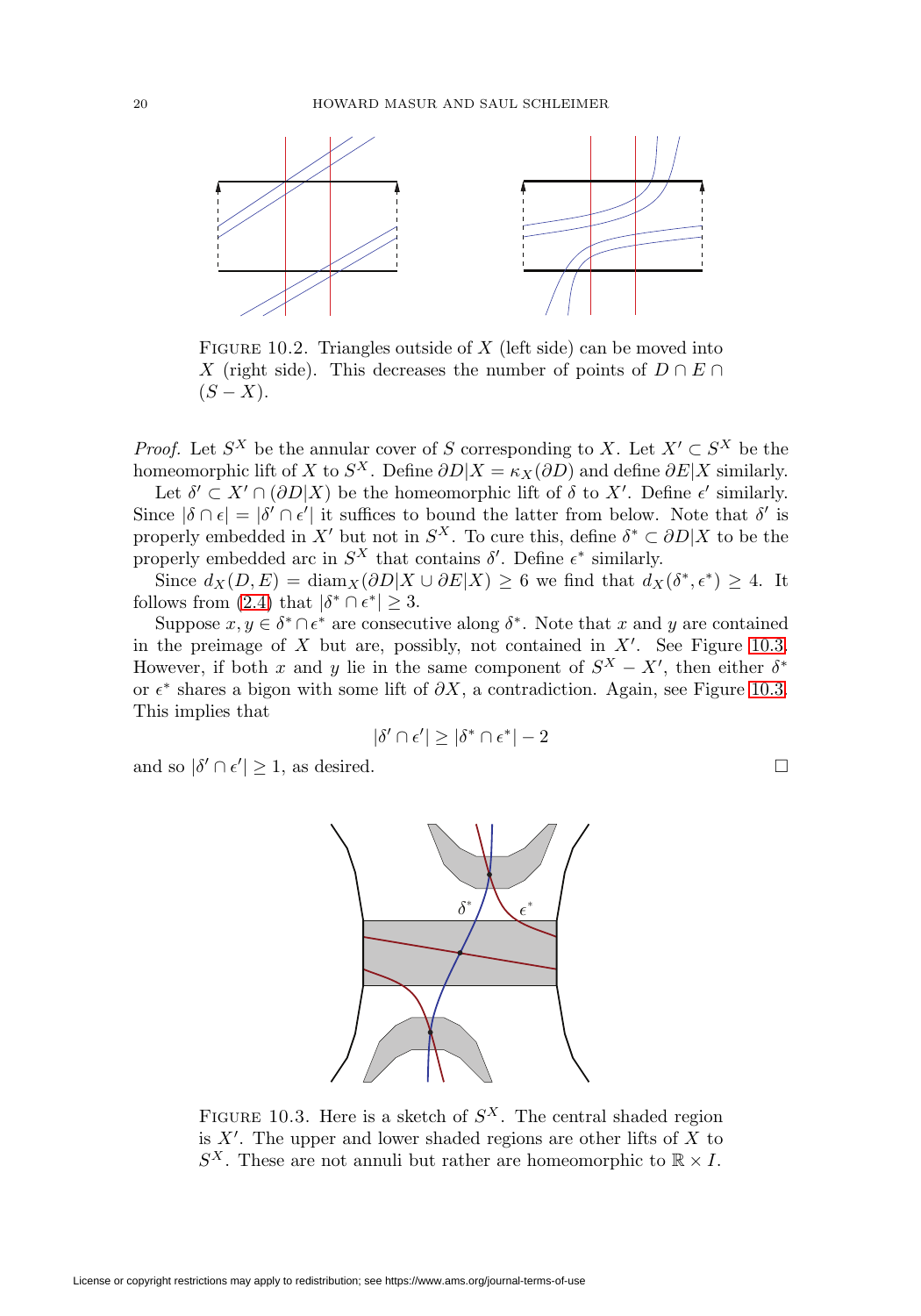*Claim.* There is an outermost bigon  $(B, \alpha, \beta)$  of  $E-D$  with the following properties:

- $B \subset E$ ,  $B \cap D = \alpha$ , and  $B \cap \partial E = \beta$ ;
- $\bullet$  ∂β ⊂ X;
- $|\beta \cap X| = 2$ .

It also follows that  $|D \cap X| = 2$ .

*Proof.* Note that  $D \cap E$  is a collection of arcs and curves in E. Since M is irreducible, any simple closed curve component of  $D \cap E$  can be removed by an ambient isotopy (fixing  $\partial M$  pointwise) applied to D. Minimality of  $|D \cap E|$  now implies that there are no simple closed curves in  $D \cap E$ .

Consider any outermost bigon B of  $E - D$ , with  $\alpha$  and  $\beta$  as in the first bullet. Since  $D \cap E$  is minimal, the bigon B is a boundary compression for D. Note that  $\beta$ cannot completely contain a component of  $E \cap X$  as every arc of  $E \cap X$  meets some arc of  $D \cap X$ . Using this observation, Figure [10.4](#page-20-0) shows the four possible ways  $\alpha$ may lie inside of E.



<span id="page-20-0"></span>FIGURE 10.4. The figure shows a portion of  $E$ . The darker part of  $\partial E$  are the arcs of  $E \cap X$ . The four arcs drawn in the interior of E are the four possibilities for the arc  $\alpha$ . Note that  $\alpha$  cuts a bigon  $(B, \alpha, \beta)$  off of E. Thus either  $\beta$  is disjoint from X, or  $\beta$  is contained in X, or  $\beta$  meets X in a single subarc, or  $\beta$  meets X in two subarcs.

Note that after compression  $D_B$  is a union of two essential disks,  $D', D'' \in$  $\mathcal{D}(M,S)$ . Suppose  $\alpha$  is one of the three unlabelled arcs depicted in Figure [10.4.](#page-20-0) It follows that either  $D'$  or  $D''$  has, after tightening, a smaller intersection with X than D does, a contradiction. We deduce that  $\alpha$  is as pictured by the labelled arc in Figure [10.4.](#page-20-0)

As D', D" cannot have a smaller intersection with X we deduce that  $|D \cap X| = 2$ , proving the claim.  $\Box$ 

Using the same notation as in the proof above, let  $B$  be an outermost bigon of  $E - D$ . We now study how  $\alpha \subset \partial B$  lies inside of D.

*Claim.* The arc  $\alpha \subset D$  connects distinct components of  $D \cap X$ .

*Proof.* Suppose not. Then there is a bigon  $(C, \alpha, \gamma)$  with  $C \subset D$  and  $\gamma \subset D \cap X$ . The disk  $C \cup B$  is isotopic to D' or D'' and so is essential. Also,  $C \cup B$  intersects  $X$  at most once after tightening, contradicting our first claim.  $\Box$ 

We finish the proof of Theorem [10.1](#page-18-1) by noting that  $D \cup B$  is homeomorphic to  $\Upsilon \times I$ , where  $\Upsilon$  is the simplicial tree with three edges and three leaves. We may choose the homeomorphism so that  $(D \cup B) \cap X = \Upsilon \times \partial I$ . Since X is an annulus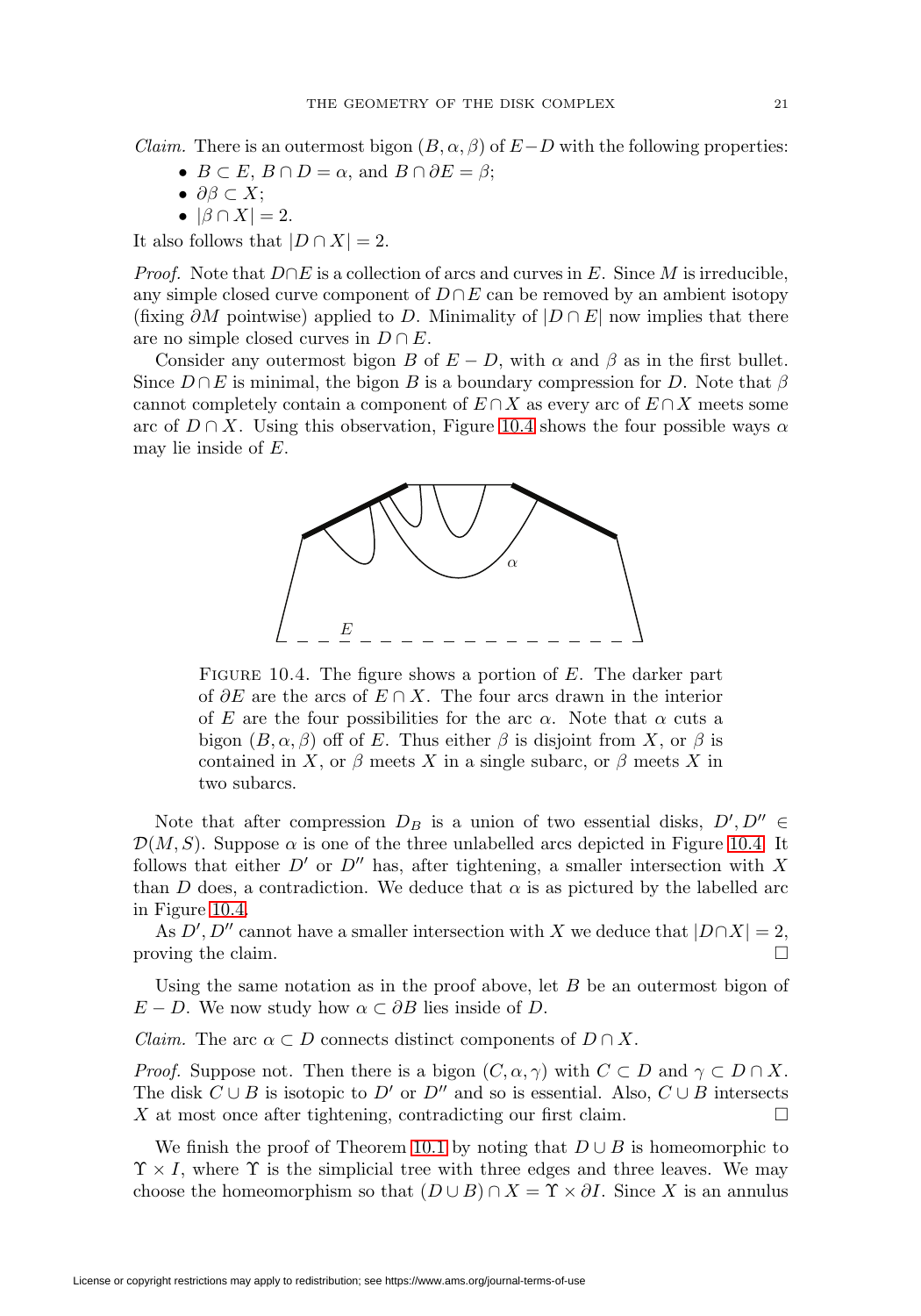there is an ambient isotopy of  $D \cup B$  making  $(D \cup B) \cap X$  just a pair of arcs. Recall that  $D_B = D' \cup D''$ . It follows that one of D' or D" (or both) meets X in at most a single arc, contradicting our first claim.  $\Box$ 

### 11. Holes for the disk complex – compressible

<span id="page-21-0"></span>The proof of Theorem [11.10](#page-23-0) occupies the second half of this section.

<span id="page-21-3"></span>11.1. **Compression sequences of essential disks.** Suppose  $(M, S)$  is a spotless pair. Suppose X is a cleanly embedded subsurface of S. Suppose  $D \in \mathcal{D}(M, S)$ . Choose representatives so that  $\partial D$  is tight with respect to  $\partial X$ . Suppose  $D \cap \partial X \neq \emptyset$ .

**Definition 11.2.** A *compression sequence* for the data  $M, S, X, D$  is a sequence  ${\{\Delta_k\}}_{k=1}^n$  where  $\Delta_1 = \{D\}$  and where  $\Delta_{k+1}$  obtained by boundary compressing  $\Delta_k$ into  $S - n(\partial X)$  and then tightening. Note that  $\Delta_k$  is a disjoint union of exactly k essential disks. We further require that every disk of every  $\Delta_k$  cuts  $\partial X$ . A compression sequence is maximal if either

- no disk of  $\Delta_n$  can be boundary compressed into  $S n(\partial X)$  or
- there is an essential disk  $(E, \partial E) \subset (M, S n(\partial X))$  disjoint from  $\Delta_n$ .

Such maximal sequences *end essentially* or *end in*  $S - n(\partial X)$ , respectively.

<span id="page-21-2"></span>**Lemma 11.3.** A maximal compression sequence exists for any data  $M, S, X, D$ . Furthermore, some component of  $S - n(\partial X)$  is compressible if and only if some (hence all) compression sequence ends in  $S - n(\partial X)$ .

*Proof.* All compression sequences must end, by Remark [8.5.](#page-14-1) If  $Y$  is a compressible component of  $S - n(\partial X)$ , then, by Lemma [8.6,](#page-14-2) all compression sequences end in  $S - n(\partial X)$ . The backwards direction is immediate.  $\Box$ 

In what follows we assume that  $X$  is not an annulus or a pair of pants. Our next goal is to show that maximal sequences do not move very far in the arc and curve complex of X.

**Definition 11.4.** Fix  $D_k \in \Delta_k$ . A disjointness pair in X for  $D_k$  is an ordered pair  $(\alpha, \beta)$  of essential arcs in X where

- $\alpha \subset D_k \cap X$ ,
- $\beta \subset \Delta_n \cap X$ , and
- $\bullet$  d<sub>4</sub>( $\alpha$ ,  $\beta$ ) < 1.

Here  $\mathcal{A} = \mathcal{A}(X)$ .

If  $\alpha \neq \alpha'$ , then the two disjointness pairs  $(\alpha, \beta)$  and  $(\alpha', \beta)$  are distinct, even if  $\alpha$  is ambiently isotopic to  $\alpha'$  in X. We treat the second coordinate similarly. The following lemma controls how subsurface projection distance changes in maximal sequences.

<span id="page-21-1"></span>**Lemma 11.5.** Suppose  $D \subset \mathcal{D}(M, S)$  is an essential disk. Suppose that X is a cleanly embedded subsurface of S. Suppose  $X$  is not an annulus or pants. Suppose D cuts  $\partial X$ . Choose a maximal sequence  $\{\Delta_k\}_{k=1}^n$  for the data  $M, S, X, D$ . For any disk  $D_k \in \Delta_k$  either

- $D_k \in \Delta_n$  or
- there are four distinct disjointness pairs  $\{(\alpha_i, \beta_i)\}_{i=1}^4$  for  $D_k$  in X, where each of the arcs  $\alpha_i$  appears as the first coordinate of at most two pairs.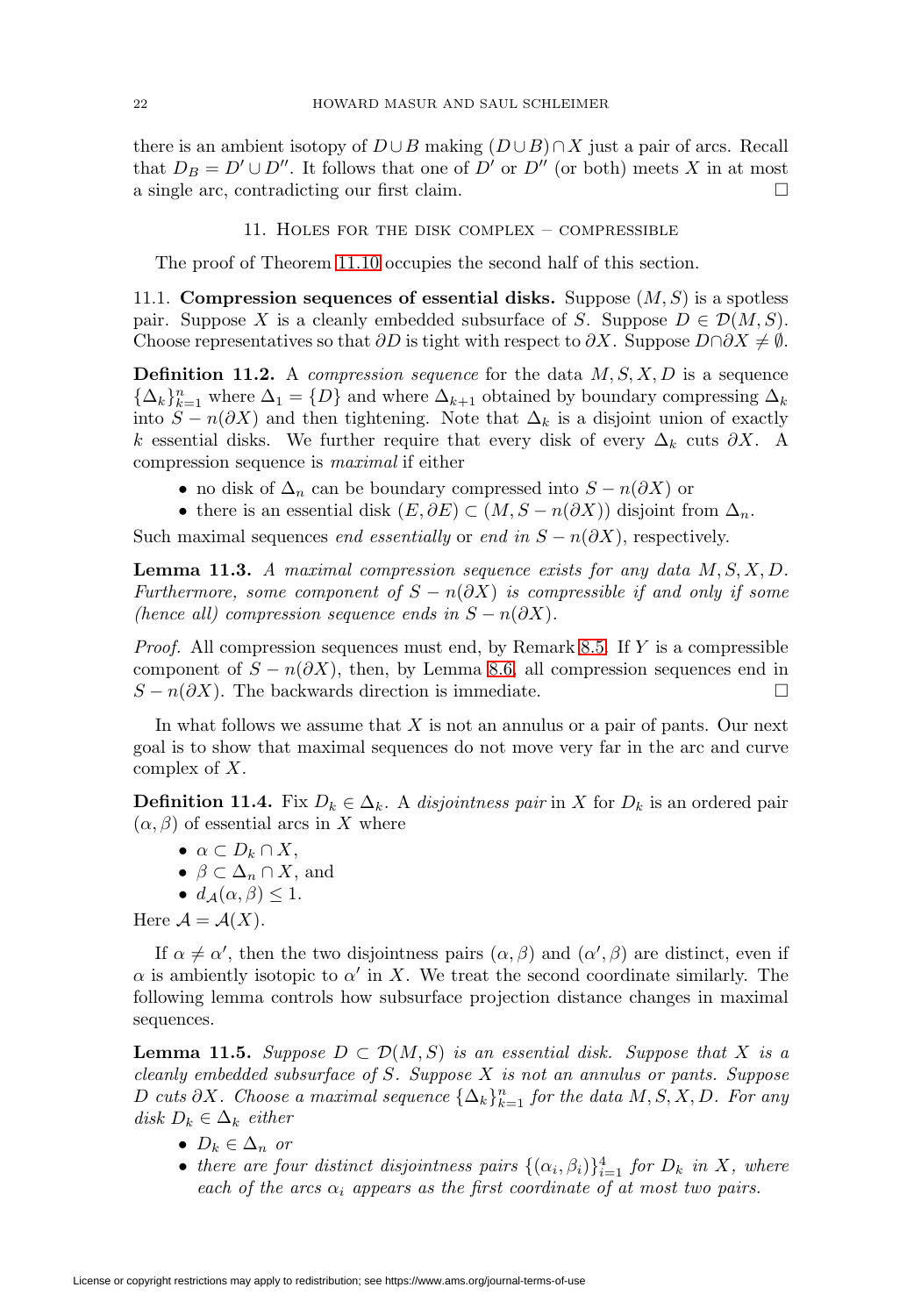*Proof.* We induct on  $n - k$ . If  $D_k$  is contained in  $\Delta_n$  there is nothing to prove. If  $D_k$  is contained in  $\Delta_{k+1}$  we are done by induction. Thus we may assume that  $D_k$  is the disk in  $\Delta_k$  which is boundary compressed at stage k. Let  $D_{k+1}, D'_{k+1} \in \Delta_{k+1}$ be the two disks obtained by boundary compressing  $D_k$  along the bigon B. By induction, each of  $D_{k+1}$  and  $D'_{k+1}$  either lie in  $\Delta_n$  or have disjointness pairs with the required properties. See Figure [11.6](#page-22-0) for a picture of the pair of pants  $P \subset S$ cobounded by  $\partial D_k$  and  $\partial D_{k+1} \cup \partial D'_{k+1}$ .



<span id="page-22-0"></span>FIGURE 11.6. All arcs shown connecting  $D_k$  to itself or to  $D_{k+1} \cup$  $D'_{k+1}$  are arcs of  $P \cap \partial X$ . The arc  $B \cap S$  of the bigon meets  $D_k$ twice and is parallel to the arcs  $P \cap \partial X$  connecting  $D_k$  to itself.

Choose  $\delta$  (shown as a dotted arc in Figure [11.6\)](#page-22-0) to be a band sum arc for  $D_{k+1} \cup D'_{k+1}$ , dual to B, that minimizes  $|\delta \cap \partial X|$ . Since B is a boundary compression in the complement of  $\partial X$  it follows that the band sum of  $D_{k+1}$  and  $D'_{k+1}$ , along  $\delta$ , is tight without any isotopy.

There are now three possibilities: neither, one, or both points of  $\partial \delta$  are contained in  $X$ .

First suppose that  $X \cap \partial \delta = \emptyset$ . Then every arc of  $D_{k+1} \cap X$  is parallel to an arc of  $D_k \cap X$ , and similarly for  $D'_{k+1}$ . If  $D_{k+1}$  and  $D'_{k+1}$  are both components of  $\Delta_n$ , then choose any arcs  $\beta$ ,  $\beta'$  of  $D_{k+1} \cap X$  and of  $D'_{k+1} \cap X$ . Let  $\alpha, \alpha'$  be the parallel components of  $D_k \cap X$ . The four disjointness pairs are then  $(\alpha, \beta)$ ,  $(\alpha, \beta')$ ,  $(\alpha', \beta)$ ,  $(\alpha', \beta')$ . Suppose instead  $D_{k+1}$  is not a component of  $\Delta_n$ . Then  $D_k$  inherits four disjointness pairs from  $D_{k+1}$ .

Second suppose that exactly one endpoint of  $\partial \delta$  meets X. Breaking symmetry, suppose  $\gamma \subset D_{k+1}$  is the component of  $D_{k+1} \cap X$  meeting  $\delta$ . Let X' be the component of  $X \cap P$  that contains  $\delta$ . Let  $\alpha, \alpha'$  be the two components of  $D_k \cap X'$ . Let  $\beta$  be any arc of  $D'_{k+1} \cap X$ .

If  $D_{k+1} \notin \Delta_n$ , and if  $\gamma$  is not the first coordinate of one of the four disjointness pairs for  $D_{k+1}$ , then  $D_k$  inherits disjointness pairs from  $D_{k+1}$ . If  $D'_{k+1} \notin \Delta_n$ , then  $D_k$  inherits disjointness pairs from  $D'_{k+1}$ .

Thus we may assume that both  $D_{k+1}$  and  $D'_{k+1}$  are in  $\Delta_n$  or that only  $D'_{k+1} \in$  $\Delta_n$  while  $\gamma$  appears as the first arc of a disjointness pair for  $D_{k+1}$ . In the former case the required disjointness pairs are  $(\alpha, \beta)$ ,  $(\alpha', \beta)$ ,  $(\alpha, \gamma)$  and  $(\alpha', \gamma)$ . In the latter case we do not know if  $\gamma$  is allowed to appear as the second coordinate of a pair. However, we are given four disjointness pairs for  $D_{k+1}$  and are told that  $\gamma$ appears as the first coordinate of at most two of these pairs. Hence the other two pairs are inherited by  $D_k$ . The pairs  $(\alpha, \beta)$  and  $(\alpha', \beta)$  give the desired conclusion.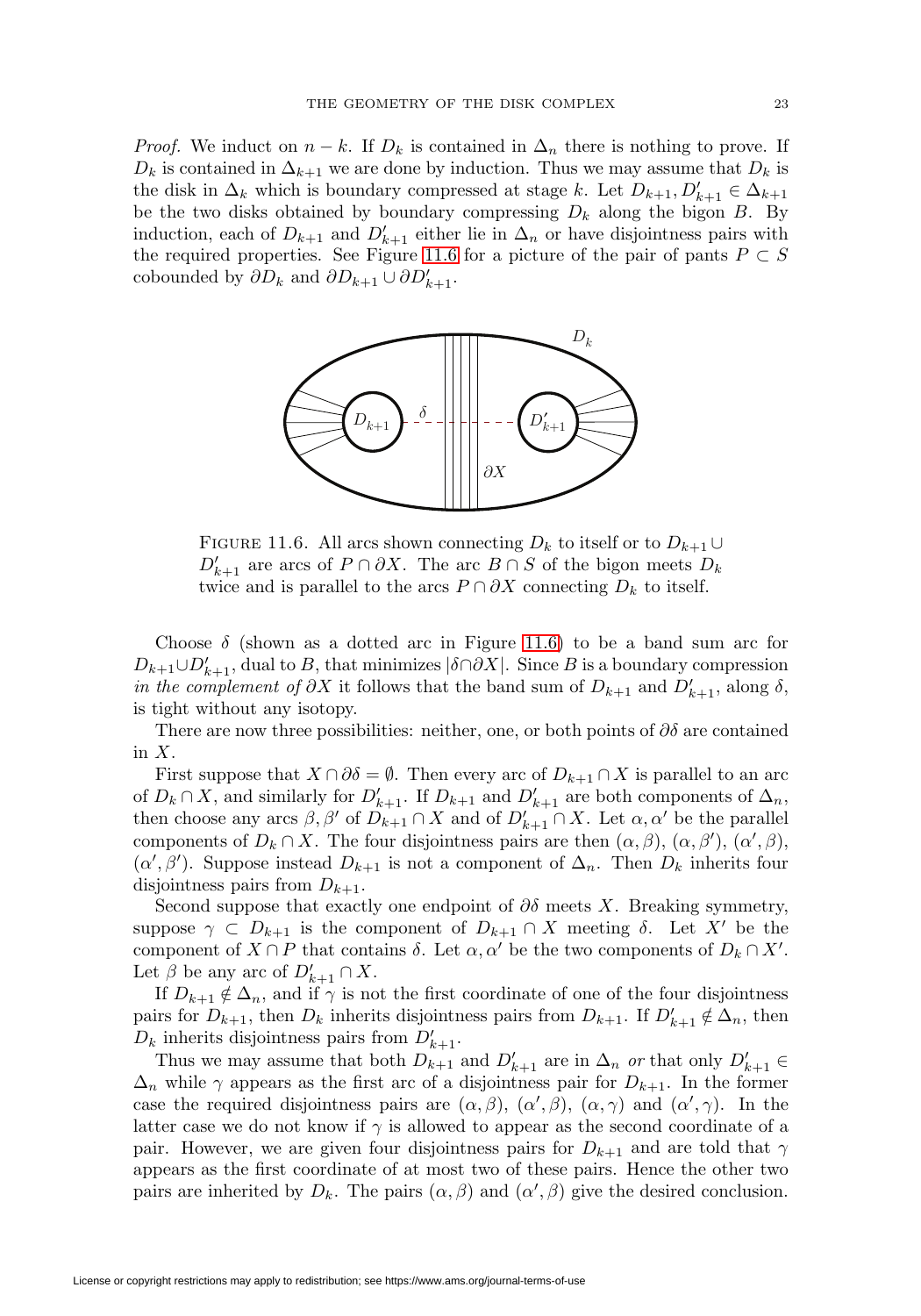<span id="page-23-2"></span>Third suppose that the endpoints of  $\delta$  meet  $\gamma \subset D_{k+1}$  and  $\gamma' \subset D'_{k+1}$ . Let X' be a component of  $X \cap P$  containing  $\gamma$ . Let  $\alpha$  and  $\alpha'$  be the two arcs of  $D_k \cap X'$ . Suppose both  $D_{k+1}$  and  $D'_{k+1}$  lie in  $\Delta_n$ . Then the desired pairs are  $(\alpha, \gamma)$ ,  $(\alpha', \gamma)$ ,  $(\alpha, \gamma')$  and  $(\alpha', \gamma')$ . If  $D'_{k+1} \in \Delta_n$  while  $D_{k+1}$  is not, then  $D_k$  inherits two pairs from  $D_{k+1}$ . We add to these the pairs  $(\alpha, \gamma')$  and  $(\alpha', \gamma')$ . If neither disk lies in  $\Delta_n$ , then  $D_k$  inherits two pairs from each disk and the proof is complete.  $\Box$ 

Given a disk  $D \in \mathcal{D}(M, S)$  and a hole  $X \subset S$  our Lemma [11.5](#page-21-1) adapts D to X.

<span id="page-23-1"></span>**Lemma 11.7.** Fix a hole X for  $\mathcal{D}(M, S)$  that is not an annulus or pants. For any disk  $D \in \mathcal{D}(M, S)$  there is a disk  $D' \in \mathcal{D}(M, S)$  with the following properties:

- $\partial X$  and  $\partial D'$  are tight.
- If X is incompressible, then D' is not boundary compressible into  $S-n(\partial X)$ and  $d_{\mathcal{A}}(D, D') \leq 3$ .
- If X is compressible, then  $\partial D' \subset X$  and  $d_{\mathcal{AC}}(D, D') \leq 3$ .
- Thus  $d_X(D, D') \leq 6$ .

Here  $\mathcal{A} = \mathcal{A}(X)$  and  $\mathcal{AC} = \mathcal{AC}(X)$ .

*Proof.* If  $\partial D \subset X$ , then take  $D' = D$  and we are done. So we may assume (Remark [9.1\)](#page-17-2) that D cuts  $\partial X$ . By Lemma [11.3](#page-21-2) there is a maximal compression sequence  $\{\Delta_k\}_{k=1}^n$  for the data  $M, S, X, D$ .

Suppose  $n > 1$ . Lemma [11.5](#page-21-1) implies that the disk  $D = D_1$  has a disjointness pair. Thus  $d_{\mathcal{A}}(D, \Delta_n) \leq 3$ . If X is incompressible, then we may take D' to be any component of  $\Delta_n$ . If X is compressible, then by Lemma [11.3](#page-21-2) there is a disk E compressing X and disjoint from  $\Delta_n$ . It follows that  $d_{\mathcal{AC}}(D, E) \leq 3$ . Taking  $D' = E$  proves the lemma.

If  $n = 1$ , then the proof proceeds as in the previous paragraph, without the need for disjointness pairs.

In all cases  $d_{\mathcal{AC}}(D, D') \leq 3$ . It follows from Corollary [4.6](#page-8-2) that  $d_X(D, D') \leq 6$ .  $\Box$ 

Remark 11.8. Lemma [11.7](#page-23-1) is unexpected: after all, any two curves in  $\mathcal{C}(X)$  can be connected by a sequence of band sums. Thus arbitrary band sums can change the subsurface projection to  $X$ . However, the sequences of band sums arising in Lemma [11.7](#page-23-1) are very special. Firstly they do not cross  $\partial X$ , and secondly they are "tree-like" due to the fact that every arc in  $D$  is separating.

When D is replaced by a surface with genus, then Lemma [11.7](#page-23-1) does not hold in general; this is closely related to a fundamental observation of Kobayashi [\[27,](#page-60-7) Theorem 1 (see also [\[21,](#page-60-13) Theorem 1.2]). Namazi points out that even if D is only replaced by a planar surface, Lemma [11.7](#page-23-1) does not hold in general.

11.9. **Classification of compressible holes.** We now prove the theorem.

<span id="page-23-0"></span>**Theorem 11.10.** Suppose X is a compressible hole for  $\mathcal{D}(M, S)$  with diameter at least 15. Then there are essential disks  $D, E \in \mathcal{D}(M, S)$  so that

- $\partial D, \partial E \subset X$  and
- $\partial D$  and  $\partial E$  fill X.

*Proof.* By Theorem [10.1](#page-18-1) the subsurface X is not an annulus. Since  $\mathcal{C}(X)$  is nonempty,  $X$  is not a pants.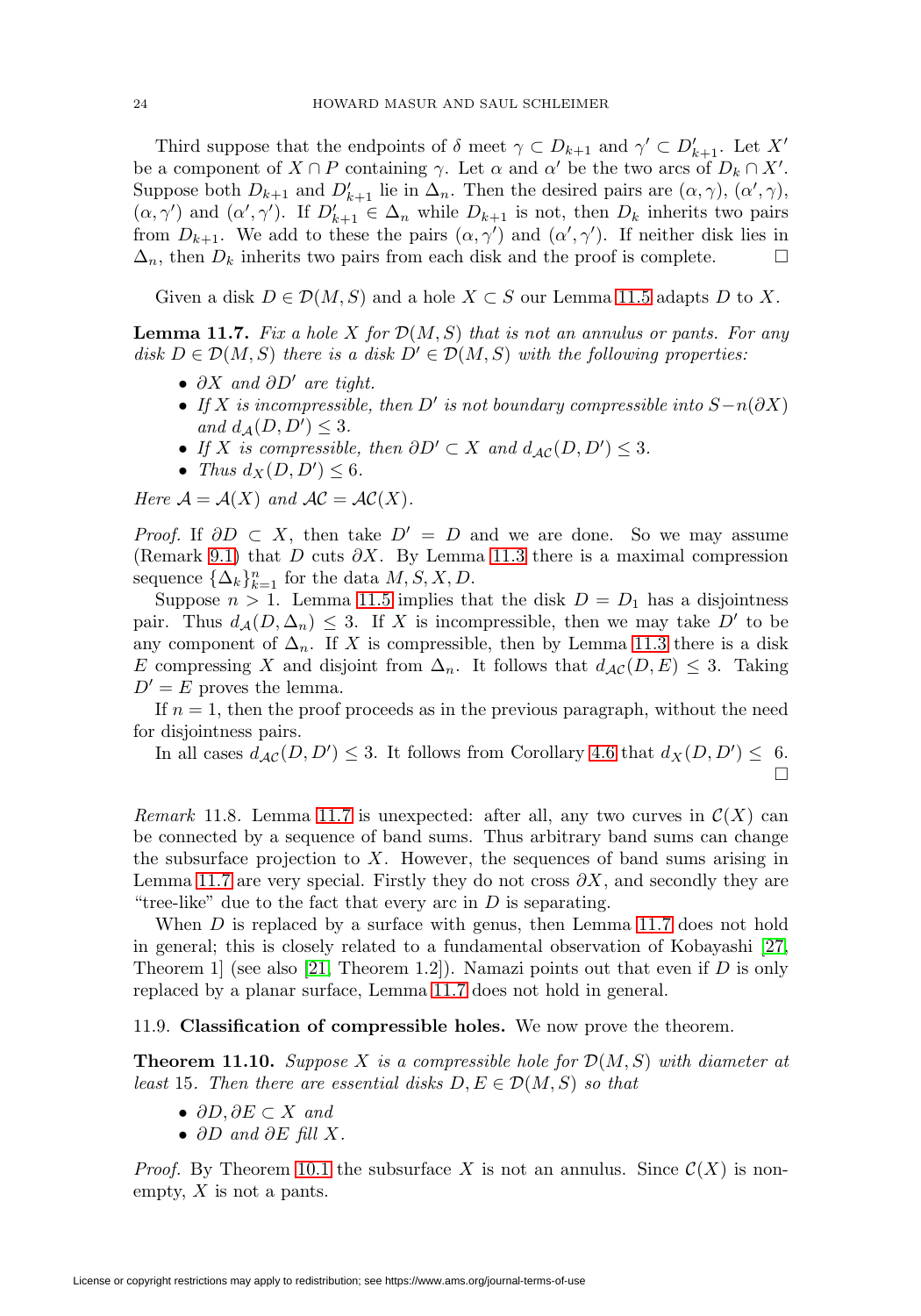Choose disks D' and E' in  $\mathcal{D}(M, S)$  so that  $d_X(D', E') \geq 15$ . By Lemma [11.7](#page-23-1) there are disks  $D, E$  with  $\partial D, \partial E \subset X$  so that  $d_X(D', D)$  and  $d_X(E', E)$  are at most six. It follows from the triangle inequality that  $d_X(D, E) \geq 3$ .

12. Holes for the disk complex – incompressible

<span id="page-24-0"></span>This section classifies incompressible holes for the disk complex.

<span id="page-24-1"></span>**Theorem 12.1.** Suppose X is an incompressible hole for  $\mathcal{D}(M, S)$  with diameter at least 57. Then there is an I-bundle  $\rho_F : T \to F$  embedded in M so that

- $\partial_h T \subset S$ ,
- X is a component of  $\partial_h T$ ,
- some component of  $\partial_v T$  is boundary parallel into S, and
- F supports a pseudo-Anosov map.

Here is a short plan of the proof. We are given  $X$ , an incompressible hole for  $\mathcal{D}(M, S)$ . Following Lemma [11.7](#page-23-1) we may assume that  $D, E$  are essential disks, without boundary compressions into  $S - n(\partial X)$ , so that  $d_X(D, E) \geq 45$ . We examine the intersection pattern of D and E to find two families of rectangles  $\mathcal R$ and  $Q$ . The intersection pattern of these rectangles in  $M$  will determine the desired I–bundle T. The third conclusion of the theorem follows from an outermost bigon argument. The fourth conclusion requires another application of Lemma [11.7](#page-23-1) as well as Lemma [2.5.](#page-3-1)

12.2. **Diagonals of polygons.** To understand the intersection pattern of D and E we discuss diagonals of polygons. Let  $D$  be a 2n-sided regular polygon. Label the sides of D with the letters  $X$  and Y in alternating fashion. Any side labeled  $X$ (or Y) will be called an X side (or a Y side).

**Definition 12.3.** An arc  $\gamma$  properly embedded in D is a *diagonal* if the points of  $\partial \gamma$  lie in the interiors of distinct sides of D. If  $\gamma$  and  $\gamma'$  are diagonals for D that together meet three or four distinct sides, then  $\gamma$  and  $\gamma'$  are non-parallel.

<span id="page-24-2"></span>**Lemma 12.4.** Suppose  $\Gamma \subset D$  is a disjoint union of non-parallel diagonals. Then there is an X side of D meeting at most eight diagonals of  $\Gamma$ .

*Proof.* A counting argument shows that  $|\Gamma| \leq 4n-3$ . If every X side meets at least nine non-parallel diagonals, then  $|\Gamma| \geq \frac{9}{2}n > 4n-3$ , a contradiction.  $\Box$ 

<span id="page-24-3"></span>12.5. **Improving disks.** Suppose now that X is an incompressible hole for  $\mathcal{D}(M, S)$ with diameter at least 57. By Theorem [10.1,](#page-18-1) the subsurface  $X$  is not an annulus. Since  $\mathcal{C}(X)$  is non-empty, X is not a pants. Let  $Y = S - n(X)$ .

Choose disks D' and E' in  $\mathcal{D}(M, S)$  so that  $d_X(D', E') \geq 57$ . By Lemma [11.7](#page-23-1) there are disks  $D, E \in \mathcal{D}(M, S)$  that cannot be boundary compressed into X or into Y so that  $d_X(D', D), d_X(E', E) \leq 6$ . By the triangle inequality  $d_X(D, E) \geq 6$  $57 - 12 = 45.$ 

Recall that  $\partial D$  and  $\partial E$  are tight with respect to  $\partial X$ . We may further assume that  $\partial D$  and  $\partial E$  are tight with respect to each other. Also, minimize the quantities  $|X \cap (\partial D \cap \partial E)|$  and  $|D \cap E|$  while keeping everything tight. In particular,  $X - (\partial D \cup$  $\partial E$ ) has no triangle components. Now consider D and E as even-sided polygons, with vertices being the points  $\partial D \cap \partial X$  and  $\partial E \cap \partial X$  respectively. Let  $\Gamma = D \cap E$ .

*Claim.*  $\Gamma \subset D$  is a disjoint union of diagonals.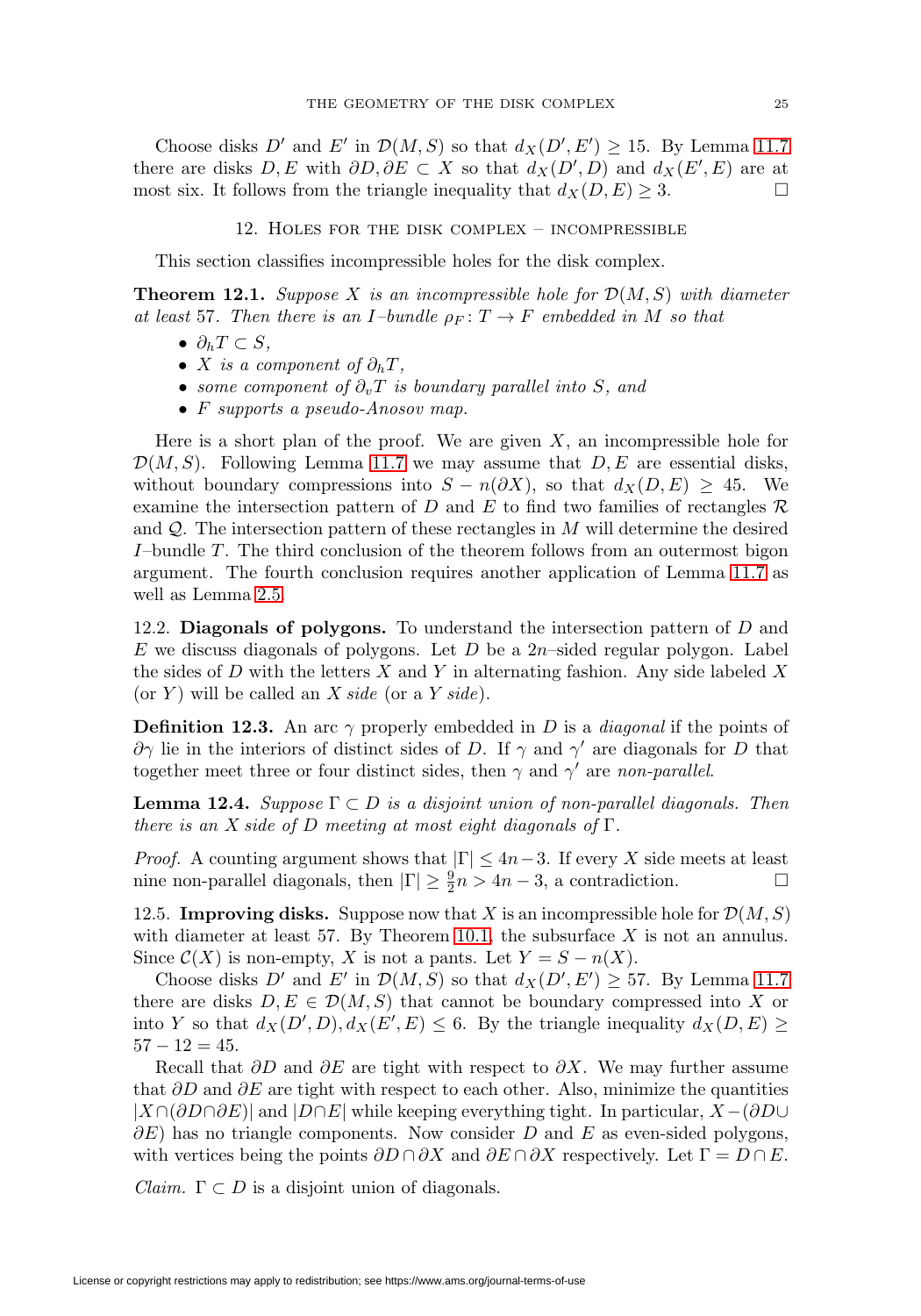*Proof.* The minimality of  $|D \cap E|$  and the irreducibility of M imply that  $\Gamma$  contains no simple closed curves. Suppose  $\gamma \subset \Gamma$  is a non-diagonal. Then there is an outermost such arc in D, say  $\gamma' \subset \Gamma$ , cutting a bigon B out of D. Tightness implies that B is a boundary compression of E into  $S - n(\partial X)$ . But this contradicts the construction of E. Thus all arcs of  $\Gamma$  are diagonals for D and, by the same argument, for  $E$ .  $\Box$ 

One possibility for  $\Gamma \subset D$  is shown in Figure [12.6.](#page-25-0) By Lemma [12.4](#page-24-2) there is a component  $\alpha \subset D \cap X$  meeting at most eight distinct types of diagonal of Γ. Choose  $\beta \subset E \cap X$  similarly. As  $d_X(D, E) \geq 45$ , applying Lemma [4.5](#page-8-3) proves that  $d_X(\alpha, \beta) \geq 45 - 4 = 41.$ 

Break each of  $\alpha$  and  $\beta$  into at most eight subarcs  $\{\alpha_i\}$  and  $\{\beta_i\}$  so that each subarc meets all of the diagonals of fixed type and only of that type. Let  $R_i \subset D$  be the rectangle with upper boundary  $\alpha_i$  and containing all of the diagonals meeting  $\alpha_i$ . Let  $\alpha'_i$  be the lower boundary of  $R_i$ . Define  $Q_j \subset E$  and  $\beta'_j$  similarly. See Figure [12.6](#page-25-0) for a picture of  $R_i$ .



<span id="page-25-0"></span>FIGURE 12.6. The rectangle  $R_i \subset D$  is surrounded by the dotted line. The arc  $\alpha_i$  in  $\partial D \cap X$  is indicated. In general the arc  $\alpha'_i$  may lie in  $X$  or in  $Y$ .

An arc  $\alpha_i$  is *large* if there is an arc  $\beta_j$  so that  $|\alpha_i \cap \beta_j| \geq 3$ . Note that  $|\alpha_i \cap \beta_j|$  =  $|\alpha'_i \cap \beta'_j|$ , so  $\alpha'_i$  is large if and only if  $\alpha_i$  is large. We use the same notation for  $\beta_j$ . Let  $\Theta$  be the union of all of the large  $\alpha_i$  and  $\beta_j$ . Thus  $\Theta$  is a graph in X with all vertices of valence one or four. Let  $\Theta'$  be the union of the large  $\alpha'_i$  and  $\beta'_i$ .

Claim 12.7. The graph  $\Theta$  is non-empty.

*Proof.* If  $\Theta = \emptyset$ , then all  $\alpha_i$  are small. Thus  $|\alpha \cap \beta| \leq 128$  and so  $|\sigma_X(\alpha) \cap \beta|$  $\sigma_X(\beta) \leq 512$ . Lemma [2.3](#page-3-0) implies that  $d_X(\alpha, \beta) \leq 20$ . As  $d_X(\alpha, \beta) \geq 41$  this is a contradiction.  $\Box$ 

Let  $Z \subset S$  be a small regular neighborhood of  $\Theta$  and define  $Z'$  similarly.

<span id="page-25-1"></span>Claim 12.8. No component of  $\Theta$  or of  $\Theta'$  is contained in a disk  $C \subset S$ . No component of  $\Theta$  or of  $\Theta'$  is contained in an annulus  $A \subset S$  peripheral in X.

*Proof.* For a contradiction suppose that  $W$  is a component of  $Z$  contained in a disk  $C \subset S$ . Then there is some pair  $\alpha_i, \beta_j$  cutting a bigon out of S. This contradicts the tightness of  $\partial D$  and  $\partial E$ . The same holds for  $Z'$ .

Suppose now that some component  $W$  is contained in an annulus  $A$ , peripheral in X. Thus W fills A. Suppose  $\alpha_i$  and  $\beta_j$  are large and contained in W. By the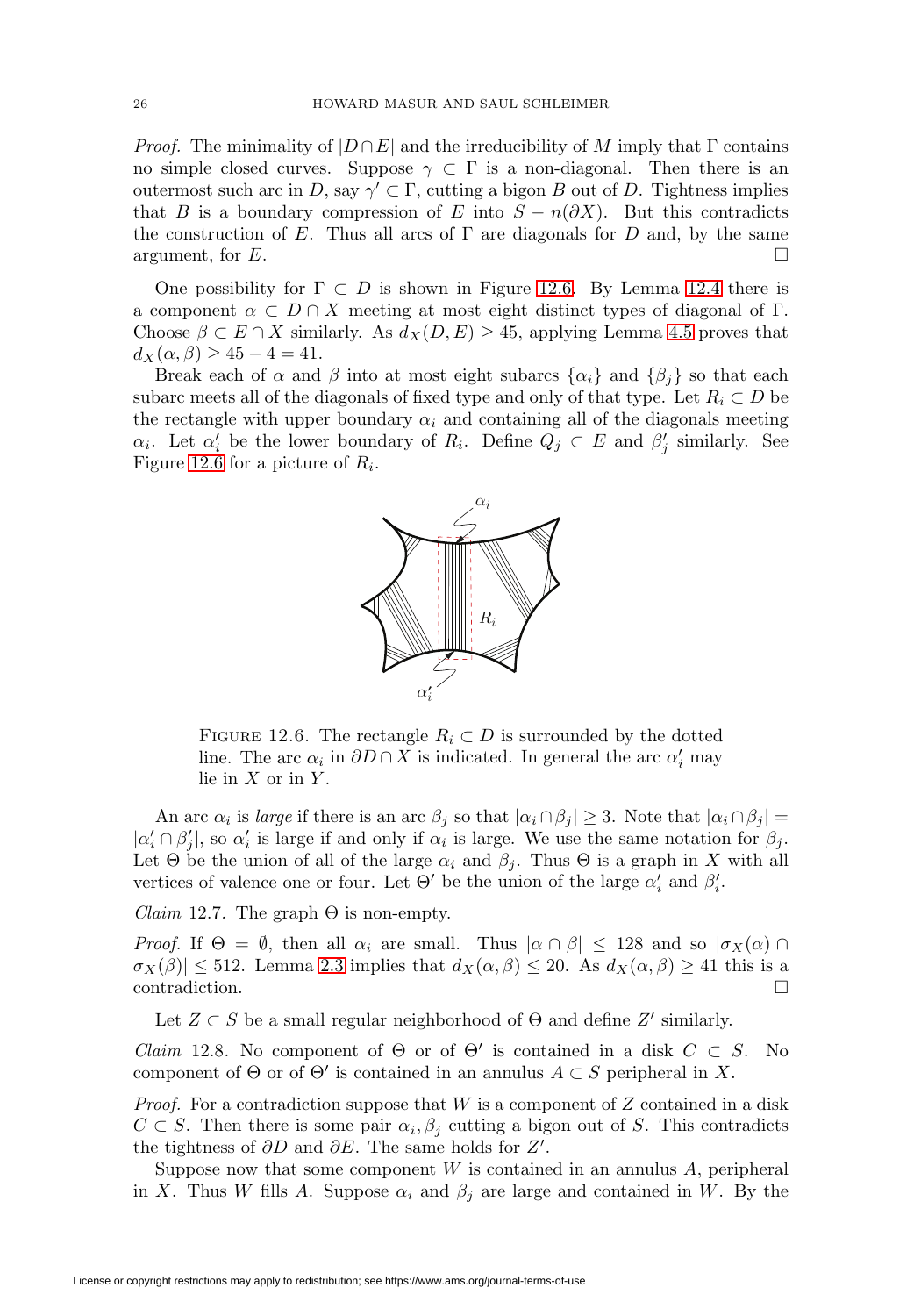classification of arcs in A we deduce that either  $\alpha_i$  and  $\beta_j$  form a bigon in A or the triple  $\partial X$ ,  $\alpha_i$ , and  $\beta_j$  form a triangle. Either conclusion gives a contradiction.  $\Box$ 

<span id="page-26-0"></span>*Claim* 12.9. If  $W \subset Z$  is a component and  $\delta \subset \partial W$  is a component, then either  $\delta$ is inessential or peripheral in X.

*Proof.* Suppose some  $\delta \in \partial W$  is essential and non-peripheral. Any large  $\alpha_i$  meets  $\partial W$  in at most two points, while any small  $\alpha_i$  meets  $\partial W$  in at most 32 points. Thus  $|\sigma_X(\alpha)| \cap \delta$  |  $\leq 512$  and the same holds for  $\beta$ . Thus  $d_X(\alpha, \beta) \leq 40$  by the triangle inequality. As  $d_X(\alpha, \beta) \ge 41$ , this is a contradiction.  $\square$ 

From Claim [12.9](#page-26-0) we deduce the following.

<span id="page-26-2"></span>*Claim* 12.10. The graphs  $\Theta$ ,  $\Theta'$  are each connected. Also,  $\Theta$  fills X.  $\Box$ 

There are now two possibilities:  $\Theta$  and  $\Theta'$  either intersect or are disjoint. In the first case set  $\Sigma = \Theta \cup \Theta'$  and in the second case set  $\Sigma = \Theta$ . By the claims above,  $\Sigma$  is connected and fills X. Let  $\mathcal{R} = \{R_i\}$  and  $\mathcal{Q} = \{Q_i\}$  be the collections of large rectangles.

12.11. **Building the** I**–bundle.** Section [12.5](#page-24-3) gives us Σ, R, and Q. Note that  $\mathcal{R}\cup\mathcal{Q}$  is an I–bundle and  $\Sigma$  is the component of its horizontal boundary meeting X. See Figure [12.12](#page-26-1) for an example.



<span id="page-26-1"></span>FIGURE 12.12.  $\mathcal{R} \cup \mathcal{Q}$  is an *I*-bundle: all arcs of intersection are parallel.

Let  $T_0$  be a regular neighborhood of  $\mathcal{R}\cup\mathcal{Q}$ , taken in M. Thus  $T_0$  has the structure of an I–bundle. Note that  $\partial_h T_0 \subset S$ ,  $\partial_h T_0 \cap X$  is a component of  $\partial_h T_0$ , and this component fills X due to Claim [12.10.](#page-26-2) We will enlarge  $T_0$  to obtain the desired *I*–bundle  $T \subset M$ .

Begin by enumerating all annuli  $\{A_i\} \subset \partial_v T_0$  with the property that some component of  $\partial A_i$  is inessential in S. Suppose we have built the I–bundle  $T_i$  and are now considering the annulus  $A = A_i$ . Let  $\gamma \cup \gamma' = \partial A \subset S$  with  $\gamma$  inessential in S. Let  $B \subset S$  be the disk which  $\gamma$  bounds. So B is contained in X or in  $Y = S - n(X)$ . By induction, no component of  $\partial_h T_i$  is contained in a disk embedded in S: the base case holds by Claim [12.8.](#page-25-1) It follows that  $B \cap T_i = \partial B = \gamma$ . Thus  $B \cup A$  is isotopic, fixing  $\gamma'$  pointwise, to a properly embedded disk  $B' \subset M$ . As  $\gamma'$  lies in X or Y, both incompressible,  $\gamma'$  must bound a disk  $C \subset S$ . Again, C lies in X or in Y. Note  $C \cap T_i = \partial C = \gamma'$ , using the induction hypothesis. So  $B \cap C = \emptyset$ .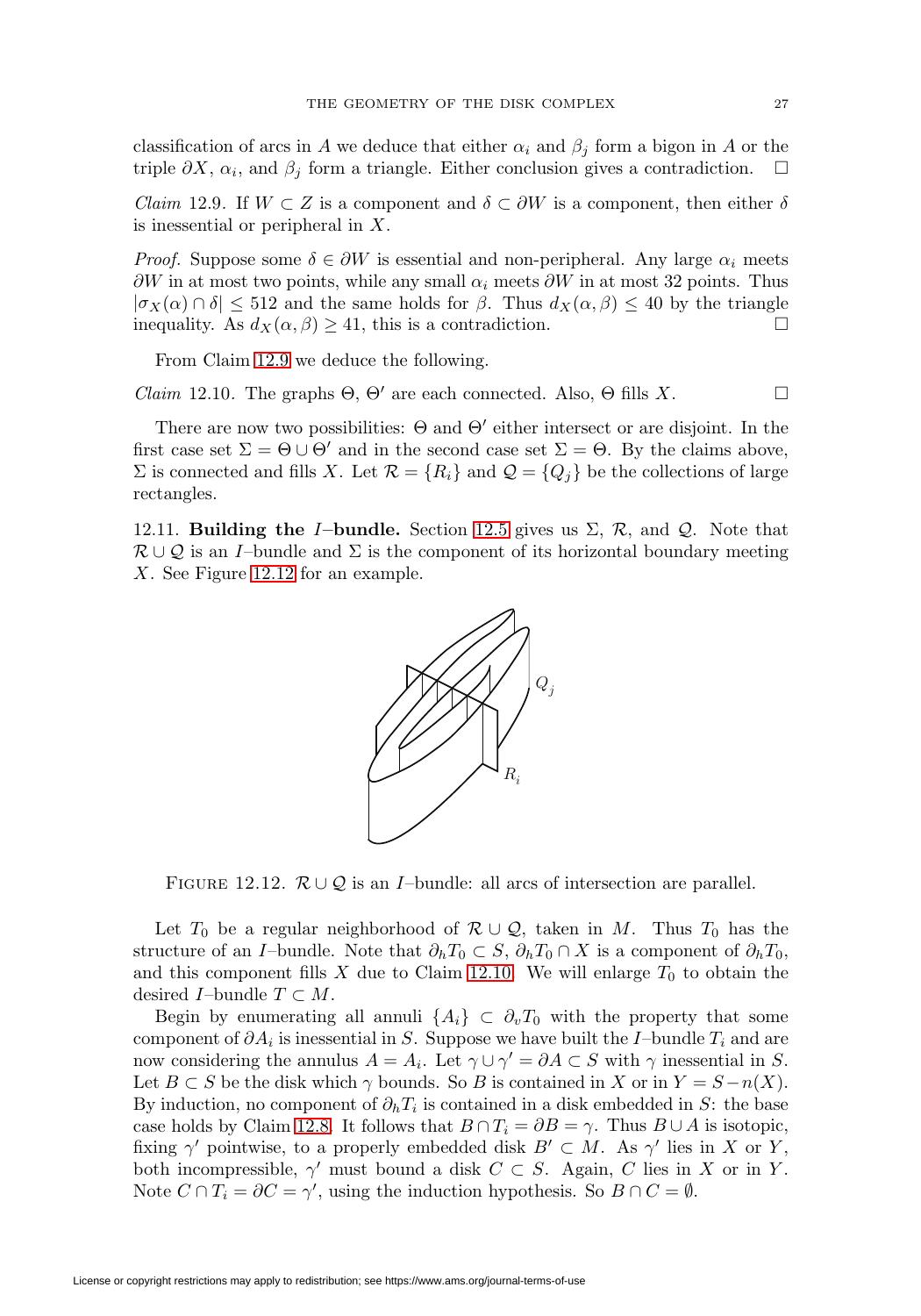It follows that  $B\cup A\cup C$  is an embedded two-sphere in M. Since M is irreducible  $B \cup A \cup C$  bounds a three-ball  $U_i$  in M. Choose a homeomorphism  $U_i \cong B \times I$  so that B is identified with  $B \times \{0\}$ , C is identified with  $B \times \{1\}$ , and A is identified with  $\partial B \times I$ . We form  $T_{i+1} = T_i \cup U_i$  and note that  $T_{i+1}$  still has the structure of an I–bundle. Recalling that  $A = A_i$  we have  $\partial_v T_{i+1} = \partial_v T_i - A_i$ . Also  $\partial_h T_{i+1} =$  $\partial_h T_i \cup (B \cup C) \subset S$ . Thus no component of  $\partial_h T_{i+1}$  is contained in a disk embedded in S. Similarly,  $\partial_h T_{i+1} \cap X$  is a component of  $\partial_h T_{i+1}$ ; this component is connected and fills X.

After dealing with all of the annuli  $\{A_i\}$  in this fashion we are left with an Ibundle T. Now all components of  $\partial \partial_y T$  are essential in S. All of these lying in X are peripheral in X. This is because they are disjoint from  $\Sigma \subset \partial_h T$ , which fills X. It follows that the component of  $\partial_h T$  containing  $\Sigma$  is isotopic to X.

This finishes the construction of the promised  $I$ –bundle  $T$  and demonstrates the first two conclusions of Theorem [12.1.](#page-24-1) For future use we record the following.

<span id="page-27-0"></span>Remark 12.13. Every curve of  $\partial \partial_v T = \partial \partial_h T$  is essential in S.

12.14. **A vertical annulus parallel into the boundary.** Here we obtain the third conclusion of Theorem [12.1.](#page-24-1) We say that a hole X for  $\mathcal{D}(M, S)$  is small if  $\text{diam}_X(\mathcal{D}(M,S)) < 61$  and *large* otherwise. Suppose X is a large incompressible hole and  $T$  is the I–bundle constructed in the previous section, having  $X$  as a component of  $\partial_h T$ . We show that at least one component of  $\partial_v T$  is boundary parallel into S.

<span id="page-27-1"></span>*Claim* 12.15. All components of  $\partial_v T$  are incompressible in M.

*Proof.* Suppose  $A \subset \partial_{\nu}T$  is a compressible annulus component. By Remark [12.13](#page-27-0) we may compress A to obtain a pair of essential disks B and C. Note that  $\partial B$  is isotopic into the complement of  $\partial_h T$ . Thus  $S - n(\partial_h T)$  compresses. So  $S - n(X)$ compresses and  $X$  is not a hole, a contradiction.  $\Box$ 

<span id="page-27-2"></span>*Claim* 12.16. Some component of  $\partial_v T$  is boundary parallel.

*Proof.* Let  $D \in \mathcal{D}(M, S)$  be an essential disk that cannot be boundary compressed into  $S - n(\partial X)$ . Apply an ambient isotopy to D that minimizes  $|D \cap \partial_v T|$ . Let  $\Gamma = D \cap \partial_v T$ . Since X is an incompressible hole,  $\Gamma$  is non-empty. By Claim [12.15,](#page-27-1) and because M is irreducible,  $\Gamma$  has no simple closed curves. Since D cannot be boundary compressed into  $S - n(\partial X)$ , all arcs of Γ are essential in  $\partial_v T$ . Let  $\gamma$  be any outermost arc of Γ in D. So  $\gamma$  cuts a bigon B off of D. Let  $\delta$  be the closure of  $\partial B - \gamma$ . Let A be the component of  $\partial_v T$  containing  $\gamma$ . So  $(B, \gamma, \delta) \subset (M, A, S)$ . Note that the interior of  $\delta$  is contained in  $S - \partial_h T$ . This is because  $\partial_v T$  cannot be boundary compressed into T.

Let  $C = A_B$  be the disk that results from boundary compressing the annulus A along the bigon B. Note that C is properly embedded in  $(M, S)$ , with ∂C disjoint from  $\partial_h T$ . Since  $(M, S)$  is spotless, C is not peripheral. It follows that C is inessential. Thus C cuts a closed three-ball U off of M. Since C is disjoint from T, from Remark [12.13](#page-27-0) we deduce that  $T \cap U = \emptyset$ . It follows that A is boundary parallel into S, as desired.  $\Box$ 

Remark 12.17. The proof of Claim [12.16](#page-27-2) implies that the multicurve

 $\{\partial A \mid A \subset \partial_v T$  is a boundary parallel into S}

is disk-busting for  $(M, S)$ .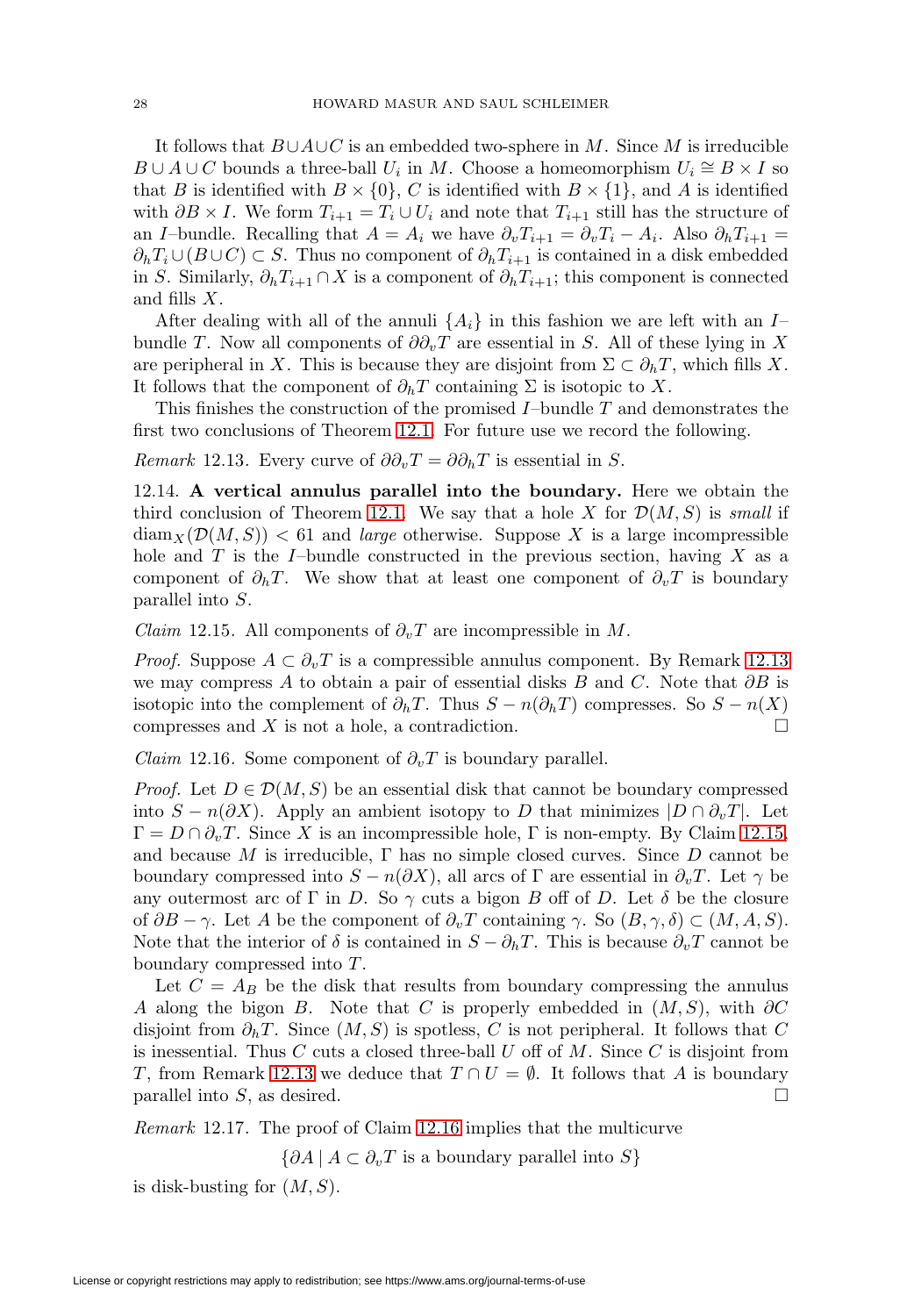As in Section [12.5,](#page-24-3) pick essential disks D' and E' in  $(M, S)$  so that  $d_X(D', E') \geq$ 57. Lemma [11.7](#page-23-1) provides disks D and E which cannot be boundary compressed into  $S - n(\partial X)$ . Thus D and E cannot be boundary compressed into  $\partial_h T$ . Also,  $d_X(D, E) \geq 57 - 12 = 45.$ 

After isotoping D to minimize intersection with  $\partial_{\nu}T$  it must be the case that all components of  $D \cap \partial_v T$  are essential arcs in  $\partial_v T$ . By Lemma [8.12](#page-16-0) there is an ambient isotopy of D making  $D \cap T$  vertical in T. The same holds for E. Choose A and B, components of  $D \cap T$  and of  $E \cap T$ . These are vertical rectangles. As usual, we use Theorem [10.1](#page-18-1) to rule out the possibility that  $X$  is an annulus. By Lemma [4.5](#page-8-3) we have  $\text{diam}_X(\pi_X(D)) \leq 2$  and so  $d_X(A, B) \geq 45 - 4 = 41$ .

We now begin to work in the base surface  $F$ ; by the above,  $F$  is not an annulus. Recall  $\rho_F : T \to F$  is the bundle map. Take  $\alpha = \rho_F(A)$  and  $\beta = \rho_F(B)$ . The natural map  $C(F) \to C(X)$ , defined by taking a curve to its lift, is distance non-increasing (see [\(6.5\)](#page-12-3)). Thus  $d_F(\alpha, \beta) \geq 41$ . Thus, by Lemma [2.5](#page-3-1) the subsurface F supports a pseudo-Anosov map and we are done.

12.19. **Corollaries.** We now deal with the possibility of disjoint holes for the disk complex.

<span id="page-28-0"></span>**Lemma 12.20.** Suppose X is a large incompressible hole for  $\mathcal{D}(M, S)$  supported by the I–bundle  $\rho_F \colon T \to F$ . Let  $Y = \partial_h T - X$ . Let  $\tau \colon \partial_h T \to \partial_h T$  be the involution switching the ends of the interval fibers. Suppose  $D \in \mathcal{D}(M, S)$  is an essential disk.

- If F is orientable, then  $d_{\mathcal{A}(F)}(D \cap X, D \cap Y) \leq 6$ .
- If F is non-orientable, then  $d_X(D, \mathcal{C}^{\tau}(X)) \leq 3$ .

*Proof.* We repeat the proof of Lemma [11.7](#page-23-1) with  $\partial X$  everywhere replaced by  $\partial \partial_h T$ . So there is a disk  $D' \subset M$  which is tight with respect to  $\partial \partial_h T$  and which cannot be boundary compressed into  $\partial_h T$  (or into  $S - \partial_h T$ ). For any component  $Z \subset \partial_h T$  we have  $d_{\mathcal{A}(Z)}(D, D') \leq 3$ . By Lemma [8.12](#page-16-0) an ambient isotopy (preserving T setwise) makes  $D' \cap T$  vertical in T and we are done.  $\Box$ 

Recall Lemma [7.3:](#page-13-3) all holes for the arc complex intersect. This cannot hold for the disk complex. For example let  $F$  be an orientable surface with boundary and let  $\rho_F: T \to F$  be the product *I*–bundle. So  $M = T$  is a handlebody. Notice that both components of  $\partial_h T$  are holes for  $\mathcal{D}(M)$ . However, by the first conclusion of Lemma [12.20,](#page-28-0)  $X$  and  $Y$  are paired holes, in the sense of Definition [5.6.](#page-11-4) So, as with the invariant arc complex (Lemma [7.5\)](#page-13-4), all holes for the disk complex interfere.

<span id="page-28-1"></span>**Lemma 12.21.** Suppose  $X, Z \subset S$  are large holes for  $\mathcal{D}(M, S)$ . If  $X \cap Z = \emptyset$ , then there is an I–bundle  $T \cong F \times I$  in M so that  $\partial_h T = X \cup Y$  and  $Y \cap Z \neq \emptyset$ .

*Proof.* Suppose  $X \cap Z = \emptyset$ . It follows from Remark [9.1](#page-17-2) that both X and Z are incompressible. Let  $\rho_F : T \to F$  be the I–bundle in M with  $X \subset \partial_h T$ , as provided by Theorem [12.1.](#page-24-1) We also have a component  $A \subset \partial_{\nu}T$  so that A is boundary parallel into S. Let U be the closure of the solid torus component of  $M - A$ . Note that Z cannot be contained in  $S \cap \partial U$  because Z is not an annulus (Theorem [10.1\)](#page-18-1).

Let  $\alpha = \rho_F(A)$ . Choose any essential arc  $\delta \subset F$  with both endpoints in  $\alpha \subset \partial F$ . It follows that  $\rho_F^{-1}(\delta)$ , together with two meridional disks of U, forms an essential disk D in  $(M, S)$ . Let W be the closure of  $\partial_h T \cup (\partial U - A)$ . Note that  $\partial D \subset W$ .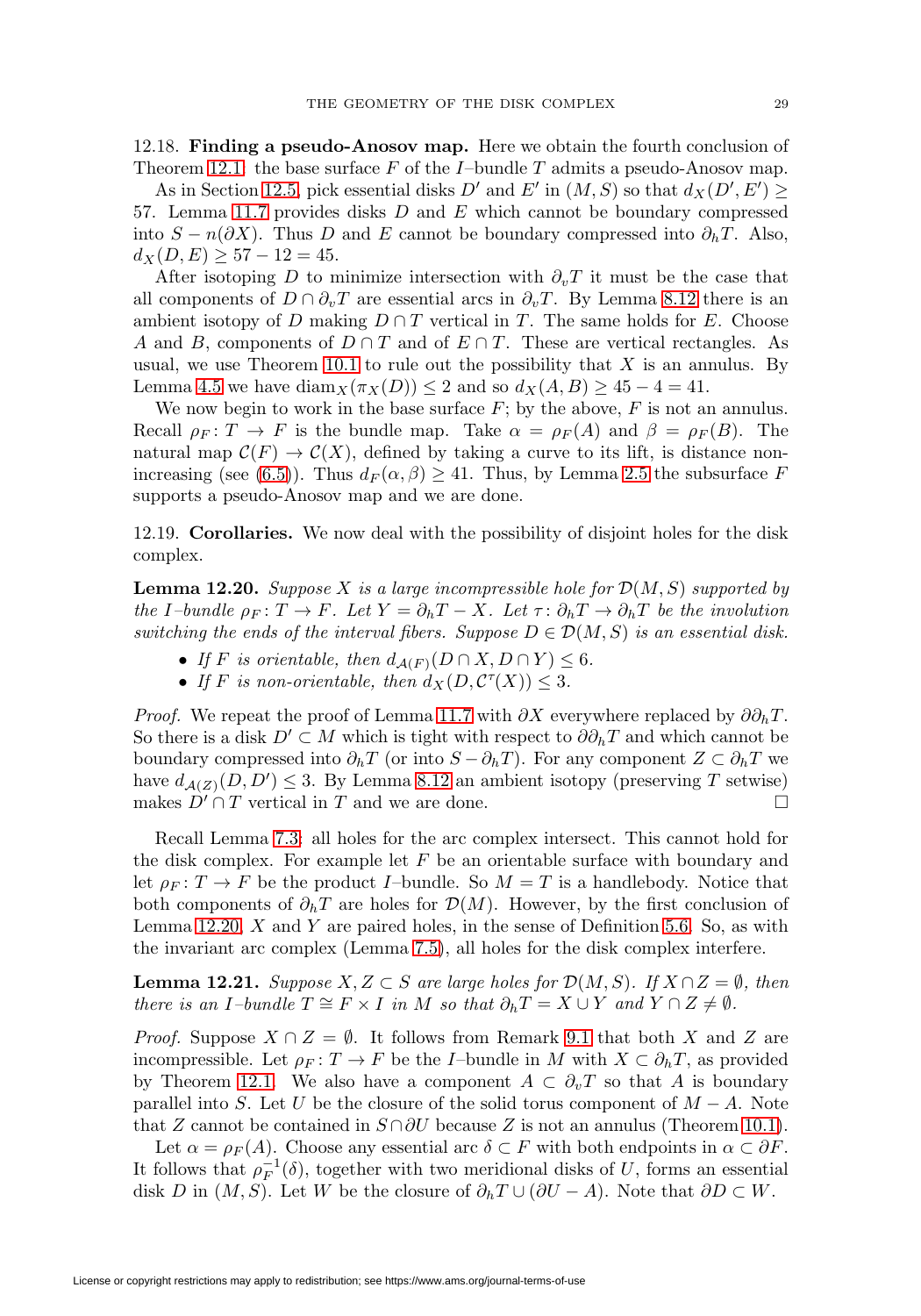If F is non-orientable, then  $Z \cap W = \emptyset$  and we have a contradiction. Deduce that F is orientable. Now, if Z misses Y, then Z misses W and we again have a contradiction. It follows that  $Z$  cuts Y and we are done.  $\Box$ 

## 13. Axioms for combinatorial complexes

<span id="page-29-0"></span>The goal of this section and the next is to prove, inductively, the upper bound on distance in a combinatorial complex  $\mathcal{G}(S)$ . This section presents our axioms for  $\mathcal{G}$ : sufficient hypotheses for Theorem [13.1.](#page-29-1) The axioms, apart from Axiom [13.3,](#page-29-2) are quite general. Axiom [13.3](#page-29-2) is necessary to prove hyperbolicity and greatly simplifies the recursive construction given in Section [14.](#page-31-0)

<span id="page-29-1"></span>**Theorem 13.1.** Fix S, a compact, connected, non-simple surface. Suppose  $\mathcal{G}(S)$ is a combinatorial complex satisfying the axioms of Section [13](#page-29-0). For any constants  $c, x \geq 0$  there is a constant  $A = A(c, x)$  with the following property. Suppose X is a hole for G with  $\xi(X) = x$ . Suppose  $\alpha_X, \beta_X \in \mathcal{G}$  are contained in X. Then

$$
d_{\mathcal{G}}(\alpha_X, \beta_X) \leq_A \sum [d_Y(\alpha_X, \beta_X)]_c
$$

where the sum is taken over all holes  $Y \subseteq X$  for  $\mathcal{G}$ .

The proof of this upper bound is more difficult than the proof of the lower bound, Theorem [5.14.](#page-11-2) This is because naturally occurring paths in G between  $\alpha_X$  and  $\beta_X$ may waste time in non-holes. As a first example, consider the path in  $\mathcal{C}(S)$  obtained by taking short curves along a Teichmüller geodesic. The Teichmüller geodesic may spend time rearranging the geometry of a subsurface. Thus the path of systoles in the curve complex might be much longer than the curve complex distance between the endpoints.

In Sections [16,](#page-43-0) [17,](#page-46-0) [19](#page-49-0) we will verify these axioms for the curve complex of a non-orientable surface, the arc complex, and the disk complex.

## 13.2. **The axioms.** Suppose  $\mathcal{G}(S)$  is a combinatorial complex.

<span id="page-29-2"></span>**Axiom 13.3** (Holes interfere). All large holes for  $\mathcal{G}$  interfere.

As discussed in Lemma [5.12](#page-11-1) this axiom is necessary to show that  $\mathcal G$  is Gromov hyperbolic. It also greatly simplifies the inductive proof of Theorem [13.1.](#page-29-1) The remaining axioms provide constants so that for any pair of vertices  $\alpha_X, \beta_X \in \mathcal{G}$ , both contained in a hole  $X$  for  $\mathcal{G}$ , there is

- a marking path  $\Lambda = {\mu_n}_{n=0}^N$ ,
- an accessibility interval  $J_Y \subset [0, N]$  for every essential subsurface  $Y \subset X$ ,
- a combinatorial sequence  $\Gamma = {\gamma_i}_{i=0}^K \subset \mathcal{G}$  that starts with  $\alpha_X$ , ends with  $\beta_X$  and has each  $\gamma_i$  contained in X, and
- an increasing *reindexing function*  $r: [0, K] \rightarrow [0, N]$  with  $r(0) = 0$  and  $r(K) = N$

with various properties. Here are the first four axioms.

### <span id="page-29-3"></span>**Axiom 13.4** (Marking path)**.**

- (1) The support of  $\mu_{n+1}$  is contained inside the support of  $\mu_n$ .
- (2) For any subsurface  $Y \subseteq X$ , if  $\pi_Y(\mu_k) \neq \emptyset$ , then for all  $n \leq k$  the map  $n \mapsto \pi_Y(\mu_n)$  is an unparameterized quasi-geodesic with constants depending only on  $\mathcal{G}$ .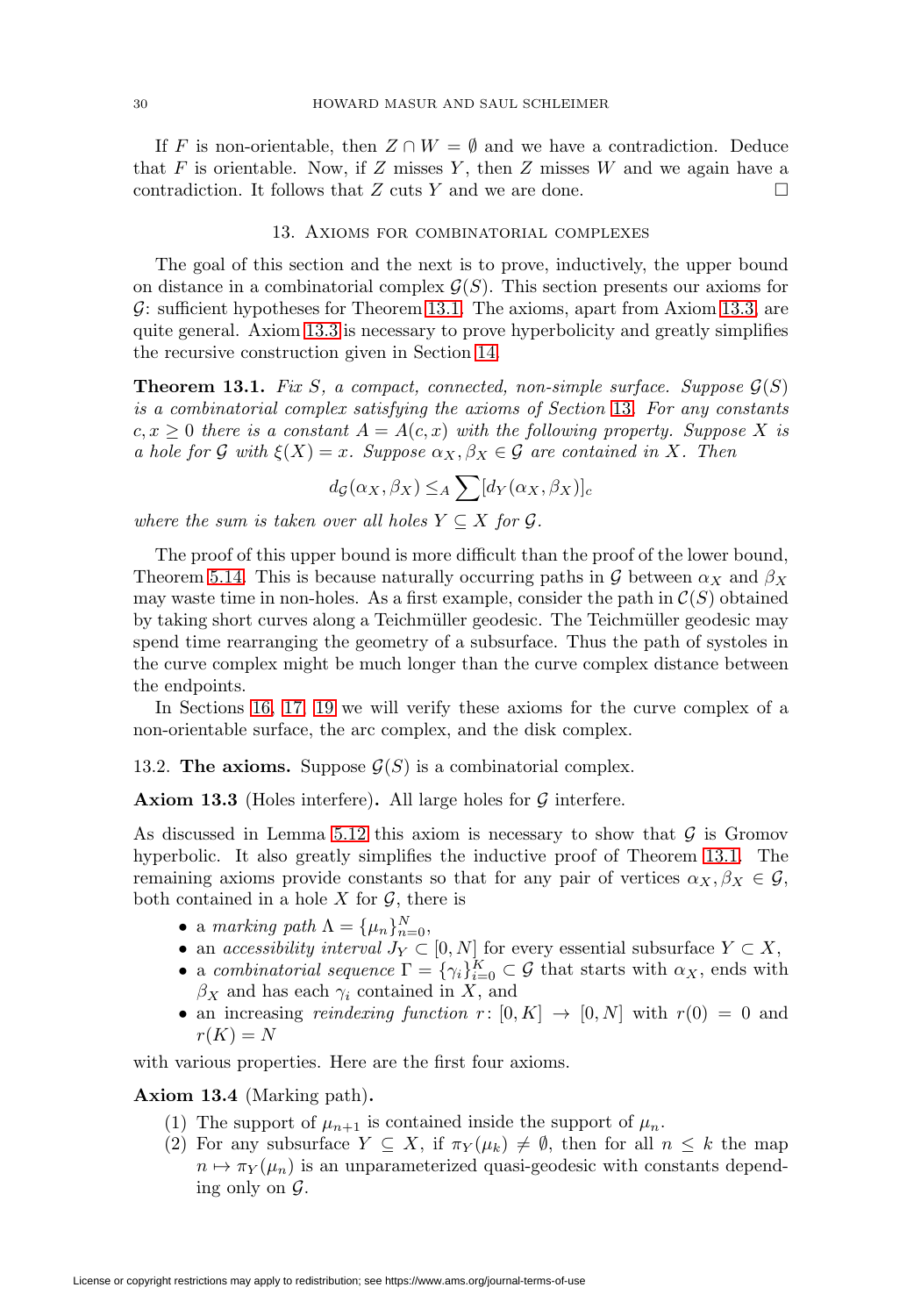The second condition is crucial and often technically difficult to obtain.

<span id="page-30-0"></span>**Axiom 13.5** (Accessibility). The accessibility interval for X is  $J_X = [0, N]$ . There is a constant  $B_1$  so that the following hold.

- (1) If  $m \in J_Y$ , then Y is contained in the support of  $\mu_m$ .
- (2) If  $m \in J_Y$ , then  $\iota(\partial Y, \mu_m) < B_1$ .
- (3) If  $[m, n] \cap J_Y = \emptyset$ , then  $d_Y(\mu_m, \mu_n) < B_1$ .

<span id="page-30-1"></span>**Axiom 13.6** (Combinatorial). The vertex  $\gamma_i$  is contained in the support of  $\mu_{r(i)}$ . Further, there is a constant  $B_2$  so that

(1)  $d_Y(\gamma_i, \mu_{r(i)}) < B_2$ , for every  $i \in [0, K]$  and every hole  $Y \subset X$ , and

(2)  $d_{\mathcal{G}}(\gamma_i, \gamma_{i+1}) < B_2$ , for every  $i \in [0, K - 1]$ .

<span id="page-30-4"></span>**Axiom 13.7** (Replacement). There is a constant  $C_3$  with the following property. If  $Y \subset X$  is a large hole for G and if  $r(i) \in J_Y$ , then there is a vertex  $\gamma' \in \mathcal{G}$  so that

- (1)  $\gamma'$  is contained in Y and
- (2)  $d_{\mathcal{G}}(\gamma_i, \gamma') < C_3$ .

There are two axioms left, dealing with straight and shortcut intervals. These are given in the next subsection.

13.8. **Inductive, electric, shortcut, and straight intervals.** We describe subintervals that arise when partitioning  $[0, K]$ , the combinatorial interval. Let  $x =$  $\xi(X)$ . As discussed in Section [13.15,](#page-31-1) we choose a general upper threshold  $L_2$  and, for all  $y \leq x$ , a lower threshold  $L_1(y)$ .

**Definition 13.9.** Suppose  $[i, j] \subset [0, K]$  is a subinterval of the combinatorial sequence. Then  $[i, j]$  is an *inductive interval* if there is a hole  $Y \subsetneq X$  so that

(1)  $r([i, j]) \subset J_Y$  (if Y is paired, then  $r([i, j]) \subset J_Y \cap J_{Y'}$ ) and (2)  $d_Y(\gamma_i, \gamma_j) \geq L_1(y)$ , where  $y = \xi(Y)$ .

When  $X$  is the only relevant hole there is a simpler definition.

**Definition 13.10.** Suppose  $[i, j] \subset [0, K]$  is a subinterval of the combinatorial sequence. Then  $[i, j]$  is an *electric interval* if  $d_Y(\gamma_i, \gamma_j) < L_2$  for all holes  $Y \subsetneq X$ .

Electric intervals will be partitioned into straight and shortcut intervals.

**Definition 13.11.** Suppose  $[i, j] \subset [0, K]$  is an electric interval. Then  $[p, q] \subset [i, j]$ is a straight interval if  $d_Z(\mu_{r(p)}, \mu_{r(q)}) < L_2$  for all non-holes  $Z \subset X$ .

<span id="page-30-5"></span>**Definition 13.12.** Suppose  $[i, j] \subset [0, K]$  is an electric interval. Then  $[p, q] \subset [i, j]$ is a *shortcut* if there is a non-hole  $Z \subset X$  so that

- $(1)$   $r([p,q]) \subset J_Z$  and
- (2)  $d_Z(\mu_{r(i)}, \mu_{r(j)}) \geq L_1(x)$ , where  $x = \xi(X)$ .

<span id="page-30-3"></span>**Axiom 13.13** (Straight). There is a constant  $A = A(x)$  so that for every straight interval  $[p, q]$  we have

$$
d_{\mathcal{G}}(\gamma_p, \gamma_q) <_{A} d_X(\gamma_p, \gamma_q).
$$

<span id="page-30-2"></span>**Axiom 13.14** (Shortcut). There is a constant  $C_4 = C_4(x)$  so that for every shortcut  $[p, q]$  we have

$$
d_{\mathcal{G}}(\gamma_p, \gamma_q) < C_4.
$$

The verification of the shortcut axiom often requires some of the details of the classification of holes for G.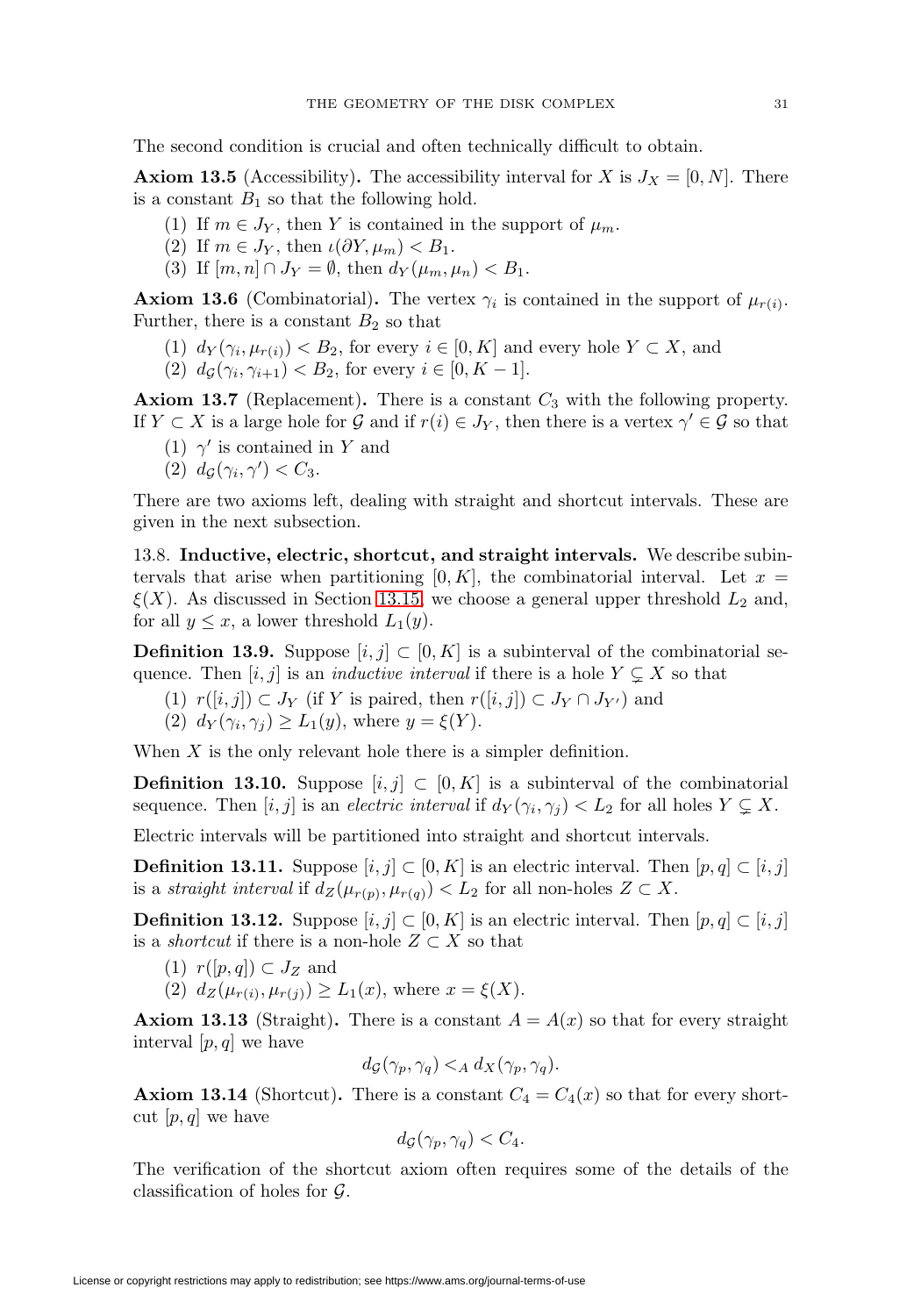<span id="page-31-10"></span><span id="page-31-1"></span>13.15. **Deductions from the axioms.** Axiom [13.4](#page-29-3) and Lemma [3.12](#page-6-1) imply that the reverse triangle inequality holds for projections of marking paths.

<span id="page-31-2"></span>**Lemma 13.16.** There is a constant  $C_5$  so that

$$
d_Y(\mu_m, \mu_n) + d_Y(\mu_n, \mu_p) < d_Y(\mu_m, \mu_p) + C_5
$$

for every essential  $Y \subset X$  and for every  $m < n < p$  in  $[0, N]$ .  $\Box$ 

We make  $C_5$  larger, if necessary, to arrange  $C_5 \ge \text{diam}_S \pi_S(\mu \cup \nu)$  for any adjacent markings  $\mu, \nu \in \mathcal{M}(S)$  in the marking graph. We record a consequence of Axiom [13.5.](#page-30-0)

<span id="page-31-6"></span>**Lemma 13.17.** There is a constant  $C_1 > B_1$  with the following property. If  $\partial Y$ cuts Z and if  $m, n \in J_Y$ , then  $d_Z(\mu_m, \partial Y) < C_1$  and also  $d_Z(\mu_m, \mu_n) < C_1$ .

*Proof.* Part (1) of Axiom [13.5](#page-30-0) says that Y is contained in the support of  $\mu_m$ . Thus  $\mu_m$  cuts Z. The same is true of  $\mu_n$ . Part (2) of Axiom [13.5](#page-30-0) says that  $\iota(\mu_n, \partial Y) \leq B_1$ . It follows that  $\pi_Z(\mu_m)$  and  $\pi_Z(\partial Y)$  have bounded intersection. Lemma [2.3](#page-3-0) gives a bound for  $d_Z(\mu_m, \partial Y)$ . The triangle inequality implies that  $d_Z(\mu_m, \mu_n)$  is also  $\Box$  $\Box$ 

Part (2) of Axiom [13.6](#page-30-1) and Lemma [5.9](#page-11-3) imply the following.

<span id="page-31-4"></span>**Lemma 13.18.** There is a constant  $C_2 > B_2$  with the following property. For any hole Y and for any  $i \in [0, K - 1]$ , we have  $d_Y(\gamma_i, \gamma_{i+1}) < C_2$ .

We now have all of the constants  $C_1, C_2, C_3, C_4, C_5$  in hand. Recall that  $L_3$  is the pairing constant of Definition [5.6](#page-11-4) and that  $M_0$  is the constant from the bounded geodesic image theorem [\(4.7\)](#page-8-5). We choose a lower threshold  $L_1(y)$  for all  $y \leq \xi(X)$ . We choose the general upper threshold,  $L_2$  and general lower threshold  $L_0$ . For all  $z < y \leq x$  we require the following:

<span id="page-31-7"></span>(13.19)  $L_0 > C_1 + 2C_2 + 2L_3$ 

<span id="page-31-3"></span>
$$
(13.20) \t\t\t L_1(y) > M_0 + 2C_1 + 5C_2 + 2L_3 + L_0 + 2,
$$

<span id="page-31-5"></span>(13.21)  $L_1(x) > L_1(z) + 2C_1 + 4C_2 + 4L_3,$ 

<span id="page-31-9"></span><span id="page-31-0"></span>(13.22)  $L_2 > L_1(x) + 2L_3 + 6C_5 + 2C_2 + 14C_1 + 11.$ 

# 14. Partition and the upper bound on distance

In this section we prove Theorem [13.1](#page-29-1) by induction on  $x = \xi(X)$ . The first stage of the proof is to describe the *inductive partition*: we partition the given interval  $[0, K]$  into inductive and electric intervals. The inductive partition is closely linked with the hierarchy machine [\[31,](#page-60-4) Section 4] and with the notion of antichains introduced in [\[42,](#page-61-7) Section 5].

We next give the *shortcut partition*; each electric interval is divided into straight and shortcut intervals. We finally bound  $d_G(\alpha_X, \beta_X)$  from above by combining the contributions from the various intervals.

<span id="page-31-8"></span>14.1. **Inductive partition.** We begin by identifying the relevant surfaces. Pick a hole X for G; pick vertices  $\alpha_X, \beta_X \in \mathcal{G}$  contained in X. Define

 $B_X = \{ Y \subsetneq X \mid Y \text{ is a hole and } d_Y(\alpha_X, \beta_X) \ge L_1(x) \}.$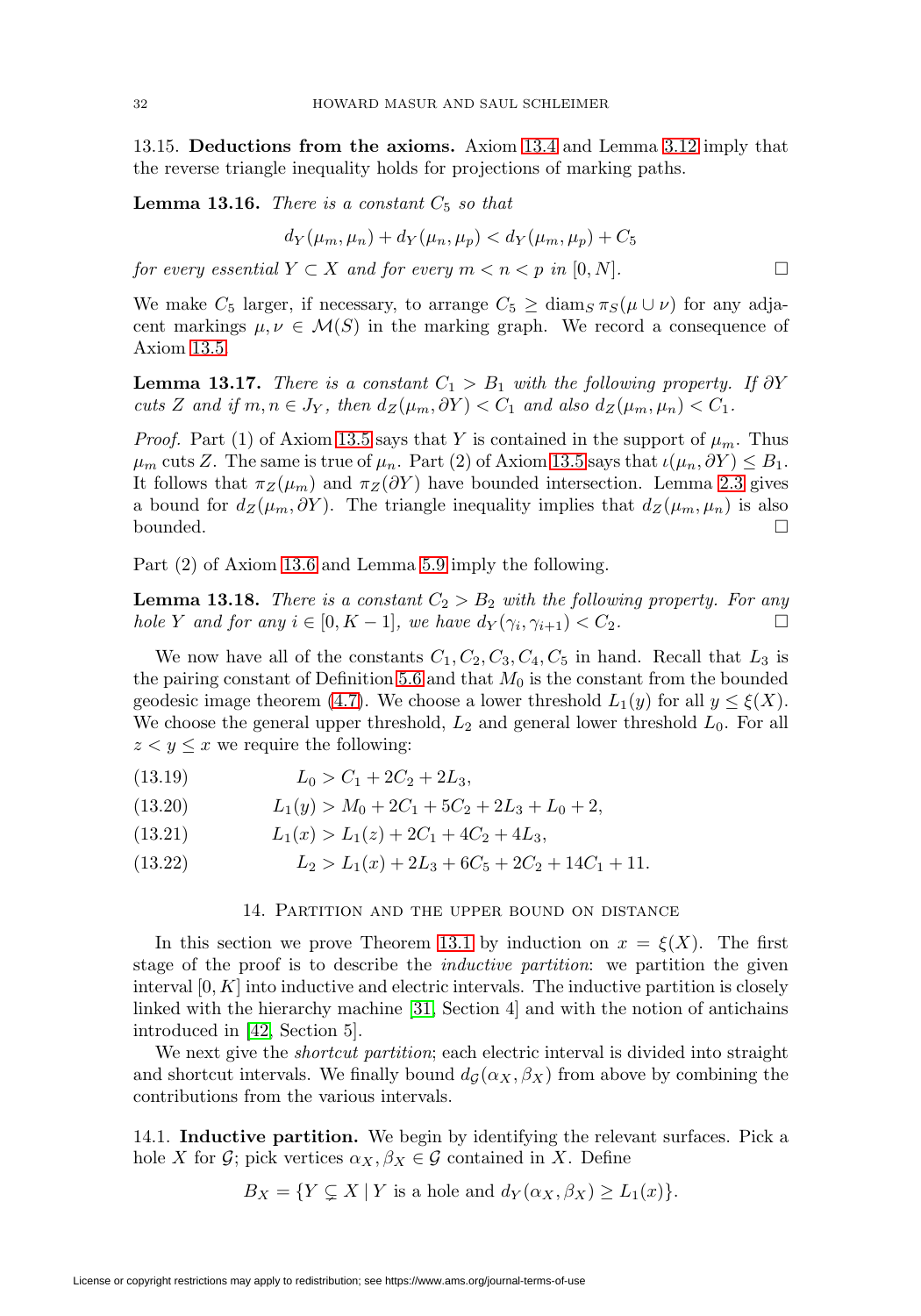The axioms give a combinatorial sequence  $\Gamma = {\gamma_i}_{0}^{K}$ . For any subinterval  $[i, j] \subset$  $[0, K]$  define

$$
B_X(i,j) = \{ Y \in B_X \mid d_Y(\gamma_i, \gamma_j) \ge L_1(x) \}.
$$

We now partition  $[0, K]$  into inductive and electric intervals. Begin with the partition of one part  $\mathcal{P}_X = \{ [0, K] \}$ . Recursively  $\mathcal{P}_X$  is a partition of  $[0, K]$  consisting of subintervals which are either inductive, electric, or undetermined. Suppose  $[i, j] \in \mathcal{P}_X$  is undetermined.

*Claim.* If  $B_X(i, j)$  is empty, then  $[i, j]$  is electric.

*Proof.* Since  $B_X(i, j)$  is empty, every hole  $Y \subsetneq X$  has either  $d_Y(\gamma_i, \gamma_j) < L_1(x)$  or  $Y \notin B_X$ . In the former case, as  $L_1(x) < L_2$ , we are done.

So suppose the latter holds. By the reverse triangle inequality (Lemma [13.16\)](#page-31-2)

 $d_Y(\mu_{r(i)}, \mu_{r(j)}) < d_Y(\mu_0, \mu_N) + 2C_5.$ 

Since  $r(0) = 0$  and  $r(K) = N$  we find

$$
d_Y(\gamma_i, \gamma_j) < d_Y(\alpha_X, \beta_X) + 2C_5 + 4C_2.
$$

Thus

$$
d_Y(\gamma_i, \gamma_j) < L_1(x) + 2C_5 + 4C_2 < L_2.
$$

This proves the claim.

Thus if  $B_X(i, j)$  is empty, then  $[i, j] \in \mathcal{P}_X$  is determined to be electric. Proceed on to the next undetermined subinterval. Suppose instead that  $B_X(i, j)$  is nonempty. Pick a hole  $Y \in B_X(i,j)$  so that Y has maximal complexity  $y = \xi(Y)$ amongst the elements of  $B_X(i, j)$ 

Let  $p, q \in [i, j]$  be the first and last indices, respectively, so that  $r(p), r(q) \in J_Y$ . (If Y is paired with  $Y'$ , then we take the first and last indices that, after reindexing, lie inside of  $J_Y \cap J_{Y'}$ .)

*Claim.* The indices  $p, q$  are well-defined.

*Proof.* Since  $Y \in B_X(i,j)$ , we have  $d_Y(\gamma_i, \gamma_j) \geq L_1(x)$ . Let  $m, n = r(i), r(j)$ . Suppose  $J_Y \cap [m, n] = \emptyset$ . By part (3) of Axiom [13.5](#page-30-0) we have  $d_Y(\mu_m, \mu_n) < B_1$ . Part (1) of Axiom [13.6](#page-30-1) implies that

$$
d_Y(\gamma_i, \gamma_j) < B_1 + 2B_2 < C_1 + 2C_2.
$$

This is less than  $L_1(x)$  by Equation [13.20,](#page-31-3) giving a contradiction. Thus  $m < \min J_Y$ and max  $J_Y < n$ .

Suppose  $J_Y \cap r([i, j])$  is empty. So let h be the last index with  $r(h) < \min J_Y$ . Thus max  $J_Y < r(h+1)$ . We have

 $d_Y(\mu_m, \mu_{r(h)}) < B_1$  and  $d_Y(\mu_{r(h+1)}, \mu_n) < B_1$ .

By Lemma [13.18](#page-31-4) we have  $d_Y(\gamma_h, \gamma_{h+1}) < C_2$ . Applying part (1) of Axiom [13.6](#page-30-1) repeatedly, we find

$$
d_Y(\gamma_i, \gamma_j) < C_2 + 4B_2 + 2B_1 < L_1(X),
$$

with the last inequality deduced from Equation [13.20.](#page-31-3) This is a contradiction. Thus, if Y is not paired, the indices  $p, q$  are well-defined.

Suppose Y is paired with Y'. Recall that measurements made in Y and Y' differ by at most the pairing constant  $L_3$  given in Definition [5.6.](#page-11-4) Thus we may deduce, as in the previous two paragraphs,  $J_{Y'} \cap r([i,j])$  is non-empty.

 $\Box$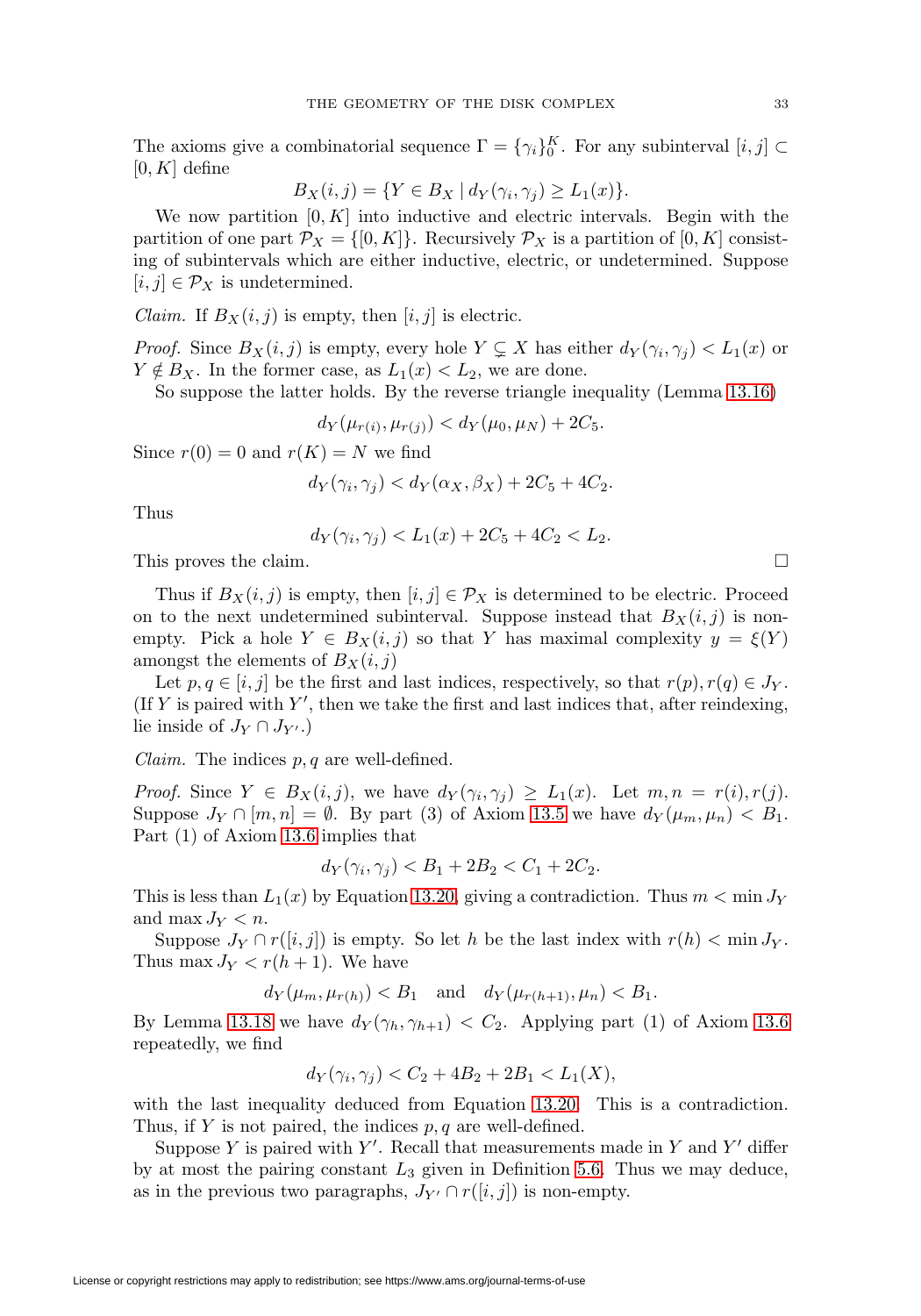Suppose now, for a contradiction, that  $J_Y \cap J_{Y'} \cap r([i,j])$  is empty.

Define  $h = \max\{ \ell \in [i, j] \mid r(\ell) \in J_Y \}$ and  $k = \min \{ \ell \in [i, j] \mid r(\ell) \in J_{Y'} \}.$ 

Without loss of generality we may assume that  $h < k$ . It follows that  $d_{Y'}(\gamma_i, \gamma_h)$  $\langle C_1 + 2C_2$ . Thus  $d_Y(\gamma_i, \gamma_h) \langle C_1 + 2C_2 + 2L_3$ . Also,  $d_Y(\gamma_{h+1}, \gamma_j) \langle C_1 + 2C_2$ . Deduce

$$
d_Y(\gamma_i, \gamma_j) < 2C_1 + 4C_2 + 2L_3 + 2 < L_1(x)
$$

with the last inequality following from [\(13.20\)](#page-31-3). This contradicts the assumption that  $Y \in B_X(i,j)$  and we are done.

*Claim.* The interval  $[p, q]$  is inductive for Y.

*Proof.* We must check that  $d_Y(\gamma_p, \gamma_q) \geq L_1(y)$ . Suppose first that Y is not paired. Then by the definition of  $p, q$ , by property (3) of Axiom [13.5](#page-30-0) and by the triangle inequality we have

$$
d_Y(\mu_{r(i)}, \mu_{r(j)}) \le d_Y(\mu_{r(p)}, \mu_{r(q)}) + 2C_1.
$$

Thus by Axiom [13.6,](#page-30-1)

$$
d_Y(\gamma_i, \gamma_j) \le d_Y(\gamma_p, \gamma_q) + 2C_1 + 4C_2.
$$

Since by [\(13.21\)](#page-31-5),

$$
L_1(y) + 2C_1 + 4C_2 < L_1(x) \le d_Y(\gamma_i, \gamma_j),
$$

we are done.

When Y is paired the proof is similar but we must use the slightly stronger inequality  $L_1(y) + 2C_1 + 4C_2 + 4L_3 < L_1(x)$ .

When  $B_X(i, j)$  is non-empty, these two claims give a hole Y and indices p, q. We subdivide the element  $[i, j] \in \mathcal{P}_X$  into the elements  $[i, p-1]$ ,  $[p, q]$ , and  $[q +$ 1, j]. (The first or third interval, or both, may be empty.) The interval  $[p, q] \in$  $\mathcal{P}_X$  is determined to be inductive and associated to Y. Now proceed to the next undetermined element. This completes the construction of  $\mathcal{P}_X$ .

As a bit of notation, if  $[i, j] \in \mathcal{P}_X$  is associated to  $Y \subset X$  we will sometimes write  $I_Y = [i, j]$ . Note that  $I_Y$  is a subinterval of the combinatorial sequence while  $J_Y$  is a subinterval of the marking path. Note that  $r(I_Y) \subset J_Y$ .

### 14.2. **Properties of the inductive partition.**

<span id="page-33-0"></span>**Lemma 14.3.** Suppose Y and Z, both contained in X, are holes for G. Suppose  $I_Z$  is an inductive element of  $\mathcal{P}_X$  associated to Z. Suppose  $r(I_Z) \subset J_Y$  (or  $r(I_Z) \subset$  $J_Y \cap J_{Y'}$  if Y is paired). Then

- Z is nested in Y or
- Z and Z' are paired and Z' is nested in Y.

*Proof.* Let  $I_Z = [i, j]$  and  $z = \xi(Z)$ . Suppose first that ∂Y cuts Z. By Lemma [13.17,](#page-31-6)  $d_Z(\mu_{r(i)}, \mu_{r(j)}) < C_1$ . Then by Axiom [13.6,](#page-30-1)

$$
d_Z(\gamma_i, \gamma_j) < C_1 + 2C_2 < L_1(z),
$$

a contradiction.

Now, if  $Z$  and  $Y$  are disjoint, then by Axiom [13.3](#page-29-2) and Definition [5.6](#page-11-4) there are two cases. Suppose Y is paired with Y'; thus Y' and Z meet. In this case we are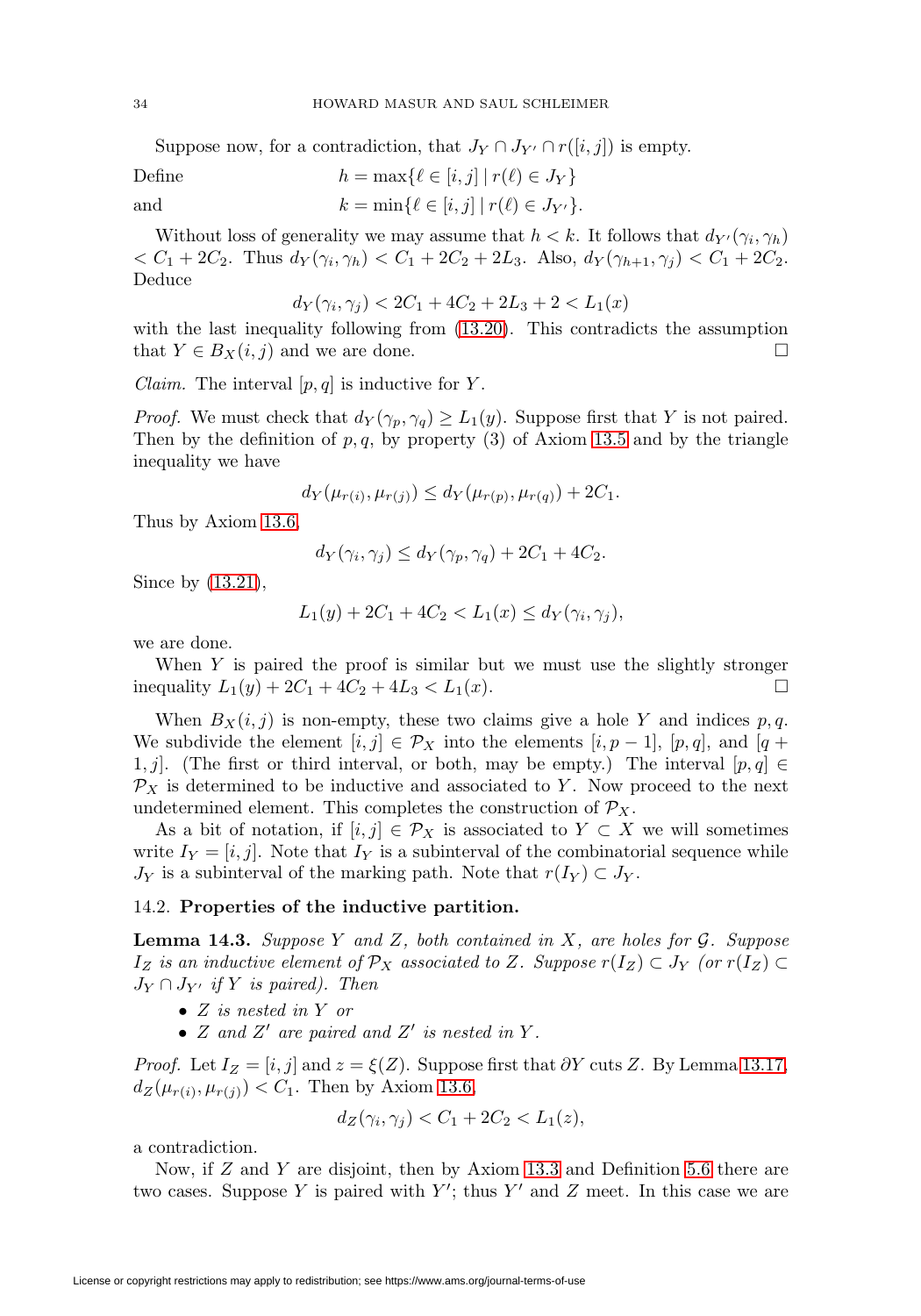<span id="page-34-2"></span>done, just as in the previous paragraph. Suppose instead that  $Z$  is paired with  $Z'$ ; thus Z' and Y meet. If Z' is nested in Y, then we are done. If  $\partial Y$  cuts Z', then, as  $r([i, j]) \subset J_Y$ , again Axiom [13.6](#page-30-1) and Lemma [13.17](#page-31-6) imply that

$$
d_{Z'}(\gamma_i, \gamma_j) < C_1 + 2C_2.
$$

So  $d_Z(\gamma_i, \gamma_i) < C_1 + 2C_2 + 2L_3 < L_1(z)$ , a contradiction.

<span id="page-34-0"></span>**Proposition 14.4.** Suppose  $Y \subsetneq X$  is a hole for  $\mathcal{G}$ .

- (1) There is at most one inductive interval  $I_Y \in \mathcal{P}_X$  associated to Y.
- (2) If Y is associated to an inductive interval  $I_Y \in \mathcal{P}_X$  and Y is paired with Y', then Y' is not associated to any inductive interval in  $\mathcal{P}_X$ .
- (3) There are at most two holes Z and W, distinct from Y (and from Y' if Y is paired) such that
	- there are inductive intervals  $I_Z = [h, i]$  and  $I_W = [j, k]$  and
	- $d_Y(\gamma_h, \gamma_i), d_Y(\gamma_i, \gamma_k) \geq L_0$ .

<span id="page-34-1"></span>Remark 14.5. It follows that for any hole  $Y$  there are at most three inductive intervals in the partition  $\mathcal{P}_X$ , where Y has projection distance greater than  $L_0$ .

*Proof of Proposition* [14.4](#page-34-0). We prove the second claim. Suppose  $I_Y = [p, q]$  and  $I_{Y'} = [p', q']$  with  $q < p'$ . It follows that  $[r(p), r(q')] \subset J_Y \cap J_{Y'}$ . If  $q + 1 = p'$ , then the partition would have chosen a larger inductive interval for one of  $Y$  or  $Y'$ . It must be the case that there is an inductive interval  $I_Z \subset [q+1, p'-1]$  for some hole Z, distinct from Y and Y', with  $\xi(Z) \geq \xi(Y)$ . However, by Lemma [14.3,](#page-33-0) we find that Z is nested in Y or in Y'. It follows that  $Z = Y$  or Y', a contradiction.

The first statement has a similar proof.

We prove the third claim. Suppose  $Z$  and  $W$  are the first and last holes, if any, satisfying the hypotheses. Since  $d_Y(\gamma_h, \gamma_i) \geq L_0$  we find by Axiom [13.6](#page-30-1) that

$$
d_Y(\mu_{r(h)}, \mu_{r(i)}) \ge L_0 - 2C_2.
$$

By [\(13.19\)](#page-31-7),  $L_0 - 2C_2 > C_1$  so that

$$
J_Y \cap r(I_Z) \neq \emptyset.
$$

If Y is paired, then, again by [\(13.19\)](#page-31-7), we have  $L_0 > C_1 + 2C_2 + 2L_3$ ; we also find that  $J_{Y'} \cap r(I_Z) \neq \emptyset$ . Symmetrically,  $J_Y \cap r(I_W)$  (and  $J_{Y'} \cap r(I_W)$ ) are also non-empty.

It follows that the interval  $[i+1, j-1]$  between  $I_Z$  and  $I_W$ , after applying the reindexing map, is contained in  $J_Y$  (and  $J_{Y'}$ , if Y is paired). Thus for any inductive interval  $I_V = [p, q]$  between  $I_Z$  and  $I_W$  the associated hole V is nested in Y (or V' is nested in Y), by Lemma [14.3.](#page-33-0) If  $V = Y$  or  $V = Y'$  there is nothing to prove. Suppose instead that  $V$  (or  $V'$ ) is strictly nested in Y. It follows that

$$
d_Y(\gamma_p, \gamma_q) < C_1 + 2C_2 < L_0.
$$

Thus there are no inductive intervals between  $I_Z$  and  $I_W$  satisfying the hypotheses of the third claim.  $\Box$ 

The following lemma and proposition bound the number of inductive intervals. The discussion here is very similar to the discussion of antichains in [\[42,](#page-61-7) Section 5]. Our situation is complicated by the presence of non-holes and interfering holes. Suppose that  $X, \alpha_X, \beta_X$  are given, as in the beginning of Section [14.1.](#page-31-8) Let  $x =$  $\xi(X)$ .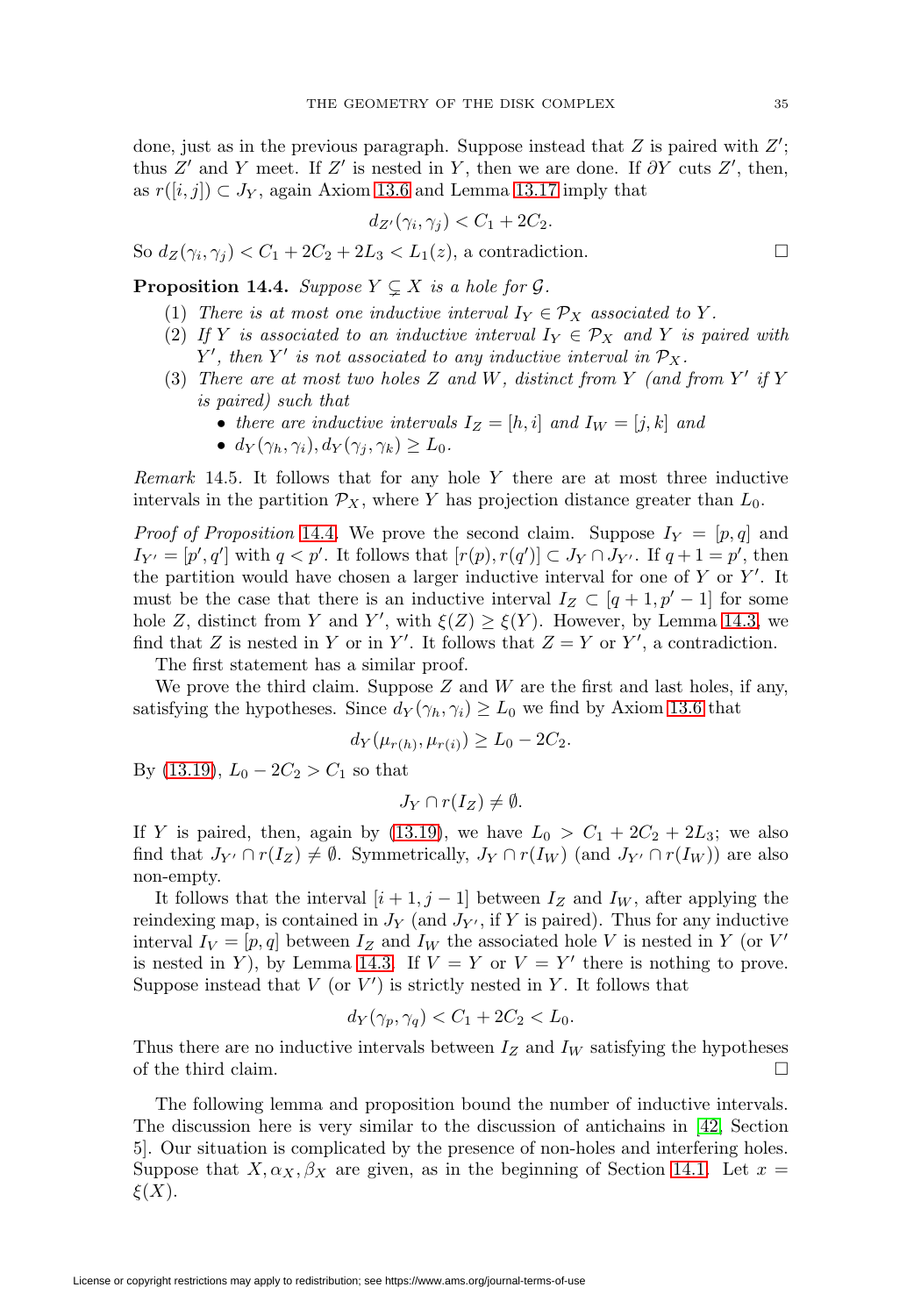<span id="page-35-1"></span>**Lemma 14.6.** Suppose  $\ell \geq (3 \cdot L_2)^x$ . Suppose  $\{Y_i\}_{i=1}^{\ell}$  is a set of distinct holes that are strict subsurfaces of X, each having  $d_{Y_i}(\alpha_X, \beta_X) \geq L_1(x)$ . Then there is a hole  $Z \subseteq X$  such that  $d_Z(\alpha_X, \beta_X) \geq L_2 - 1$  and Z contains at least  $L_2$  of the  $Y_i$ .

Furthermore, for at least  $L_2 - 4(C_5 + 3C_1 + 2)$  of these  $Y_i$  we find that  $J_{Y_i} \subsetneq J_Z$ . (If Z is paired, then  $J_{Y_i} \subsetneq J_Z \cap J_{Z'}$ .) Each of these  $Y_i$  is disjoint from a distinct vertex  $\eta_i \in [\pi_Z(\alpha_X), \pi_Z(\beta_X)].$ 

*Proof.* Let  $g_X$  be a geodesic in  $\mathcal{C}(X)$  joining  $\alpha_X, \beta_X$ . By the bounded geodesic image theorem [\(4.7\)](#page-8-5), since  $L_1(x) > M_0$ , for every  $Y_i$  there is a vertex  $\omega_i \in g_X$ such that  $Y_i \subset X - \omega_i$ . Thus  $d_X(\omega_i, \partial Y_i) \leq 1$ . If there are at least  $L_2$  distinct  $\omega_i$ , associated to distinct  $Y_i$ , then  $d_X(\alpha_X, \beta_X) \geq L_2 - 1$ . In this situation we take  $Z = X$ . Since  $J_X = [0, N]$  we are done.

Thus assume there do not exist at least  $L_2$  distinct  $\omega_i$ . Then there is some fixed  $\omega$  among these  $\omega_i$  such that at least  $\frac{\ell}{L_2} \geq 3(3 \cdot L_2)^{x-1}$  of the  $Y_i$  satisfy

$$
Y_i \subset (X - \omega).
$$

Thus one component, call it W, of  $X - \omega$  contains at least  $(3 \cdot L_2)^{x-1}$  of the  $Y_i$ . Let  $w = \xi(W)$ . Set  $g_W = [\alpha_W, \beta_W]$  for  $\alpha_W \in \pi_W(\beta_X)$  and  $\beta_W \in \pi_W(\beta_X)$ . Now, Lemma [4.5](#page-8-3) implies that

$$
d_{Y_i}(\alpha_W, \beta_W) \ge d_{Y_i}(\alpha_X, \beta_X) - 8
$$

because we are projecting to nested subsurfaces. Hence  $d_{Y_i}(\alpha_W, \beta_W) \geq L_1(w)$ .

Again apply Theorem [4.7.](#page-8-5) Since  $L_1(w) > M_0$ , for every remaining  $Y_i$  there is a vertex  $\eta_i \in q_W$  such that

$$
Y_i \subset (W - \eta_i).
$$

If there are at least  $L_2$  distinct  $\eta_i$ , then we take  $Z = W$ . Otherwise we repeat the argument. Since the complexity of each successive subsurface decreases by at least 1, we must eventually find the desired Z containing at least  $L_2$  of the  $Y_i$ , each disjoint from distinct vertices of  $g_Z$ .

So, suppose that there are at least  $L_2$  distinct  $\eta_i$  associated to distinct  $Y_i$  and we have taken  $Z = W$ . Now we must find at least  $L_2 - 4(C_5 + 3C_1 + 2)$  of these  $Y_i$ where  $J_{Y_i} \subsetneq J_Z$ .

To this end we focus attention on a small subset  ${Y^j}_{j=1}^5 \subset {Y_i}$ . Let  $\eta_j$  be the vertex of  $g_Z = g_W$  associated to Y<sup>j</sup>. We choose these Y<sup>j</sup> so that

- the  $\eta_i$  are arranged along  $g_Z$  in order of index and
- $d_Z(\eta_i, \eta_{i+1}) > C_5 + 3C_1 + 2$ , for  $j = 1, 2, 3, 4$ .

This is possible by [\(13.22\)](#page-31-9) because

$$
L_2 > 4(C_5 + 3C_1 + 2).
$$

Set  $J_j = J_{Y_j}$  and pick any indices  $m_j \in J_j$ . (If Z is paired, then  $Y^j$  is also paired; in this case pick  $m_j \in J_{Y_j} \cap J_{(Y_j)'}.$  We use  $\mu(m_j)$  to denote  $\mu_{m_j}$ . Since  $\partial Y^j$  is disjoint from  $\eta_i$ , Lemma [13.17](#page-31-6) implies that

<span id="page-35-0"></span>(14.7) 
$$
d_Z(\mu(m_j), \eta_j) \le C_1 + 1.
$$

Since the sequence  $\pi_Z(\mu_n)$  satisfies the reverse triangle inequality (Lemma [13.16\)](#page-31-2), it follows that the  $m_i$  appear in  $[0, N]$  in order agreeing with their index. The triangle inequality implies that

$$
d_Z(\mu(m_1), \mu(m_2)) > C_1.
$$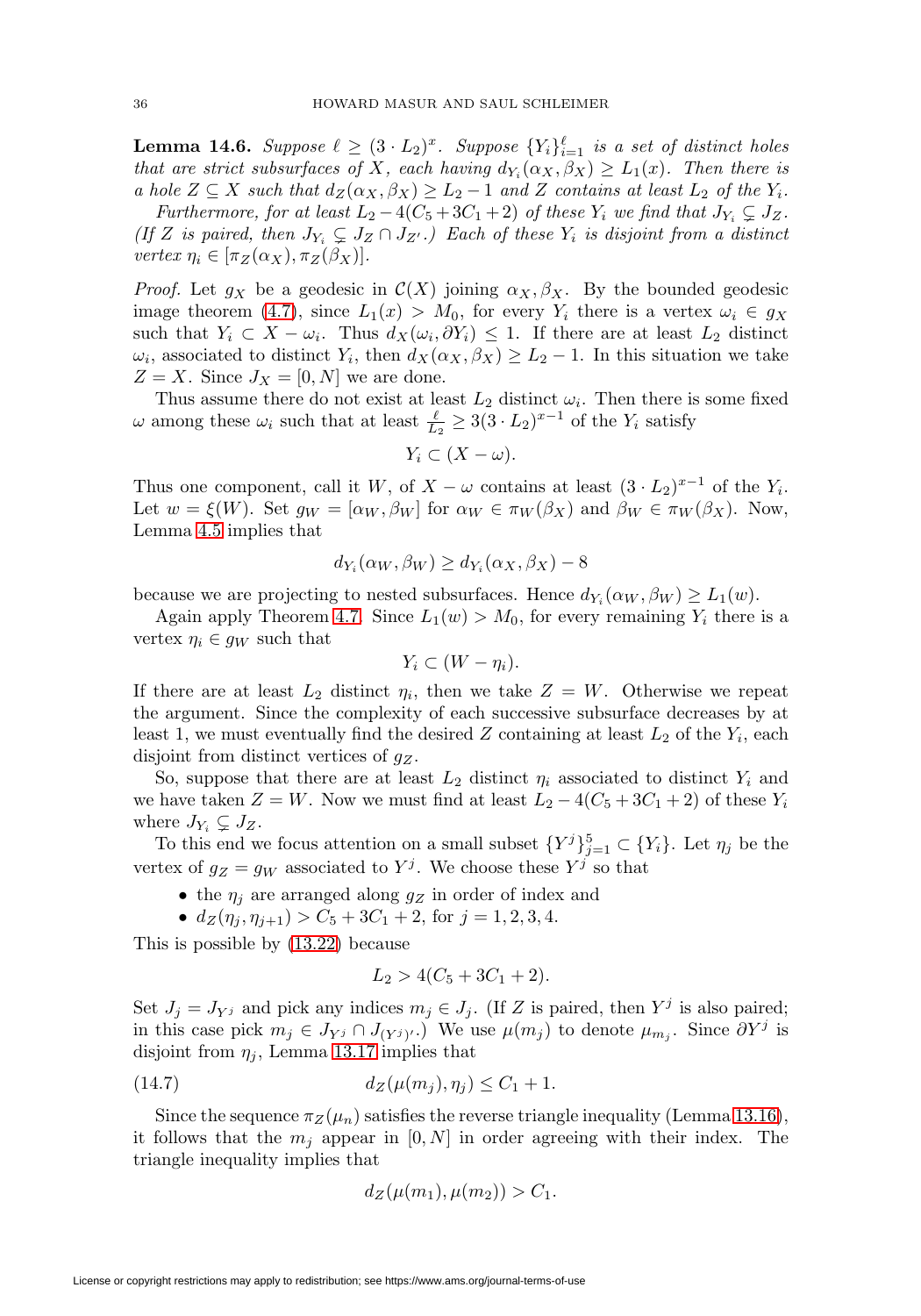Thus Axiom [13.5](#page-30-0) implies that  $J_Z \cap [m_1, m_2]$  is non-empty. Similarly,  $J_Z \cap [m_4, m_5]$ is non-empty. It follows that  $[m_2, m_4] \subset J_Z$ . (If Z is paired, then, after applying the symmetry  $\tau$  to  $g_Z$ , the same argument proves that  $[m_2, m_4] \subset J_{Z'}$ .

Notice that  $J_2 \cap J_3 = \emptyset$ . For if  $m \in J_2 \cap J_3$ , then by [\(14.7\)](#page-35-0) both  $d_Z(\mu_m, \eta_2)$  and  $d_Z(\mu_m, \eta_3)$  are bounded by  $C_1 + 1$ . It follows that

$$
d_Z(\eta_2, \eta_3) < 2C_1 + 2,
$$

a contradiction. Similarly  $J_3 \cap J_4 = \emptyset$ . We deduce that  $J_3 \subsetneq [m_2, m_4] \subset J_Z$ . (If Z is paired, then  $J_3 \subset J_Z \cap J_{Z'}$ .) Finally, there are at least

$$
L_2 - 4(C_5 + 3C_1 + 2)
$$

possible  $Y_i$ 's which satisfy the hypothesis on  $Y^3$ . This completes the proof.  $\Box$ 

Now define

$$
\mathcal{P}_{\text{ind}} = \{ I \in \mathcal{P}_X \mid I \text{ is inductive} \}.
$$

<span id="page-36-1"></span>**Proposition 14.8.** Let  $x = \xi(X)$ . We have

$$
|\mathcal{P}_{\text{ind}}| \leq_A d_X(\alpha_X, \beta_X),
$$

where  $A = 2(3 \cdot L_2)^{x-1} + 1$ .

*Proof.* Suppose, for a contradiction, that the conclusion fails. Let  $g_X = [\alpha_X, \beta_X]$ be a geodesic in  $\mathcal{C}(X)$ . Then, as in the proof of Lemma [14.6,](#page-35-1) there is a vertex  $\omega$ of  $g_X$  and a component  $W \subset X - \omega$  where at least  $(3 \cdot L_2)^{x-1}$  of the inductive intervals in  $I_X$  have associated surfaces,  $Y_i$ , contained in W.

Since  $x - 1 \geq w = \xi(W)$  we may apply Lemma [14.6](#page-35-1) inside of W. So we find a surface  $Z \subseteq W \subsetneq X$  so that

- Z contains at least  $L_2$  of the  $Y_i$ ,
- $d_Z(\alpha_X, \beta_X) \geq L_2 1$ , and
- there are at least  $L_2 4(C_5 + C_1 + 2C_1 + 2)$  of the  $Y_i$  where  $J_{Y_i} \subsetneq J_Z$ .

Since  $Y_i \subsetneq Z$  and  $Y_i$  is a hole, Z is also a hole. Since  $L_2 > L_1(x) - 1$  it follows that  $Z \in B_X$ . Let  $\mathcal{Y} = \{Y_i\}$  be the set of  $Y_i$  satisfying the third bullet. Let  $Y^1 \in \mathcal{Y}$  and  $\eta_1 \in g_Z$  satisfy  $\partial Y^1 \cap \eta_1 = \emptyset$  and  $\eta_1$  is the first such. Choose  $Y^2 \in \mathcal{Y}$  and  $\eta_2 \in g_Z$ similarly, so that  $\eta_2$  is the last such. By Lemma [14.6,](#page-35-1)

<span id="page-36-0"></span>(14.9) 
$$
d_Z(\eta_1, \eta_2) \ge L_2 - 4(C_5 + C_1 + 2C_1 + 2) - 1.
$$

Let  $p = \min I_{Y^1}$  and  $q = \max I_{Y^2}$ . Note that  $r([p,q]) \subset J_Z$ . (If Z is paired with Z', then  $r([p,q]) \subset J_Z \cap J_{Z'}$ .) Again by Lemma [13.17,](#page-31-6)

$$
d_Z(\mu_{r(p)}, \partial Y^1) < C_1.
$$

It follows that

 $d_Z(\mu_{r(n)}, \eta_1) \leq C_1 + 1$ 

and the same bound applies to  $d_Z(\mu_{r(q)}, \eta_2)$ . Combined with [\(14.9\)](#page-36-0) we find that

$$
d_Z(\mu_{r(p)}, \mu_{r(q)}) \ge L_2 - 4C_5 - 4C_1 - 10C_1 - 11.
$$

By the reverse triangle inequality (Lemma [13.16\)](#page-31-2), for any  $p' \leq p, q \leq q'$ ,

$$
d_Z(\mu_{r(p')}, \mu_{r(q')}) \ge L_2 - 6C_5 - 4C_1 - 10C_1 - 11.
$$

Finally by Axiom [13.6](#page-30-1) and the above inequality, we have

 $d_Z(\gamma_{p'}, \gamma_{q'}) \ge L_2 - 6C_5 - 4C_1 - 10C_1 - 11 - 2C_2.$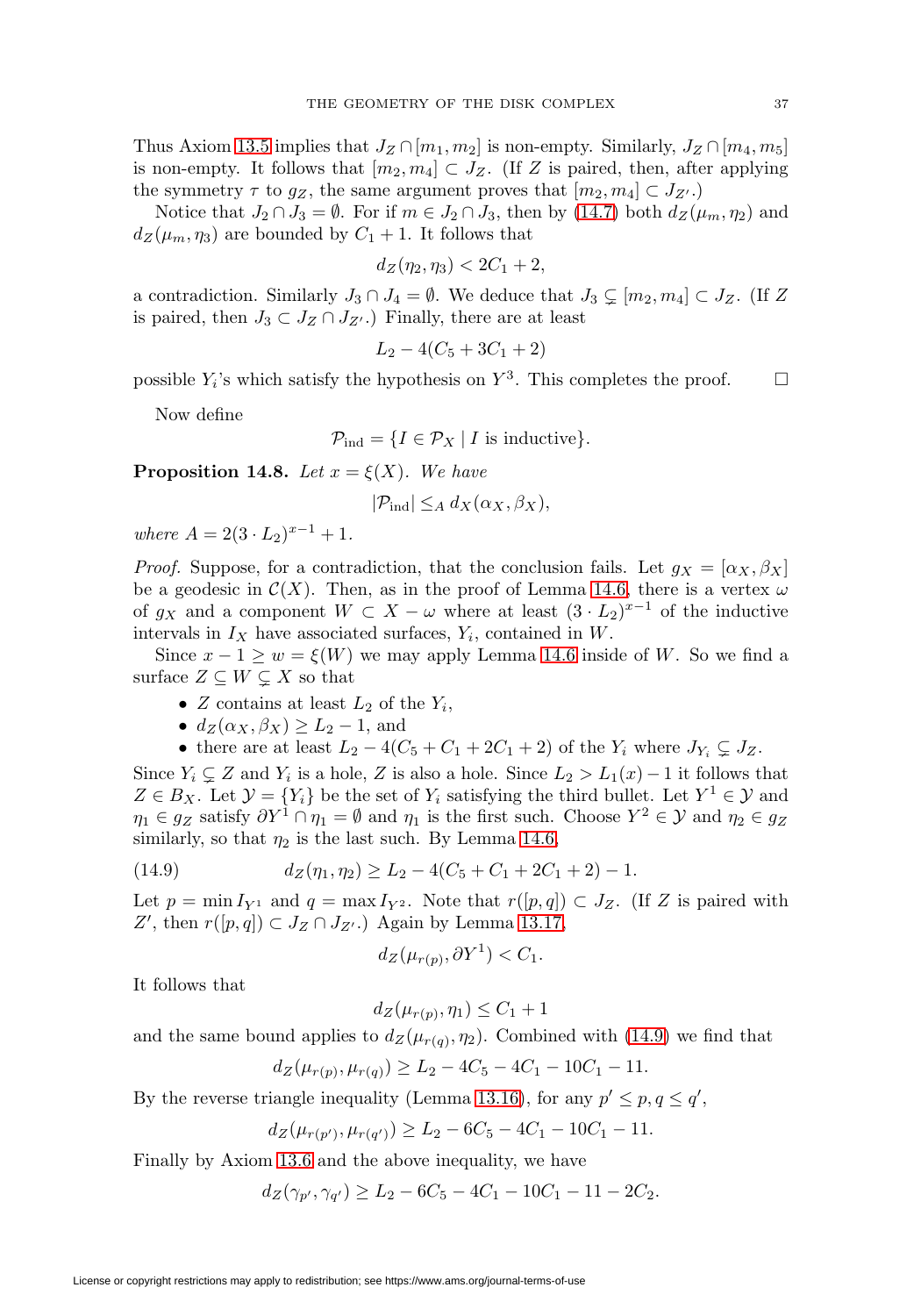By [\(13.22\)](#page-31-9) the right-hand side is greater than  $L_1(x)+2L_3$ , so we deduce that  $Z \in$  $B_X(p', q')$ , for any such  $p', q'$ . (When Z is paired, deduce also that  $Z' \in B_X(p', q')$ .)

Let  $I_V$  be the first inductive interval chosen by the procedure with the property that  $I_V \cap [p,q] \neq \emptyset$ . Since  $I_{Y^1}$  and  $I_{Y^2}$  were also chosen, deduce that  $I_V \subset [p,q]$ . Let  $p', q'$  be the indices so that V is chosen from  $B_X(p', q')$ . Thus  $p' \leq p$  and  $q \leq q'$ . However, since  $I_V \subset [p,q]$  and since  $r([p,q]) \subset J_Z$ , Lemma [14.3](#page-33-0) implies that V is strictly nested in Z. (When pairing occurs we may find instead that  $V \subset Z'$  or  $V' \subset Z$ .) Thus  $\xi(Z) > \xi(V)$  and we find that Z would be chosen from  $B_X(p', q')$ , instead of  $V$ . This is a contradiction.  $\Box$ 

14.10. **Shortcut partition.** The goal of this subsection is to prove the following.

<span id="page-37-0"></span>**Proposition 14.11.** Let  $x = \xi(X)$ . There is a constant  $A = A(x)$  with the following property. If  $[i, j] \subset [0, K]$  is an electric interval, then

$$
d_{\mathcal{G}}(\gamma_i, \gamma_j) \leq_A d_X(\gamma_i, \gamma_j).
$$

We begin by building a partition of the given electric interval  $[i, j]$  into straight and shortcut intervals. Define

 $C_X = \{ Z \subsetneq X \mid Z \text{ is a non-hole and } d_Z(\mu_{r(i)}, \mu_{r(j)}) \geq L_1(x) \}.$ 

We also define, for all  $[p, q] \subset [i, j]$ ,

 $C_X(p,q) = \{ Z \in C_X \mid J_Z \cap [r(p), r(q)] \neq \emptyset \}.$ 

Our recursion starts with the partition of one part,  $\mathcal{P}(i, j) = \{[i, j]\}\$ . Recursively  $\mathcal{P}(i, j)$  is a partition of [i, j] into shortcut, straight, or undetermined intervals. Suppose  $[p, q] \in \mathcal{P}(i, j)$  is undetermined.

Claim. If  $C_X(p,q)$  is empty, then  $[p,q]$  is straight.

*Proof.* We show the contrapositive. Suppose Z is a non-hole with  $d_Z(\mu_{r(p)}, \mu_{r(q)}) \ge$  $L_2$ . The reverse triangle inequality (Lemma [13.16\)](#page-31-2) gives

$$
d_Z(\mu_{r(p)}, \mu_{r(q)}) < d_Z(\mu_{r(i)}, \mu_{r(j)}) + 2C_5.
$$

Since  $L_2 > L_1(x) + 2C_5$ , we find that  $Z \in C_X$ . Since  $L_2 > C_1 > B_1$ , Axiom [13.5](#page-30-0) implies that  $J_Y \cap [r(p), r(q)]$  is non-empty. Thus  $Z \in C_X(p,q)$ .

So when  $C_X(p,q)$  is empty the interval  $[p,q]$  is determined to be straight. Proceed onto the next undetermined element of  $\mathcal{P}(i, j)$ . Now suppose that  $C_X(p, q)$  is nonempty. Then we choose any  $Z \in C_X(p,q)$  so that Z has maximal  $\xi(Z)$  amongst the elements of  $C_X(p,q)$ .

There are two cases. Suppose  $J_Z \cap r([p,q])$  is empty. Let  $s \in [p,q]$  be the largest integer so that  $r(s) < \min J_Z$ . Remove  $[p, q]$  from the partition  $\mathcal{P}(i, j)$  and add the three intervals

$$
[p,s], [s+1/2], [s+1,q]
$$

to  $\mathcal{P}(i, j)$ . Here  $[s + 1/2]$  is an interval of length zero: we call this a *shortcut of* length zero for Z. The intervals  $[p, s]$  and  $[s + 1, q]$  are undetermined.

Suppose  $J_Z \cap r([p,q])$  is non-empty. Define  $s, t \in [p,q]$  to be the largest and smallest indices in  $[p, q]$  so that  $r(s), r(t) \in J_Z$ . (We permit  $s = t$ .) Thus  $r([s, t]) \subset$  $J_Z$ . Since  $Z \in C_X(p,q)$  it follows that  $Z \in C_X$  and so  $d_Z(\mu_{r(i)}, \mu_{r(i)}) \geq L_1(x)$ . Thus  $[s, t]$  is a shortcut interval for the non-hole Z. So remove  $[p, q]$  from the partition  $P(i, j)$  and add the three intervals

$$
[p, s-1], [s, t], [t+1, q]
$$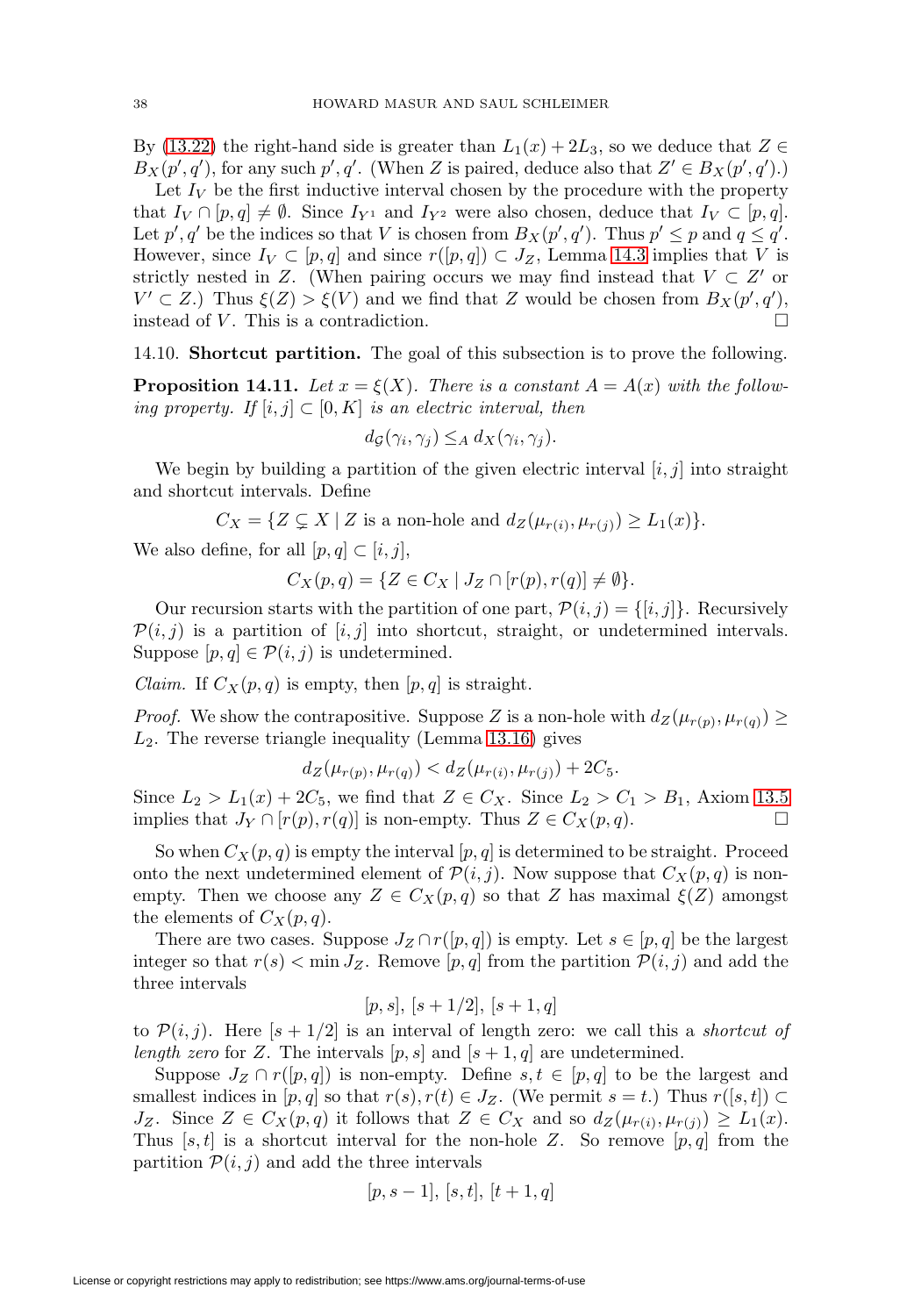to  $\mathcal{P}(i, j)$ . The intervals  $[p, s-1]$  and  $[t+1, q]$  are undetermined. This completes the recursive construction of the shortcut partition.

Define  $\mathcal{P}_{str} = \{I \in \mathcal{P}(i, j) | I \text{ is straight}\}\$ and  $\mathcal{P}_{short} = \{I \in \mathcal{P}(i,j) \mid I \text{ is a shortcut}\}.$ 

<span id="page-38-0"></span>**Proposition 14.12.** Let  $x = \xi(X)$ . We have

$$
|\mathcal{P}_{\text{short}}| \leq_A d_X(\gamma_i, \gamma_j),
$$

where  $A = 2(3 \cdot L_2)^{x-1} + 1$ .

Proof. The proof is identical to that of Proposition [14.8](#page-36-1) with the caveat that in Lemma [14.6](#page-35-1) we must use the markings  $\mu_{r(i)}$  and  $\mu_{r(j)}$  instead of the endpoints  $\gamma_i$ and  $\gamma_j$ .

We are now equipped to give the proof of Proposition [14.11.](#page-37-0)

*Proof.* Suppose  $\mathcal{P}(i, j)$  is the given partition of the electric interval  $[i, j]$  into straight and shortcut subintervals. As a bit of notation, if  $[p,q] = I \in \mathcal{P}(i,j)$ , we take  $d_{\mathcal{G}}(I) = d_{\mathcal{G}}(\gamma_p, \gamma_q)$  and  $d_X(I) = d_X(\gamma_p, \gamma_q)$ . We have

<span id="page-38-1"></span>(14.13) 
$$
d_{\mathcal{G}}(\gamma_i, \gamma_j) \leq \sum_{I \in \mathcal{P}_{\text{str}}} d_{\mathcal{G}}(I) + \sum_{I \in \mathcal{P}_{\text{short}}} d_{\mathcal{G}}(I) + C_2 |\mathcal{P}(i, j)|.
$$

The last term arises from connecting left endpoints of intervals with the right end-point of the following interval, applying Axiom [13.6,](#page-30-1) and recalling that  $B_2 < C_2$ . We now bound the three terms on the right.

We begin with the third; recall that  $|\mathcal{P}(i,j)| = |\mathcal{P}_{\text{short}}| + |\mathcal{P}_{\text{str}}|$ , that  $|\mathcal{P}_{\text{str}}| \le$  $|\mathcal{P}_{short}| + 1$ , and that  $|\mathcal{P}_{short}| \leq_A d_X(\gamma_i, \gamma_j)$ . The second inequality follows from the construction of the partition while the last is Proposition [14.12.](#page-38-0) Thus the third term of [\(14.13\)](#page-38-1) is quasi-bounded above by  $d_X(\gamma_i, \gamma_j)$ . By Axiom [13.14](#page-30-2) the second term of [\(14.13\)](#page-38-1) is at most  $C_4|\mathcal{P}_{short}|$ .

By Axiom [13.13,](#page-30-3) for all  $I \in \mathcal{P}_{str}$  we have  $d_{\mathcal{G}}(I) \leq_A d_X(I)$ . It follows from the reverse triangle inequality (Lemma [13.16\)](#page-31-2) that

$$
\sum_{I \in \mathcal{P}_{\text{str}}} d_X(I) \le d_X(\gamma_i, \gamma_j) + (2C_5 + 2C_2)|\mathcal{P}_{\text{str}}| + 2C_2.
$$

We deduce that  $\sum_{I \in \mathcal{P}_{\text{str}}} d_{\mathcal{G}}(I)$  is also quasi-bounded above by  $d_X(\gamma_i, \gamma_j)$ . Thus for a somewhat larger value of A we find

$$
d_{\mathcal{G}}(\gamma_i, \gamma_j) \leq_A d_X(\gamma_i, \gamma_j).
$$

This completes the proof.

14.14. **The upper bound.** We will need the following.

<span id="page-38-2"></span>**Proposition 14.15.** Let  $x = \xi(X)$ . For any  $c \geq 0$  there is a constant  $A = A(c, x)$ with the following property. Suppose  $[i, j] = I_Y$  is an inductive interval in  $\mathcal{P}_X$ . Then

$$
d_{\mathcal{G}}(\gamma_i, \gamma_j) \leq_A \sum_Z [d_Z(\gamma_i, \gamma_j)]_c,
$$

where  $Z$  ranges over all holes for  $G$  strictly contained in  $X$ .

 $\Box$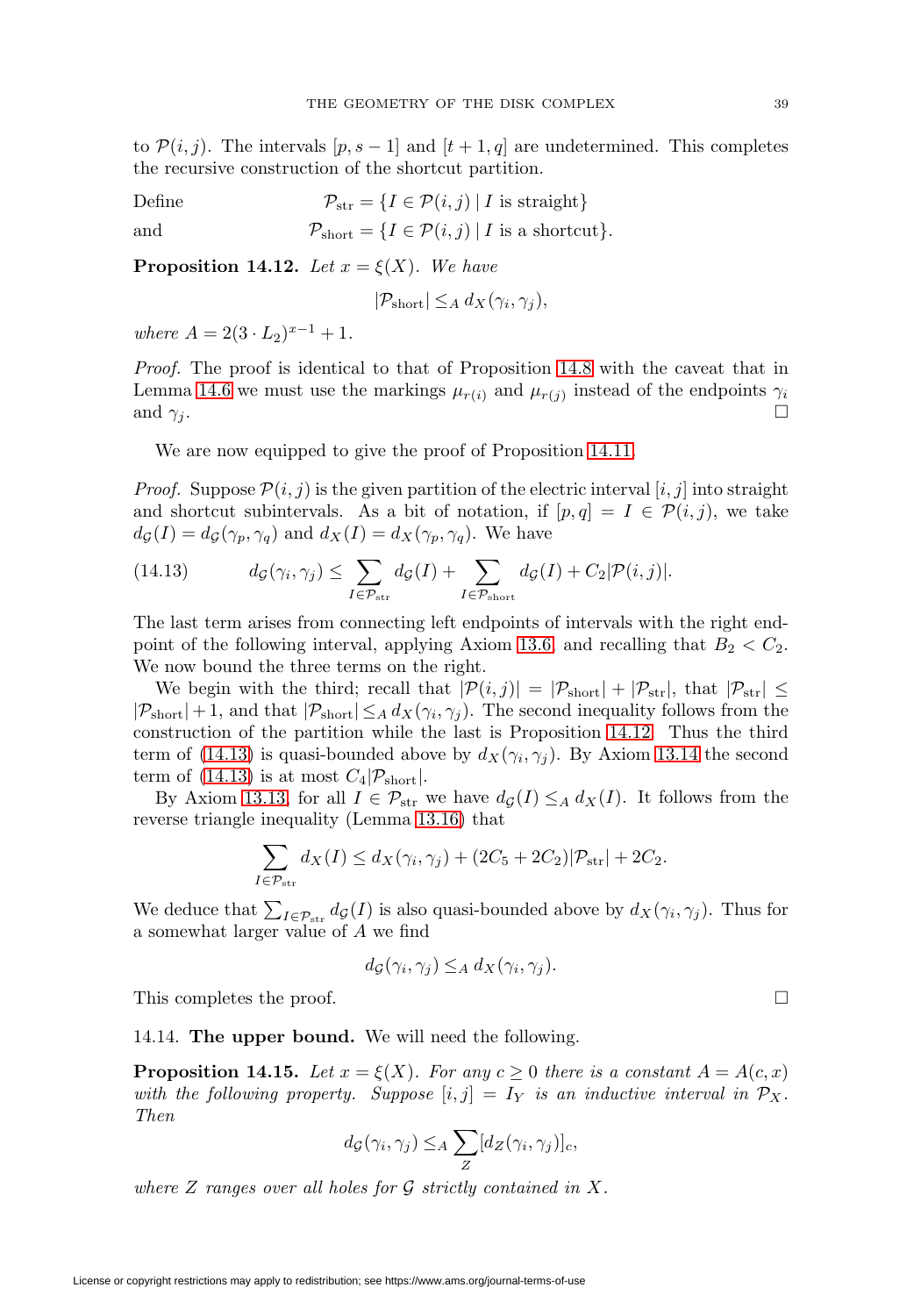*Proof.* Let  $y = \xi(Y)$  and note  $y < x$ . Axiom [13.7](#page-30-4) gives vertices  $\gamma'_i, \gamma'_j \in \mathcal{G}$ , contained in Y, so that  $d_{\mathcal{G}}(\gamma_i, \gamma'_i) \leq C_3$  and the same holds for j. Since projection to holes is coarsely Lipschitz (Lemma [5.9\)](#page-11-3) for any hole Z we have  $d_Z(\gamma_i, \gamma'_i) \leq 2 + 2C_3$ .

Fix any  $c > 0$ . Now, since

$$
d_{\mathcal{G}}(\gamma_i, \gamma_j) \leq d_{\mathcal{G}}(\gamma'_i, \gamma'_j) + 2C_3,
$$

to find the required constant  $A(c, x)$  it suffices to bound  $d_{\mathcal{G}}(\gamma_i', \gamma_j')$ . Let  $c' = c +$  $4C_3 + 4$ . Since  $y < x$ , we may apply Theorem [13.1](#page-29-1) inductively to obtain a constant  $A = A(c', y)$  with

$$
d_{\mathcal{G}}(\gamma'_i, \gamma'_j) \leq_A \sum_{Z} [d_Z(\gamma'_i, \gamma'_j)]_{c'}
$$
  
\n
$$
\leq \sum_{Z} [d_Z(\gamma_i, \gamma_j) + 4C_3 + 4]_{c'}
$$
  
\n
$$
< (4C_3 + 4)N + \sum_{Z} [d_Z(\gamma_i, \gamma_j)]_{c}.
$$

Here  $N$  is the number of non-zero terms in the final sum. Also, the sum ranges over holes  $Z \subset Y$ . We may take A somewhat larger to deal with the term  $(4C_3 + 4)N$ and include all holes  $Z \subsetneq X$  to find

$$
d_{\mathcal{G}}(\gamma_i, \gamma_j) \leq_A \sum_{Z} [d_Z(\gamma_i, \gamma_j)]_c,
$$

where the sum is over all holes  $Z$  strictly contained in  $X$ .

14.16. **Finishing the proof.** Now we may finish the proof of Theorem [13.1.](#page-29-1) Fix constants  $c, x \geq 0$ . Let X be any hole for G with  $\xi(X) = x$ . Suppose  $\alpha_X, \beta_X$  are any vertices of G contained in X. Let  $\Gamma = {\gamma_i}_{i=0}^K$  be the combinatorial sequence given by the axioms. Let  $\mathcal{P}_X$  be a partition of  $[0, K]$  into inductive and electric intervals. So we have

<span id="page-39-0"></span>(14.17) 
$$
d_{\mathcal{G}}(\alpha_X, \beta_X) \leq \sum_{I \in \mathcal{P}_{\text{ind}}} d_{\mathcal{G}}(I) + \sum_{I \in \mathcal{P}_{\text{ele}}} d_{\mathcal{G}}(I) + C_2 |\mathcal{P}_X|.
$$

The last term arises from connecting left endpoints to right endpoints of adjacent intervals.

We bound the terms on the right-hand side; begin by noticing that  $|\mathcal{P}_X|$  =  $|\mathcal{P}_{\text{ind}}| + |\mathcal{P}_{\text{ele}}|, |\mathcal{P}_{\text{ele}}| \leq |\mathcal{P}_{\text{ind}}| + 1$ , and  $|\mathcal{P}_{\text{ind}}| \leq_A d_X(\alpha_X, \beta_X)$ . The second inequality follows from the way the partition is constructed and the last follows from Propo-sition [14.8.](#page-36-1) Thus the third term of [\(14.17\)](#page-39-0) is quasi-bounded above by  $d_X(\alpha_X, \beta_X)$ .

Next, consider the second term of [\(14.17\)](#page-39-0):

$$
\sum_{I \in \mathcal{P}_{\text{ele}}} d_{\mathcal{G}}(I) \leq_{A} \sum_{I \in \mathcal{P}_{\text{ele}}} d_{X}(I)
$$
  

$$
\leq d_{X}(\alpha_{X}, \beta_{X}) + (2C_{5} + 2C_{2})|\mathcal{P}_{\text{ele}}| + 2C_{2}
$$

with the first inequality following from Proposition [14.11](#page-37-0) and the second from the reverse triangle inequality (Lemma [13.16\)](#page-31-2).

$$
\Box
$$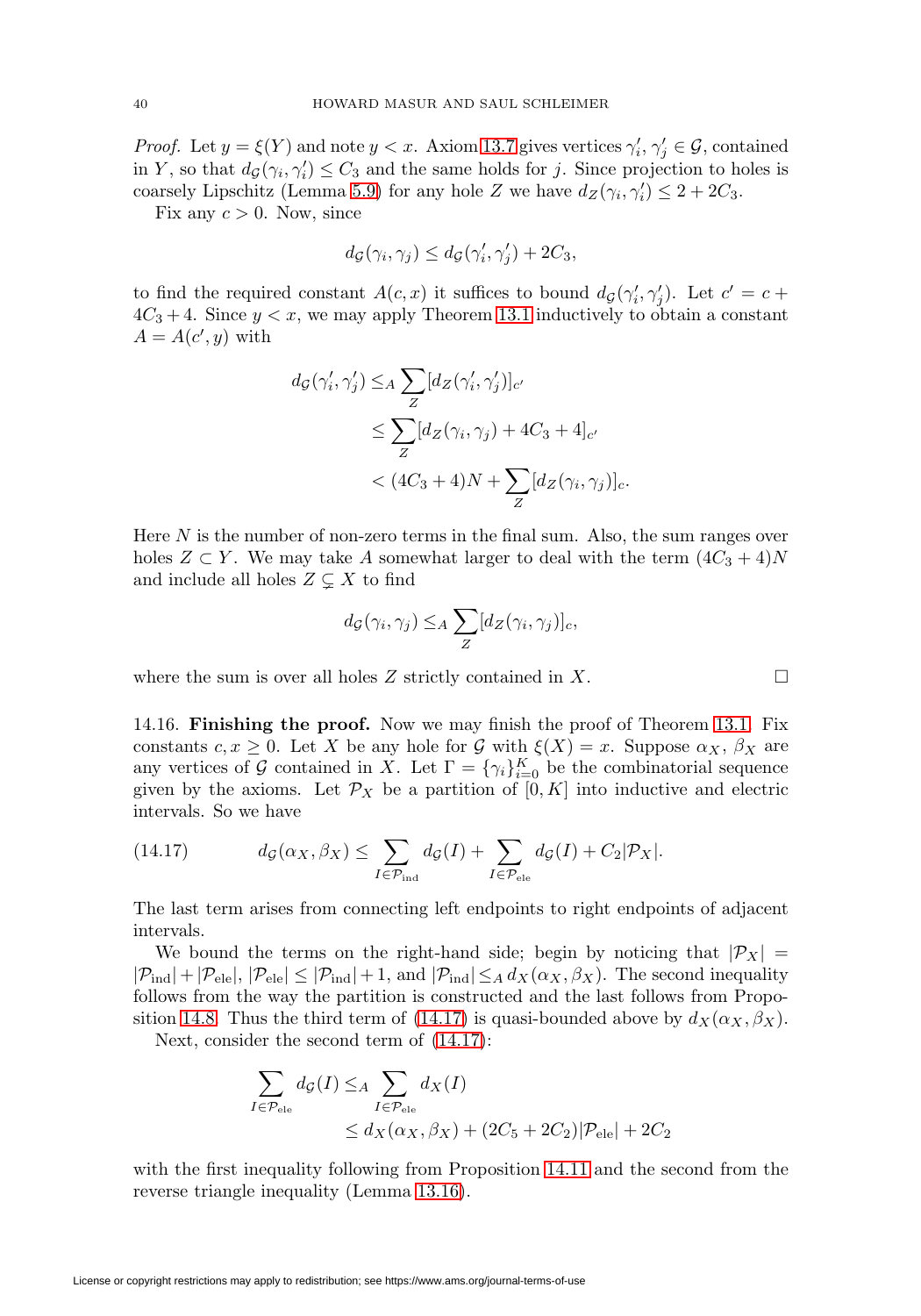<span id="page-40-1"></span>Finally we bound the first term of [\(14.17\)](#page-39-0). Let  $c' = c + L_0$ . Thus,

$$
\sum_{I \in \mathcal{P}_{\text{ind}}} d_{\mathcal{G}}(I) \leq \sum_{I_Y \in \mathcal{P}_{\text{ind}}} \left( A'_y \left( \sum_{Z \subsetneq X} [d_Z(I_Y)]_{c'} \right) + A'_y \right)
$$
  

$$
\leq A'' \left( \sum_{I \in \mathcal{P}_{\text{ind}}} \sum_{Z \subsetneq X} [d_Z(I)]_{c'} \right) + A'' \cdot |\mathcal{P}_{\text{ind}}|
$$
  

$$
\leq A'' \left( \sum_{Z \subsetneq X} \sum_{I \in \mathcal{P}_{\text{ind}}} [d_Z(I)]_{c'} \right) + A'' \cdot |\mathcal{P}_{\text{ind}}|.
$$

Here  $A'_y$  and the first inequality are given by Proposition [14.15.](#page-38-2) Also  $A'' = \max\{A'_y |$  $y \leq x$ . In the last line, each sum of the form  $\sum_{I \in \mathcal{P}_{ind}} [d_Z(I)]_{c'}$  has at most three terms, by Remark [14.5](#page-34-1) and the fact that  $c' > L_0$ . For the moment, fix a hole Z and any three distinct elements  $I, I', I'' \in \mathcal{P}_{\text{ind}}$ .

By the reverse triangle inequality (Lemma [13.16\)](#page-31-2) we find that

$$
d_Z(I) + d_Z(I') + d_Z(I'') < d_Z(\alpha_X, \beta_X) + 6C_5 + 8C_2,
$$

which in turn is less than  $d_Z(\alpha_X, \beta_X) + L_0$ . It is now an exercise to show that

$$
[d_Z(I)]_{c'} + [d_Z(I')]_{c'} + [d_Z(I'')]_{c'} < [d_Z(\alpha_X, \beta_X)]_c + L_0.
$$

Thus,

$$
\sum_{Z \subsetneq X} \sum_{I \in \mathcal{P}_{\text{ind}}} [d_Z(I)]_{c'} \leq L_0 \cdot N + \sum_{Z \subsetneq X} [d_Z(\alpha_X, \beta_X)]_c,
$$

where  $N$  is the number of non-zero terms in the final sum. Also, the sum ranges over all holes  $Z \subsetneq X$ .

Combining the above inequalities, and increasing  $A$  once again, implies that

$$
d_{\mathcal{G}}(\alpha_X, \beta_X) \leq_A \sum_Z [d_Z(\alpha_X, \beta_X)]_c,
$$

<span id="page-40-0"></span>where the sum ranges over all holes  $Z \subseteq X$ . This completes the proof of Theo-rem [13.1.](#page-29-1)  $\Box$ 

## 15. BACKGROUND ON TEICHMÜLLER SPACE

Our goal in Sections [16,](#page-43-0) [17](#page-46-0) and [19](#page-49-0) will be to verify the axioms stated in Section [13](#page-29-0) for the complex of curves of a non-orientable surface, for the arc complex, and for the disk complex. Here we give the necessary background on Teichmüller space. See also [\[37,](#page-60-14) [26\]](#page-60-15).

Fix a surface  $S = S_{g,n}$  of genus g with n punctures. Two conformal structures on S are equivalent, written  $\Sigma \sim \Sigma'$ , if there is a conformal map  $f: \Sigma \to \Sigma'$  which is isotopic to the identity. Let  $\mathcal{T} = \mathcal{T}(S)$  be the *Teichmüller space* of S, the set of equivalence classes of analytically finite conformal structures  $\Sigma$  on  $S$ .

Define the Teichmüller metric by

$$
d_{\mathcal{T}}(\Sigma, \Sigma') = \inf_{f} \left\{ \frac{1}{2} \log K(f) \right\},\,
$$

where the infimum ranges over all quasiconformal maps  $f: \Sigma \to \Sigma'$  isotopic to the identity and where  $K(f)$  is the maximal dilatation of f. Recall that the infimum is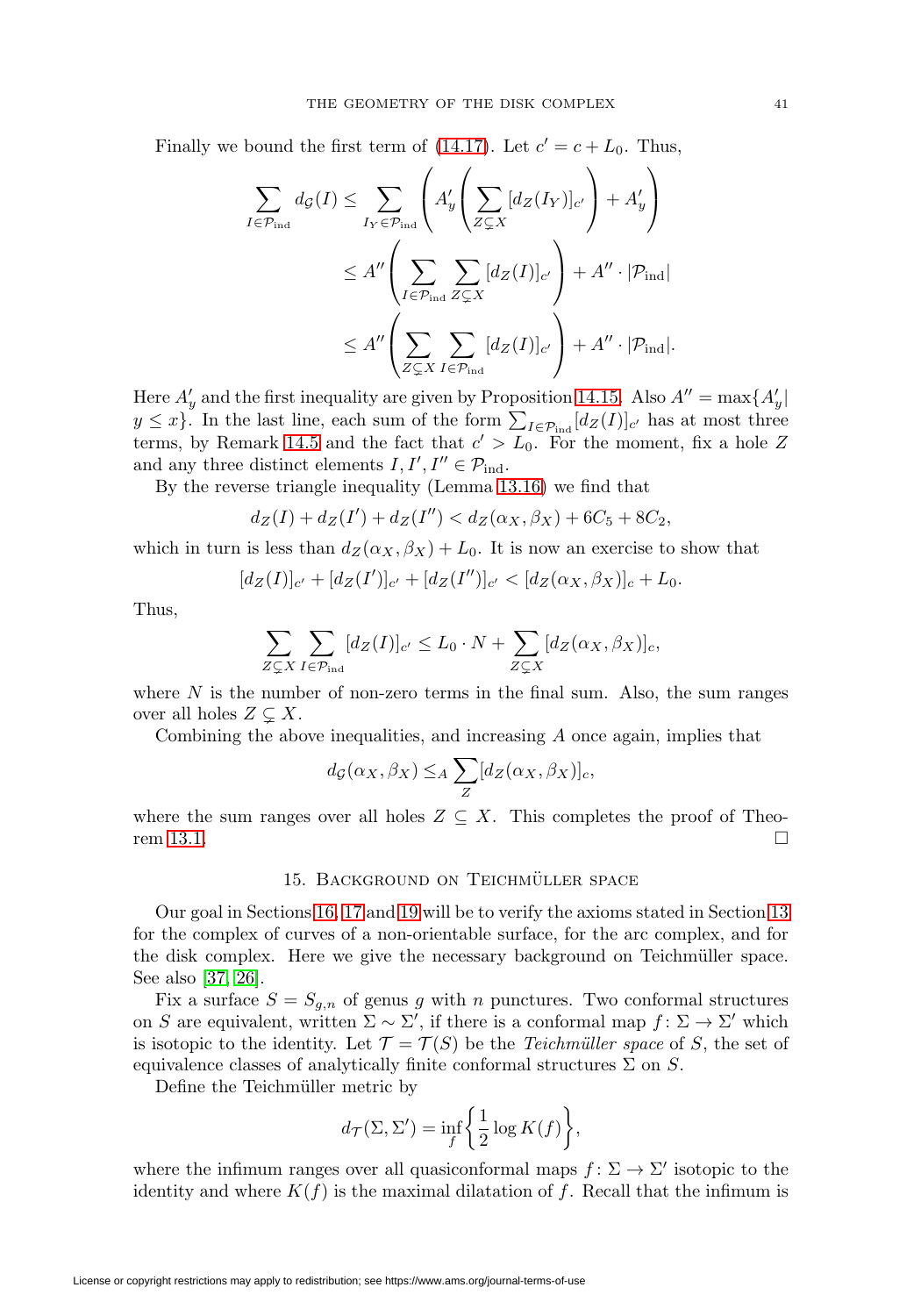<span id="page-41-0"></span>realized by a Teichmüller map that, in turn, may be defined in terms of a quadratic differential.

## 15.1. **Quadratic differentials.**

**Definition 15.2.** A quadratic differential  $q(z) dz^2$  on  $\Sigma$  is an assignment of a holomorphic function to each coordinate chart that is a disk and of a meromorphic function to each chart that is a punctured disk. If z and  $\zeta$  are overlapping charts, then we require that

$$
q_z(z) = q_\zeta(\zeta) \left(\frac{d\zeta}{dz}\right)^2
$$

in the intersection of the charts. The meromorphic function  $q_z(z)$  has at most a simple pole at the puncture  $z = 0$ .

At any point away from the zeroes and poles of  $q$  there is a natural coordinate  $z = x + iy$  with the property that  $q_z \equiv 1$ . In this natural coordinate the foliation by lines  $y = c$  is called the *horizontal foliation*. The foliation by lines  $x = c$  is called the vertical foliation.

Now fix a quadratic differential q on  $\Sigma = \Sigma_0$ . Let x, y be natural coordinates for q. For every  $t \in \mathbb{R}$  we obtain a new quadratic differential  $q_t$  with coordinates

$$
x_t = e^t x, \qquad y_t = e^{-t} y.
$$

Also,  $q_t$  determines a conformal structure  $\Sigma_t$  on S. The map  $t \mapsto \Sigma_t$  is the Teichmüller geodesic determined by  $\Sigma$  and q.

15.3. **Marking coming from a quadratic differential.** Suppose Σ is an analytically finite conformal structure on S. Let  $\sigma$  be the hyperbolic metric uniformizing  $\Sigma$  and note *σ* has finite area. In a slight abuse of terminology, we call the collection of shortest simple closed hyperbolic geodesics the *systoles* of  $\sigma$ . Fix a sufficiently small constant  $\epsilon$ ; in particular,  $\epsilon$  is smaller than the Margulis constant. The  $\epsilon$ -thick part of Teichmüller space consists of those surfaces such that the hyperbolic systoles have length at least  $\epsilon$ .

We define  $P = P(\sigma)$ , a *Bers pants decomposition* of *S*, as follows. Let  $\alpha_1$  be any systole for  $\sigma$ . Define  $\alpha_i$  to be any systole of  $\sigma$  restricted to  $S - (\alpha_1 \cup \ldots \cup \alpha_{i-1}).$ Continue in this fashion until  $P$  is a pants decomposition. By the collar lemma any curve with length less than the Margulis constant will necessarily be an element of P.

Suppose now that q is a quadratic differential on the Riemann surface  $\Sigma$ . Let  $\sigma$  be the uniformizing hyperbolic metric. Let  $P = P(\sigma) = {\alpha_i}$  be a Bers pants decomposition. We must find transversals to  $P$  to obtain a complete clean marking  $\nu(q)$ . Suppose  $P = {\alpha_i}$ . Fix i and let  $\alpha = \alpha_i$ . Let  $S^{\alpha}$  be the annular cover of S corresponding to  $\alpha$ . Note that q lifts to a singular Euclidean metric  $q^{\alpha}$  on  $S^{\alpha}$ . Let a be a geodesic representative of the core curve of  $S^{\alpha}$  with respect to the metric  $q^{\alpha}$ . Choose  $c \in \mathcal{C}(S^{\alpha})$  to be any geodesic arc, also with respect to  $q^{\alpha}$ , that is perpendicular to a. Let  $X_{\alpha}$  be the non-pants component of  $S - n(P - {\alpha})$ . Let  $\beta$  be any curve in  $X_{\alpha}$  meeting  $\alpha$  minimally and so that  $d_{\alpha}(\beta, c) \leq 3$ . (See the discussion after the proof of Lemma 2.4 in [\[31\]](#page-60-4).) Doing this for each  $i$  gives a complete clean marking  $\nu(q) = \{(\alpha_i, \beta_i)\}.$ 

Suppose now that  $\{\Sigma_t : t \in [-M, M]\}$  is the Teichmüller geodesic defined by the quadratic differentials  $\{q_t\}$ . Define  $\nu_t = \nu(q_t)$ .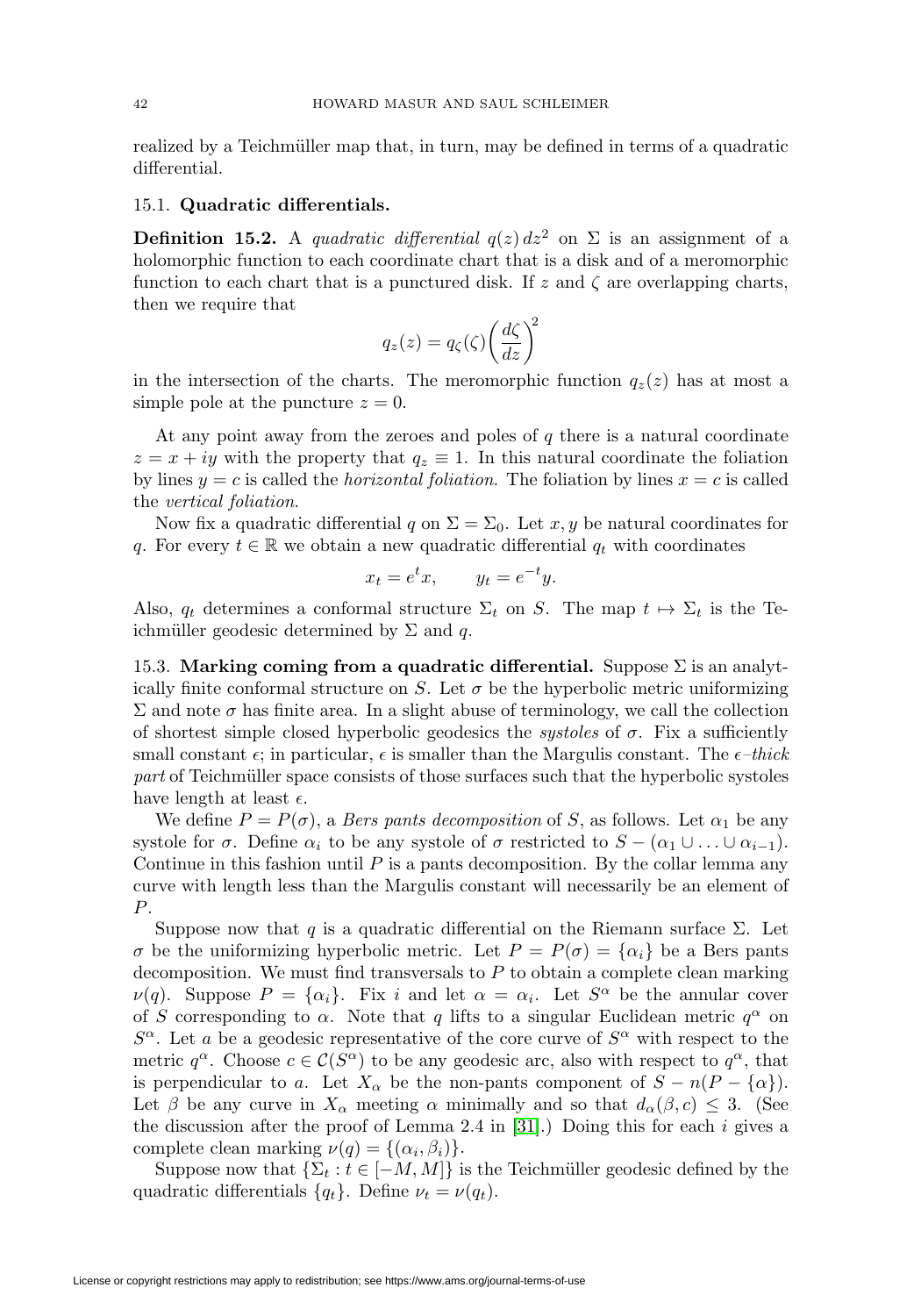<span id="page-42-5"></span><span id="page-42-0"></span>**Lemma 15.4** ([\[41,](#page-61-2) Remark 6.2]). There is a constant  $B_0 = B_0(S)$  with the following property. For any Teichmüller geodesic and for any time t, there is a  $\delta > 0$  so that if  $|t - s| \leq \delta$ , then  $\iota(\nu_s, \nu_t) < B_0$ .

<span id="page-42-3"></span>Remark 15.5. Suppose  $\Sigma_s$  and  $\Sigma_t$  are surfaces in the e-thick part of  $\mathcal{T}(S)$ . We take  $B_0$  sufficiently large so that if  $\iota(\nu_s, \nu_t) \geq B_0$ , then  $d_{\mathcal{T}}(\Sigma_s, \Sigma_t) \geq 1$ .

<span id="page-42-1"></span>15.6. **The marking path.** We construct a path of Bers markings  $\mu_n$ , for  $n \in$  $[0, N] \subset \mathbb{N}$ , as follows. Take  $\mu_0 = \nu_{-M}$ . Now suppose that  $\mu_n = \nu_s$  is defined. Let  $t>s$  be the first time the marking  $\nu_t$  gives  $\iota(\nu_s, \nu_t) \geq B_0$ , if such a time exists. If so, let  $\mu_{n+1} = \nu_t$ . If no such time exists take  $N = n$  and we are done.

Note that  $\mu_n$  fills S for every n. We now show that  $\mu_n = \nu_s$  and  $\mu_{n+1} = \nu_t$  have bounded intersection. By Lemma [15.4](#page-42-0) there is a time r with  $s < r < t$  so that

$$
\iota(\nu_r,\nu_t) < B_0.
$$

By construction

$$
\iota(\nu_s,\nu_r)
$$

Let  $\sigma$  be a hyperbolic metric on S where all curves of base $(\nu_r)$  have length 1 and all transversals in  $\nu_r$  are perpendicular to their base curves. In  $\sigma$  all of the curves of  $\nu_s$ and  $\nu_t$  have length bounded above and below. It follows that  $\iota(\nu_s, \nu_t) = \iota(\mu_n, \mu_{n+1})$ is bounded solely in terms of  $B_0$ . Thus there are constants K, L so that  $\{\mu_n\}$  is a path in the marking graph  $\mathcal{M}(S) = \mathcal{M}_{K,L}(S)$ . Note that  $d_Y(\mu_n, \mu_{n+1})$  is uniformly bounded, independent of  $Y \subset S$  and of  $n \in [0, N - 1]$ .

Theorem 6.1 of [\[41\]](#page-61-2) says, for any subsurface  $Y \subset S$ , that the sequence  $\{\pi_Y(\mu_n)\}\$  $\subset \mathcal{C}(Y)$  is an unparameterized quasi-geodesic.

<span id="page-42-2"></span>15.7. **The accessibility interval.** Suppose  $Y \subset S$  is an essential subsurface. Note, for any n, that the subsurface Y is contained in the support of  $\mu_n$ , as the latter equals S.

In Section 5 of [\[41\]](#page-61-2), Rafi defines an *interval of isolation I<sub>Y</sub>* inside of the parameterizing interval of the Teichmüller geodesic. Note that  $I_Y$  is defined purely in terms of the geometry of the given quadratic differentials. Further, for all  $t \in I_Y$ and for all components  $\alpha \subset \partial Y$  the hyperbolic length of  $\alpha$  in  $\sigma_t$  is less than the Margulis constant. Furthermore, by Theorem 5.3 of [\[41\]](#page-61-2), there is a constant  $B_1$  so that if  $[s, t] \cap I_Y = \emptyset$ , then

$$
d_Y(\nu_s,\nu_t)\leq B_1.
$$

We define  $J_Y \subset [0,N]$  to be the subinterval of the marking path where the time corresponding to  $\mu_n$  lies in  $I_Y$ . Finally, if  $m \in J_Y$ , then  $\partial Y$  is contained in base( $\mu_m$ ) and thus  $\iota(\partial Y,\mu_m) \leq 2 \cdot |\partial Y|$ .

15.8. **The distance estimate in Teichm¨uller space.** We end this section by quoting another result of Rafi.

<span id="page-42-4"></span>**Theorem 15.9** ([\[40,](#page-61-8) Theorem 1.1]). Fix a surface S and a constant  $\epsilon > 0$ . There is a constant  $C_0 = C_0(S, \epsilon)$  so that for any  $c > C_0$  there is a constant A with the following property. Suppose  $\Sigma$  and  $\Sigma'$  lie in the  $\epsilon$ -thick part of  $\mathcal{T}(S)$ . Then

$$
d_{\mathcal{T}}(\Sigma, \Sigma') =_A \sum_X [d_X(\mu, \mu')]_c + \sum_\alpha [\log d_\alpha(\mu, \mu')]_c,
$$

where  $\mu$  and  $\mu'$  are Bers markings on  $\Sigma$  and  $\Sigma'$ , where  $Y \subset S$  ranges over nonannular surfaces, and where  $\alpha$  ranges over vertices of  $\mathcal{C}(S)$ .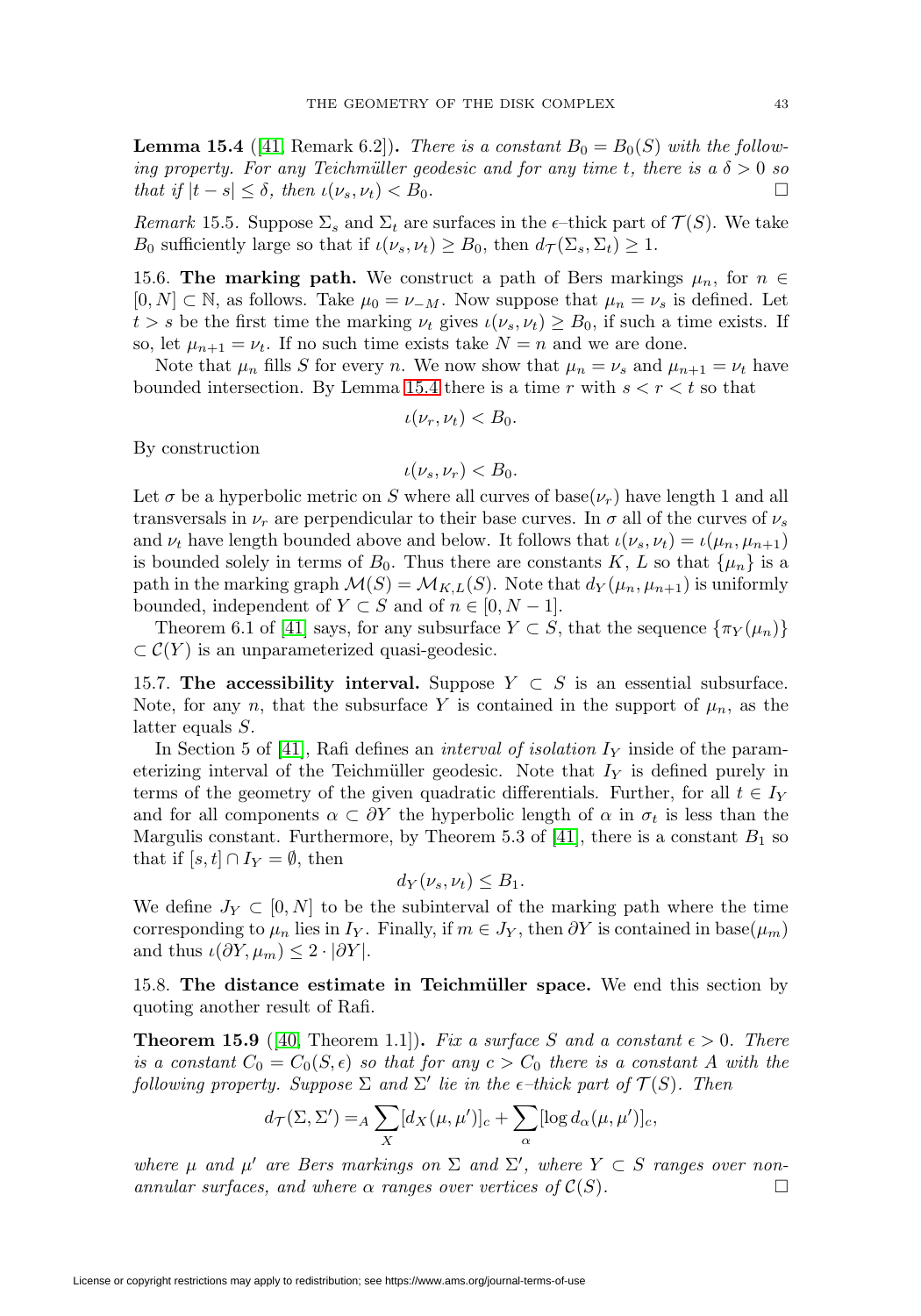#### 16. Paths for the non-orientable surface

<span id="page-43-0"></span>Fix  $F$  a compact, connected, non-orientable surface. Let  $S$  be the orientation double cover with covering map  $\rho_F : S \to F$ . Let  $\tau : S \to S$  be the associated invo-lution. Recall from Section [6](#page-12-0) that  $\mathcal{C}(F)$ ,  $\mathcal{C}_2(F)$ , and  $\mathcal{C}^{\tau}(S)$  are all quasi-isometric.

In this section we prove Lemma [16.8,](#page-45-0) the classification of holes for  $C^{\tau}(S)$ . This directly implies the Gromov hyperbolicity of  $\mathcal{C}(F)$ ; see Corollary [6.4.](#page-12-1) As a bit of practice, we also verify all of the axioms of Section [13](#page-29-0) for  $\mathcal{C}^{\tau}(S)$ .

<span id="page-43-2"></span>16.1. **The marking path.** A pants decomposition P for S is  $\tau$ -invariant if P is a simplex in  $\mathcal{C}^{\tau}(S)$ .

**Definition 16.2.** A complete clean marking  $\mu = \{(\alpha_i, \beta_i)\}\$  for S is  $\tau$ -invariant if base( $\mu$ ) is  $\tau$ –invariant and  $\tau({\beta_i}) = {\beta_i}.$ 

Note that the condition on base( $\mu$ ) is stronger than the condition on transversals; the latter are only required to be setwise  $\tau$ –invariant. We will use the extreme rigidity of Teichmüller geodesics to find a path of  $\tau$ –invariant markings.

<span id="page-43-1"></span>**Lemma 16.3.** For every  $\tau$ –invariant hyperbolic metric  $\sigma$  there is a  $\tau$ –invariant Bers pants decomposition  $P = P(\sigma)$ .

*Proof.* Let  $P_0 = \emptyset$ . Suppose  $0 \le k \le \xi(S)$  curves have been chosen to form  $P_k$ . By induction we may assume that  $P_k$  is a simplex in  $\mathcal{C}^{\tau}(S)$ . Let Y be a component of  $S - P_k$  with  $\xi(Y) \geq 1$ . Let  $\alpha$  be a systole for Y; so  $\alpha$  is a shortest, simple, closed, essential, and non-peripheral geodesic.

*Claim.* Either  $\tau(\alpha) = \alpha$  or  $\alpha \cap \tau(\alpha) = \emptyset$ .

*Proof.* Suppose not and take  $p \in \alpha \cap \tau(\alpha)$ . Then  $\tau(p) \in \alpha \cap \tau(\alpha)$  as well, and, since  $\tau$  has no fixed points,  $p \neq \tau(p)$ . The points p and  $\tau(p)$  divide  $\alpha$  into segments  $\beta$ and  $\gamma$ . Since  $\tau$  is an isometry, we have

$$
\ell_{\sigma}(\tau(\beta)) = \ell_{\sigma}(\beta)
$$
 and  $\ell_{\sigma}(\tau(\gamma)) = \ell_{\sigma}(\gamma)$ .

Now concatenate to obtain (possibly immersed) loops

$$
\beta' = \beta * \tau(\beta) \quad \text{and} \quad \gamma' = \gamma * \tau(\gamma).
$$

If  $\beta'$  is null-homotopic, then  $\alpha \cup \tau(\alpha)$  cuts a bigon out of S, contradicting our assumption that  $\alpha$  was a geodesic. Suppose, by way of a contradiction, that  $\beta'$  is homotopic to some boundary component  $b \subset \partial Y$ . Since  $\tau(\beta') = \beta'$ , it follows that  $\tau(b)$  and  $\beta'$  are also homotopic. Thus b and  $\tau(b)$  cobound an annulus, implying that Y is an annulus, a contradiction. Thus  $\beta'$  and similarly  $\gamma'$  are essential and non-peripheral.

Let  $\beta''$  and  $\gamma''$  be the geodesic representatives of  $\beta'$  and  $\gamma'$ . Since  $\alpha$  and  $\tau(\alpha)$  meet transversely,  $\beta''$  has length strictly smaller than  $2\ell_{\sigma}(\beta)$ . Similarly the length of  $\gamma''$ is strictly smaller than  $2\ell_{\sigma}(\gamma)$ . Suppose  $\beta''$  is shorter than  $\gamma''$ . It follows that  $\beta''$ is strictly shorter than  $\alpha$ . If  $\beta''$  is embedded, then this contradicts the assumption that  $\alpha$  was a systole. If  $\beta''$  is not embedded, then there is an embedded curve  $\beta'''$ inside of a regular neighborhood of  $\beta''$  which is again essential, non-peripheral, and has geodesic representative shorter than  $\beta''$ . This is our final contradiction and the claim is proved.  $\Box$ 

If  $\tau(\alpha) = \alpha$ , let  $P_{k+1} = P_k \cup {\alpha}$ . If  $\tau(\alpha) \neq \alpha$ , then by the above claim  $\alpha \cap \tau(\alpha) = \emptyset$ . In this case let  $P_{k+2} = P_k \cup \{\alpha, \tau(\alpha)\}\)$ . Lemma [16.3](#page-43-1) is proved.  $\Box$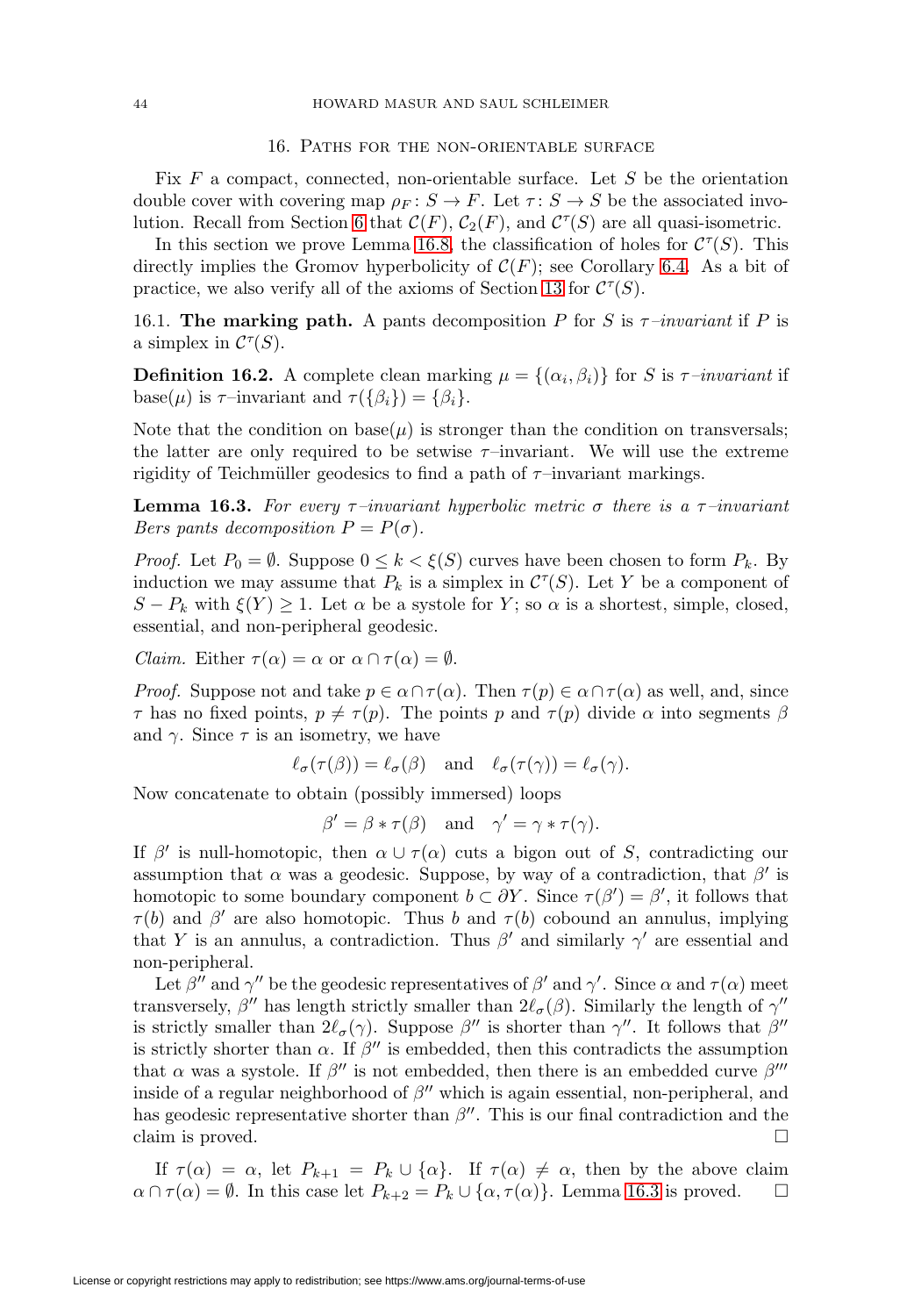<span id="page-44-2"></span>Recall, if  $\alpha$  is a curve in S, then  $S^{\alpha}$  is the corresponding annular cover. If q is a quadratic differential on S, then  $q^{\alpha}$  denotes the lifted metric. We pull  $\alpha$  tight inside of  $S^{\alpha}$  and define  $\perp$  to be the set

 $\{\gamma \in C(S^{\alpha}) \mid \text{some geodesic representative of } \gamma \text{ is perpendicular to } \alpha\}.$ 

<span id="page-44-0"></span>**Lemma 16.4.** There is a constant  $C$  with the following property. Let  $q$  be a  $\tau$ –invariant quadratic differential and let  $\sigma$  be the uniformizing hyperbolic metric. Let  $P = P(\sigma) = \{\alpha_i\}$  be a  $\tau$ -invariant Bers pants decomposition, as provided by Lemma [16.3](#page-43-1). Then there are transversal curves  $\beta_i$  for the  $\alpha_i$  so that

•  $\tau(\{\beta_i\}) = \{\beta_i\}$  and

• for each i we have  $d_{\alpha_i}(\beta_i, \perp_i) \leq C$ .

Note that  $\nu = \{(\alpha_i, \beta_i)\}\$ is a  $\tau$ -invariant Bers marking.

*Proof.* Fix  $\alpha \in P$ . Set  $P_{\alpha} = P - {\alpha, \tau(\alpha)}$ . Let X be the union of the non-pants components of  $S - n(P_\alpha)$ . There are three cases to consider depending on whether  $\tau(\alpha) = \alpha$  and whether X is connected.

Suppose  $\tau(\alpha) \cap \alpha = \emptyset$  and X is not connected. It follows that X is a union of two copies of  $S_{0,4}$ , interchanged by  $\tau$ . In this case we choose a transversal  $\beta$  for  $\alpha$ so that  $d_{\alpha}(\beta, \perp) \leq 3$ .

Suppose  $\tau(\alpha) \cap \alpha = \emptyset$  and X is connected. Since  $\tau$  fixes X setwise, it cannot fix any boundary component of X; thus X is a twice-holed torus and  $X/\tau$  is a once-holed Klein bottle. In this case we choose a transversal  $\beta \subset X - \tau(\alpha)$  so that  $d_{\alpha}(\beta, \perp) \leq 3.$ 

In these two cases, add  $\beta$  and  $\tau(\beta)$  to the set of transversals and we are done.

Suppose  $\tau(\alpha) = \alpha$ . It follows that X is a copy of  $S_{0,4}$ . Thus  $X/\tau$  is a twice-holed  $\mathbb{RP}^2$ . There are only four essential non-peripheral curves in  $X/\tau$ . Two of these are cores of Möbius bands and the other two are their doubles. The cores meet in a single point. Perforce  $\alpha$  is the double cover of one core, and we take  $\beta$  to be the double cover of the other.

Note that  $\perp$  is a  $\tau$ -invariant, diameter-one subset of  $\mathcal{C}(S^{\alpha})$ . If  $d_{\alpha}(\beta, \perp)$  is large, then it follows that  $d_{\alpha}(\tau(\beta), \perp)$  is also large. Also,  $\tau(\beta)$  twists in the opposite direction from  $\beta$ . Thus

$$
d_{\alpha}(\beta, \tau(\beta)) - 2d_{\alpha}(\beta, \perp) = O(1)
$$

and so  $d_{\alpha}(\beta, \tau(\beta))$  is large, contradicting the fact that  $\beta$  is  $\tau$ -invariant.  $\Box$ 

We now turn to verifying the marking path and accessibility requirements, Ax-ioms [13.4](#page-29-3) and [13.5.](#page-30-0) Suppose that  $\alpha, \beta \in C^{\tau}(S)$ . If  $\alpha$  and  $\beta$  do not fill S, then we may replace  $S$  by the support of their union. Following Thurston [\[47,](#page-61-5) Theorem  $7$  let  $q$  be the square-tiled quadratic differential, with squares associated to the points of  $\alpha \cap \beta$ . (See also [\[7,](#page-59-6) page 122].) Let  $q_t$  be the image of q under the Teichmüller geodesic flow.

# <span id="page-44-1"></span>**Lemma 16.5.**  $\tau^* q_t = q_t$ .

*Proof.* Note that  $\tau$  preserves  $\alpha$  and also  $\beta$ . Since  $\tau$  permutes the points of  $\alpha \cap \beta$  it permutes the rectangles of the singular Euclidean metric  $q_t$  while preserving their vertical and horizontal foliations. Thus  $\tau$  is an isometry of the metric, and the conclusion follows.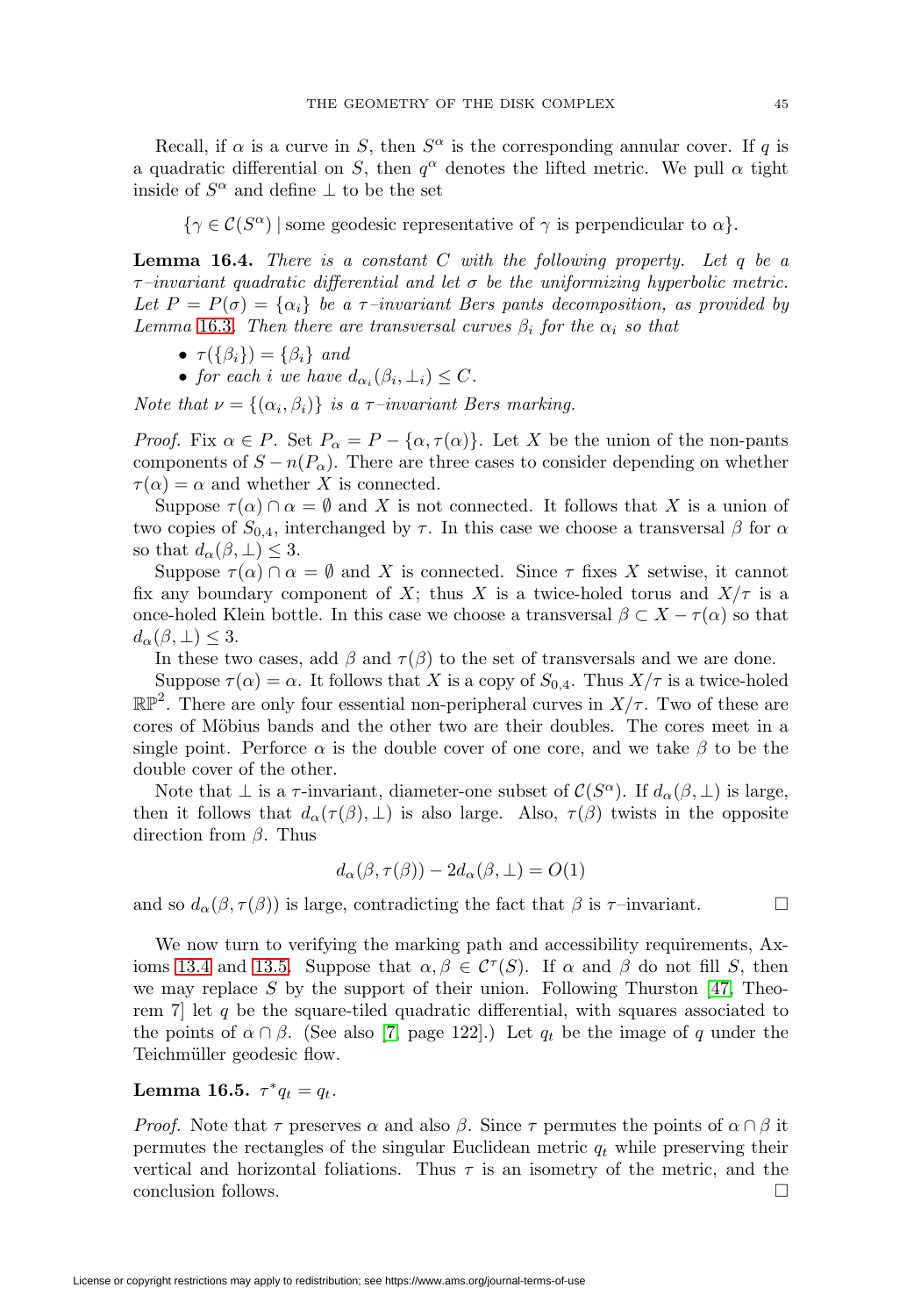Let  $\{\Sigma_t | t \in [-M, M]\}$  be the Teichmüller geodesic determined by  $q_t$ . Choose M so that the hyperbolic length of  $\alpha$  is less than the Margulis constant in  $\sigma_{-M}$  and the same holds for  $\beta$  in  $\sigma_M$ . Also,  $\alpha$  is the shortest curve in  $\sigma_M$  and similarly for  $\beta$ in  $\sigma_M$ . Lemma [16.4](#page-44-0) now gives  $\tau$ –invariant Bers markings  $\nu_t$  for every  $t \in [-M, M]$ . As in Section [15.6](#page-42-1) we can choose a discrete subset to obtain a path in the marking graph  $\mathcal{M}(S)$ . By the discussion in Section [15.6](#page-42-1) this path satisfies Axiom [13.4.](#page-29-3) By the discussion in Section [15.7](#page-42-2) it also satisfies Axiom [13.5.](#page-30-0)

16.6. **The combinatorial sequence.** The previous section gives a Teichmüller geodesic and a marking path  $\{\mu_n\}_{n=0}^N$ . Choose the combinatorial sequence by picking  $\gamma_n \in \text{base}(\mu_n)$  so that  $\gamma_n$  is a  $\tau$ -invariant curve or pair of curves and so that  $\gamma_n$  is a systole in  $\sigma_t$  at the corresponding time. Note that  $\gamma_0 = \alpha$  and  $\gamma_N = \beta$ . Also, the reindexing map is the identity map.

We now check Axiom [13.6.](#page-30-1) Since

$$
\iota(\gamma_n, \mu_{r(n)}) = \iota(\gamma_n, \mu_n) = 2,
$$

the first requirement is satisfied. Since  $\mu_n$  and  $\mu_{n+1}$  have bounded intersection, the same holds for  $\gamma_n$  and  $\gamma_{n+1}$ . Projection to F, surgery, and Lemma [2.3](#page-3-0) imply that  $d_{\mathcal{C}^{\tau}}(\gamma_n, \gamma_{n+1})$  is uniformly bounded.

16.7. **The classification of holes.** We now finish the classification of large holes for  $C^{\tau}(S)$ . Fix  $L_0 > 3C_1 + 2C_2 + 2C_5$ . Note that these constants are available because we have verified the axioms that give them.

<span id="page-45-0"></span>**Lemma 16.8.** Suppose  $\alpha, \beta \in \mathcal{C}^{\tau}(S)$ . Suppose  $Z \subset S$  has  $d_Z(\alpha, \beta) > L_0$ . Then Z is symmetric.

*Proof.* Let  $\{\Sigma_t\}$  be the Teichmüller geodesic defined above and let  $\sigma_t$  be the uniformizing hyperbolic metric. Since  $L_0 > C_1 + 2C_2$  the accessibility axiom implies that  $J_Z = [m, n]$  is non-empty. For all t in the interval of isolation  $I_Z$ , we have

$$
\ell_{\sigma_t}(\delta) < \epsilon,
$$

where  $\delta$  is any component of  $\partial Z$  and  $\epsilon$  is the Margulis constant. Let  $Y = \tau(Z)$ . Since  $\tau$  is an isometry (Lemma [16.5\)](#page-44-1) and since the interval of isolation is metrically defined we have  $I_Y = I_Z$  and thus  $J_Y = J_Z$ . Deduce that  $\partial Y$  is also short in σt. The collar lemma implies that ∂Y ∩ ∂Z = ∅. If Y and Z overlap, then by Lemma [13.17](#page-31-6) we have

$$
d_Z(\mu_m, \mu_n) < C_1.
$$

By the triangle inequality and by two applications of property (3) of Axiom [13.5](#page-30-0) we have

$$
d_Z(\mu_0, \mu_N) < 3C_1.
$$

By the combinatorial axiom it follows that

$$
d_Z(\alpha, \beta) < 3C_1 + 2C_2
$$

and this is a contradiction. Deduce either  $Y = Z$  or  $Y \cap Z = \emptyset$ , as desired.  $\Box$ 

As noted in Section [6](#page-12-0) this shows that the only hole for  $C^{\tau}(S)$  is S itself. Thus Axioms [13.3](#page-29-2) and [13.7](#page-30-4) hold vacuously.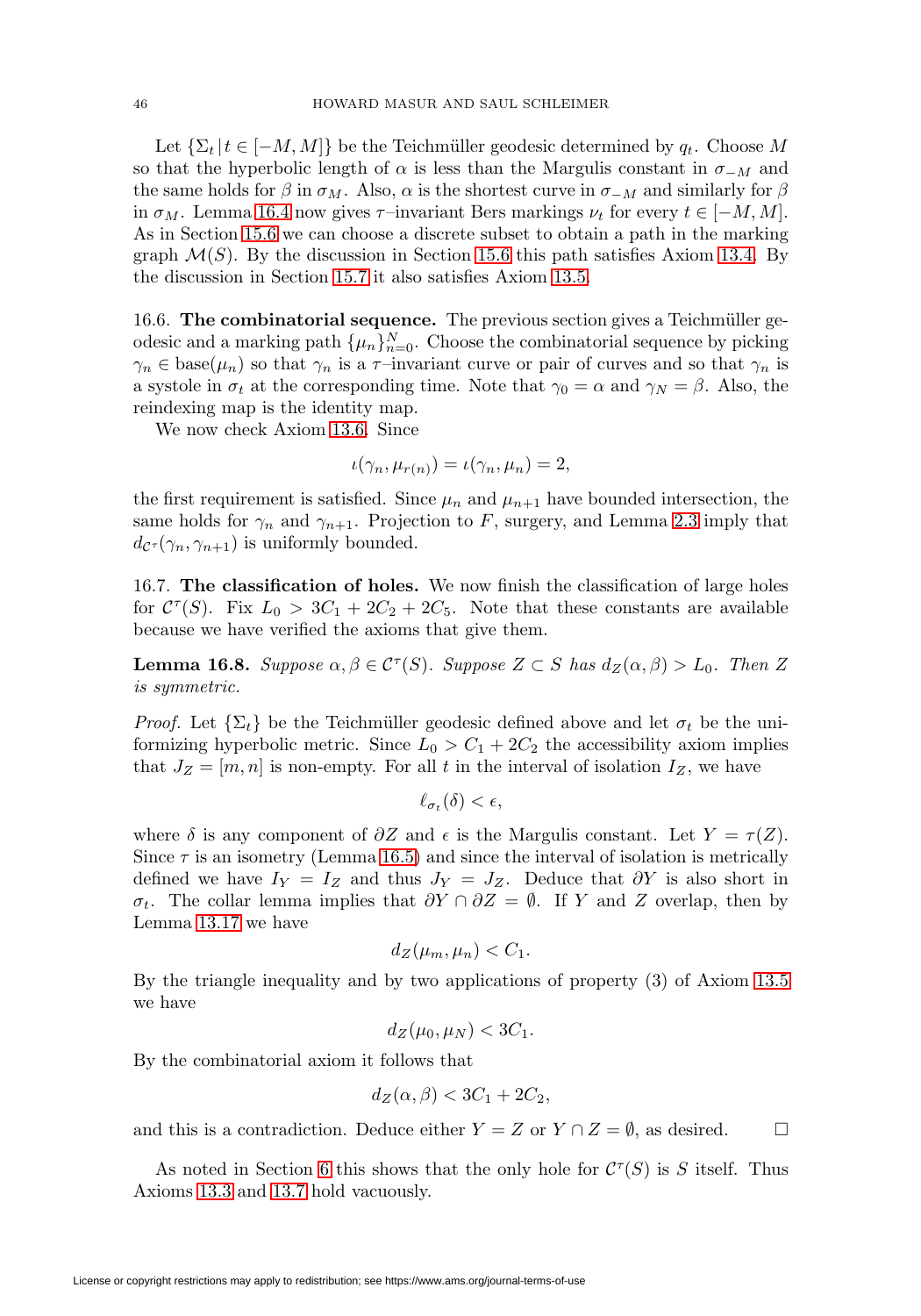<span id="page-46-1"></span>16.9. In straight intervals. We verify Axiom [13.13.](#page-30-3) Suppose  $[p, q]$  is a straight interval. We must show that  $d_{\mathcal{C}^{\tau}}(\gamma_p, \gamma_q) \leq d_{S}(\gamma_p, \gamma_q)$ . Suppose  $\mu_p = \nu_s$  and  $\mu_q = \nu_t$ ; that is, s and t are times when  $\mu_p, \mu_q$  are short markings. Thus  $d_Y(\mu_p, \mu_q) \leq L_2$  for every  $Y \subsetneq S$ . This implies that the Teichmüller geodesic, along the straight interval, lies in the  $\epsilon$ -thick part of Teichmüller space for  $\epsilon = \epsilon(L_2)$ . See [\[41,](#page-61-2) Theorem 5.5].

Notice that  $d_{\mathcal{C}^{\tau}}(\gamma_p, \gamma_q) \leq C_2|p-q|$ , since for all  $i \in [p, q-1], d_{\mathcal{C}^{\tau}}(\gamma_i, \gamma_{i+1}) \leq C_2$ . So it suffices to bound  $|p - q|$ . By our choice of  $B_0$  (see Remark [15.5\)](#page-42-3) and because the Teichmüller geodesic lies in the thick part we find that  $|p - q| \leq d_{\mathcal{T}}(\Sigma_s, \Sigma_t)$ . Rafi's distance estimate (Theorem [15.9\)](#page-42-4) gives:

$$
d_{\mathcal{T}}(\Sigma_s, \Sigma_t) =_A d_S(\nu_s, \nu_t).
$$

Since  $\nu_s = \mu_p$ ,  $\nu_t = \mu_q$ , and since  $\gamma_p \in \text{base}(\mu_p)$ ,  $\gamma_q \in \text{base}(\mu_q)$ , we deduce that

$$
d_S(\mu_p, \mu_q) \le d_S(\gamma_p, \gamma_q) + 4.
$$

This verifies Axiom [13.13.](#page-30-3)

16.10. **Taking shortcuts.** Finally, we verify Axiom [13.14.](#page-30-2) Recall that the reindexing map is the identity. Since S is the only hole, the interval  $[0, N]$  is electric. Suppose  $[p, q] \subset [0, N]$  is a shortcut for the non-hole  $Z \subsetneq S$ . Thus  $\gamma_p$  and  $\gamma_q$  are contained in base( $\mu_p$ ) and base( $\mu_q$ ), respectively. From the first half of the shortcut hypothesis (Definition [13.12\)](#page-30-5), we deduce that  $\partial Z$  is contained in both base( $\mu_p$ ) and in base( $\mu_q$ ). The second half of the shortcut hypothesis, together with Lemma [16.8,](#page-45-0) implies that  $\partial Z$  is symmetric, and we are done.

## 17. PATHS FOR THE ARC COMPLEX

<span id="page-46-0"></span>We verify the axioms of Section [13](#page-29-0) for the arc complex  $\mathcal{A}(S,\Delta)$ . It is worth pointing out that in the case of the arc complex the axioms may be verified using Teichmüller geodesics, train-track splitting sequences, quasi-Fuchsian threemanifolds, or resolutions of hierarchies. We use Teichmüller geodesics because they also deal with the non-orientable case; this is discussed at the end of the section. Train-track splittings and, presumably, quasi-Fuchsian manifolds also deal with the non-orientable case.

First note that Axiom [13.3](#page-29-2) follows from Lemma [7.3.](#page-13-3)

17.1. **The marking path.** We are given a pair of arcs  $\alpha, \beta \in \mathcal{A}(X, \Delta)$ . Recall that  $\sigma_X : \mathcal{A}(X) \to \mathcal{C}(X)$  is the surgery map of Definition [4.3.](#page-8-1) Let  $\alpha' = \sigma_X(\alpha)$  and let  $\beta' = \sigma_X(\beta)$ . Note that  $\alpha'$  cuts a pants off of X. By passing to a subsurface, we may assume that  $\alpha'$  and  $\beta'$  fill X.

As in Section [16.1,](#page-43-2) let q be the square-tiled quadratic differential determined by α' and β'. As in Section [15.6,](#page-42-1) the differentials  $q_t$  give a marking path  $\{\mu_n\}_{n=0}^N$ . This path satisfies the marking and accessibility axioms [\(13.4,](#page-29-3) [13.5\)](#page-30-0).

17.2. **The combinatorial sequence.** Let  $Y_n \subset X$  be any component of X – base( $\mu_n$ ) meeting  $\Delta$ . So  $Y_n$  is a pair of pants. Let  $\gamma_n$  be any essential arc in  $Y_n$ with both endpoints in  $\Delta$ . Since  $\alpha' \subset \text{base}(\mu_0)$  and  $\beta' \subset \text{base}(\mu_N)$  we may choose  $\gamma_0 = \alpha$  and  $\gamma_N = \beta$ .

The reindexing map is the identity. Thus  $\iota(\gamma_n, \mu_n) \leq 4$ . This bound, the bound on  $\iota(\mu_n, \mu_{n+1})$ , and Lemma [4.8](#page-8-4) imply that  $\iota(\gamma_n, \gamma_{n+1})$  is also bounded. The usual surgery argument shows that if two arcs have bounded intersection, then they have bounded distance. This verifies Axiom [13.6.](#page-30-1)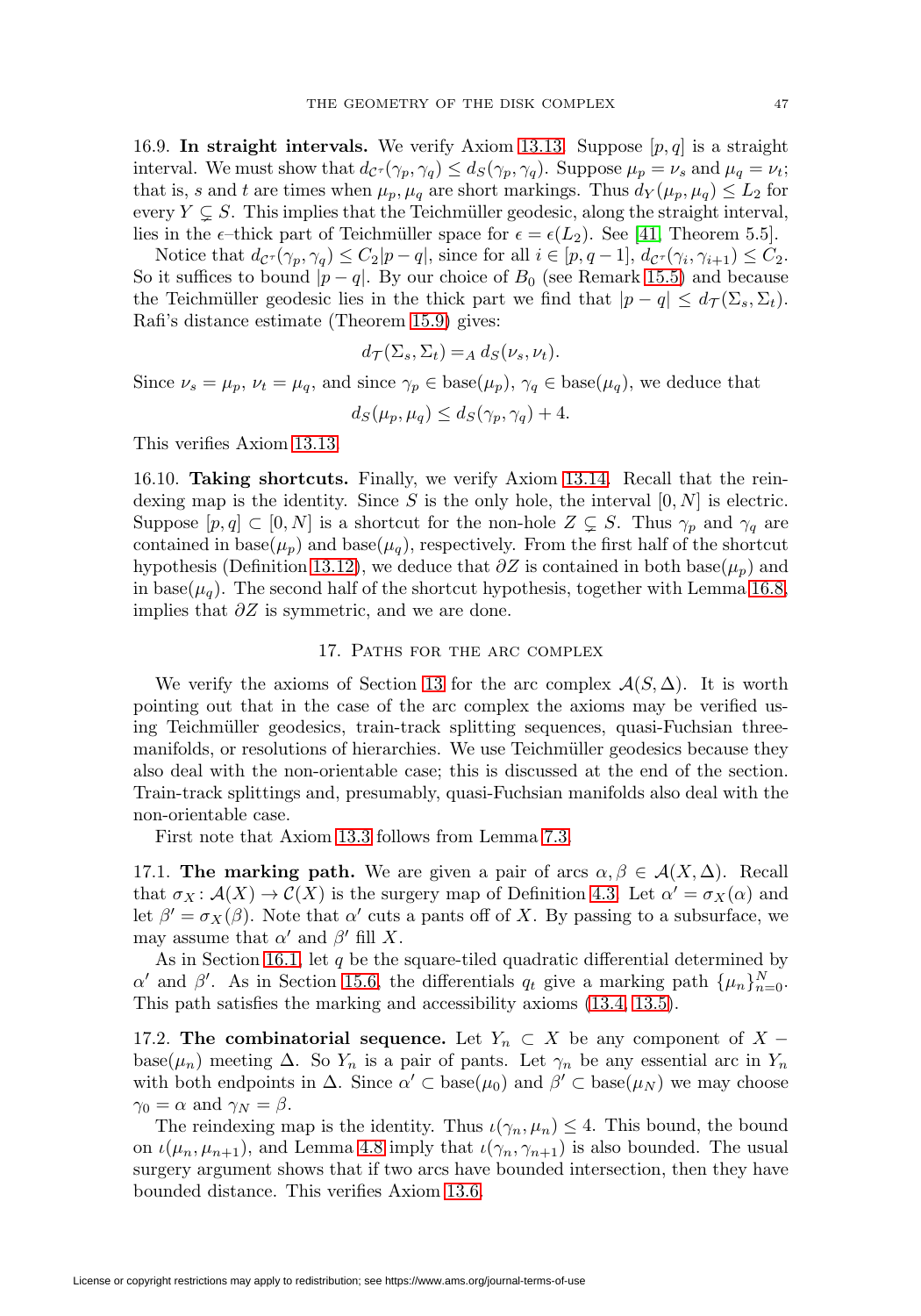<span id="page-47-1"></span>17.3. The replacement, straight, and shortcut axioms. Suppose  $Y \subset X$  is cleanly embedded and is a hole for  $\mathcal{A}(S, \Delta)$ . Thus  $\Delta \subset \partial Y$ . Suppose  $\gamma_n$  has  $n \in J_Y$ . Thus  $\partial Y \subset \text{base}(\mu_n)$  and so  $\gamma_n \cap \partial Y = \emptyset$ . Taking  $\gamma' = \gamma_n$  verifies Axiom [13.7.](#page-30-4)

Axiom [13.13](#page-30-3) is verified as in Section [16.](#page-43-0)

We now verify Axiom [13.14.](#page-30-2) Suppose  $[i, j] \subset [0, N]$  is an electric interval and  $[p, q] \subset [i, j]$  is a shortcut for a cleanly embedded non-hole  $Z \subset X$ . Since  $p, q \in J_Z$ , we deduce that  $\partial Z \subset \text{base}(\mu_p) \cap \text{base}(\mu_q)$ . Thus  $\gamma_p$  and  $\gamma_q$  are disjoint from  $\partial Z$ . There are now several cases.

If  $\iota(\gamma_p, \gamma_q) = 0$ , then we are done. If both  $\gamma_p$  and  $\gamma_q$  are contained in Z, then we are done, because Z is not a hole. So suppose that  $\gamma_p$  and  $\gamma_q$  are both contained in Y, a component of  $X - n(Z)$ . If Y is not a hole, then we are done. Finally, suppose that Y is a hole for  $\mathcal{A}(S, \Delta)$ . Since  $[i, j]$  is electric, we deduce that  $d_W(\gamma_i, \gamma_j) < L_2$ for all holes  $W \subsetneq X$ . Lemma [13.16](#page-31-2) gives a uniform (depending only on  $x = \xi(X)$ ) upper bound on  $d_W(\gamma_p, \gamma_q)$ , for all holes  $W \subset Y$ . Since  $\xi(Y) < \xi(X)$  we may inductively apply Theorem [13.1,](#page-29-1) for the complex  $\mathcal{A}(Y,\Delta)$ . Thus  $d_{\mathcal{A}(Y,\Delta)}(\gamma_p,\gamma_q)$  is bounded by a constant depending only on  $x$ , as desired.

17.4. **Non-orientable surfaces.** Suppose  $F$  is a non-orientable, connected, nonsimple surface with boundary. Suppose  $\Delta_F \subset F$  is a collection of boundary components. Let S be the orientation double cover and  $\tau: S \to S$  be the involution so that  $S/\tau = F$ . Let  $\Delta$  be the preimage of  $\Delta_F$ . Let  $\mathcal{A}^{\tau}(S,\Delta)$  be the invariant arc complex.

Suppose  $\alpha_F$  and  $\beta_F$  are vertices in  $\mathcal{A}(F,\Delta_F)$ . Let  $\alpha,\beta$  be their preimages. Without loss of generality, we may assume that  $\sigma_F(\alpha_F)$  and  $\sigma_F(\beta_F)$  fill F. Note that  $\sigma_F(\alpha_F)$  cuts a surface X off of F. The surface X is either a pants or a twiceholed  $\mathbb{RP}^2$ . When X is a pants we define  $\alpha' \subset S$  to be the preimage of  $\sigma_F(\alpha_F)$ . When X is a twice-holed  $\mathbb{RP}^2$  we take  $\gamma_F$  to be a core of one of the two Möbius bands contained in X and we define  $\alpha'$  to be the preimage of  $\gamma_F \cup \sigma_F(\alpha_F)$ . We define  $\beta'$  similarly. Notice that  $\alpha$  and  $\alpha'$  meet in at most four points.

We now use  $\alpha'$  and  $\beta'$  to build a  $\tau$ –invariant Teichmüller geodesic. The construction of the marking path and combinatorial sequence for  $\mathcal{A}^{\tau}(S,\Delta)$  is unchanged. Notice that we may choose combinatorial vertices because base $(\mu_n)$  is  $\tau$ -invariant. There is a small annoyance: when X is a twice-holed  $\mathbb{RP}^2$  the first vertex,  $\gamma_0$ , is disjoint from but not equal to  $\alpha$ . Strictly speaking, the first and last vertices are  $\gamma_0$ and  $\gamma_N$ ; our constants are stated in terms of their subsurface projection distances. However, since  $\alpha \cap \gamma_0 = \emptyset$ , and the same holds for  $\beta$  and  $\gamma_N$ , their subsurface projection distances are all bounded.

### 18. Background on train tracks

<span id="page-47-0"></span>Here we give the necessary definitions and theorems regarding train tracks. The standard reference is [\[38\]](#page-60-16). See also [\[36\]](#page-60-17). We closely follow the discussion in [\[33\]](#page-60-5).

18.1. **On tracks.** A generic train track  $\tau \subset S$  is a smooth, embedded trivalent graph. As usual we call the vertices switches and the edges branches. At every switch the tangents of the three branches agree. Also, there are exactly two incoming branches and one *outgoing* branch at each switch. See Figure [18.2](#page-48-0) for the local model of a switch. We require every region of  $S - n(\tau)$  to have negative *index*.

Let  $\mathcal{B}(\tau)$  be the set of branches. A transverse measure on  $\tau$  is a function  $w: \mathcal{B} \to$  $\mathbb{R}_{\geq 0}$  satisfying the *switch conditions*: at every switch the sum of the incoming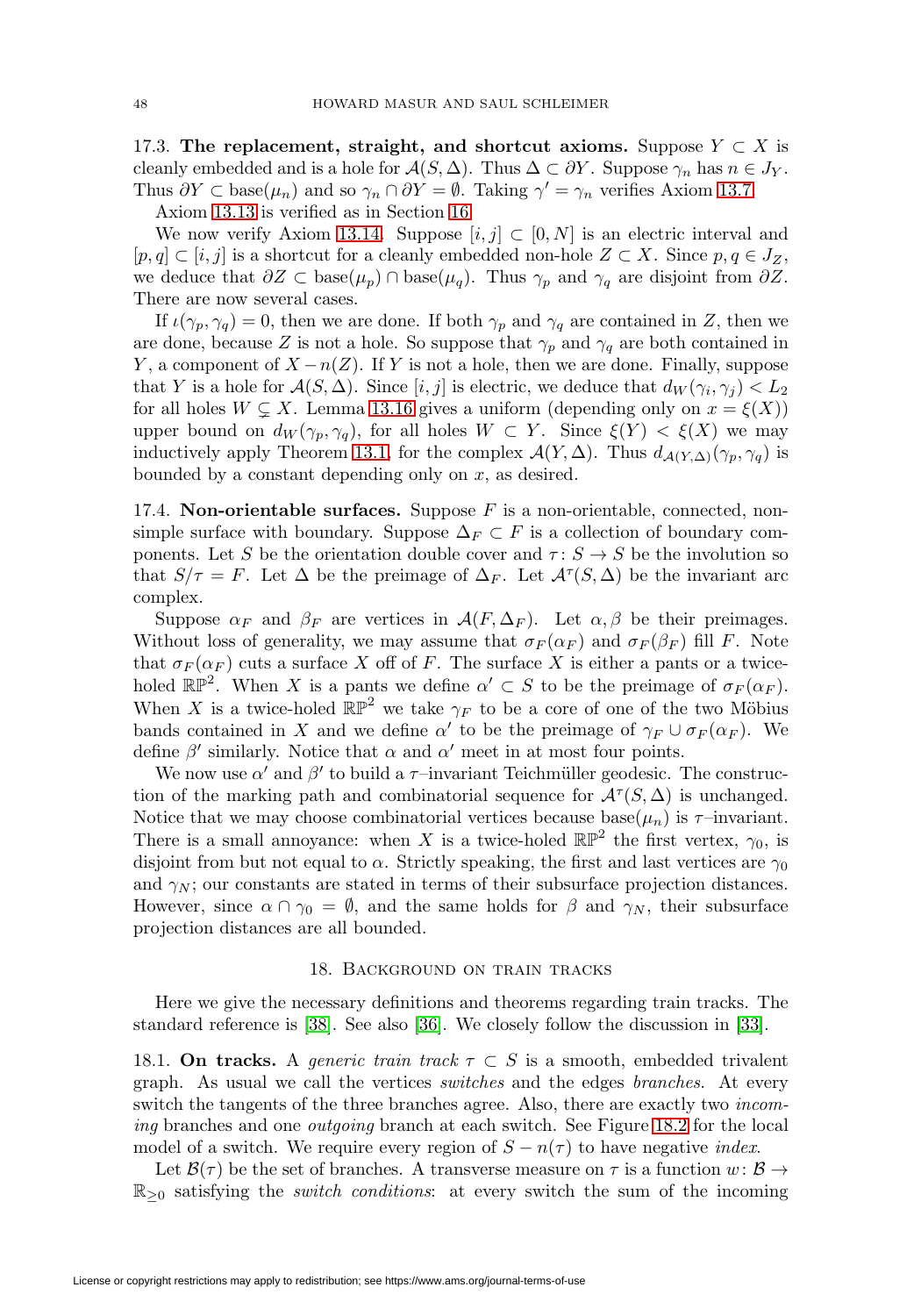

<span id="page-48-0"></span>FIGURE 18.2. The local model of a train track.

measures equals the outgoing measure. Let  $P(\tau)$  be the projectivization of the cone of transverse measures. As discussed in the references, each vertex of  $P(\tau)$ gives an essential, non-peripheral curve carried by  $\tau$ . Let  $V(\tau)$  be the set of curves determined by these vertices. Thus  $V(\tau)$  is a marking in the sense of Section [2.9.](#page-4-0) There are only finitely many tracks, up to the action of the mapping class group. It follows that  $\iota(V(\tau))$  is uniformly bounded, depending only on the topological type of S.

If  $\tau$  and  $\sigma$  are train tracks, and  $Y \subset S$  is an essential surface, then define

$$
d_Y(\tau,\sigma) = d_Y(V(\tau),V(\sigma)).
$$

We also adopt the notation  $\pi_Y(\tau) = \pi_Y(V(\tau))$ .

A train track  $\sigma$  is obtained from  $\tau$  by *sliding* if  $\sigma$  and  $\tau$  are related as in Fig-ure [18.3.](#page-48-1) We say that a train track  $\sigma$  is obtained from  $\tau$  by *splitting* if  $\sigma$  and  $\tau$  are related as in Figure [18.4.](#page-48-2)



FIGURE 18.3. All slides take place in a small regular neighborhood of the affected branch.

<span id="page-48-1"></span>

<span id="page-48-2"></span>FIGURE 18.4. Counterclockwise from the upper left we have the track  $\tau$  and then the right, central, and left splittings of  $\tau$ .

Recall that the number of tracks is bounded, up to the action of the mapping class group. So, if  $\sigma$  is obtained from  $\tau$  by either a slide or a split, then  $\iota(V(\tau), V(\sigma))$ is uniformly bounded.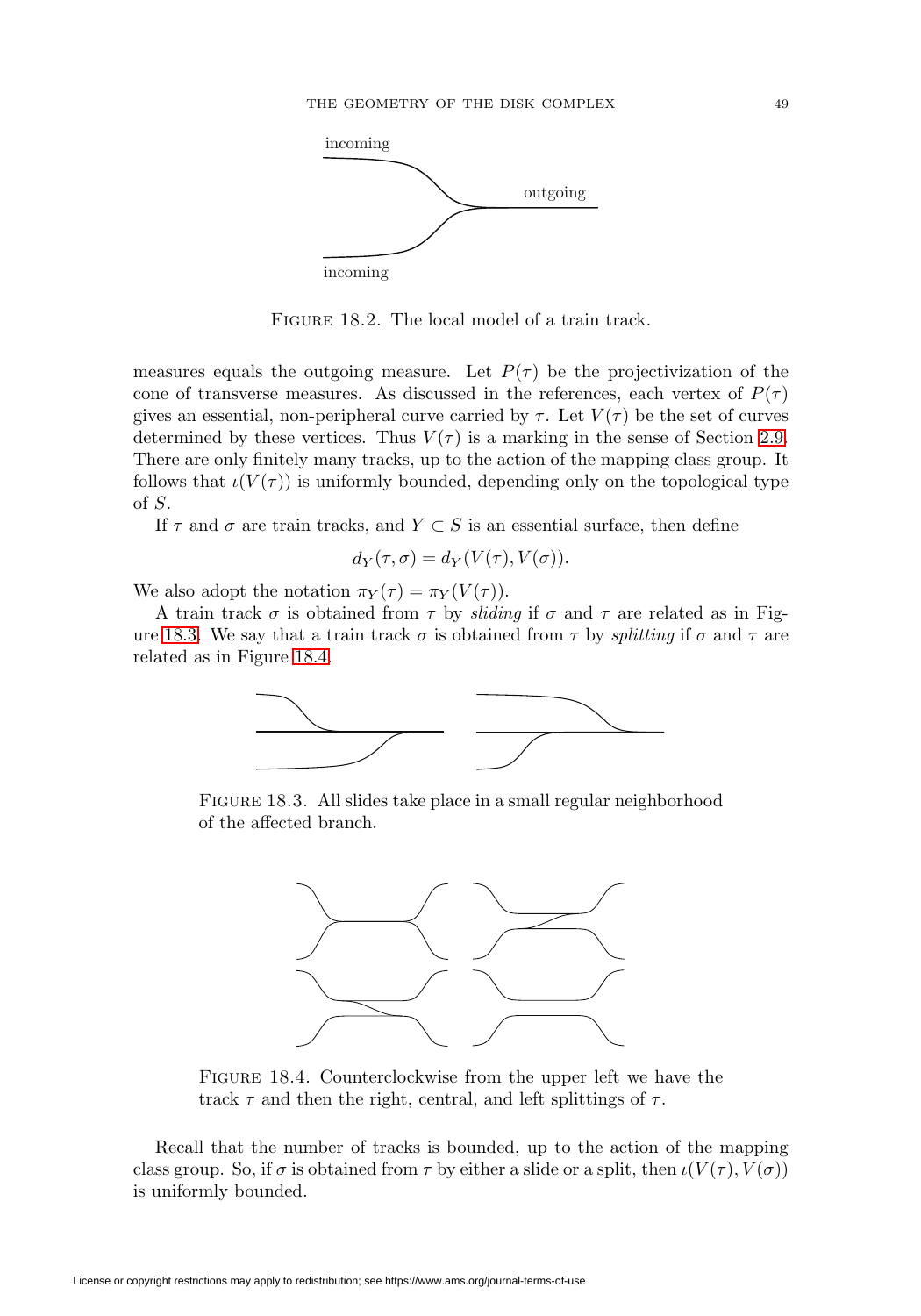<span id="page-49-4"></span>18.5. **The marking path.** We will use sequences of train tracks to define our marking path.

**Definition 18.6.** A sliding and splitting sequence is a collection  $\{\tau_n\}_{n=0}^N$  of train tracks so that  $\tau_{n+1}$  is obtained from  $\tau_n$  by a slide or a split.

The sequence  $\{\tau_n\}$  gives a sequence of markings via the map  $\tau_n \mapsto \mu_n = V(\tau_n)$ . Note that every vertex of  $\tau_{n+1}$  has a multiple that is a sum of vertices of  $\tau_n$ . Using this, it is an exercise to show that the support of  $\mu_{n+1}$  is contained within the support of  $\mu_n$ . Theorem 5.5 from [\[33\]](#page-60-5) verifies the remaining half of Axiom [13.4.](#page-29-3)

<span id="page-49-1"></span>**Theorem 18.7.** Fix a surface S. There is a constant A with the following property. Suppose  $\{\tau_n\}_{n=0}^N$  is a sliding and splitting sequence of birecurrent tracks in S. Suppose  $Y \subset S$  is an essential surface. Then the map  $n \mapsto \pi_Y(\tau_n)$ , as parameterized by splittings, is an  $A$ -unparameterized quasi-geodesic.  $\Box$ 

When  $Y = S$ , Theorem [18.7](#page-49-1) is essentially due to the first author and Minsky [\[32,](#page-60-3) Theorem 1.3].

In Section 5.2 of [\[33\]](#page-60-5), for every sliding and splitting sequence  $\{\tau_n\}_{n=0}^N$  and for any essential subsurface  $X \subsetneq S$  an accessible interval  $I_X \subset [0, N]$  is defined. Axiom [13.5](#page-30-0) is now verified by Theorem 5.3 of [\[33\]](#page-60-5).

18.8. **Quasi-geodesics in the marking graph.** We will also need the following. (See [\[20\]](#page-60-18) for closely related work.)

<span id="page-49-3"></span>**Theorem 18.9** ([\[33,](#page-60-5) Theorem 6.1]). Fix a surface S. There is a constant A with the following property. Suppose  $\{\tau_n\}_{n=0}^N$  is a sliding and splitting sequence of birecurrent tracks, injective on slide subsequences, where  $\mu_n = V(\tau_n)$  fills S, for all n. Then  $\{\mu_n\}$  is an A-quasi-geodesic in the marking graph.

#### 19. Paths for the disk complex

<span id="page-49-0"></span>Suppose  $(M, S)$  is a spotless pair. The goal of this section is to verify the axioms of Section [13](#page-29-0) for the disk complex  $\mathcal{D}(M,S)$ .

19.1. **Holes.** The fact that all large holes interfere is recorded above as Lemma [12.21.](#page-28-1) This verifies Axiom [13.3.](#page-29-2)

19.2. **The combinatorial sequence.** Suppose  $D, E \in \mathcal{D}(M, S)$  are disks contained in a compressible hole  $X \subset S$ . As usual we may assume that D and E fill X. Recall that if  $\tau \subset X$  is a train track, then  $V(\tau)$  is the set of vertices. We now appeal to a result of the first author and Minsky.

<span id="page-49-2"></span>**Theorem 19.3** ([\[32,](#page-60-3) Section 4]). There exists a surgery sequence of disks  $\{D_i\}_{i=0}^K$ , a sliding and splitting sequence of birecurrent tracks  $\{\tau_n\}_{n=0}^N$ , and a reindexing function  $r: [0, K] \to [0, N]$  so that

- $\bullet$   $D_0 = D$ ,
- $E \in \mu_N$ ,
- $D_i \cap D_{i+1} = \emptyset$  for all i, and
- $\iota(\partial D_i, \mu_{r(i)})$  is uniformly bounded for all i.

Here  $\mu_n = V(\tau_n)$ .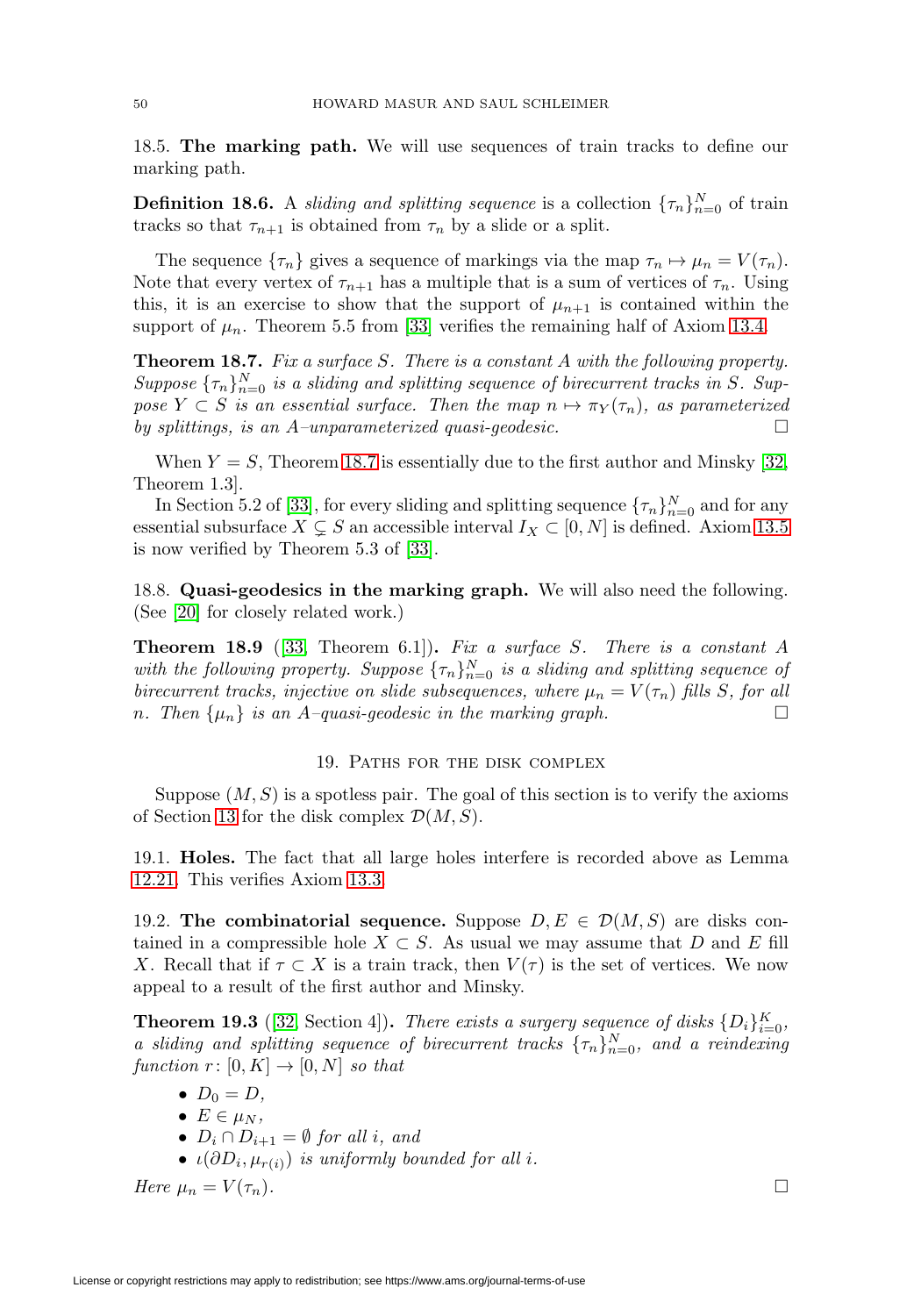<span id="page-50-2"></span>Remark 19.4. Note that the double-wave curve replacements of [\[32,](#page-60-3) Section 4] are not needed here; as X is a hole, no curve of  $\partial X$  compresses in M. It follows that consecutive disks in the surgery sequence are disjoint (as opposed to meeting at most four times). Also, in the terminology of [\[33\]](#page-60-5), the disk  $D_i$  is a *wide dual* for the track  $\tau_{r(i)}$ . Note that  $\tau_n$  is recurrent because E is fully carried by  $\tau_N$ . Also  $\tau_n$ is transversely recurrent because D is fully dual to  $\tau_0$ .

Thus  $\mu_n = V(\tau_n)$  will be our marking path and  $D_i$  will be our combinatorial sequence. Axioms [13.4](#page-29-3) and [13.5](#page-30-0) were obtained in Section [18.](#page-47-0) The requirements of Axiom [13.6](#page-30-1) are now verified by Theorem [19.3.](#page-49-2)

<span id="page-50-1"></span>19.5. **The replacement axiom.** We turn to Axiom [13.7.](#page-30-4) Suppose  $Y \subset X$  is a large hole for  $\mathcal{D}(M,S)$ . Fix an index i so that  $n = r(i) \in J_Y$ . By Axiom [13.5](#page-30-0) we have  $Y \subset \text{supp}(\mu_n)$  and also  $\iota(\partial Y, \mu_n)$  is uniformly bounded. By Axiom [13.6](#page-30-1) there is a uniform bound on  $\iota(\partial D_i, \mu_n)$ . It follows that there is a constant K depending only on  $x = \xi(X)$  so that

$$
\iota(\partial D_i, \partial Y) < K.
$$

As in Section [11.1,](#page-21-3) boundary compress  $D_i$  as much as possible into  $X - n(\partial Y)$ to obtain a disk  $D'$  so that either

- D' cannot be boundary compressed into  $X \partial Y$  or
- $D'$  is disjoint from  $\partial Y$ .

We arrange matters so that every boundary compression reduces the intersection with  $\partial Y$  by at least a factor of two. Thus

$$
d_{\mathcal{D}}(D_i, D') \le \log_2(K).
$$

Suppose Y is a compressible hole. Lemma [8.6](#page-14-2) implies  $\partial D' \subset Y$  and we are done.

<span id="page-50-0"></span>Remark 19.6. Note that part  $(1)$  of Axiom [13.7](#page-30-4) cannot be obtained when Y is an incompressible hole; it is impossible for any disk  $D \in \mathcal{D}(M, S)$  to have  $\partial D \subset Y$ . We finesse this issue as follows. Suppose Y is a large incompressible hole for  $\mathcal{D}(M, S)$ . Let  $\rho_F : T \to F$  be the I–bundle given by Theorem [12.1.](#page-24-1) Let  $\Delta \subset \partial_v T$  be the collection of annuli that are boundary parallel into S. Isotope the components of  $\Delta$ , fixing  $\partial \Delta$  pointwise, to lie in S. Let  $\delta = \rho_F(\Delta)$ . We say that a disk  $E \in \mathcal{D}(M, X)$ is contained in Y if E is ambiently isotopic to a vertical disk inside of  $T$ . Note that vthe complex of vertical rectangles in T, with vertical boundary in  $\Delta$ , is isomorphic to  $\mathcal{A}(F,\delta)$ .

We now verify this form of Axiom [13.7.](#page-30-4) Suppose  $Y$  is a large incompressible hole. Let T and  $\Delta$  be as given in Remark [19.6.](#page-50-0) Isotope D' to minimize intersection with  $\partial_v T$ . Let  $\Gamma = \partial_v T - \Delta$ . Notice that all intersections  $D' \cap \Gamma$  are essential arcs in  $\Gamma$ . Simple closed curves are ruled out by the irreducibility of  $M$ . Inessential arcs are ruled out by the fact that D' cannot be boundary compressed into  $X - n(\partial Y)$ . Let B be an outermost bigon of  $D' - \Gamma$ . Then Lemma [8.12](#page-16-0) implies that B is isotopic in T to a vertical disk.

If  $B = D'$ , then we are done. If not, then let  $A \in \Gamma$  be the vertical annulus meeting B. Let  $D'' = A_B$  be the boundary compression of A along B. Note that D'' is also vertical in T. Since  $\iota(\partial D'', \partial D') \leq K - 2$  we are done.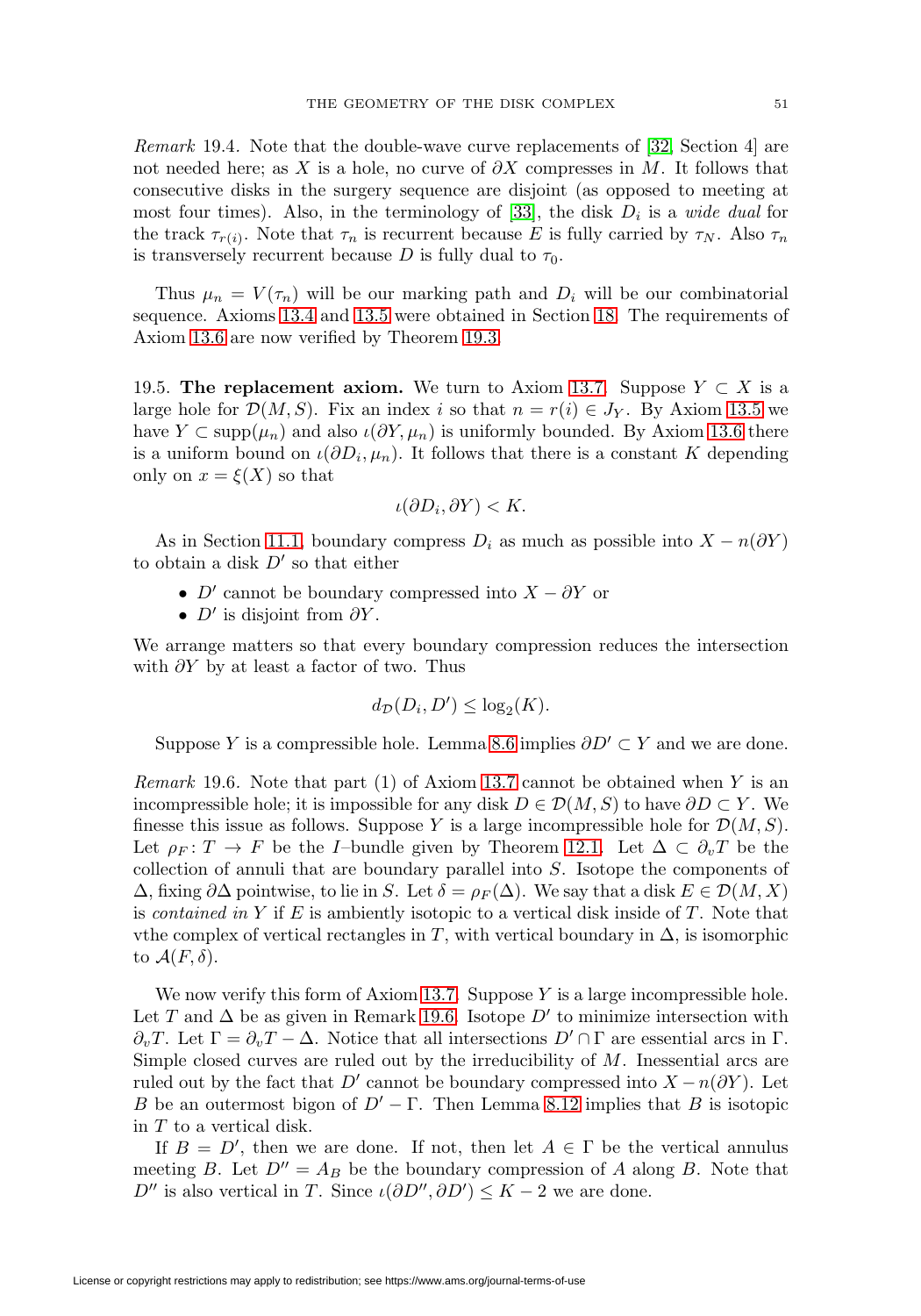19.7. **Straight intervals.** We now check Axiom [13.13.](#page-30-3) Suppose  $[p, q] \subset [0, K]$  is a straight interval. Let  $m, n = r(p), r(q)$ . Recall that  $d_Y(\mu_m, \mu_n) < L_2$  for all strict subsurfaces  $Y \subset X$ . We must check that  $d_{\mathcal{D}}(D_p, D_q) \leq_A d_X(D_p, D_q)$ . Since  $d_D(D_p, D_q) \leq C_2|q-p|$  it is enough to bound  $|q-p|$ . Note that  $|q-p| \leq |n-m|$ because the reindexing map is increasing. So it is enough to bound  $|n - m|$ .

Suppose  $\mu_n$  fills X. Then by Theorem [18.9](#page-49-3) the path  $\{\mu_\ell\}$  is a quasi-geodesic in  $\mathcal{M}(X)$ . It follows that  $|n - m| \leq_A d_{\mathcal{M}(X)}(\mu_m, \mu_n)$ . Increasing A as needed and applying Theorem [4.13](#page-9-0) we have

$$
d_{\mathcal{M}}(\mu_m, \mu_n) \leq A \sum_{Y} [d_Y(\mu_m, \mu_n)]_{L_2}
$$

and the right-hand side is quasi-bounded by  $d_X(\mu_m, \mu_n)$ , which in turn is less than  $d_X(D_p, D_q)+2C_2$ , proving Axiom [13.13](#page-30-3) when  $\mu_n$  fills X.

If  $\mu_n$  does not fill X, then define  $n' \in [m, n]$  to be the first index so that  $\mu_{n'}$ does not fill X. Let q' be the first index so that  $r(q') \in [n', n]$ . It follows from the straight hypothesis and Lemma [4.8](#page-8-4) that  $\iota(\partial D_{q'}, \partial D_q)$  is uniformly bounded. This, with the previous paragraph, verifies Axiom [13.13.](#page-30-3)

19.8. **Shortcut intervals.** Lastly we check Axiom [13.14.](#page-30-2) Suppose  $[i, j] \subset [0, K]$ is electric for X and  $[p,q] \subset [i,j]$  is a shortcut for  $Z \subset X$ . If p is a half-integer there is nothing to prove. Note that X is a hole for  $\mathcal{D}(M, S)$  while Z is not. Let  $Y = X - Z$ .

By hypothesis  $r([p,q]) \subset J_Z$ . Let  $D, E = D_p, D_q$ . As in the proof of the replacement axiom (Section [19.5\)](#page-50-1) there is a uniform bound K so that  $\iota(\partial D, \partial Z)$ K. Let D' be the result of maximally boundary compressing D into  $X - \partial Z$ . Thus  $d_{\mathcal{D}}(D, D') \leq \log_2(K)$ . There is a similar disk E' for E.

If  $D' \cap E' = \emptyset$ , then we are done. So suppose  $D' \cap E' \neq \emptyset$ . If Z or Y is compressible, then  $\partial D' \cap \partial Z = \partial E' \cap \partial Z = \emptyset$  by Lemma [11.3.](#page-21-2) If both  $\partial D'$  and  $\partial E'$  are contained in Z, then we are done. If not, then both are contained in some component Y' of Y. If Y' is not a hole for  $\mathcal{D}(M,S)$ , then, again, we are done. Suppose Y' is a hole for  $\mathcal{D}(M, S)$ . Since  $\xi(Y') < \xi(X)$  we can apply Theorem [13.1](#page-29-1) inductively to  $\mathcal{D}(M, Y')$ . Since  $[i, j]$  is electric there is a sufficiently large cut-off c so that all terms on the right-hand side of the upper bound vanish. Again we are done.

We are left with the possibility that both  $Z$  and  $Y$  are incompressible. It follows that Z is a hole for  $\mathcal{D}(M,X)$ . The shortcut hypothesis gives  $d_Z(\mu_{r(i)}, \mu_{r(i)}) \geq$  $L_1(x)$ . It follows that  $d_Z(D_i, D_j)$  is large and so Z is a large hole for  $\mathcal{D}(M, X)$ . By Theorem [12.1](#page-24-1) there is an I-bundle  $\rho: T \to F$  so that  $T \subset M$ ,  $\partial_h T \subset X$ , Z is a component of  $\partial_h T$ , and some component of  $\partial_v T$  is parallel into X. As in the proof of the replacement axiom, there are disks  $D'', E''$  contained in T, vertical in T, and having intersection at most  $K-1$  with  $D', E'$  respectively.

Since Z is not a hole for  $\mathcal{D}(M, S)$  there is a disk C, disjoint from Z, compressing S into M. After performing boundary compressions we may assume that  $C \cap T = \emptyset$ . Thus  $C \cap D'' = C \cap E'' = \emptyset$ . This verifies the final axiom, Axiom [13.14.](#page-30-2)

It follows that the disk complex satisfies both the lower and upper bounds: Theorems [5.14](#page-11-2) and [13.1.](#page-29-1) This can be restated as follows.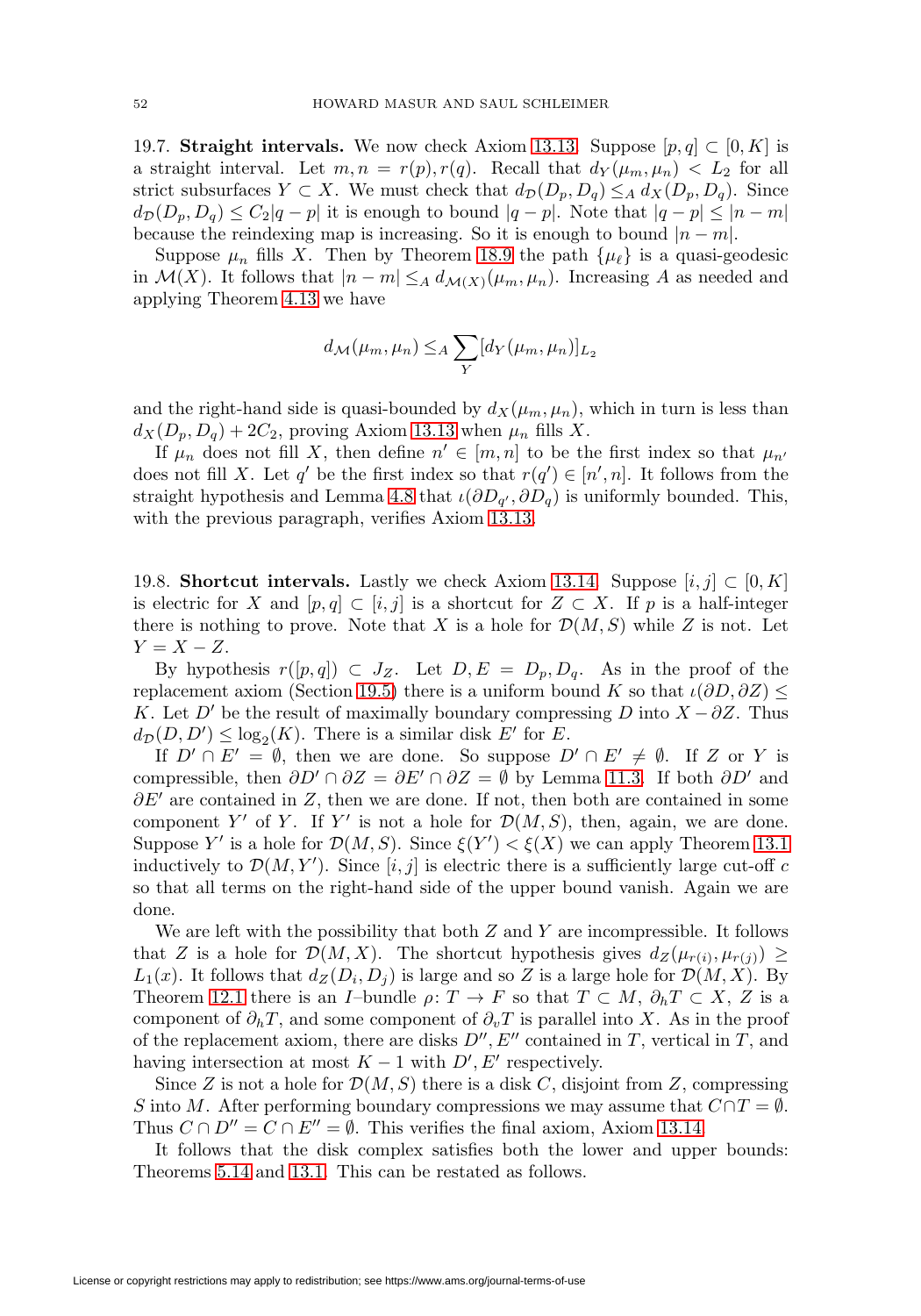<span id="page-52-7"></span><span id="page-52-3"></span>**Theorem 19.9.** There is a constant  $C_0 = C_0(M, S)$  so that for any  $c \geq C_0$  there is a constant A with the following property. For any  $D, E \in \mathcal{D}(M, S)$  we have

$$
d_{\mathcal{D}}(D, E) =_A \sum [d_X(D, E)]_c.
$$

The sum ranges over holes  $X \subset S$  for the disk complex  $\mathcal{D}(M, S)$ .

<span id="page-52-4"></span>*Remark* 19.10. In the discussion of the shortcut axiom we had  $X$  a compressible hole for  $\mathcal{D}(M,S)$  and  $Z \subset X$  an incompressible hole for  $\mathcal{D}(M,X)$  but not a hole for  $\mathcal{D}(M, S)$ . In this situation Theorem [19.9](#page-52-3) implies that the inclusion  $\mathcal{D}(M, X) \rightarrow$  $\mathcal{D}(M,S)$  is not a quasi-isometric embedding.

#### 20. HYPERBOLICITY

<span id="page-52-0"></span>The ideas in this section are related to the notion of "time-ordered domains" and to the hierarchy machine of [\[31\]](#page-60-4). See also Chapters 4 and 5 of Behrstock's thesis [\[1\]](#page-59-7). As remarked above, we cannot use those tools directly as the hierarchy machine is too rigid to deal with the disk complex.

### 20.1. **Hyperbolicity.** We prove the following.

<span id="page-52-5"></span>**Theorem 20.2.** Fix  $\mathcal{G} = \mathcal{G}(S)$ , a combinatorial complex. Suppose  $\mathcal{G}$  satisfies the axioms of Section [13](#page-29-0). Then G is Gromov hyperbolic.

As corollaries we have the following.

<span id="page-52-2"></span>**Theorem 20.3.** The arc complex is Gromov hyperbolic.  $\Box$ 

<span id="page-52-1"></span>**Theorem 20.4.** The disk complex is Gromov hyperbolic.  $\Box$ 

We deduce Theorem [20.2](#page-52-5) from the following.

<span id="page-52-6"></span>**Theorem 20.5.** Fix  $\mathcal{G}$ , a combinatorial complex. Suppose  $\mathcal{G}$  satisfies the axioms of Section [13](#page-29-0). Then for all  $A \geq 1$  there exists  $\delta \geq 0$  with the following property. Suppose  $T \subset \mathcal{G}$  is a triangle of paths where the projection of any side of T into any hole is an A–unparameterized quasi-geodesic. Then T is  $\delta$ –slim.

*Proof of Theorem [20.2](#page-52-5).* As laid out in Section [14](#page-31-0) there is a uniform constant  $A$  so that for any pair  $\alpha, \beta \in \mathcal{G}$  there is a recursively constructed path  $\mathcal{P} = \{\gamma_i\} \subset \mathcal{G}$  so that

- for any hole X for G, the projection  $\pi_X(\mathcal{P})$  is an A–unparameterized quasigeodesic and
- $|\mathcal{P}| =_A d_G(\alpha, \beta).$

So if  $\alpha \cap \beta = \emptyset$ , then  $|\mathcal{P}|$  is uniformly short. Also, by Theorem [20.5,](#page-52-6) triangles made of such paths are uniformly slim. Thus, by Theorem [3.15](#page-7-1) the complex  $\mathcal G$  is Gromov hyperbolic.  $\square$ 

The rest of this section is devoted to proving Theorem [20.5.](#page-52-6)

20.6. **Index in a hole.** For the following definitions, we assume that  $\alpha$  and  $\beta$ are fixed vertices of G. Suppose  $a \in \pi_X(\alpha)$  and  $b \in \pi_X(\beta)$ . Let  $k = [a, b]$  be any geodesic in  $\mathcal{C}(X)$  connecting a to b. Define  $\rho_k : \mathcal{G} \to k$  to be the relation  $\pi_X|G: \mathcal{G} \to \mathcal{C}(X)$  followed by taking closest points on k. By Lemmas [3.8](#page-6-2) and [4.5](#page-8-3) the diameter of  $\rho_k(\gamma)$  is uniformly bounded. So we may simplify our formulas by treating  $\rho_k$  as a function. Define index $_X : \mathcal{G} \to \mathbb{N}$  to be the *index* in X: namely,

$$
\mathrm{index}_X(\sigma) = d_X(\alpha, \rho_k(\sigma)).
$$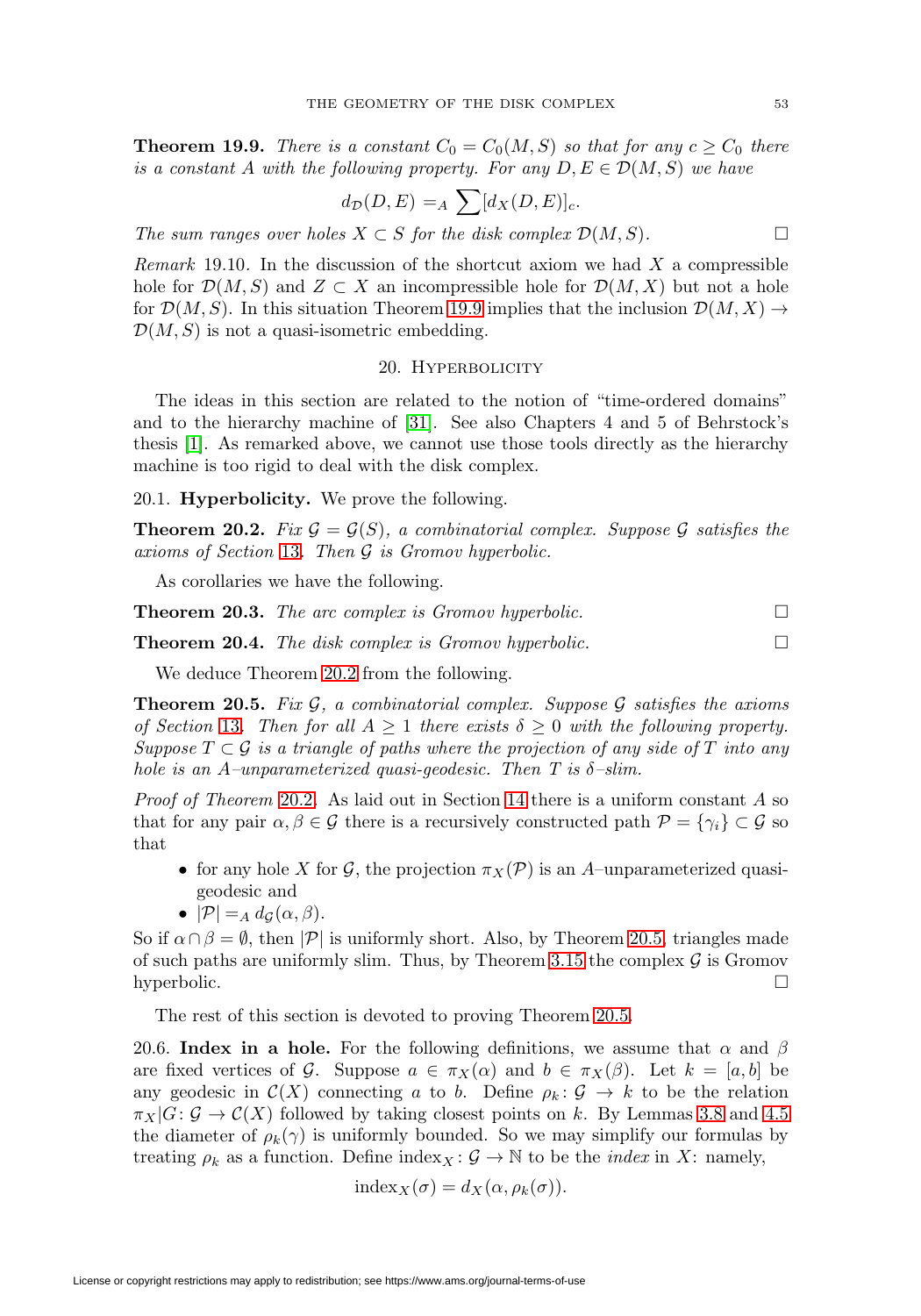<span id="page-53-2"></span>Remark 20.7. Suppose k' is a different geodesic connecting  $a' \in \pi_X(\alpha)$  to  $b' \in \pi_X(\beta)$ and  $index'_{X}$  is defined with respect to k'. Then

$$
|\operatorname{index}_{X}(\sigma) - \operatorname{index}'_{X}(\sigma)| \le 17\delta + 4
$$

by Lemma [3.10](#page-6-3) and Lemma [3.11.](#page-6-4) Thus, permitting a small additive error, the index depends only on  $\alpha$  and  $\beta$  and not on the choice of geodesic k. Henceforth we use the notation  $k = [\pi_X(\alpha), \pi_x(\beta)]$  to denote any geodesic connecting a point of  $\pi_X(\alpha)$  to a point of  $\pi_X(\beta)$ .

20.8. **Back and sidetracking.** Fix  $\sigma, \tau \in \mathcal{G}$ . We say that  $\sigma$  precedes  $\tau$  by at least  $K$  in  $X$  if

$$
\mathrm{index}_X(\sigma) + K \le \mathrm{index}_X(\tau).
$$

We say that  $\sigma$  precedes  $\tau$  by at most K if the inequality is reversed. If  $\sigma$  precedes τ, then we also say that τ succeeds σ.

Now take  $\mathcal{P} = {\sigma_i}$  to be a path in G connecting  $\alpha$  to  $\beta$ . Recall that we have made the simplifying assumption that  $\sigma_i$  and  $\sigma_{i+1}$  are disjoint.

We formalize two properties of unparameterized quasi-geodesics. The path  $P$ backtracks at most K if for every hole X and all indices  $i < j$  we find that  $\sigma_j$ precedes  $\sigma_i$  by at most K. The path  $P$  sidetracks at most K if for every hole X and every index i we find that

$$
d_X(\sigma_i, \rho_k(\sigma_i)) \leq K,
$$

where  $k = [\pi_X(\alpha), \pi_x(\beta)].$ 

Remark 20.9. Note that if  $\mathcal P$  has bounded sidetracking, then one may freely use in calculations whichever of  $\sigma_i$  or  $\rho_k(\sigma_i)$  is more convenient.

20.10. **Projection control.** The following lemma, due to Behrstock [\[1,](#page-59-7) 4.2.1], is closely related to the notion of time-ordered domains [\[31,](#page-60-4) Section 4.6]. An elementary proof is given in [\[29,](#page-60-19) Lemma 2.5].

<span id="page-53-1"></span>**Lemma 20.11.** There is a constant  $M_1 = M_1(S)$  with the following property. Suppose  $X, Y \subset S$  overlap. If  $\gamma \in AC(S)$  cuts both X and Y, then either  $d_X(\gamma, \partial Y)$  $M_1$  or  $d_Y(\partial X, \gamma) < M_1$ .

We also require a more specialized version for the case where  $X$  is nested in  $Y$ . The proof is an exercise in the application of the bounded geodesic image theorem (Theorem [4.7\)](#page-8-5). Recall that  $M_0$  is the constant given in that theorem.

<span id="page-53-0"></span>**Lemma 20.12.** Suppose  $X \subset Y$  are nested non-simple domains. Fix  $\alpha, \beta, \gamma \in Y$  $AC(S)$  that all cut X. Let  $k = [\pi_Y(\alpha), \pi_Y(\beta)]$ . Assume that  $d_X(\alpha, \beta) \geq M_0$ . We have

 $index_Y(\partial X) - 4 \leq index_Y(\gamma)$ 

if  $d_X(\alpha, \gamma) \geq M_0$  and

$$
\mathrm{index}_Y(\gamma) \le \mathrm{index}_Y(\partial X) + 4
$$

if  $d_X(\gamma, \beta) > M_0$ .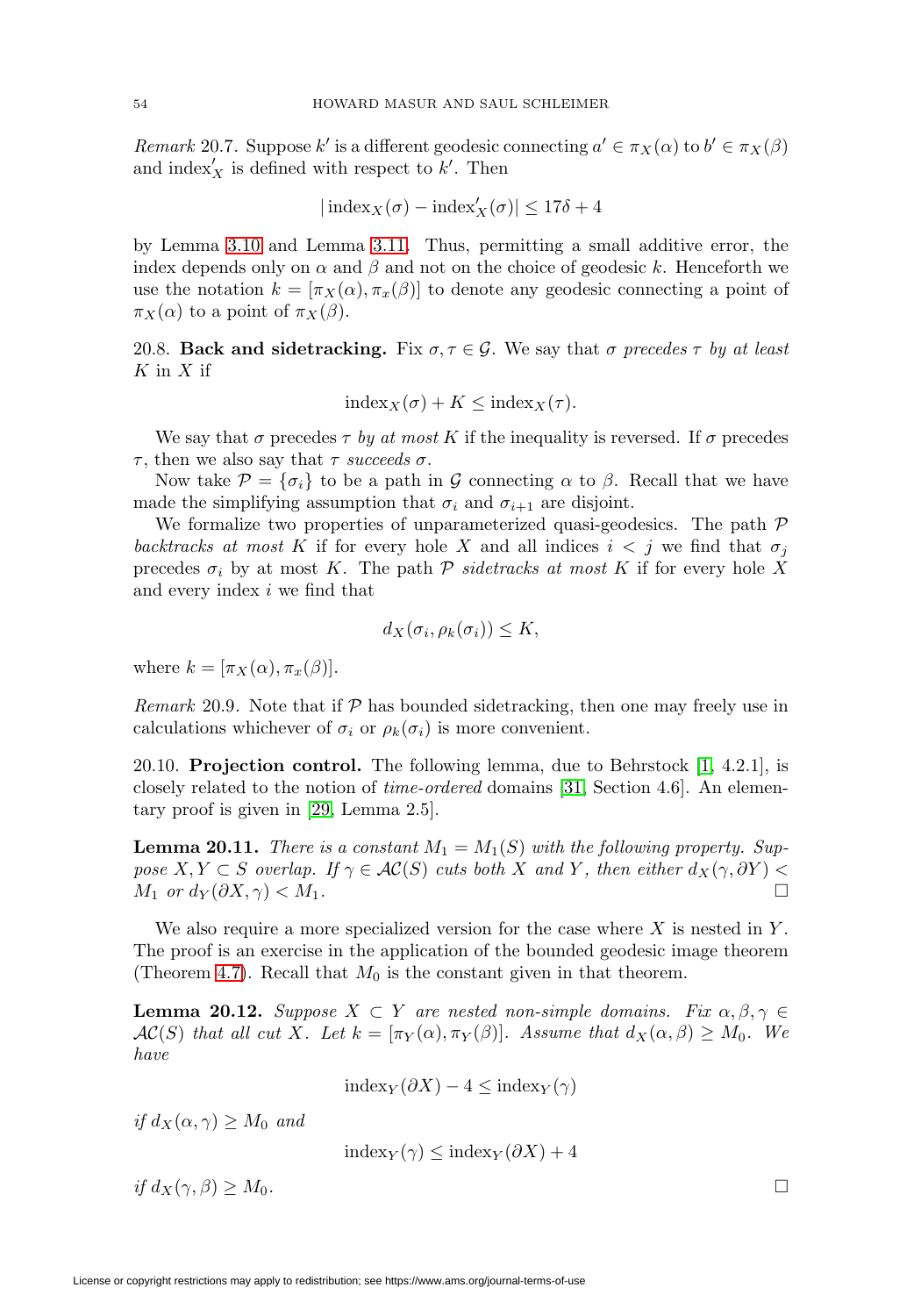20.13. **Finding the midpoint of a side.** Fix  $A \geq 1$ . Let  $\mathcal{P}, \mathcal{Q}, \mathcal{R}$  be the sides of a triangle in G with vertices at  $\alpha, \beta, \gamma$ . We assume that each of P, Q and R are A–unparameterized quasi-geodesics when projected to any hole.

Recall that  $M_0 = M_0(S)$  and  $M_1 = M_1(S)$  depend only on  $\xi(S)$ . We may assume that if  $T \subset S$  is an essential subsurface, then  $M_0(T) < M_0(S)$ .

Choose  $K_1 \ge \max\{M_0, 4M_1, 8\} + 8\delta$  sufficiently large so that any A–unparameterized quasi-geodesic in  $\mathcal{C}(X)$ , for X a hole, backtracks and sidetracks at most  $K_1$ .

<span id="page-54-0"></span>*Claim* 20.14. If  $\sigma_i$  precedes  $\gamma$  in X and  $\sigma_j$  succeeds  $\gamma$  in Y, both by at least  $2K_1$ , then  $i < j$ .

Proof. To begin, as X and Y are holes and all holes interfere, we need not consider the possibility that  $X \cap Y = \emptyset$ . If  $X = Y$ , we deduce that

$$
\mathrm{index}_X(\sigma_i) + 2K_1 \leq \mathrm{index}_X(\gamma) \leq \mathrm{index}_X(\sigma_j) - 2K_1.
$$

Thus index $X(\sigma_i)+4K_1 \leq \text{index}_{X}(\sigma_j)$ . Since P backtracks at most  $K_1$  we have  $i < j$ , as desired.

Suppose instead  $X \subset Y$ . Since  $\sigma_i$  precedes  $\gamma$  in X, we deduce that  $d_X(\alpha, \beta) \geq$  $2K_1 \geq M_0$  and  $d_X(\alpha, \gamma) \geq 2K_1 - 2\delta \geq M_0$ . Apply Lemma [20.12](#page-53-0) to deduce that index<sub>Y</sub> (∂X)−4 ≤ index<sub>Y</sub>( $\gamma$ ). Since  $\sigma_j$  succeeds  $\gamma$  in Y it follows that index<sub>Y</sub> (∂X)−  $4+2K_1 \leq \text{index}_{Y}(\sigma_i)$ . Again using the fact that  $\sigma_i$  precedes  $\gamma$  in X we have that  $d_X(\sigma_i, \beta) \geq M_0$ . We deduce from Lemma [20.12](#page-53-0) that index $_Y(\sigma_i) \leq \text{index}_{Y}(\partial X) + 4$ . Thus

$$
\mathrm{index}_Y(\sigma_i) - 8 + 2K_1 \leq \mathrm{index}_Y(\sigma_j).
$$

Since  $P$  backtracks at most  $K_1$  in Y we again deduce that  $i < j$ . The case where  $Y \subset X$  is similar.

Suppose now that  $X$  and  $Y$  overlap. Applying Lemma [20.11](#page-53-1) and breaking symmetry, we may assume that  $d_X(\gamma, \partial Y) < M_1$ . Since  $\sigma_i$  precedes  $\gamma$  we have index<sub>X</sub>( $\gamma$ ) ≥ 2K<sub>1</sub>. Lemma [3.10](#page-6-3) now implies that index<sub>X</sub>( $\partial Y$ ) ≥ 2K<sub>1</sub> – M<sub>1</sub> – 6 $\delta$ . Thus,

$$
d_X(\alpha, \partial Y) \ge 2K_1 - M_1 - 8\delta \ge M_1,
$$

where the first inequality follows from Lemma [3.7.](#page-6-5)

Applying Lemma [20.11,](#page-53-1) we deduce that  $d_Y(\alpha, \partial X) < M_1$ . Now, since  $\sigma_j$  succeeds  $\gamma$  in Y, we find that index $_Y(\sigma_j) \geq 2K_1$ . So Lemma [3.7](#page-6-5) implies  $d_Y(\alpha, \sigma_j) \geq$  $2K_1 - 2\delta$ . The triangle inequality now gives

$$
d_Y(\partial X, \sigma_j) \ge 2K_1 - M_1 - 2\delta \ge M_1.
$$

Applying Lemma [20.11,](#page-53-1) we deduce that  $d_X(\partial Y, \sigma_j) < M_1$ . Thus  $d_X(\gamma, \sigma_j) \leq 2M_1$ . Finally, Lemma [3.10](#page-6-3) implies that the difference in index (in X) between  $\sigma_i$  and  $\sigma_j$ is at least  $2K_1 - 2M_1 - 6\delta$ . Since this is greater than the backtracking constant,  $K_1$ , it follows that  $i < j$ .

Let  $\sigma_{\alpha} \in \mathcal{P}$  be the *last* vertex of  $\mathcal{P}$  with the following property. There exists a hole where  $\sigma_{\alpha}$  precedes  $\gamma$  by at least  $2K_1$ . If no such vertex of P exists, then take  $\sigma_\alpha = \alpha.$ 

<span id="page-54-1"></span>*Claim* 20.15. For every hole X, if  $h = [\pi_X(\alpha), \pi_X(\beta)]$ , then

$$
d_X(\sigma_\alpha, \rho_h(\gamma)) \le 3K_1 + 6\delta + 3.
$$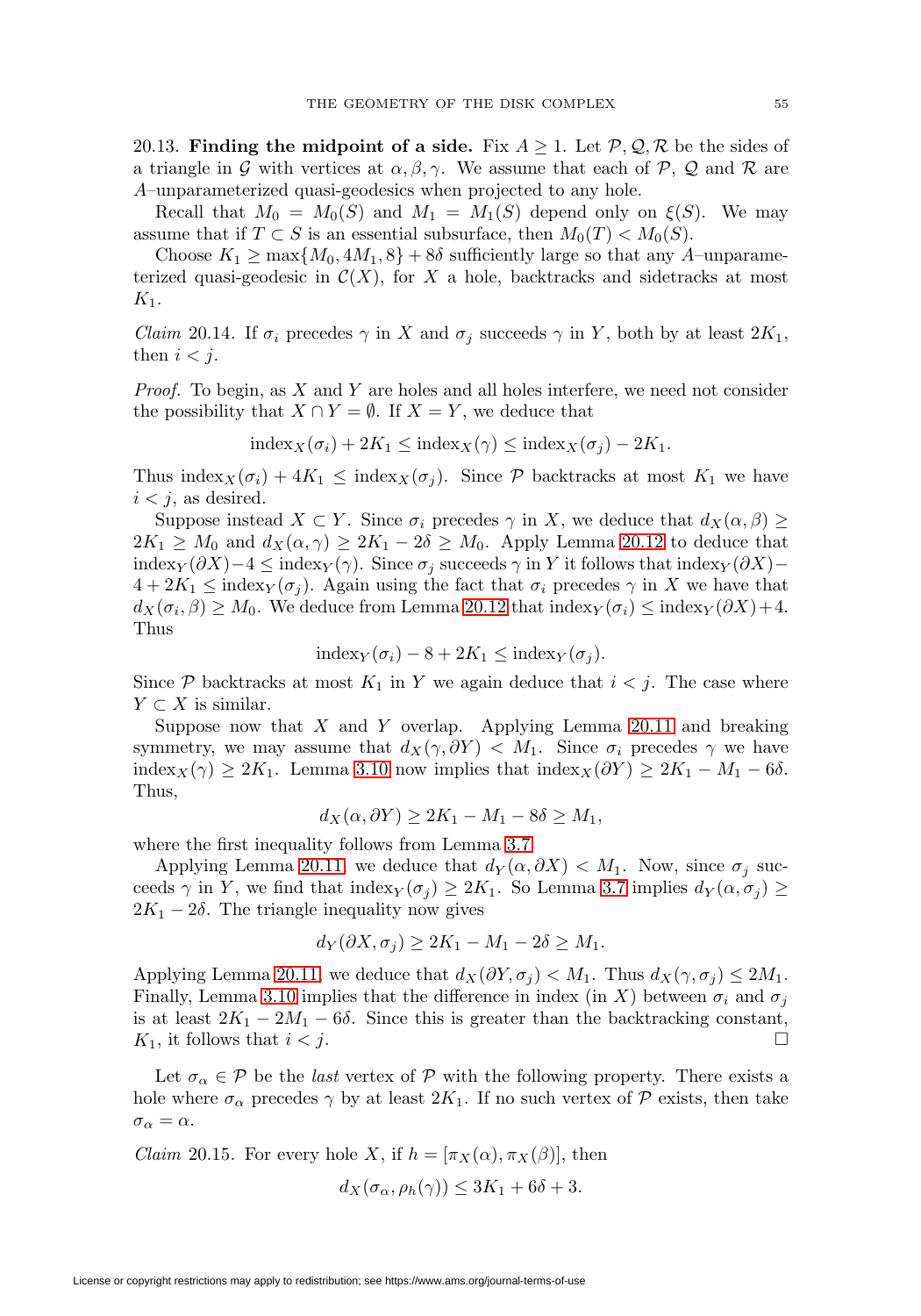*Proof.* Since  $\sigma_i$  and  $\sigma_{i+1}$  are disjoint we have  $d_X(\sigma_i, \sigma_{i+1}) \leq 3$  and so Lemma [3.10](#page-6-3) implies that

$$
|\operatorname{index}_{X}(\sigma_{i+1}) - \operatorname{index}_{X}(\sigma_{i})| \le 6\delta + 3.
$$

Since P is a path connecting  $\alpha$  to  $\beta$  the image  $\rho_h(\mathcal{P})$  is  $(6\delta + 3)$ –dense in h. Thus, if index $X(\sigma_{\alpha})+2K_1+6\delta+3$  < index $X(\gamma)$ , then we have a contradiction to the definition of  $\sigma_{\alpha}$ .

On the other hand, if  $\text{index}_X(\sigma_\alpha) \geq \text{index}_X(\gamma) + 2K_1$ , then  $\sigma_\alpha$  succeeds  $\gamma$  in X and  $\sigma_{\alpha}$  precedes  $\gamma$  in some hole. This directly contradicts Claim [20.14.](#page-54-0)

We deduce that the difference in index between  $\sigma_{\alpha}$  and  $\gamma$  in X is at most  $2K_1 +$  $6\delta + 3$ . Finally, as P sidetracks by at most  $K_1$  we have

$$
d_X(\sigma_\alpha, \rho_h(\gamma)) \le 3K_1 + 6\delta + 3,
$$

as desired.  $\Box$ 

We define  $\sigma_{\beta}$  to be the first  $\sigma_i$  to succeed  $\gamma$  by at least  $2K_1$ ; if no such vertex of P exists take  $\sigma_{\beta} = \beta$ . If  $\alpha = \beta$ , then  $\sigma_{\alpha} = \sigma_{\beta}$ . Otherwise, from Claim [20.14,](#page-54-0) we immediately deduce that  $\sigma_{\alpha}$  comes before  $\sigma_{\beta}$  in P. A symmetric version of Claim [20.15](#page-54-1) applies to  $\sigma_{\beta}$ : for every hole X,

$$
d_X(\rho_h(\gamma), \sigma_\beta) \le 3K_1 + 6\delta + 3.
$$

20.16. **Another side of the triangle.** Recall we are also given a path  $\mathcal{R} = \{\tau_i\}$ connecting  $\alpha$  to  $\gamma$  in G. As before,  $\mathcal R$  has bounded backtracking and sidetracking. Thus we again find vertices  $\tau_{\alpha}$  and  $\tau_{\gamma}$ , the last/first to precede/succeed  $\beta$  by at least 2K<sub>1</sub>. This is defined in terms of the closest points projection of  $\beta$  to the geodesic  $h = [\pi_X(\alpha), \pi_X(\gamma)]$ . By Claim [20.15,](#page-54-1) for every hole X the vertices  $\tau_\alpha$  and  $\tau_\gamma$  are close to  $\rho_h(\beta)$ .

By Lemma [3.9,](#page-6-6) if  $k = [\pi_X(\alpha), \pi_X(\beta)]$ , then  $d_X(\rho_k(\gamma), \rho_k(\beta)) \leq 6\delta$ . We deduce the following.

<span id="page-55-0"></span>
$$
Claim\ 20.17. d_X(\sigma_\alpha, \tau_\alpha) \le 6K_1 + 18\delta + 6.
$$

This claim and Claim [20.15](#page-54-1) imply that the body of the triangle  $\mathcal{PQR}$  has bounded size. We now show that the legs are slim.

*Claim* 20.18. There is a constant  $N_2 = N_2(S)$  with the following property. For every  $\sigma_i \leq \sigma_\alpha$  in P there is a  $\tau_j \leq \tau_\alpha$  in R so that

$$
d_X(\sigma_i, \tau_j) \leq N_2
$$

for every hole  $X$ .

Proof. We only sketch the proof, as the details are similar to our previous discussion. Fix  $\sigma_i \leq \sigma_{\alpha}$ .

Suppose first that no vertex of  $\mathcal R$  precedes  $\sigma_i$  by more than  $2K_1$  in any hole. So fix a hole X and geodesics  $k = [\pi_X(\alpha), \pi_X(\beta)]$  and  $h = [\pi_X(\alpha), \pi_X(\gamma)]$ . Then  $\rho_h(\sigma_i)$ is within distance  $2K_1$  of  $\pi_X(\alpha)$ . Appealing to Claim [20.17,](#page-55-0) bounded sidetracking, and hyperbolicity of  $C(X)$  we find that the initial segments

$$
[\pi_X(\alpha), \rho_k(\sigma_\alpha)] \subset k
$$
 and  $[\pi_X(\alpha), \rho_h(\tau_\alpha)] \subset h$ 

must fellow travel. Because of bounded backtracking along  $\mathcal{P}, \rho_k(\sigma_i)$  lies near this initial segment of k. Thus by Lemma [3.11](#page-6-4)  $\rho_h(\sigma_i)$  is close to  $\rho_k(\sigma_i)$  which in turn is close to  $\pi_X(\sigma_i)$ , because P has bounded sidetracking. In short,  $d_X(\alpha, \sigma_i)$  is bounded for all holes X. Thus we may take  $\tau_i = \tau_0 = \alpha$  and we are done.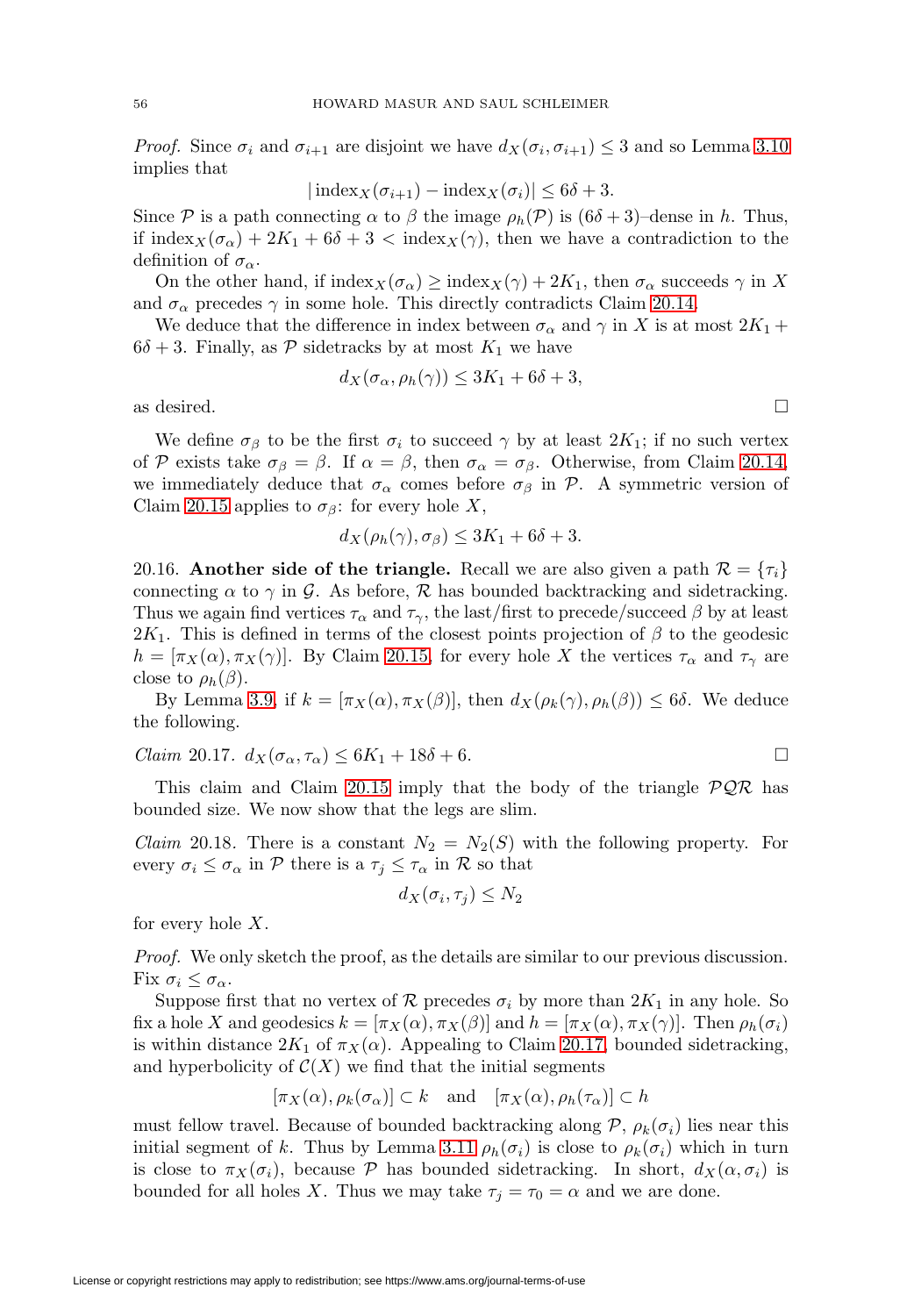<span id="page-56-4"></span>Now suppose that some vertex of R precedes  $\sigma_i$  by at least  $2K_1$  in some hole X. Take  $\tau_i$  to be the last such vertex in R. Following the proof of Claim [20.14](#page-54-0) shows that  $\tau_j$  comes before  $\tau_\alpha$  in  $\mathcal R$ . The argument now required to bound  $d_X(\sigma_i, \tau_j)$  is essentially identical to the proof of Claim [20.15.](#page-54-1)  $\Box$ 

By the distance estimate, we find that there is a uniform neighborhood of  $[\sigma_0, \sigma_\alpha] \subset \mathcal{P}$ , taken in  $\mathcal{G}$ , which contains  $[\tau_0, \tau_\alpha] \subset \mathcal{R}$ . Thus  $\mathcal{PQR}$  is slim. This completes the proof of Theorem [20.5.](#page-52-6)  $\Box$ 

### 21. Coarsely computing Hempel distance

<span id="page-56-0"></span>We now turn to our topological application. Recall that a *Heegaard splitting* is a triple  $(S, V, W)$  consisting of a surface and two handlebodies where  $V \cap W = \partial V =$  $\partial W = S$ . Hempel [\[25,](#page-60-1) page 632] defines the quantity

$$
d_S(V, W) = \min \left\{ d_S(D, E) \mid D \in \mathcal{D}(V), E \in \mathcal{D}(W) \right\}
$$

and calls it the distance of the splitting. Note that a splitting can be completely determined by giving a pair of *cut systems*: simplices  $\mathbb{D} \subset \mathcal{D}(V)$  and  $\mathbb{E} \subset \mathcal{D}(W)$ where the corresponding disks cut the containing handlebody into a single threeball. The triple  $(S, \mathbb{D}, \mathbb{E})$  is a *Heegaard diagram*. The goal of this section is to prove the following.

<span id="page-56-1"></span>**Theorem 21.1.** There is a constant  $R_1 = R_1(S)$  and an algorithm that, given a Heegaard diagram  $(S, \mathbb{D}, \mathbb{E})$ , computes a number N so that

$$
|d_S(V,W) - N| \le R_1.
$$

Let  $\rho_V : \mathcal{C}(S) \to \mathcal{D}(V)$  be the closest points relation: so

$$
\rho_V(\alpha) = \{ D \in \mathcal{D}(V) \mid \text{for all } E \in \mathcal{D}(V), d_S(\alpha, D) \le d_S(\alpha, E) \}.
$$

It suffices to show the following.

<span id="page-56-2"></span>**Theorem 21.2.** There is a constant  $R_0 = R_0(V)$  and an algorithm that, given an essential curve  $\alpha \subset S$  and a cut system  $\mathbb{D} \subset \mathcal{D}(V)$ , finds a disk  $C \in \mathcal{D}(V)$  so that

$$
d_S(C, \rho_V(\alpha)) \le R_0.
$$

*Proof of Theorem* [21.1](#page-56-1). Suppose  $(S, \mathbb{D}, \mathbb{E})$  is a Heegaard diagram. Using Theo-rem [21.2](#page-56-2) we find a disk D within distance  $R_0$  of  $\rho_V(\mathbb{E})$ . Again using Theorem 21.2 we find a disk E within distance  $R_0$  of  $\rho_W(D)$ . Notice that E is defined using D and not the cut system D.

Computing distance between fixed vertices in the curve complex is algorith-mic [\[28,](#page-60-20) [46\]](#page-61-9); thus we may compute  $d_S(D, E)$ . By the hyperbolicity of  $\mathcal{C}(S)$  (Theorem [3.5\)](#page-6-7) and by the quasi-convexity of the disk set (Theorem [4.11\)](#page-9-1) this is the desired estimate,  $N$ .  $\Box$ 

Very briefly, the algorithm asked for in Theorem [21.2](#page-56-2) searches an  $R_2$ -neighborhood in  $\mathcal{M}(S)$  about a splitting sequence from  $\mathbb D$  to  $\alpha$ . Here are the details.

<span id="page-56-3"></span>**Algorithm 21.3.** We are given  $\alpha \in \mathcal{C}(S)$  and a cut system  $\mathbb{D} \subset \mathcal{D}(V)$ . Make  $\mathbb{D}$  and α tight. Following [\[32,](#page-60-3) Section 4] there is a one-switch track  $τ$  in  $S = ∂V$  obtained by collapsing  $\alpha$ . The cut system  $\mathbb D$  is dual to  $\tau$  and also crosses the sole switch of τ . Now make τ a generic track by combing away from D [\[38,](#page-60-16) Proposition 1.4.1]. Note that  $\alpha$  is carried by  $\tau$  and so gives a transverse measure w.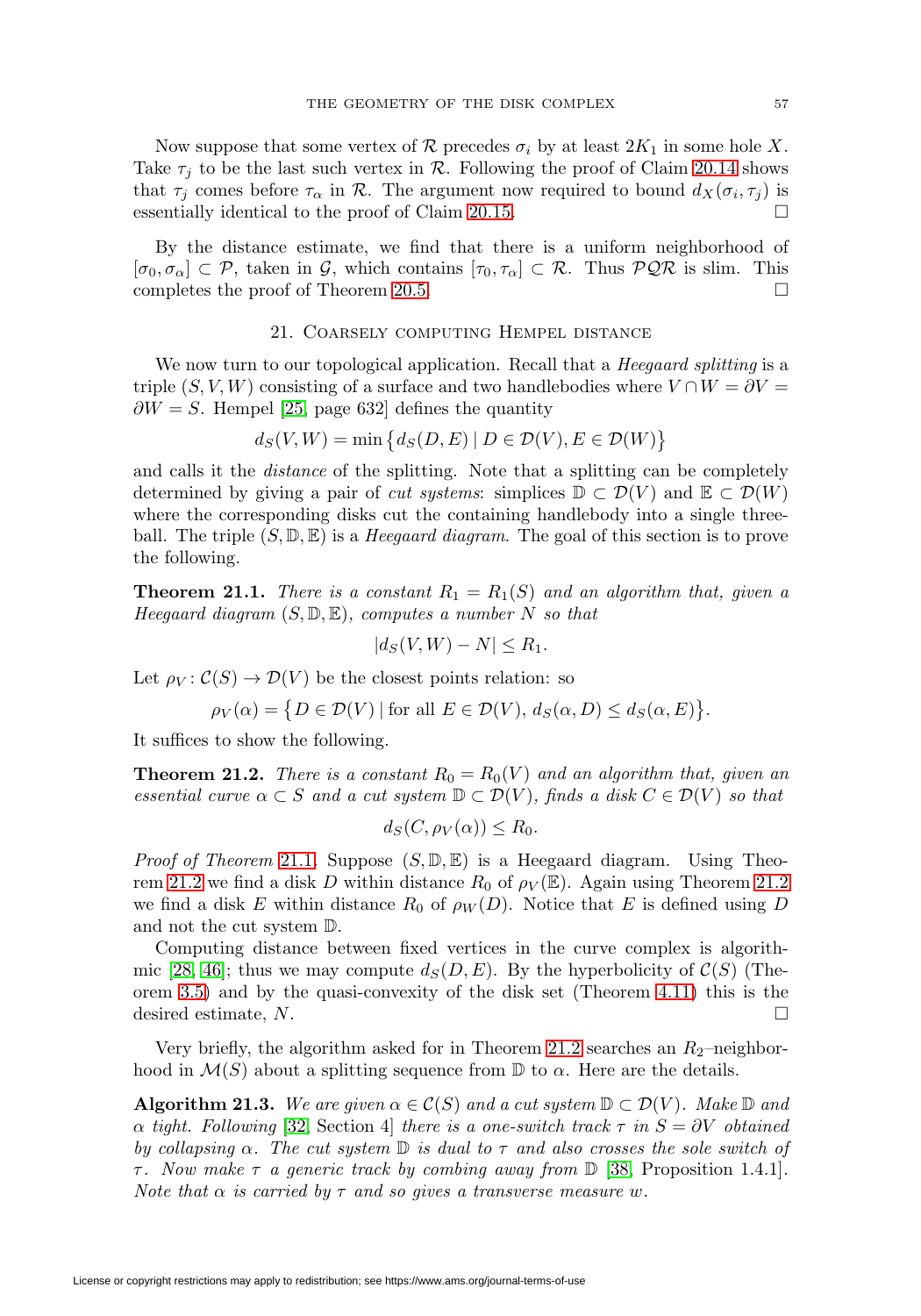<span id="page-57-2"></span>Build a splitting sequence of measured tracks  $\{\tau_p\}_{p=0}^N$ , where  $\tau_0 = \tau$ ,  $\tau_N = \alpha$ , and  $\tau_{p+1}$  is obtained by splitting the largest branch of  $\tau_p$  (as determined by the measure *imposed by*  $\alpha$ *).* 

Let  $\mu_p = V(\tau_p)$  be the vertices of  $\tau_p$ . For each filling marking  $\mu_p$  list all markings in the ball  $B(\mu_p, R_2) \subset \mathcal{M}(S)$ , where  $R_2$  is given by Lemma [21.5](#page-57-0) below. (If  $\mu_0$  does not fill S, then output  $\mathbb D$  and halt.)

For every marking  $\mu$  so produced we use Whitehead's algorithm [21.4](#page-57-1) to try to find a disk meeting some curve  $\gamma \in \mu$  at most twice. For every disk C found, compute  $d_S(\alpha, C)$  [\[28,](#page-60-20) [46\]](#page-61-9). Finally, output any disk D which minimizes this distance, among all disks considered, and halt.  $\Box$ 

The following lemma is a simplification of an algorithm of Zieschang [\[13,](#page-59-19) Theorem 1]. The proof is left as an exercise.

<span id="page-57-1"></span>**Lemma 21.4.** There is an algorithm that, given a cut system  $\mathbb{D} \subset V$  and a curve  $\gamma \subset S$ , outputs a disk  $C \subset V$  so that  $\iota(\gamma, \partial C) = \min{\{\iota(\gamma, \partial E) \mid E \in \mathcal{D}(V)\}}$ .

We now discuss the constant  $R_2$ . Notice that the track  $\tau_p$  is birecurrent because  $\alpha$  is fully carried and  $\mathbb D$  is fully dual. Thus by Theorem [18.7](#page-49-1) and by Morse stability, for any essential  $Y \subset S$  there is a stability constant  $M_2$  for the path  $p \mapsto \pi_Y(\mu_n)$ . Let  $\delta$  be the hyperbolicity constant for  $\mathcal{C}(S)$  (Theorem [3.5\)](#page-6-7) and let Q be the quasiconvexity constant for  $\mathcal{D}(V) \subset \mathcal{C}(S)$  (Theorem [4.11\)](#page-9-1).

Since  $\iota(\mathbb{D}, \mu_0)$  is bounded we will, at the cost of an additive error, identify their images in  $\mathcal{C}(S)$ . For the purposes of the proof, for every  $p \in [0, N]$ , fix  $E_p \in \rho_V(\mu_p)$ . In particular, fix  $E_0$  inside of  $\mathbb{D}$ . (Note that the disks  $E_p$  are not necessarily encountered during the running of Algorithm [21.3.](#page-56-3))

<span id="page-57-0"></span>**Lemma 21.5.** There is a constant  $R_2$  with the following property. Suppose that  $n < m$ , that  $d_S(\mu_n, E_n)$ ,  $d_S(\mu_m, E_m) \leq M_2 + \delta + Q$ , and that  $d_S(\mu_n, \mu_m) \geq 2(M_2 +$  $\delta + Q$ )+5. Then there is a marking  $\nu \in B(\mu_n, R_2)$  and a curve  $\gamma \in \nu$  so that either

- $\gamma$  bounds a disk in V,
- $\gamma \subset \partial Z$ , where Z is a non-hole, or
- $\gamma \subset \partial Z$ , where Z is a large hole.

*Proof of Lemma* [21.5](#page-57-0). Choose points  $\sigma, \sigma'$  in the  $\epsilon$ -thick part of  $\mathcal{T}(S)$  so that all curves of  $\mu_n$  have bounded length in  $\sigma$  and so that  $E_n$  has length less than the Margulis constant in  $\sigma'$ . As in Section [15](#page-40-0) there is a Teichmüller geodesic and associated markings  $\{\nu_k\}_{k=0}^K$  so that  $d_{\mathcal{M}}(\nu_0, \mu_n)$  is bounded and  $E_n \in \text{base}(\nu_K)$ .

*Claim.* There is a constant  $R_3$  so that for any small hole X we have  $d_X(\mu_n, \nu_K)$  $R_3$ .

*Proof.* If  $d_X(\mu_n, \nu_K) \leq M_0$ , then we are done. If the distance is greater than  $M_0$ , then Theorem [4.7](#page-8-5) gives a vertex of the  $\mathcal{C}(S)$ –geodesic connecting  $\mu_n$  to  $E_n$ with distance at most one from  $\partial X$ . It follows from the triangle inequality that every vertex of the  $\mathcal{C}(S)$ –geodesic connecting  $\mu_m$  to  $E_m$  cuts X. Thus the bounded geodesic image theorem (Theorem [4.7\)](#page-8-5) implies that

$$
d_X(\mu_m, E_m) < M_0.
$$

Note that  $d_X(\mu_0, E_0)$  is bounded by construction. Since X is a small hole the distance  $d_X(E_p, E_q)$  is uniformly bounded for any  $p, q \in [0, m]$ . Since  $p \mapsto \pi_X(\mu_p)$  is an unparameterized quasi-geodesic we deduce that  $d_X(\mu_p, E_q)$  is uniformly bounded for all  $p, q \in [0, m]$ .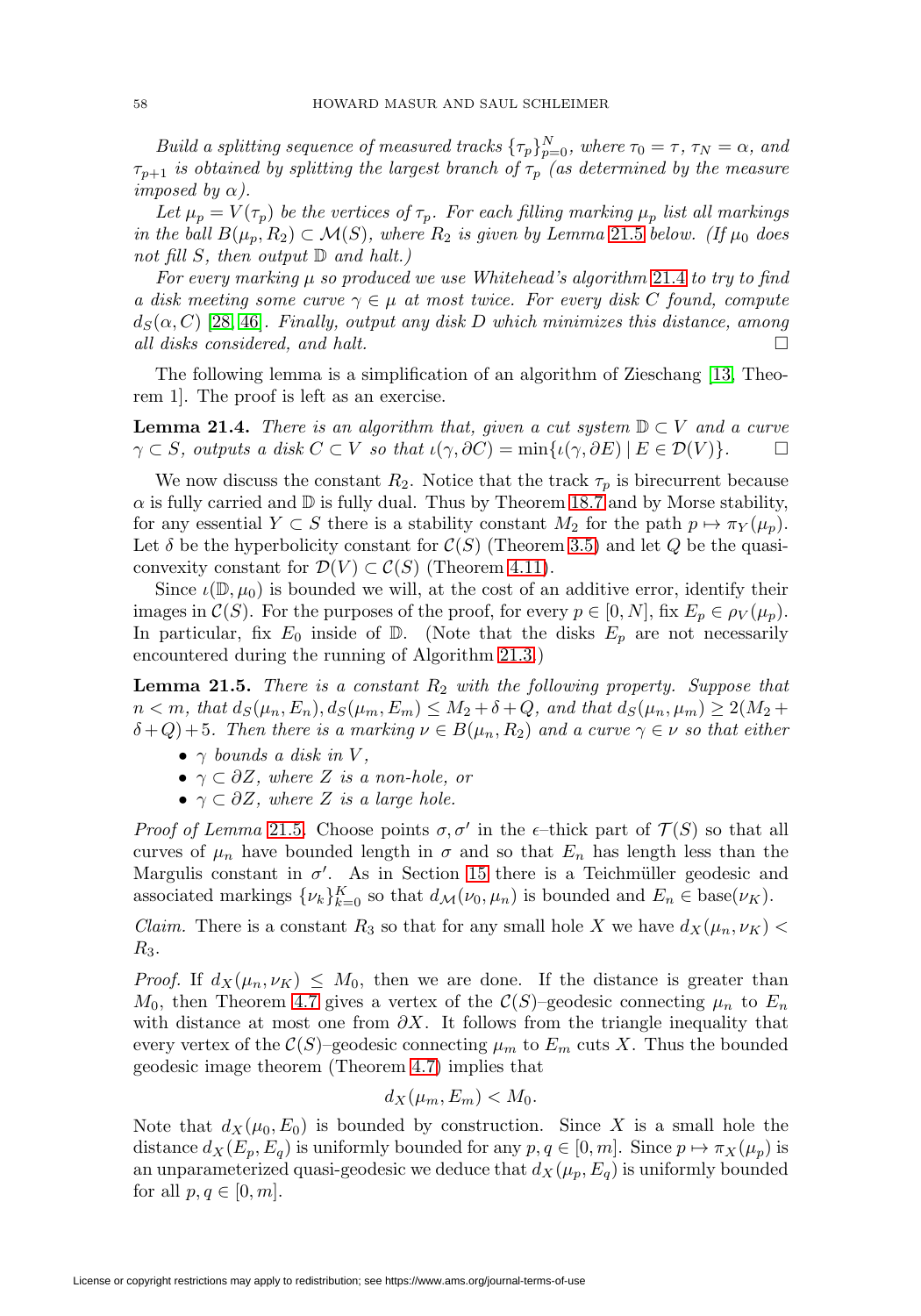<span id="page-58-0"></span>Since  $\iota(E_n, \nu_K) = 2$  the distance  $d_X(E_n, \nu_K)$  is bounded. By the triangle inequality

$$
d_X(\mu_n, \nu_K) \le d_X(\mu_n, E_n) + d_X(E_n, \nu_K)
$$

and the claim is proved.  $\Box$ 

Now consider all strict subsurfaces Y so that

$$
d_Y(\mu_n, \nu_K) \ge R_3.
$$

None of these are small holes, by the claim above. If there are no such subsurfaces, then Theorem [4.13](#page-9-0) bounds  $d_{\mathcal{M}}(\mu_n, \nu_K)$ : taking the cut-off constant larger than

$$
\max\{R_3, C_0, M_2+\delta+Q\}
$$

ensures that all terms on the right-hand side vanish. In this case the additive error in Theorem [4.13](#page-9-0) is the desired constant  $R_2$  and the lemma is proved.

If there are such subsurfaces, then choose one, say Z, that minimizes  $\ell = \min J_Z$ . Thus  $d_Y(\mu_n, \nu_\ell) < C_1$  for all strict non-holes and all strict large holes. Since  $d_S(\mu_n, E_n) \leq M_2 + \delta + Q$  and  $\{\nu_m\}$  is an unparameterized quasi-geodesic [\[41,](#page-61-2) Theorem 6.1] we find that  $d_S(\mu_n, \nu_\ell)$  is uniformly bounded. The claim above bounds distances in small holes. As before we find a sufficiently large cut-off so that all terms on the right-hand side of Theorem [4.13](#page-9-0) vanish. Again the additive error of Theorem [4.13](#page-9-0) provides the constant  $R_2$ . Since  $\partial Z \subset \text{base}(\nu_\ell)$  the proof of Lemma [21.5](#page-57-0) is finished.  $\Box$ 

To prove the correctness of Algorithm [21.3](#page-56-3) it suffices to show that the disk produced is close to  $\rho_V(\alpha)$ . Let m be the largest index so that for all  $p \leq m$  we have

$$
d_S(\mu_p, E_p) \le M_2 + \delta + Q.
$$

Using the stability of  $p \mapsto \pi_S(\mu_p)$ , the hyperbolicity of  $\mathcal{C}(S)$ , and the quasi-convexity of  $\mathcal{D}(V)$ , we deduce that  $\mu_{m+1}$  lies within distance  $M_2 + \delta$  of some vertex  $v \in$  $[\alpha, \rho_V(\alpha)]$ . The remark after Lemma [13.16](#page-31-2) implies that  $d_S(\mu_p, \mu_{p+1}) \leq C_5$  for all p. By the definition of  $\rho_V$  we have  $d_S(v, \rho_V(\alpha)) \leq d_S(v, E_m)$ ; we deduce that

 $d_S(\mu_m, \rho_V(\alpha)) \leq 2C_5 + 3M_2 + 3\delta + Q$ .

Let  $n < m$  be the largest index so that

$$
2(M_2 + \delta + Q) + 5 \le d_S(\mu_n, \mu_m) \le 2(M_2 + \delta + Q) + 5 + C_5.
$$

If no such n exists, then take  $n = 0$ . Lemma [21.5](#page-57-0) implies that there is a disk C with  $d_S(C, \mu_n) \leq C_5 R_2 + C_5 + 2$  and this disk is found during the running of Algorithm [21.3.](#page-56-3) It follows from the above inequalities that

$$
d_S(C, \alpha) \le C_5 R_2 + 5M_2 + 5\delta + 3Q + 7 + 4C_5 + d_S(\rho_V(\alpha), \alpha).
$$

So the disk D, output by the algorithm, is at least this close to  $\alpha$  in  $\mathcal{C}(S)$ . Using the triangle with vertices  $\alpha$ ,  $\rho_V(\alpha)$ , and D it is an exercise to show that

$$
d_S(D, \rho_V(\alpha)) \le C_5 R_2 + 5M_2 + 9\delta + 5Q + 7 + 4C_5.
$$

This completes the proof of Theorem [21.2.](#page-56-2)  $\Box$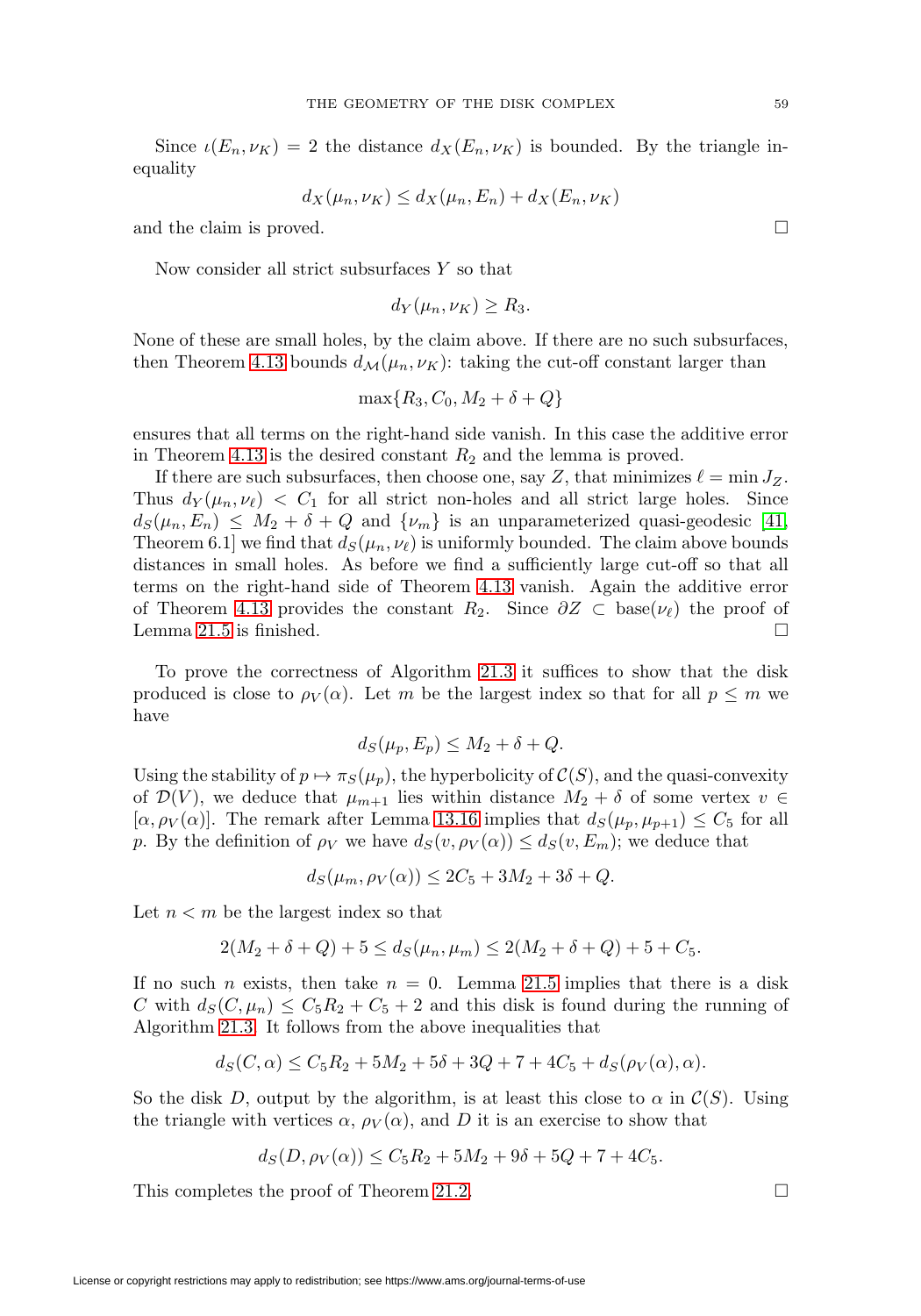#### <span id="page-59-0"></span>**ACKNOWLEDGMENTS**

The authors thank Jason Behrstock, Brian Bowditch, Yair Minsky, Lee Mosher, Hossein Namazi, and Kasra Rafi for many enlightening conversations.

The authors thank Tao Li for pointing out that their original bound, inside of Theorem [12.1,](#page-24-1) can be reduced to a constant.

#### <span id="page-59-1"></span>**REFERENCES**

- <span id="page-59-7"></span>[1] Jason Behrstock. Asymptotic geometry of the mapping class group and Teichmüller space. Ph.D. thesis, SUNY Stony Brook, 2004. http://www.math.columbia.edu/∼jason/thesis.pdf. [\[5,](#page-4-1) [53,](#page-52-7) [54\]](#page-53-2)
- <span id="page-59-16"></span>[2] Jason Behrstock, Cornelia Drutzu, and Lee Mosher. Thick metric spaces, relative hyperbolicity, and quasi-isometric rigidity. Math. Ann., 344(3):543–595, 2009, http://arXiv:math/0512592v5. M[R2501302 \(2010h:20094\)](http://www.ams.org/mathscinet-getitem?mr=2501302) [\[11\]](#page-10-3)
- <span id="page-59-5"></span>[3] Mladen Bestvina and Koji Fujiwara. Quasi-homomorphisms on mapping class groups. Glas. Mat. Ser. III, 42(62)(1):213–236, 2007, http://arXiv:math/0702273v1. M[R2332668](http://www.ams.org/mathscinet-getitem?mr=2332668) [\(2008k:57002\)](http://www.ams.org/mathscinet-getitem?mr=2332668) [\[2,](#page-1-1) [13\]](#page-12-4)
- <span id="page-59-4"></span>[4] Joan S. Birman. The topology of 3-manifolds, Heegaard distance and the mapping class group of a 2-manifold. In Problems on mapping class groups and related topics, volume 74 of Proc. Sympos. Pure Math., pages 133–149. Amer. Math. Soc., Providence, RI, 2006. http://www.math.columbia.edu/∼jb/papers.html. M[R2264538 \(2007f:57037\)](http://www.ams.org/mathscinet-getitem?mr=2264538) [\[2\]](#page-1-1)
- <span id="page-59-18"></span>[5] Francis Bonahon. Cobordism of automorphisms of surfaces. Ann. Sci. École Norm. Sup.  $(4)$ , 16(2):237–270, 1983. M[R732345 \(85j:57011\)](http://www.ams.org/mathscinet-getitem?mr=732345) [\[16\]](#page-15-0)
- <span id="page-59-13"></span>[6] B. H. Bowditch. A short proof that a subquadratic isoperimetric inequality implies a linear one. Michigan Math. J., 42(1):103–107, 1995. M[R1322192 \(96b:20046\)](http://www.ams.org/mathscinet-getitem?mr=1322192) [\[8\]](#page-7-3)
- <span id="page-59-6"></span>[7] Brian H. Bowditch. Intersection numbers and the hyperbolicity of the curve complex. J. Reine Angew. Math., 598:105–129, 2006. http://www.warwick.ac.uk/ masgak/papers/bhbcurvecomplex.pdf M[R2270568 \(2009b:57034\)](http://www.ams.org/mathscinet-getitem?mr=2270568) [\[2,](#page-1-1) [45\]](#page-44-2)
- <span id="page-59-17"></span>[8] Tara E. Brendle and Dan Margalit. Commensurations of the Johnson kernel. Geom. Topol., 8:1361–1384 (electronic), 2004, http://arXiv:math/0404445v2. M[R2119299 \(2005j:57041\)](http://www.ams.org/mathscinet-getitem?mr=2119299)  $|11|$
- <span id="page-59-8"></span>[9] Martin R. Bridson and André Haefliger. Metric spaces of non-positive curvature. Springer-Verlag, Berlin, 1999. M[R1744486 \(2000k:53038\)](http://www.ams.org/mathscinet-getitem?mr=1744486) [\[6\]](#page-5-2)
- <span id="page-59-15"></span>[10] Jeffrey F. Brock. The Weil-Petersson metric and volumes of 3-dimensional hyperbolic convex cores. J. Amer. Math. Soc., 16(3):495–535 (electronic), 2003, http://arXiv:math/0109048v2. M[R1969203 \(2004c:32027\)](http://www.ams.org/mathscinet-getitem?mr=1969203) [\[11\]](#page-10-3)
- <span id="page-59-3"></span>[11] Alberto Cavicchioli and Fulvia Spaggiari. A note on irreducible Heegaard diagrams. Int. J. Math. Math. Sci., pages Art. ID 53135, 11, 2006. M[R2251669 \(2007f:57038\)](http://www.ams.org/mathscinet-getitem?mr=2251669) [\[2\]](#page-1-1)
- <span id="page-59-14"></span>[12] Young-Eun Choi and Kasra Rafi. Comparison between Teichm¨uller and Lipschitz metrics. J. Lond. Math. Soc. (2), 76(3):739–756, 2007, http://arXiv:math/0510136v1. M[R2377122](http://www.ams.org/mathscinet-getitem?mr=2377122) [\(2009d:30098\)](http://www.ams.org/mathscinet-getitem?mr=2377122) [\[9\]](#page-8-6)
- <span id="page-59-19"></span>[13] H. Cišang. Simple path systems on full pretzels. *Mat. Sb.*  $(N.S.)$ , 66 (108):230–239, 1965. See Amer. Math. Soc. Transl. (2), 92:127-137. M[R0193633 \(33:1849\)](http://www.ams.org/mathscinet-getitem?mr=0193633) [\[58\]](#page-57-2)
- <span id="page-59-9"></span>[14] M. Coornaert, T. Delzant, and A. Papadopoulos. Géométrie et théorie des groupes. Springer-Verlag, Berlin, 1990. Les groupes hyperboliques de Gromov. M[R1075994 \(92f:57003\)](http://www.ams.org/mathscinet-getitem?mr=1075994) [\[6\]](#page-5-2)
- <span id="page-59-11"></span>[15] Robert H. Gilman. The geometry of cycles in the Cayley diagram of a group. In The mathematical legacy of Wilhelm Magnus: groups, geometry and special functions (Brooklyn, NY, 1992), volume 169 of Contemp. Math., pages 331–340. Amer. Math. Soc., Providence, RI, 1994, http://arXiv:math/9311201v1. M[R1292908 \(95e:20051\)](http://www.ams.org/mathscinet-getitem?mr=1292908) [\[8\]](#page-7-3)
- <span id="page-59-12"></span>[16] Robert H. Gilman. On the definition of word hyperbolic groups. Math. Z., 242(3):529–541, 2002, http://arXiv:math/0010123v1. M[R1985464 \(2004b:20062\)](http://www.ams.org/mathscinet-getitem?mr=1985464) [\[8\]](#page-7-3)
- <span id="page-59-2"></span>[17] C. McA. Gordon. 3-dimensional topology up to 1960. In History of topology, pages 449–489. North-Holland, Amsterdam, 1999. M[R1674921 \(2000h:57003\)](http://www.ams.org/mathscinet-getitem?mr=1674921) [\[2\]](#page-1-1)
- <span id="page-59-10"></span>[18] Mikhael Gromov. Hyperbolic groups. In *Essays in group theory*, pages 75–263. Springer, New York, 1987. M[R919829 \(89e:20070\)](http://www.ams.org/mathscinet-getitem?mr=919829) [\[6,](#page-5-2) [8\]](#page-7-3)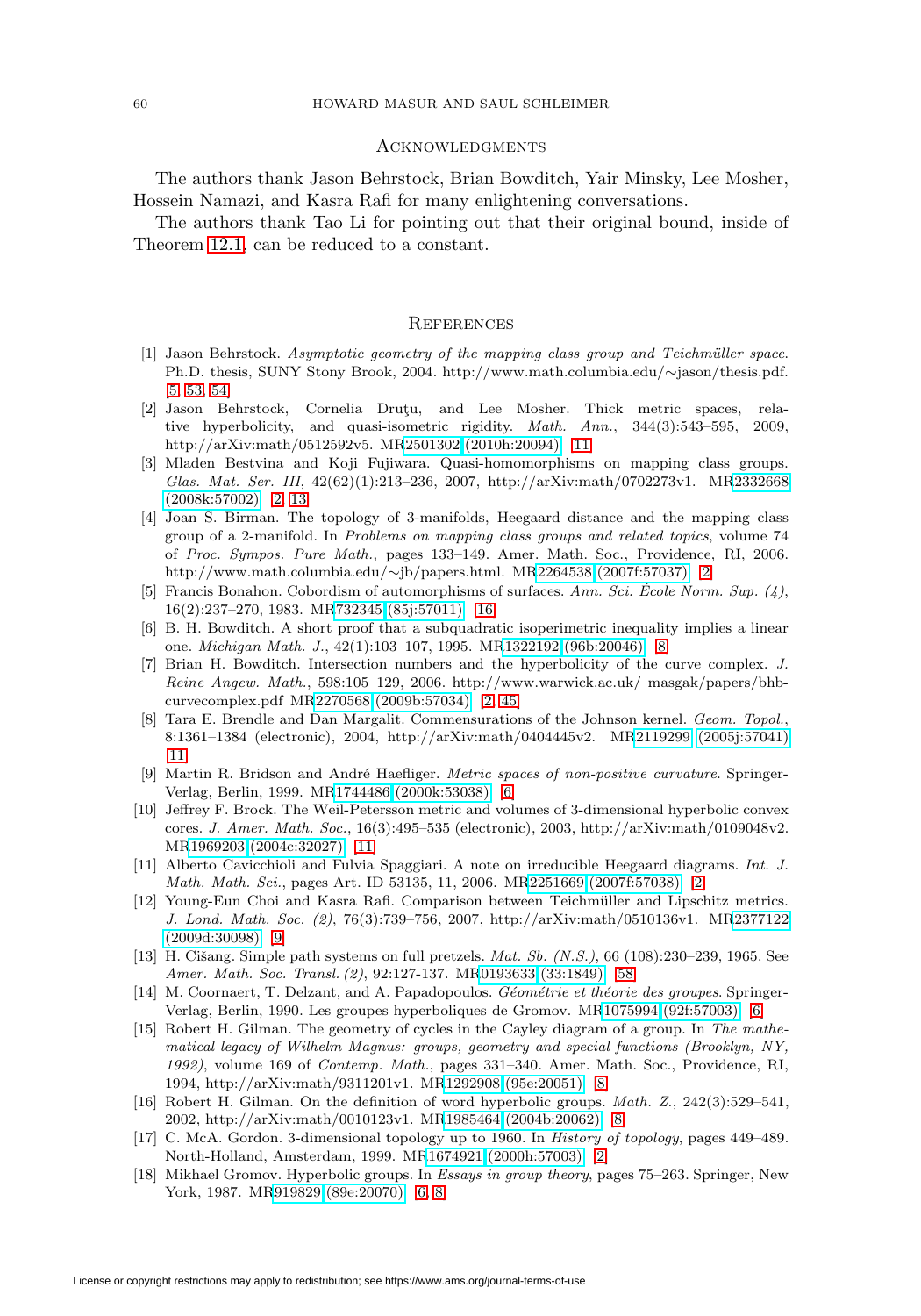- <span id="page-60-0"></span>[19] Wolfgang Haken. Various aspects of the three-dimensional Poincaré problem. In Topology of Manifolds (Proc. Inst., Univ. of Georgia, Athens, Ga., 1969), pages 140–152. Markham, Chicago, Ill., 1970. M[R0273624 \(42:8501\)](http://www.ams.org/mathscinet-getitem?mr=0273624) [\[2\]](#page-1-1)
- <span id="page-60-18"></span>[20] Ursula Hamenstädt. Geometry of the mapping class groups. I. Boundary amenability. Invent. Math., 175(3):545–609, 2009, http://arXiv:math/0510116v4. M[R2471596 \(2009i:57003\)](http://www.ams.org/mathscinet-getitem?mr=2471596) [\[50\]](#page-49-4)
- <span id="page-60-13"></span>[21] Kevin Hartshorn. Heegaard splittings of Haken manifolds have bounded distance. Pa $cific \, J. \mathit{Math.}, \, 204(1):61-75, \, 2002. \, \mathrm{http://msp.berkeley.edu/pjm/2002/204-1/p05.} \mathrm{xhtml.}$ M[R1905192 \(2003a:57037\)](http://www.ams.org/mathscinet-getitem?mr=1905192) [\[24\]](#page-23-2)
- <span id="page-60-6"></span>[22] Willam J. Harvey. Boundary structure of the modular group. In Riemann surfaces and related topics: Proceedings of the 1978 Stony Brook Conference (State Univ. New York, Stony Brook, N.Y., 1978), pages 245–251, Princeton Univ. Press, Princeton, N.J., 1981. M[R624817](http://www.ams.org/mathscinet-getitem?mr=624817) [\(83d:32022\)](http://www.ams.org/mathscinet-getitem?mr=624817) [\[4\]](#page-3-3)
- <span id="page-60-11"></span>[23] A. Hatcher and W. Thurston. A presentation for the mapping class group of a closed orientable surface. Topology, 19(3):221–237, 1980. M[R579573 \(81k:57008\)](http://www.ams.org/mathscinet-getitem?mr=579573) [\[11\]](#page-10-3)
- <span id="page-60-12"></span>[24] John Hempel. 3-Manifolds. Princeton University Press, Princeton, N. J., 1976. Ann. of Math. Studies, No. 86. M[R0415619 \(54:3702\)](http://www.ams.org/mathscinet-getitem?mr=0415619) [\[14\]](#page-13-5)
- <span id="page-60-1"></span>[25] John Hempel. 3-manifolds as viewed from the curve complex. Topology, 40(3):631–657, 2001, http://arXiv:math/9712220v1. M[R1838999 \(2002f:57044\)](http://www.ams.org/mathscinet-getitem?mr=1838999) [\[2,](#page-1-1) [4,](#page-3-3) [57\]](#page-56-4)
- <span id="page-60-15"></span>[26] John Hamal Hubbard. Teichmüller theory and applications to geometry, topology, and dynamics. Vol. 1. Matrix Editions, Ithaca, NY, 2006. Teichmüller theory, with contributions by Adrien Douady, William Dunbar, Roland Roeder, Sylvain Bonnot, David Brown, Allen Hatcher, Chris Hruska and Sudeb Mitra, with forewords by William Thurston and Clifford Earle. M[R2245223 \(2008k:30055\)](http://www.ams.org/mathscinet-getitem?mr=2245223) [\[41\]](#page-40-1)
- <span id="page-60-7"></span>[27] Tsuyoshi Kobayashi. Heights of simple loops and pseudo-Anosov homeomorphisms. In Braids (Santa Cruz, CA, 1986), pages 327–338. Amer. Math. Soc., Providence, RI, 1988. M[R975087](http://www.ams.org/mathscinet-getitem?mr=975087) [\(89m:57015\)](http://www.ams.org/mathscinet-getitem?mr=975087) [\[5,](#page-4-1) [10,](#page-9-2) [24\]](#page-23-2)
- <span id="page-60-20"></span>[28] Jason Leasure. Geodesics in the complex of curves of a surface. Ph.D. thesis. http://repositories.lib.utexas.edu/bitstream/handle/2152/1700/leasurejp46295.pdf. [\[57,](#page-56-4) [58\]](#page-57-2)
- <span id="page-60-19"></span>[29] Johanna Mangahas. Uniform uniform exponential growth of subgroups of the mapping class group. Geom. Funct. Anal., 19(5):1468–1480, 2010, http://arXiv:0805.0133v5. M[R2585580](http://www.ams.org/mathscinet-getitem?mr=2585580) [\(2011d:57002\)](http://www.ams.org/mathscinet-getitem?mr=2585580) [\[54\]](#page-53-2)
- <span id="page-60-2"></span>[30] Howard A. Masur and Yair N. Minsky. Geometry of the complex of curves. I. Hyperbolicity. Invent. Math., 138(1):103–149, 1999, http://arXiv:math/9804098v2. M[R1714338](http://www.ams.org/mathscinet-getitem?mr=1714338) [\(2000i:57027\)](http://www.ams.org/mathscinet-getitem?mr=1714338) [\[2,](#page-1-1) [5,](#page-4-1) [7\]](#page-6-8)
- <span id="page-60-4"></span>[31] Howard A. Masur and Yair N. Minsky. Geometry of the complex of curves. II. Hierarchical structure. Geom. Funct. Anal., 10(4):902–974, 2000, http://arXiv:math/9807150v1. M[R1791145 \(2001k:57020\)](http://www.ams.org/mathscinet-getitem?mr=1791145) [\[3,](#page-2-1) [4,](#page-3-3) [6,](#page-5-2) [9,](#page-8-6) [10,](#page-9-2) [11,](#page-10-3) [13,](#page-12-4) [32,](#page-31-10) [42,](#page-41-0) [53,](#page-52-7) [54\]](#page-53-2)
- <span id="page-60-3"></span>[32] Howard A. Masur and Yair N. Minsky. Quasiconvexity in the curve complex. In In the tradition of Ahlfors and Bers, III, volume 355 of Contemp. Math., pages 309–320. Amer. Math. Soc., Providence, RI, 2004, http://arXiv:math/0307083v1. M[R2145071 \(2006a:57022\)](http://www.ams.org/mathscinet-getitem?mr=2145071) [\[2,](#page-1-1) [3,](#page-2-1) [10,](#page-9-2) [50,](#page-49-4) [51,](#page-50-2) [57\]](#page-56-4)
- <span id="page-60-5"></span>[33] Howard A. Masur, Lee Mosher, and Saul Schleimer. On train track splitting sequences. http://arXiv:1004.4564v1. [\[3,](#page-2-1) [48,](#page-47-1) [50,](#page-49-4) [51\]](#page-50-2)
- <span id="page-60-9"></span>[34] Darryl McCullough. Virtually geometrically finite mapping class groups of 3-manifolds. J. Differential Geom., 33(1):1–65, 1991. M[R1085134 \(92c:57001\)](http://www.ams.org/mathscinet-getitem?mr=1085134) [\[6\]](#page-5-2)
- <span id="page-60-10"></span>[35] Yair Minsky. The classification of Kleinian surface groups. I. Models and bounds. Ann. of Math. (2), 171(1):1–107, 2010, http://arXiv:math/0302208v3. M[R2630036 \(2011d:30110\)](http://www.ams.org/mathscinet-getitem?mr=2630036) [\[9\]](#page-8-6)
- <span id="page-60-17"></span>[36] Lee Mosher. Train track expansions of measured foliations. 2003. http://newark.rutgers. edu/∼mosher/. [\[48\]](#page-47-1)
- <span id="page-60-14"></span>[37] Subhashis Nag. The complex analytic theory of Teichmüller spaces. Canadian Mathematical Society Series of Monographs and Advanced Texts. John Wiley & Sons Inc., New York, 1988. A Wiley-Interscience Publication. M[R927291 \(89f:32040\)](http://www.ams.org/mathscinet-getitem?mr=927291) [\[41\]](#page-40-1)
- <span id="page-60-16"></span>[38] R. C. Penner and J. L. Harer. Combinatorics of train tracks, volume 125 of Annals of Mathematics Studies. Princeton University Press, Princeton, NJ, 1992. M[R1144770 \(94b:57018\)](http://www.ams.org/mathscinet-getitem?mr=1144770) [\[48,](#page-47-1) [57\]](#page-56-4)
- <span id="page-60-8"></span>[39] Robert C. Penner. A construction of pseudo-Anosov homeomorphisms. Trans. Amer. Math. Soc., 310(1):179–197, 1988. M[R930079 \(89k:57026\)](http://www.ams.org/mathscinet-getitem?mr=930079) [\[5\]](#page-4-1)